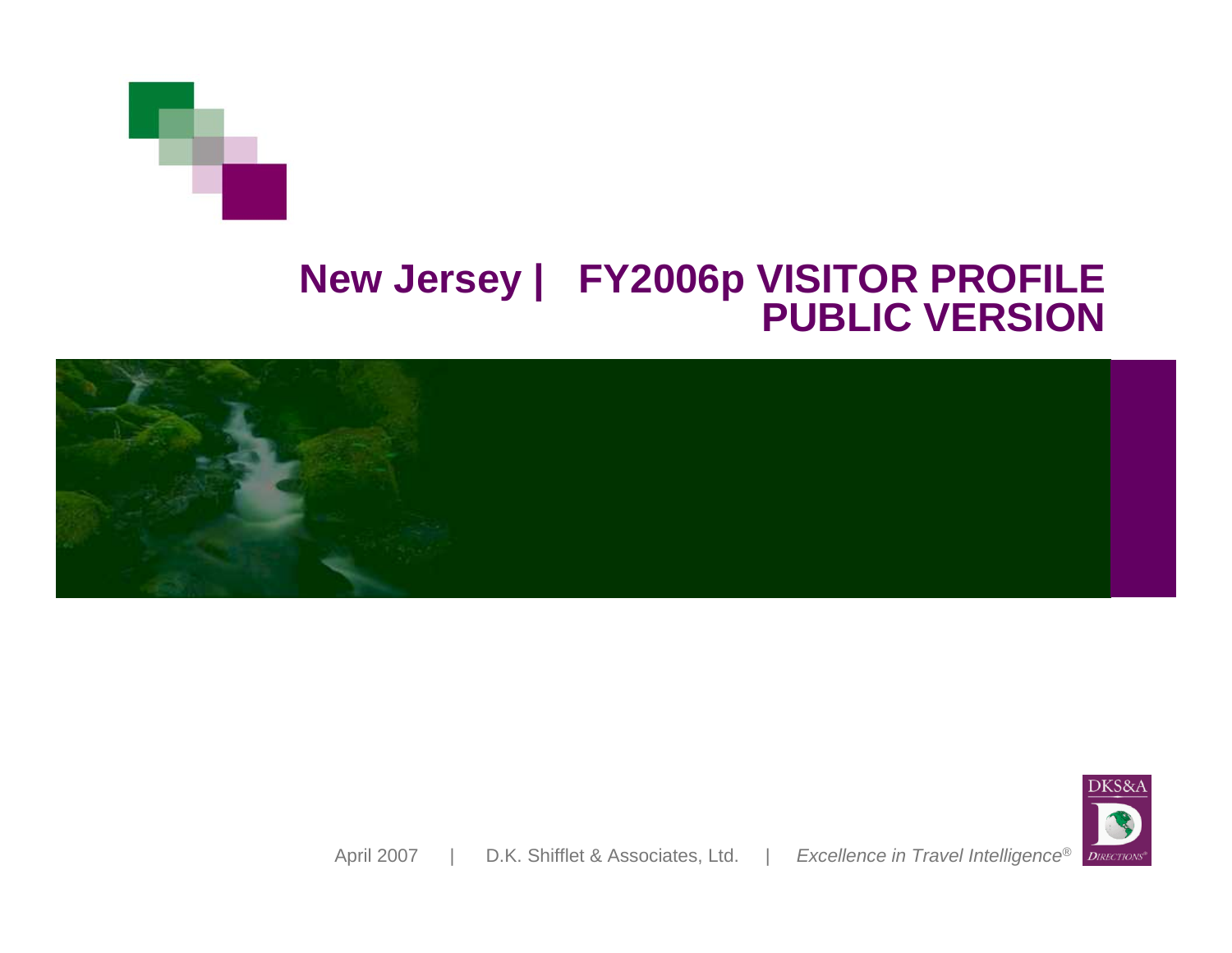

| <b>Executive Summary</b>              | 6  | Positioning                                |     |
|---------------------------------------|----|--------------------------------------------|-----|
|                                       |    | Introduction                               | 68  |
| <b>Market Assessment</b>              |    | Positioning Intelligence Overview          | 69  |
| U.S.                                  |    | Purpose of Stay                            | 73  |
| Data Weight Definitions               | 16 | Travel Party Composition and Size          | 76  |
| Person-Stays Volume                   | 18 | <b>Stay Length</b>                         | 80  |
| <b>U.S. Travel Segments</b>           | 26 | Average Daily Spending Per Person          | 84  |
| U.S. Travel Volume Change by          |    | <b>Activities</b>                          | 86  |
| Region                                | 27 | Mode of Transportation                     | 93  |
| New Jersey                            |    | Trip Timing                                | 94  |
| Person-Stays Volume Overview          | 31 | <b>Accommodation Type</b>                  | 98  |
| Market Share of U.S. Travel           | 45 |                                            |     |
| New Jersey Travel Segments            | 46 | Communicating                              |     |
| <b>Satisfaction and Value Ratings</b> | 48 | Introduction                               | 102 |
|                                       |    | <b>Communicating Intelligence Overview</b> | 103 |
| <b>Targeting</b>                      |    | <b>Visitor Origin Markets</b>              | 104 |
| Introduction                          | 51 | <b>Travel Distance</b>                     | 109 |
| Targeting Intelligence Overview       | 52 |                                            |     |
| Age                                   | 54 |                                            |     |
| Children in Household                 | 57 |                                            |     |
| Household Income                      | 58 |                                            |     |
| Household Lifestage                   | 59 |                                            |     |
| Generation                            | 63 |                                            |     |

| Positioning                                |     |
|--------------------------------------------|-----|
| Introduction                               | 68  |
| Positioning Intelligence Overview          | 69  |
| Purpose of Stay                            | 73  |
| <b>Travel Party Composition and Size</b>   | 76  |
| <b>Stay Length</b>                         | 80  |
| <b>Average Daily Spending Per Person</b>   | 84  |
| <b>Activities</b>                          | 86  |
| Mode of Transportation                     | 93  |
| Trip Timing                                | 94  |
| <b>Accommodation Type</b>                  | 98  |
| Communicating                              |     |
| Introduction                               | 102 |
| <b>Communicating Intelligence Overview</b> | 103 |
| <b>Visitor Origin Markets</b>              | 104 |
| <b>Travel Distance</b>                     | 109 |
|                                            |     |
|                                            |     |
|                                            |     |
|                                            |     |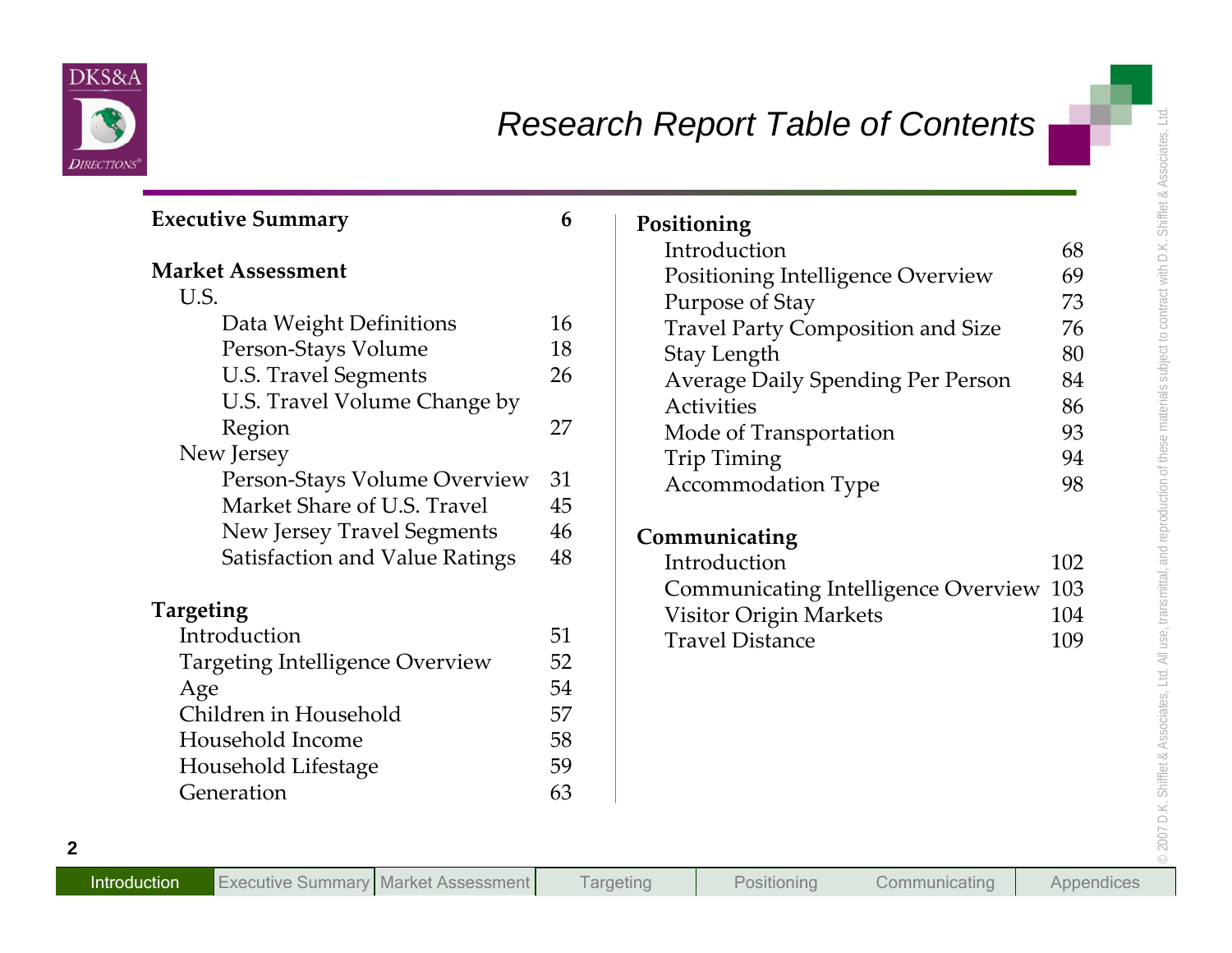

|             |                         | Research Report Table of Contents (Con't) |  |
|-------------|-------------------------|-------------------------------------------|--|
| Appendices  |                         |                                           |  |
| Appendix A: | <b>Company Overview</b> | 113                                       |  |
| Appendix B: | Methodology             | 114                                       |  |
| Appendix C: | Questionnaire           | 124                                       |  |
|             |                         |                                           |  |
|             |                         |                                           |  |
|             |                         |                                           |  |
|             |                         |                                           |  |
|             |                         |                                           |  |
|             |                         |                                           |  |
|             |                         |                                           |  |
|             |                         |                                           |  |
|             |                         |                                           |  |
|             |                         |                                           |  |
|             |                         |                                           |  |
|             |                         |                                           |  |
|             |                         |                                           |  |
|             |                         |                                           |  |
|             |                         |                                           |  |
|             |                         |                                           |  |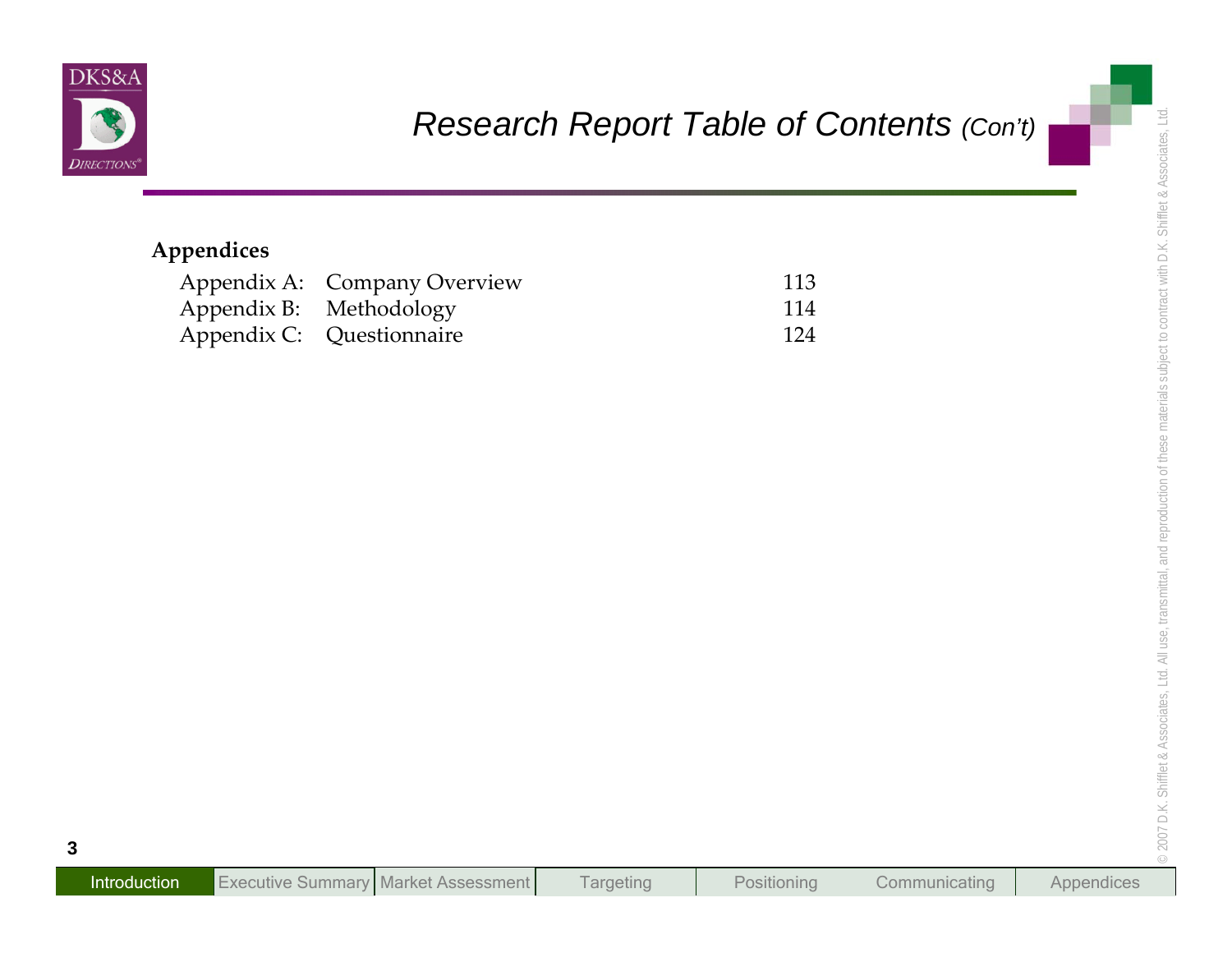

- **EXERCISE THE SECTION CONSERVANCE CONSERVANCE CONSERVANCE CONSERVANCE CONSERVANCE CONSERVANCE CONSERVANCE CONSERVANCE CONSERVANCE CONSERVANCE CONSERVANCE CONSERVAT CONSERVAT THE CONSERVATION OF THE DAMAN CONSERVATION OF T** 
	- -
		-
		-
		-
	- -
		- - -
		-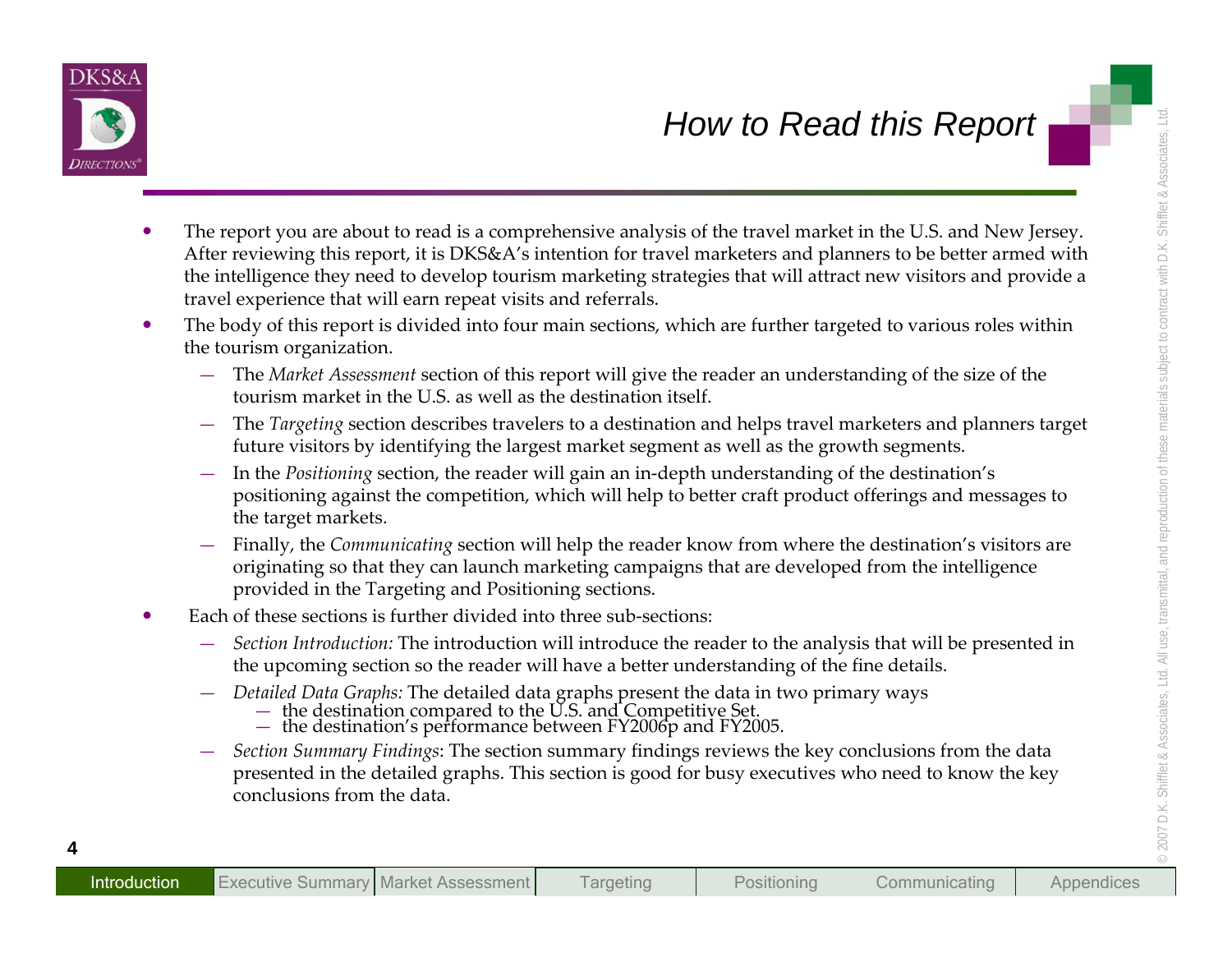

- 
- -
	-
- **Study Specifications and Definitions**<br> **••** Objective Describe the domestic overnight leisure travel market in New Jersey compared to<br> **••** U.S. and competitive set.<br> **••** Sampling Frame All U.S. domestic overnight le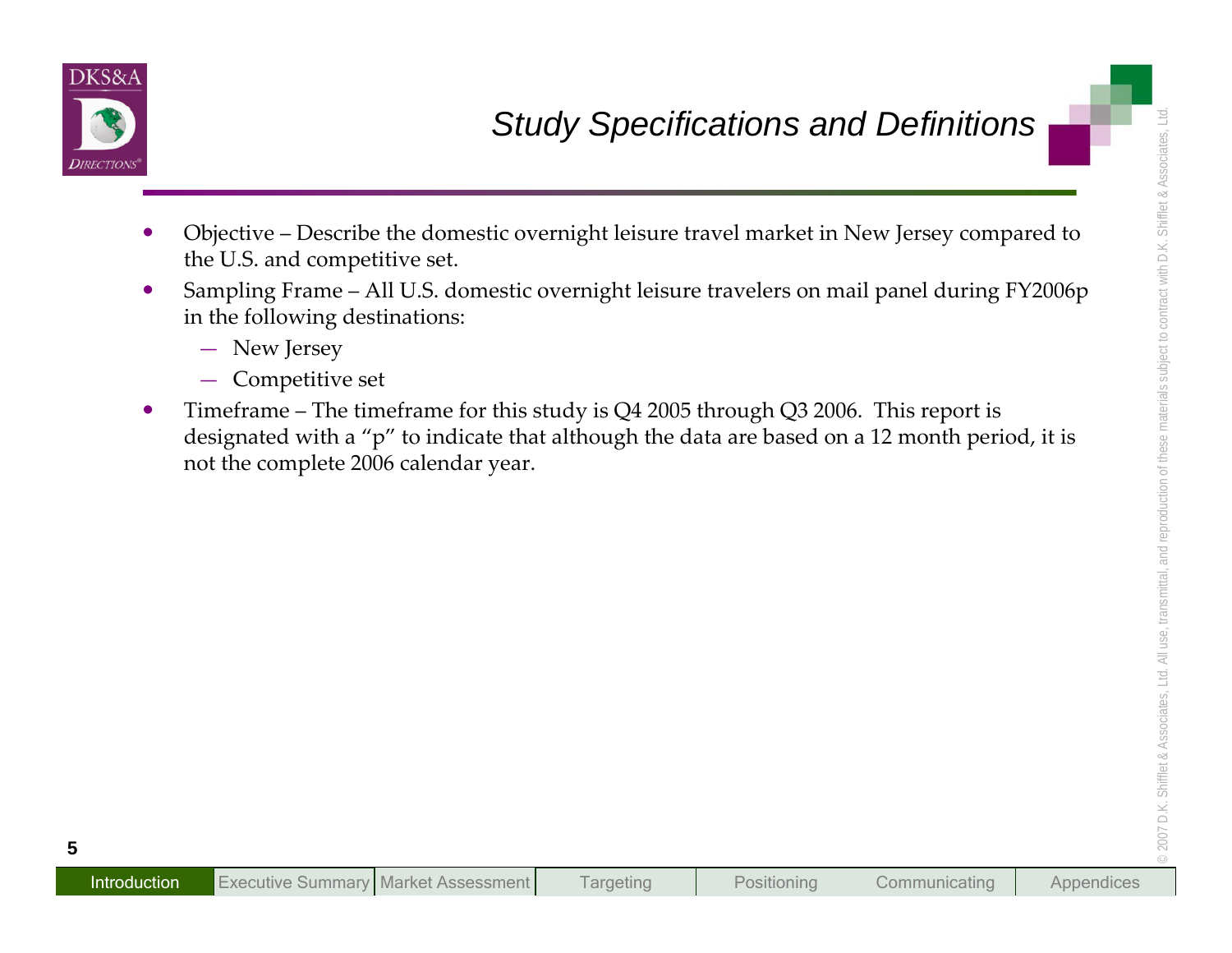

**Executive Summary**<br> **Executive Summary**<br>
This New Jersey visitor study provides travel intelligence on U.S., competitive set and New<br>
Jersey travel trends from FY2006p. Volume and profile data are from D.K. Shiftlet &<br>
A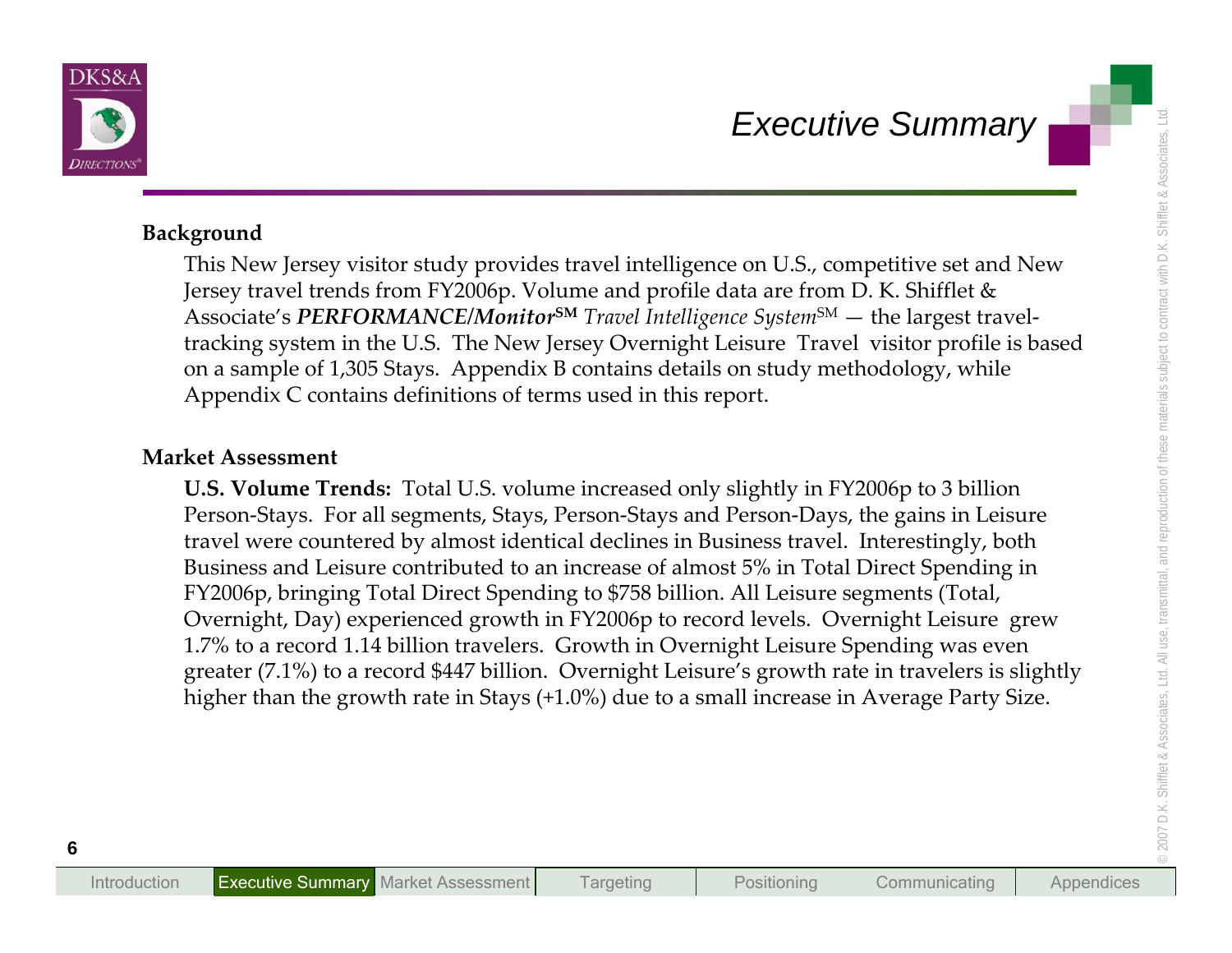

Executive Summary<br>
New Jersey Volume Trends<br>
New Jersey Welume Trends<br>
New Jersey Welume Trends<br>
New Jersey in the contributed to New Jersey's six year high of 71.1 million visitors and 515.8<br>
Billion in Direct Spending.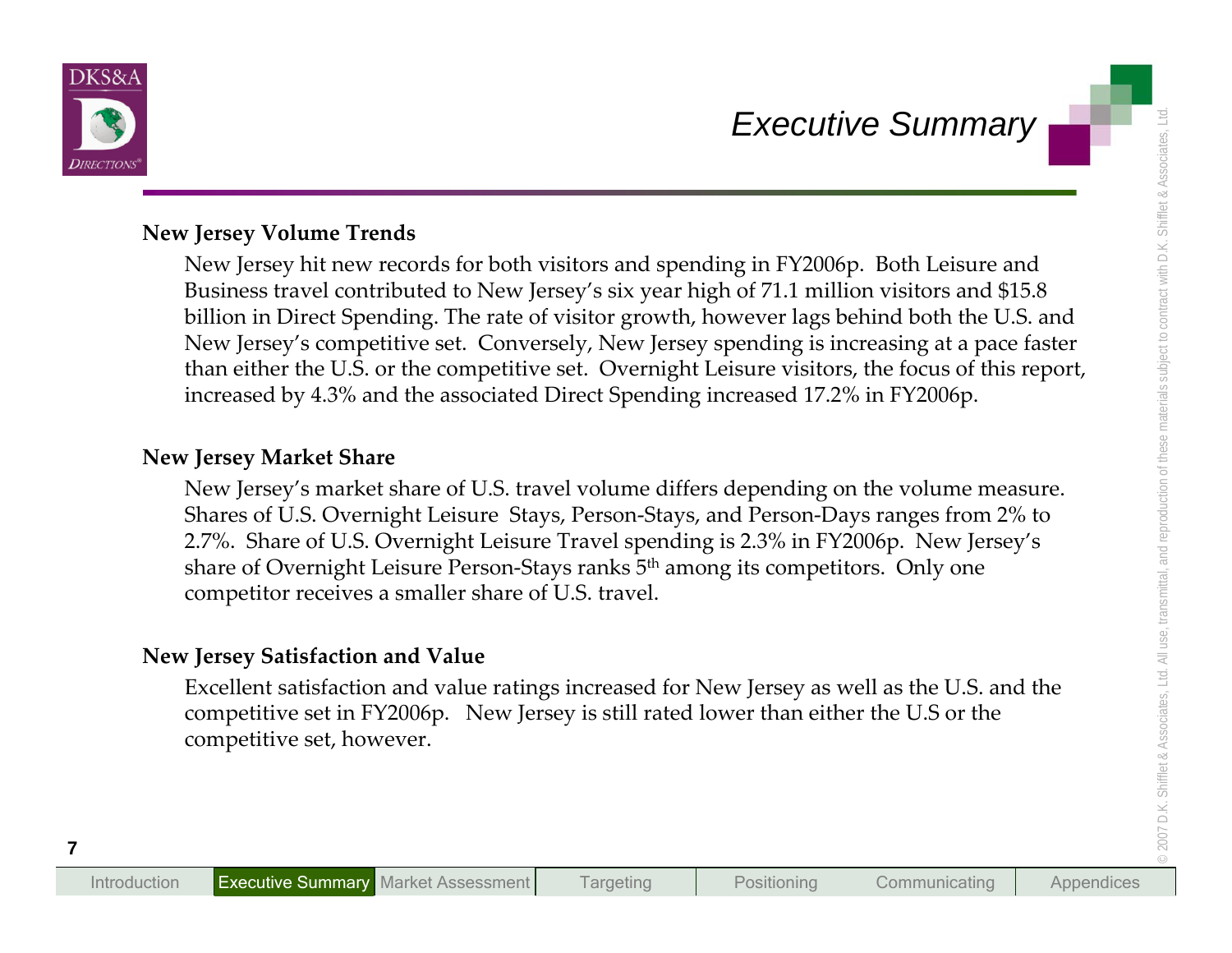

Executive Summary<br>
Targeting<br>
New Jersey wistors tend to be older and have no children. Thus, it is not surprising that New<br>
Jersey hosts fewer Young Families than do its competitors. With an average income of \$82.600,<br>
th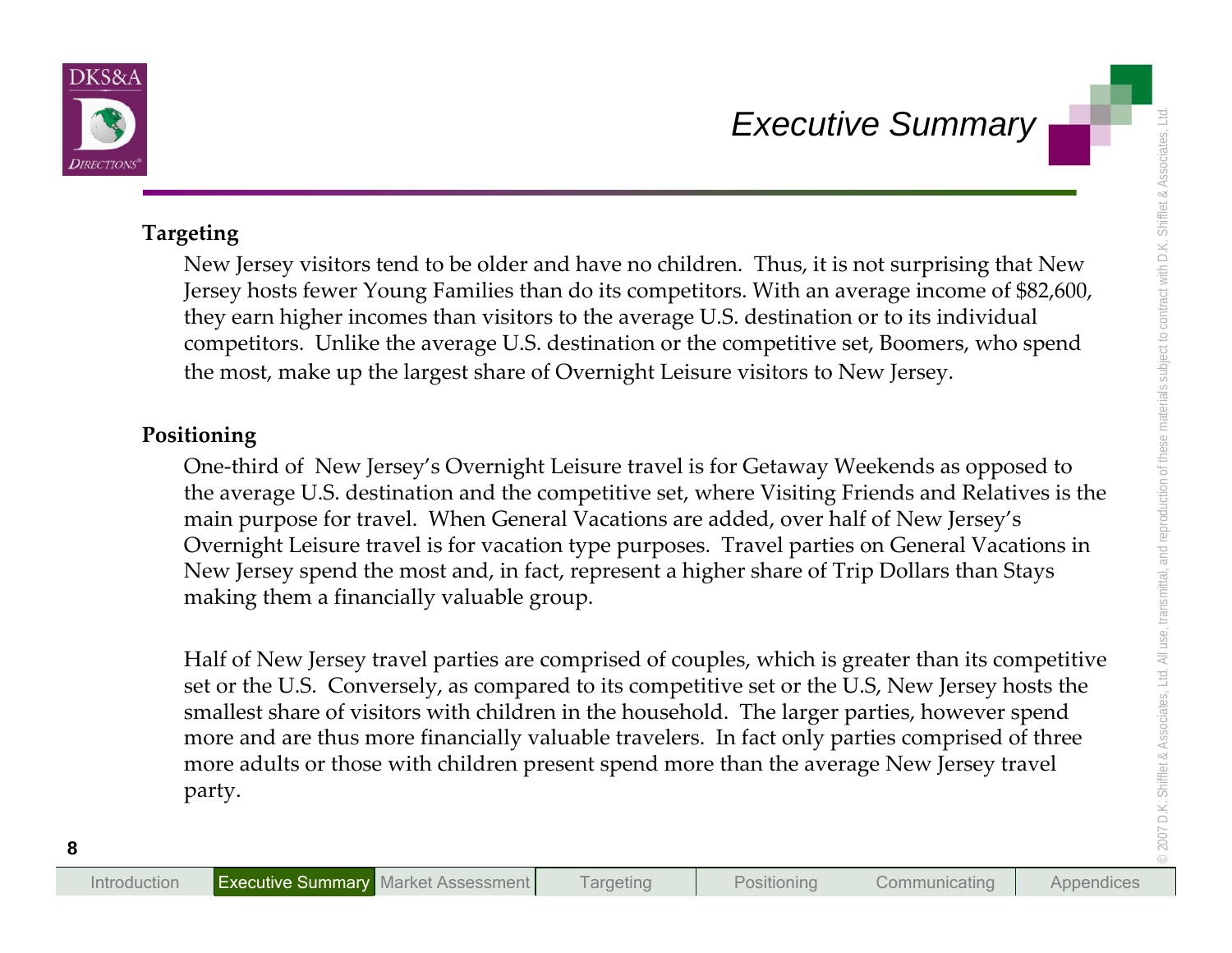

**Executive Summary**<br> **Executive Summary**<br> **Executive Summary**<br> **Positioning (cont.)**<br>
Which almost 90% of its visitors arriving by car and 77% traveling 200 or fewer miles, it is not<br>
surprising that New Jersey's visitors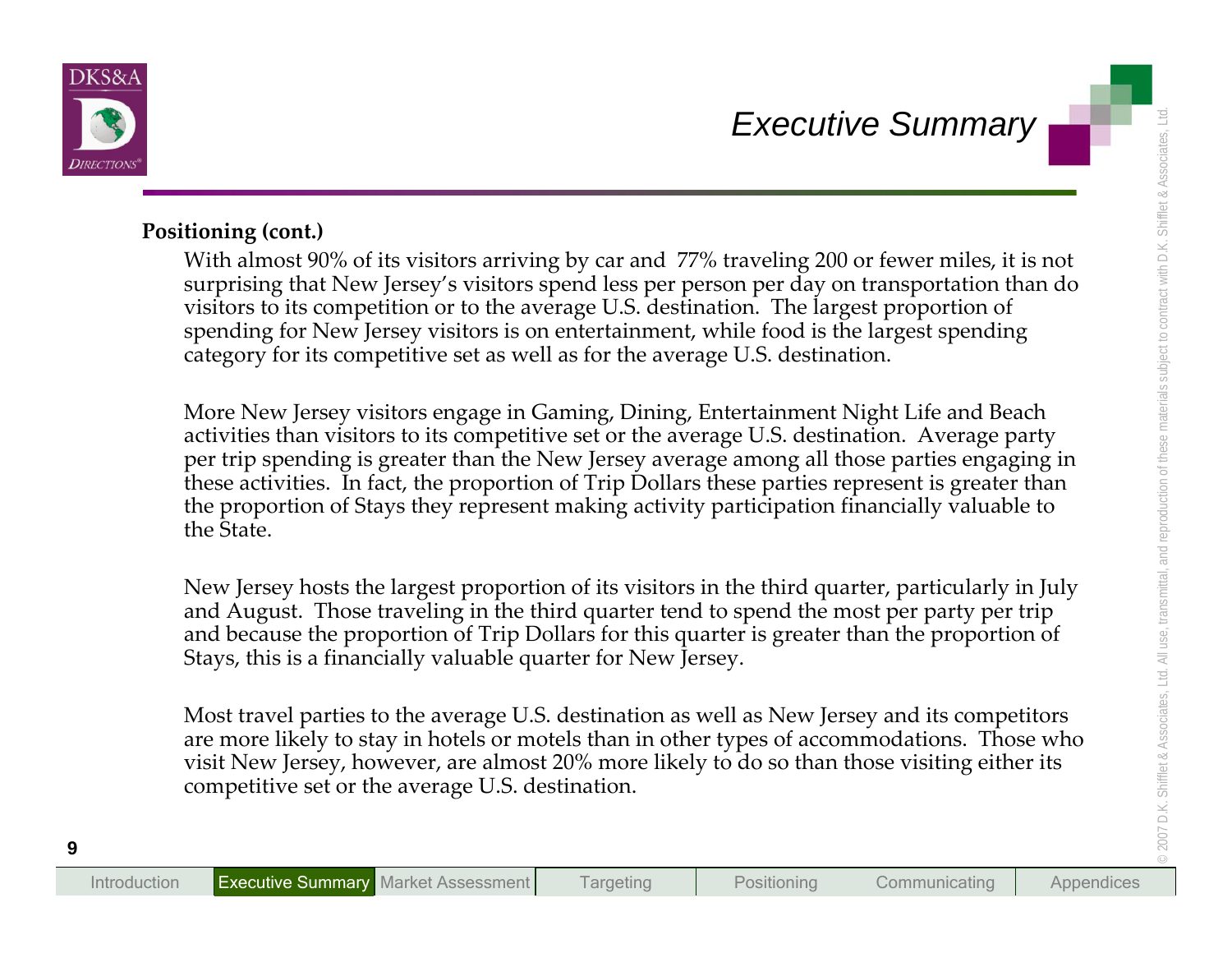

Executive Summary<br>
Communicating<br>
More than half of New Jersey's visitors come from either New York or the State itself. In fact,<br>
this does than half of New Jersey's visitors come from either New York or the State itself.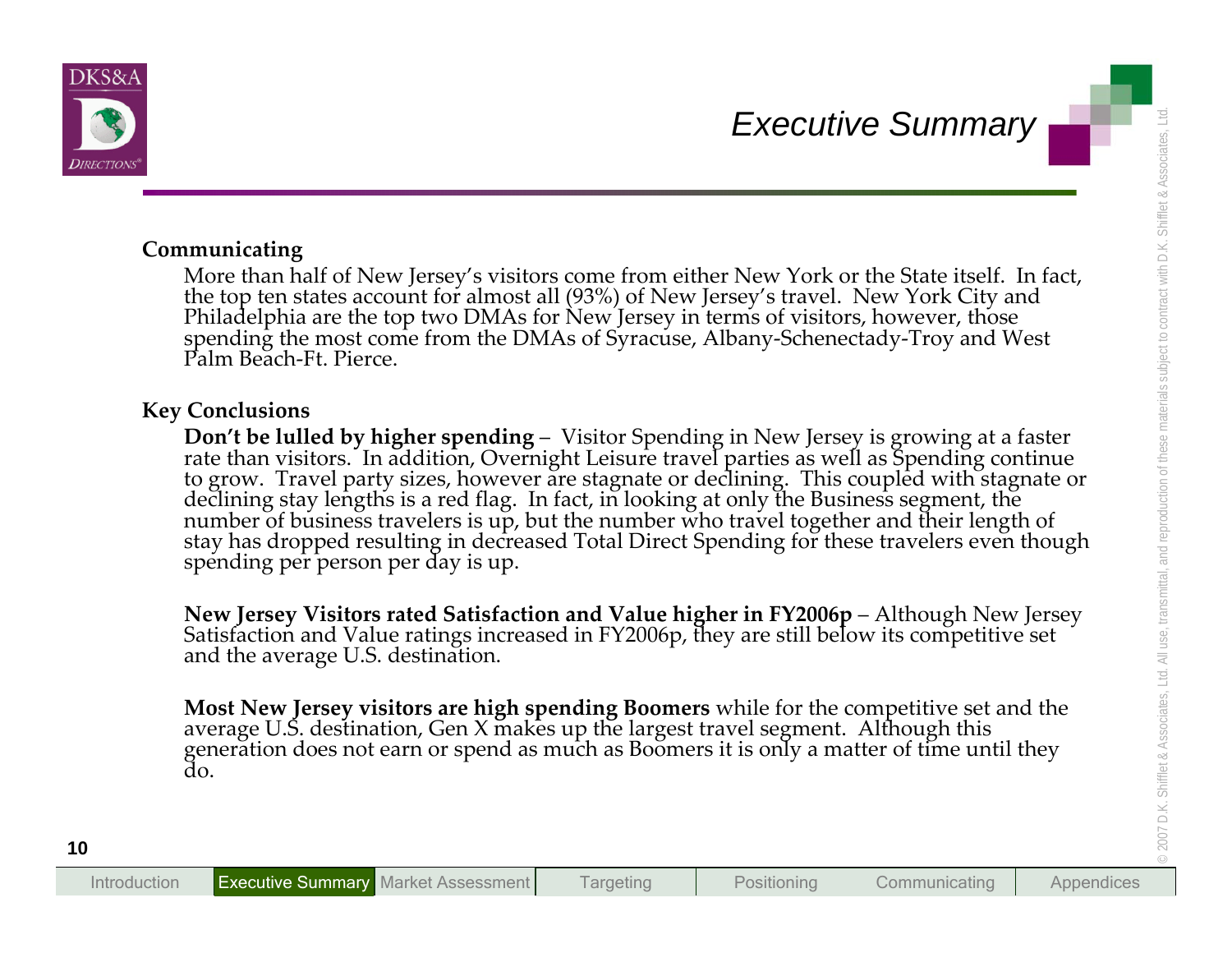

Executive Summary<br>
Executive Summary<br>
Executive Summary<br>
Executive Summary<br>
Executive Summary<br>
Executive Victorials (cont.)<br>
Executive Weckends. Travel parties - Most travelers to New Jersey are couples and travel for<br>
the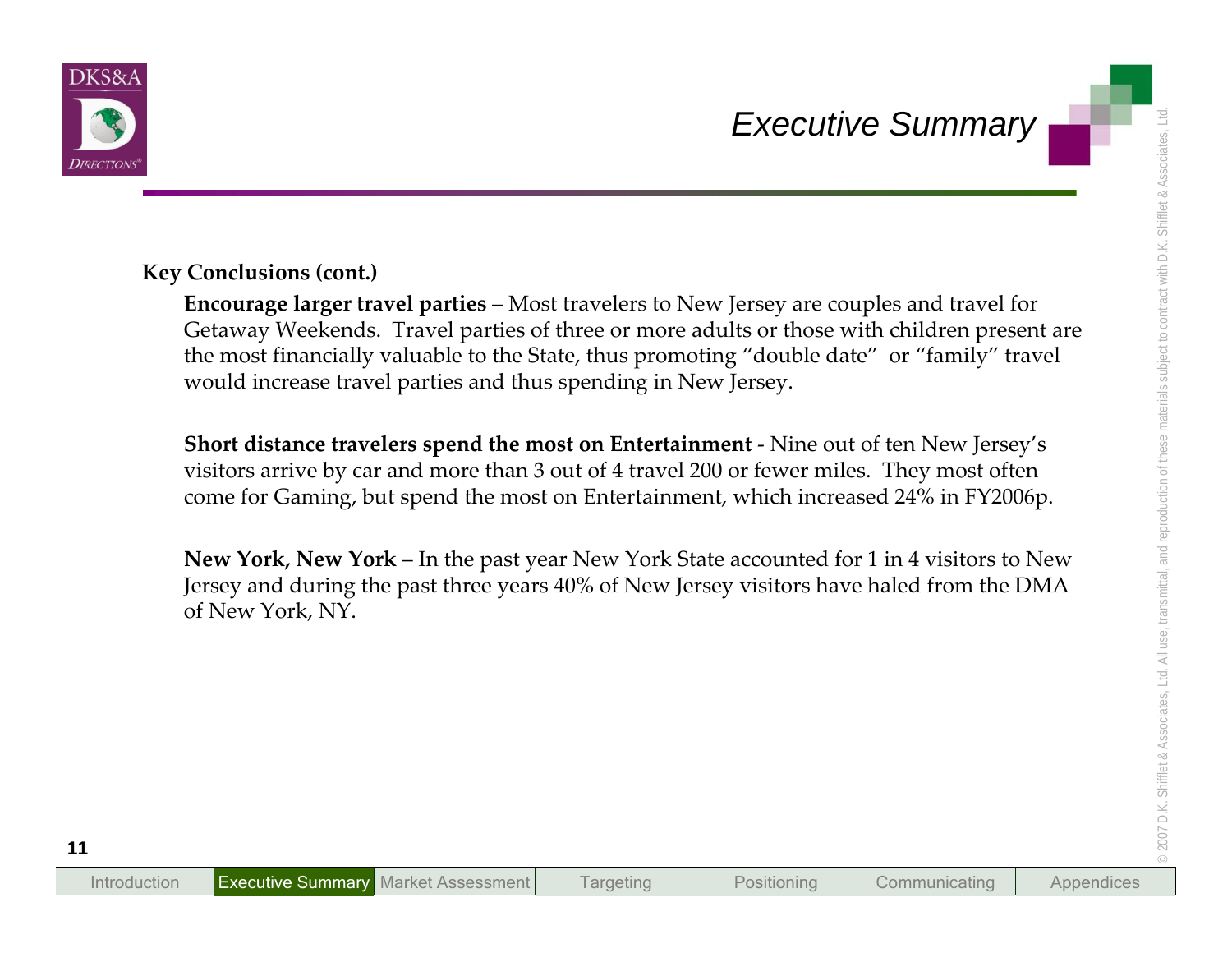



The DKS&A Marketing Model<br>
How many visitors does New Jersey attract?<br>
What is New Jersey's share of U.S. and regional travel?<br>
Targeting<br>
Who are New Jersey's most important visitors?<br>
Positioning<br>
Positioning<br>
Where shou





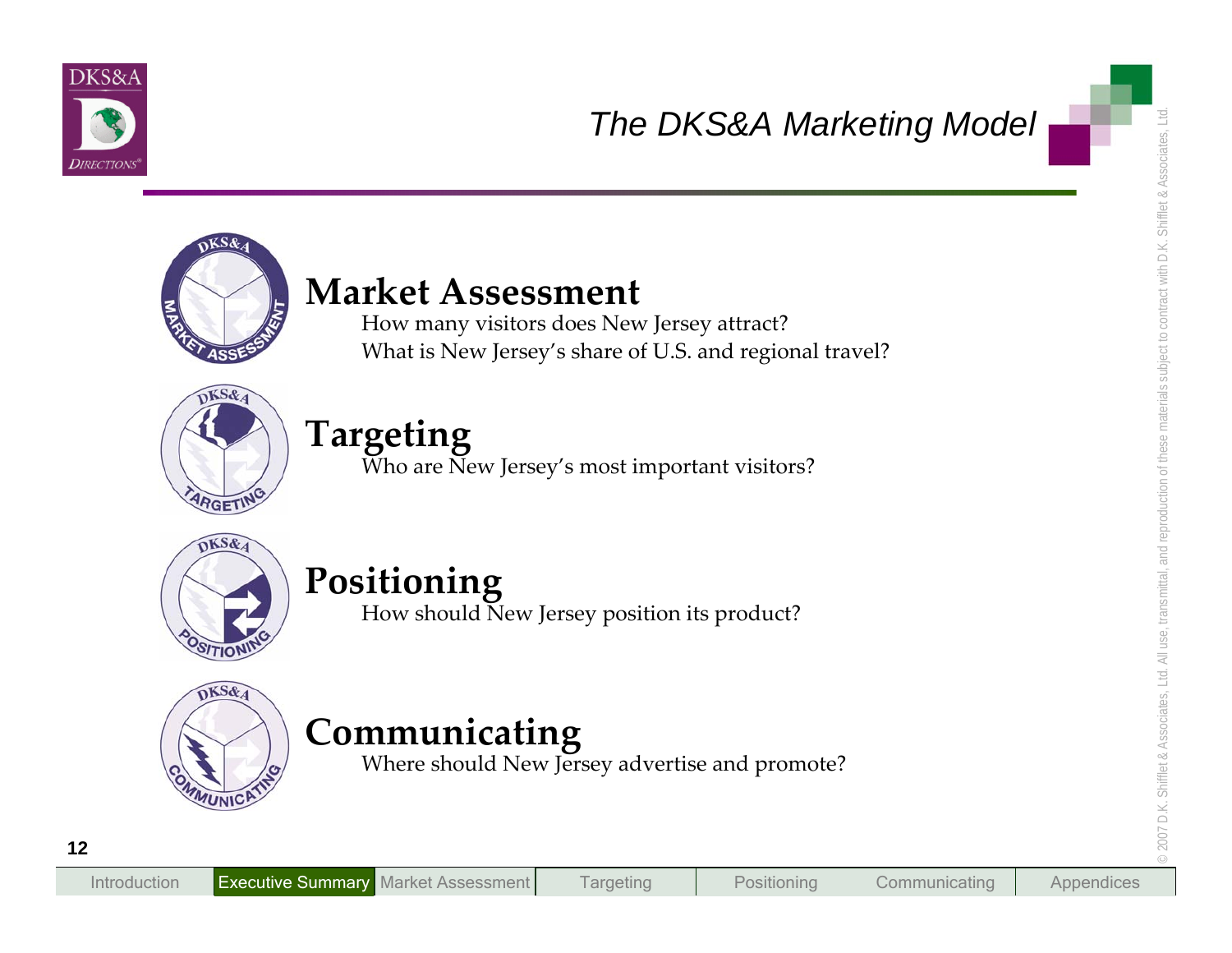

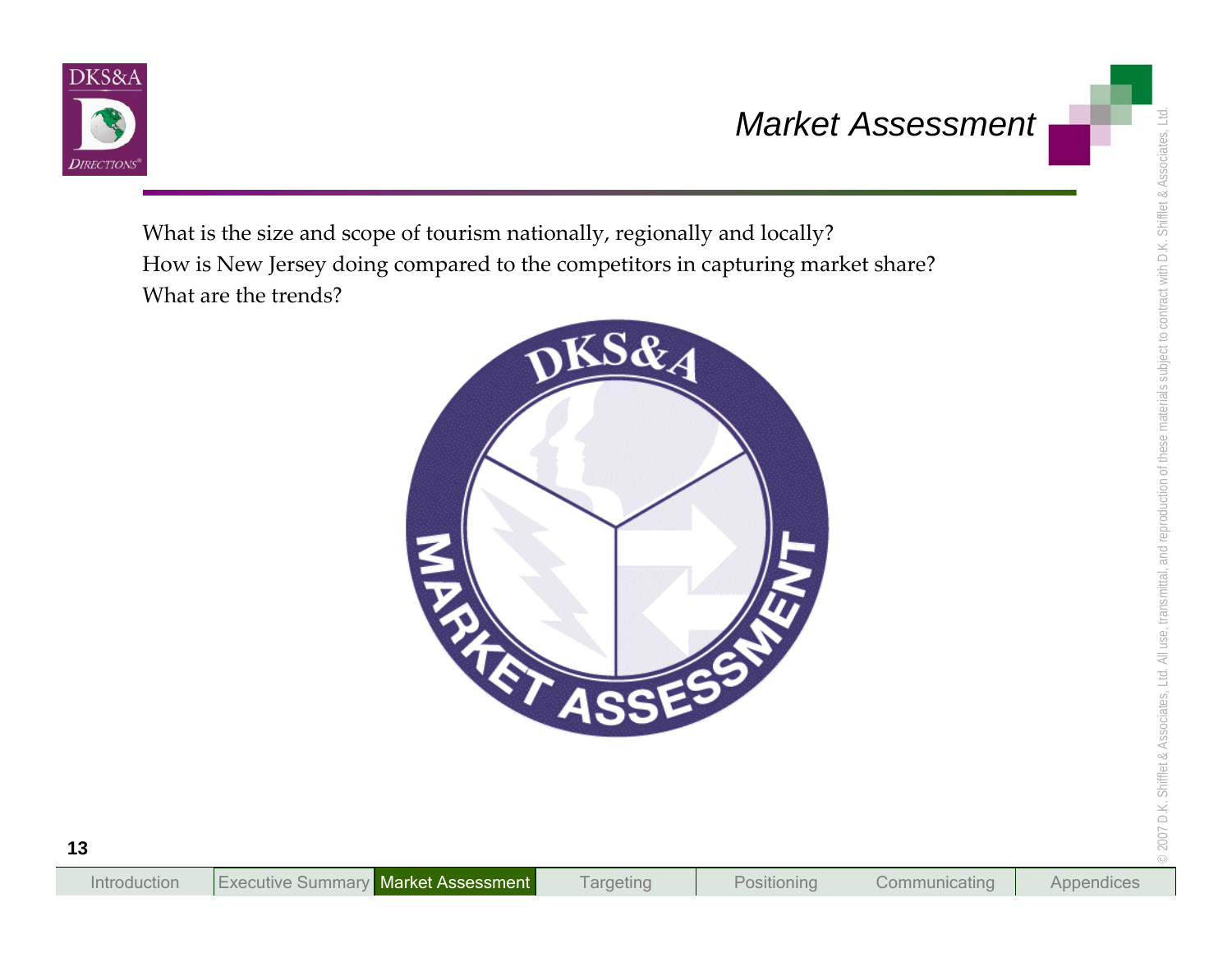

- 
- Market Assessment Introduction<br>
The Market Assessment section of this report will provide an overview of the U.S. travel<br>
market by reviewing population and travel volume tends. Travel volume is measured with<br>
four perform
	-
	-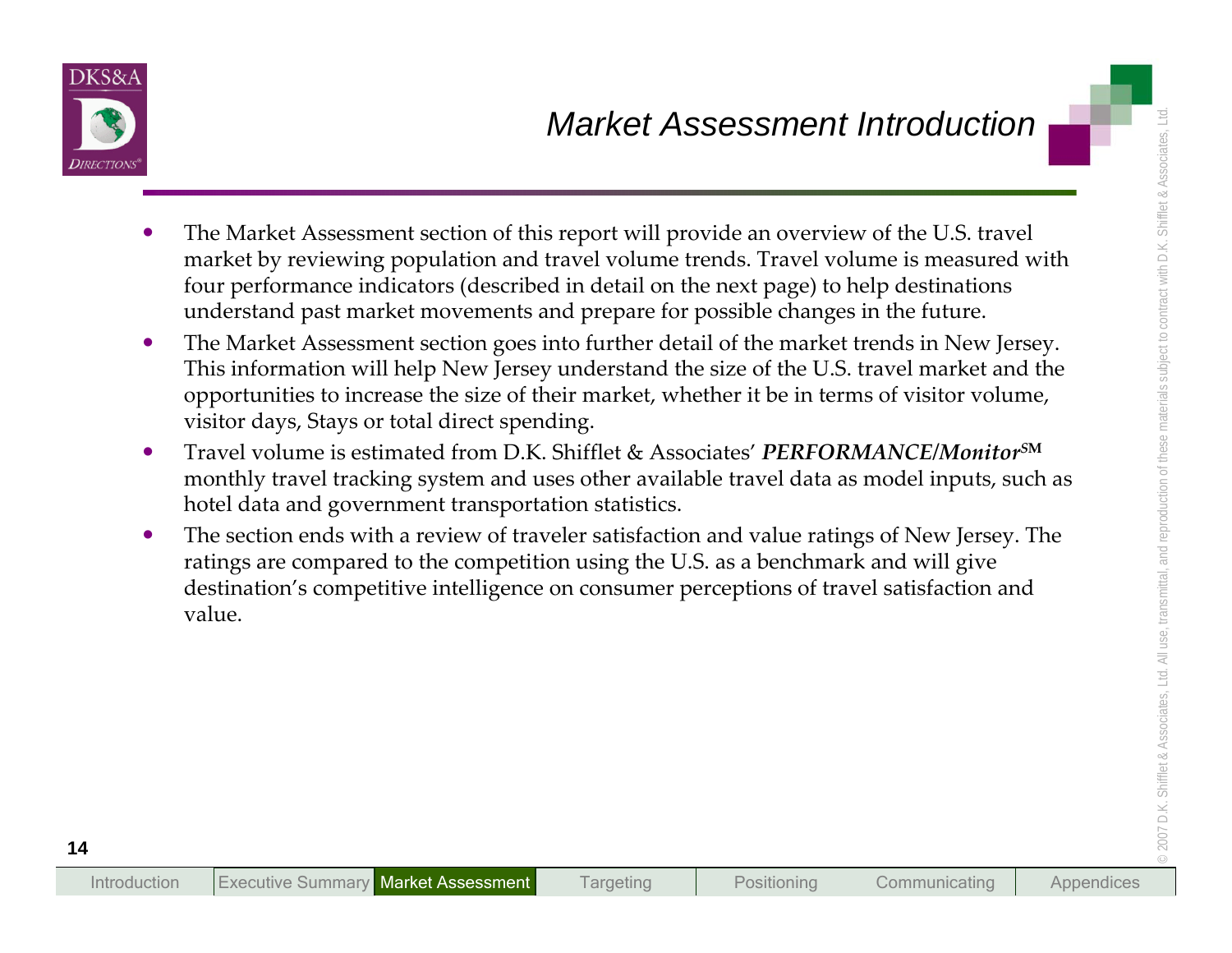

# *U.S. Detailed Volume Findings*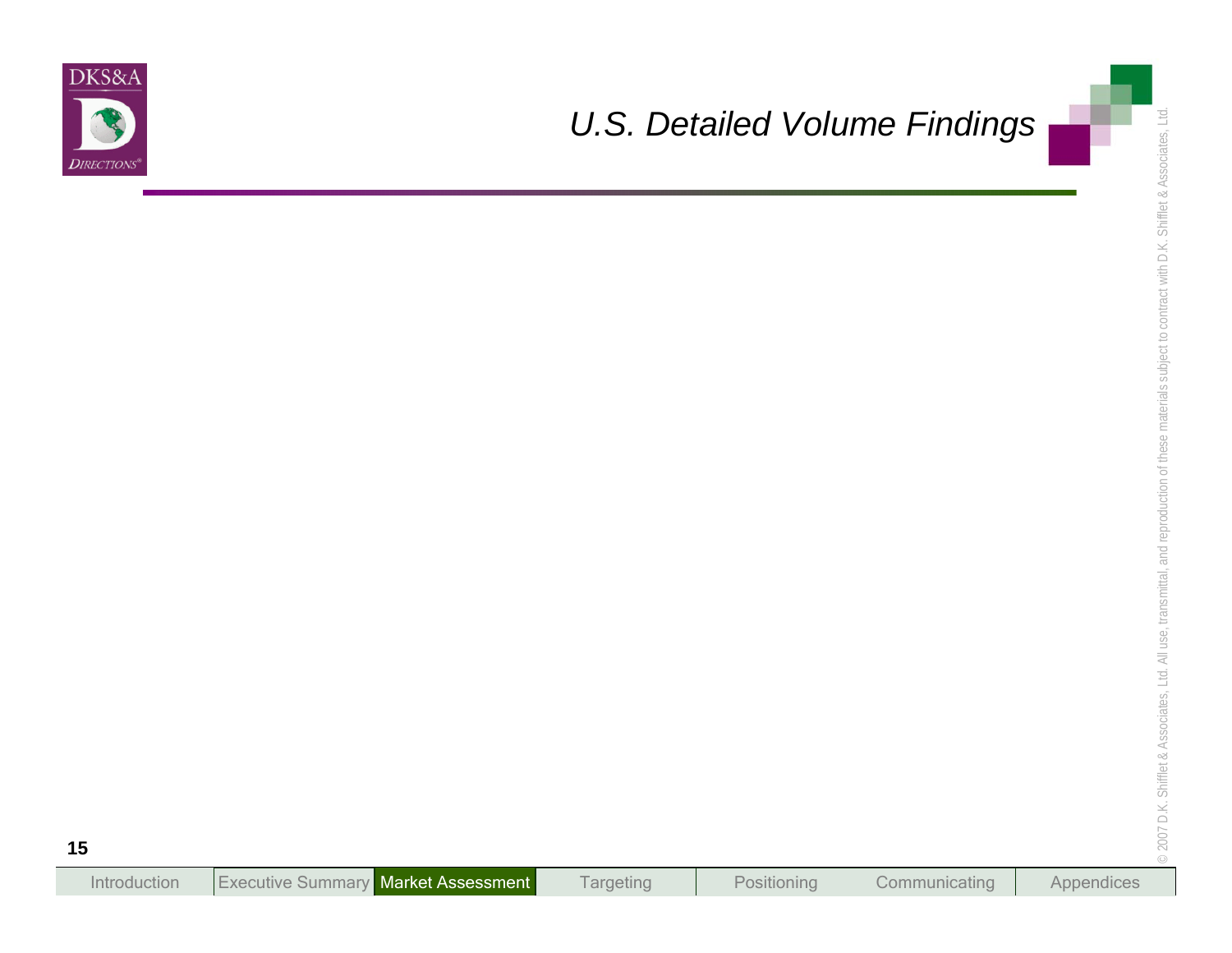

- 
- 
- **Data Weight Definitions and Examples**<br>
Unweighted: the raw data that contains no links to the population or DKS&A modeling: it is simply respondent<br>
dura are returned to us on the areverse.<br>
Reproduced the strained to th

- 
-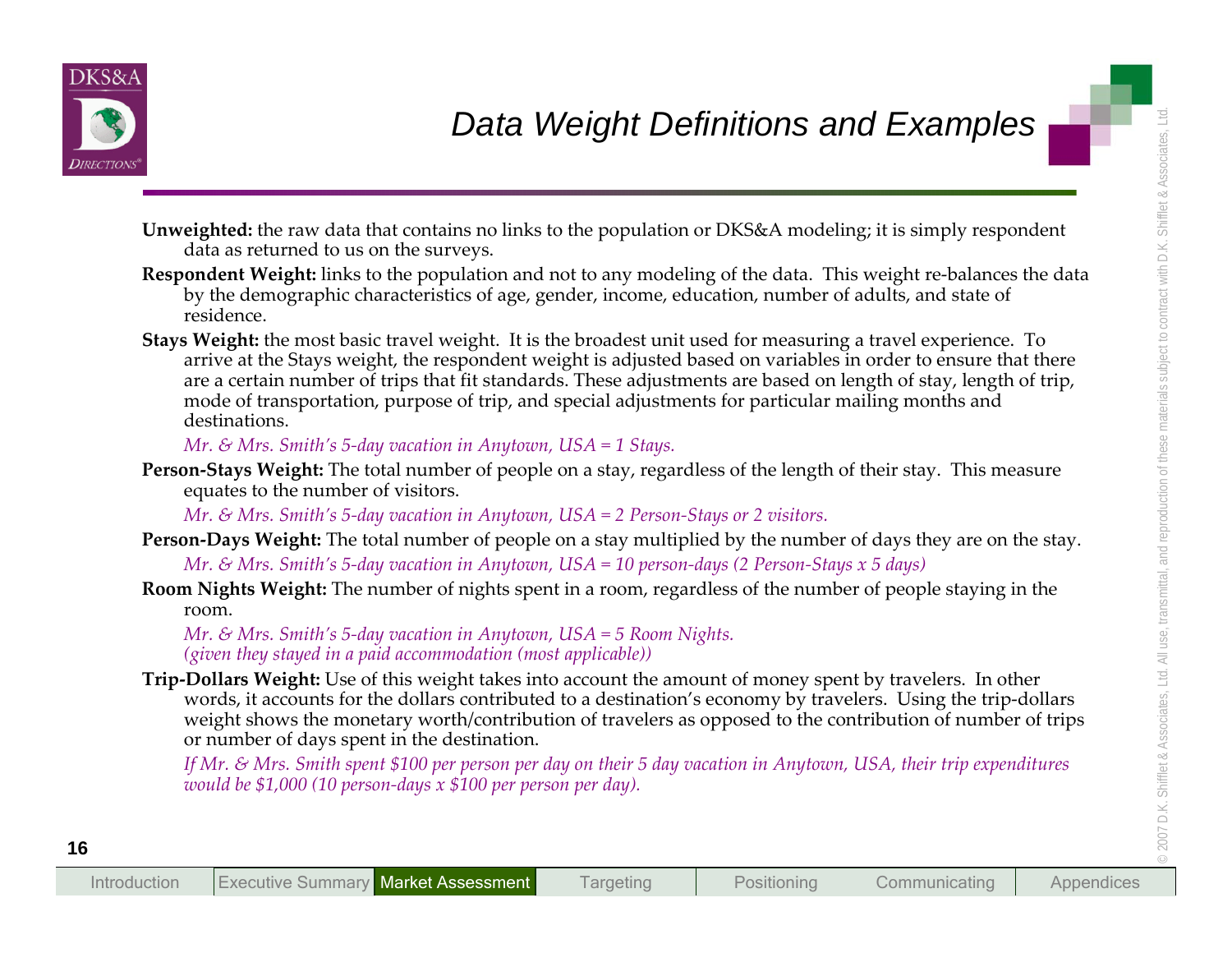

## *Travel Measures Defined*

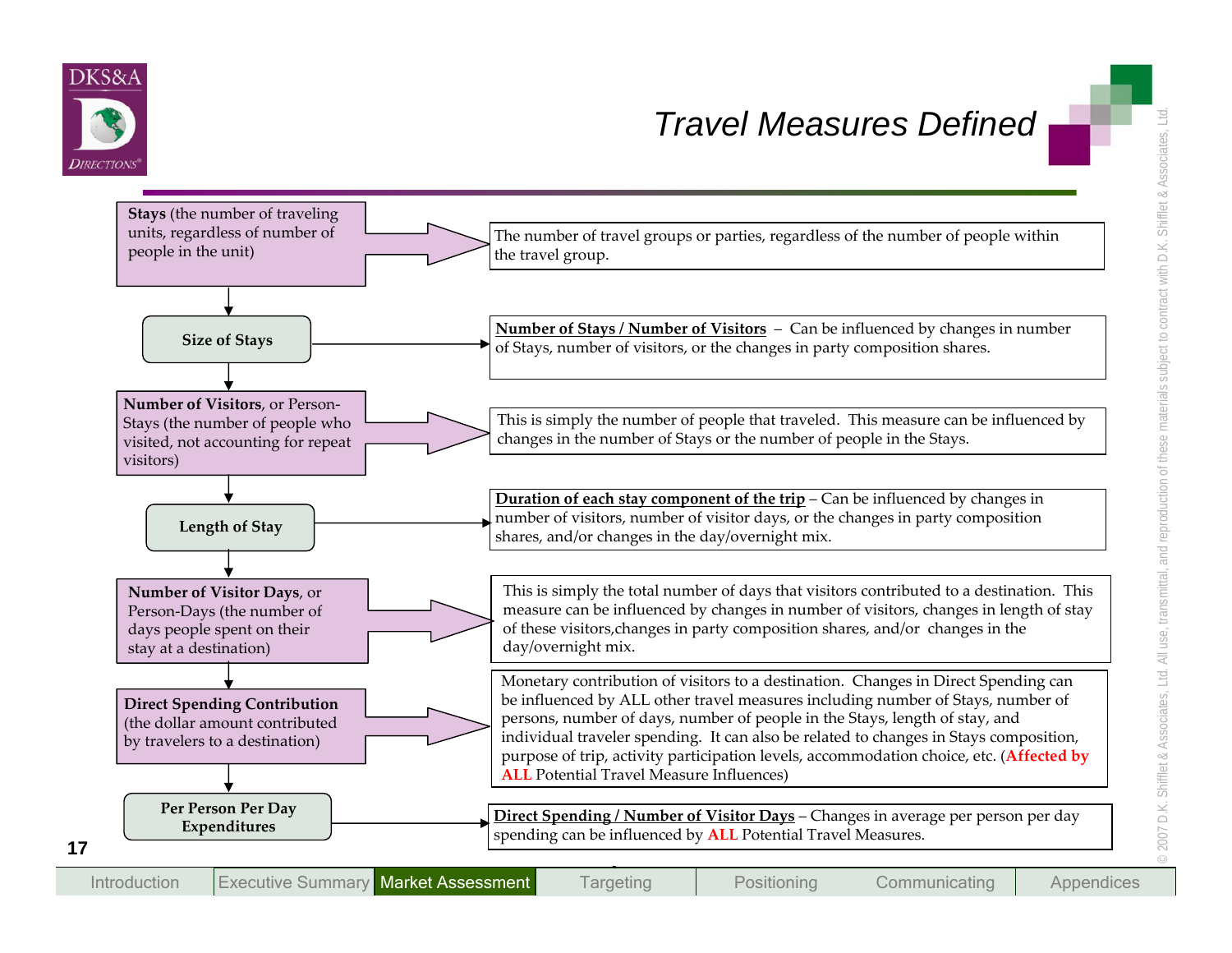

- $\bullet$ U.S. Person‐Stays volume continued its six year growth pattern.
- $\bullet$ ● The continued growth in U.S. Person-Stays is due primarily to the steady growth in the Leisure segment, which accounted for three‐fourths of U.S. travel in FY2006p.
- $\bullet$  The Day Leisure segment, the fastest growing Person‐Stay segment, increased almost 5% in FY2006p, accounting for nearly half of all Leisure Person‐Stays. Overnight Leisure Person‐ Stays grew at <sup>a</sup> slower pace between FY2005 and FY2006p than did the Day Leisure segment.
- <p>Use the <b>20.5.</b> <b>Person-Stays</b> <b>Volume</b> <b>Overview</b></p>\n<p>Use the <b>20.6.</b> <b>Example 20.7.</b> The continued growth in U.S. Person-Stays is due primarily to the steady growth in the <b>20.7.</b> <b>Use</b> <b>Use</b> <b>Use</b> <b>Use</b> <b>Use</b> <b>Use</b> <b>Use</b> <b>Use</b> <b>Use</b> <b>Use</b> <b>Use</b> <b>Use</b> <b>Use</b> <b>Use</b> <b>Use</b> <b>Use</b> <b>Use</b> <b>  $\bullet$  Day Business continues its steady growth started in FY2003, while Overnight Business, the smallest segment, continues to fluctuate. Due to the small shares of U.S. Person-Stays held by Day and Overnight Business, growth in these segments did not make <sup>a</sup> big impact on total volume.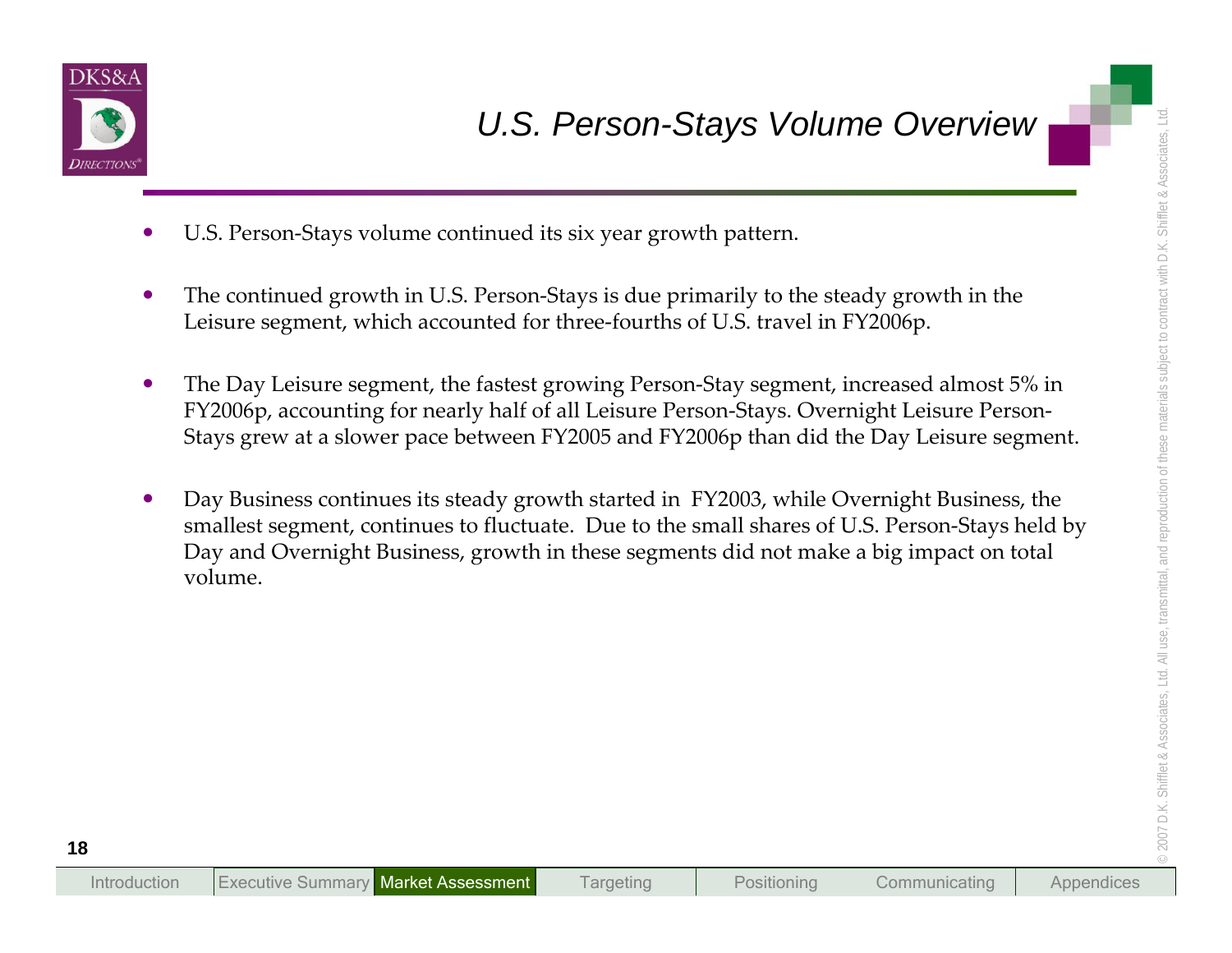

|                                                        |                                     | <b>FY2005</b>             |                           | FY2006p % Change        | $\bullet$ | U.S. Stays increased slightly between FY2005 and<br>FY2006p. The increase in Leisure Stays is offset by                                                             |
|--------------------------------------------------------|-------------------------------------|---------------------------|---------------------------|-------------------------|-----------|---------------------------------------------------------------------------------------------------------------------------------------------------------------------|
| <b>Stays (Travel Party)</b><br>(million)               | <b>Total</b>                        | 1362.5                    | 1376.0                    | 1.0%                    |           | the decrease in Business travel parties.                                                                                                                            |
|                                                        | <b>Business</b>                     | 468.6                     | 452.8                     | $-3.4%$                 | $\bullet$ | While Leisure party size remained unchanged in<br>FY2006p, Business party sized increased driving                                                                   |
|                                                        | Leisure                             | 893.8                     | 923.2                     | 3.3%                    |           | the increase in total average party size.                                                                                                                           |
| <b>Average Party Size</b><br>(Persons)                 |                                     |                           |                           |                         | $\bullet$ | The total number of visitors to the average U.S.<br>destination grew in FY2006p, completely                                                                         |
|                                                        | Total                               | 2.18                      | 2.20                      | 1.1%                    |           | attributable to the Leisure segment and in                                                                                                                          |
|                                                        | <b>Business</b>                     | 1.63                      | 1.66                      | 2.0%                    |           | particular to the increase in the number of Leisure<br>travel parties.                                                                                              |
|                                                        | Leisure                             | 2.46                      | 2.46                      | 0.0%                    | $\bullet$ | Despite the growth in Business average party size,                                                                                                                  |
| <b>Person-Stays (Visitors)</b><br>(million)            | Total<br><b>Business</b><br>Leisure | 2964.1<br>761.7<br>2202.4 | 3025.4<br>750.4<br>2275.0 | 2.1%<br>$-1.5%$<br>3.3% |           | the reduction in the number of Business Stays<br>resulted in a slight decrease in the number of<br>Business visitors to the average U.S. destination in<br>FY2006p. |
| <b>Travel Parties/0+ Days</b><br>(Average Stay Length) |                                     |                           |                           |                         | $\bullet$ | Although there is almost no change in total average<br>stay length, the Business segment shows a larger<br>decrease than does the Leisure segment.                  |
|                                                        | Total                               | 2.20                      | 2.18                      | $-0.5%$                 | $\bullet$ | The increases in Person-Stays coupled with the                                                                                                                      |
| <b>Person-Days (Visitor Days)</b>                      | <b>Business</b><br>Leisure          | 2.01<br>2.26              | 1.98<br>2.25              | $-1.3%$<br>$-0.4%$      |           | very slight decreases in average stay length<br>resulted in a slight increase in total Person-Days,                                                                 |
| (million)                                              | Total                               | 6507.9                    | 6606.5                    | 1.5%                    | $\bullet$ | due solely to the Leisure segment.<br>Both Business Person-Stays and Business average                                                                               |
|                                                        | <b>Business</b>                     | 1527.3                    | 1484.5                    | $-2.8%$                 |           | stay length declined in FY2006p, resulting in an                                                                                                                    |
|                                                        | Leisure                             | 4980.5                    | 5122.1                    | 2.8%                    |           | overall decrease in Business Person-Days in the<br>average U.S. destination in FY2006p.                                                                             |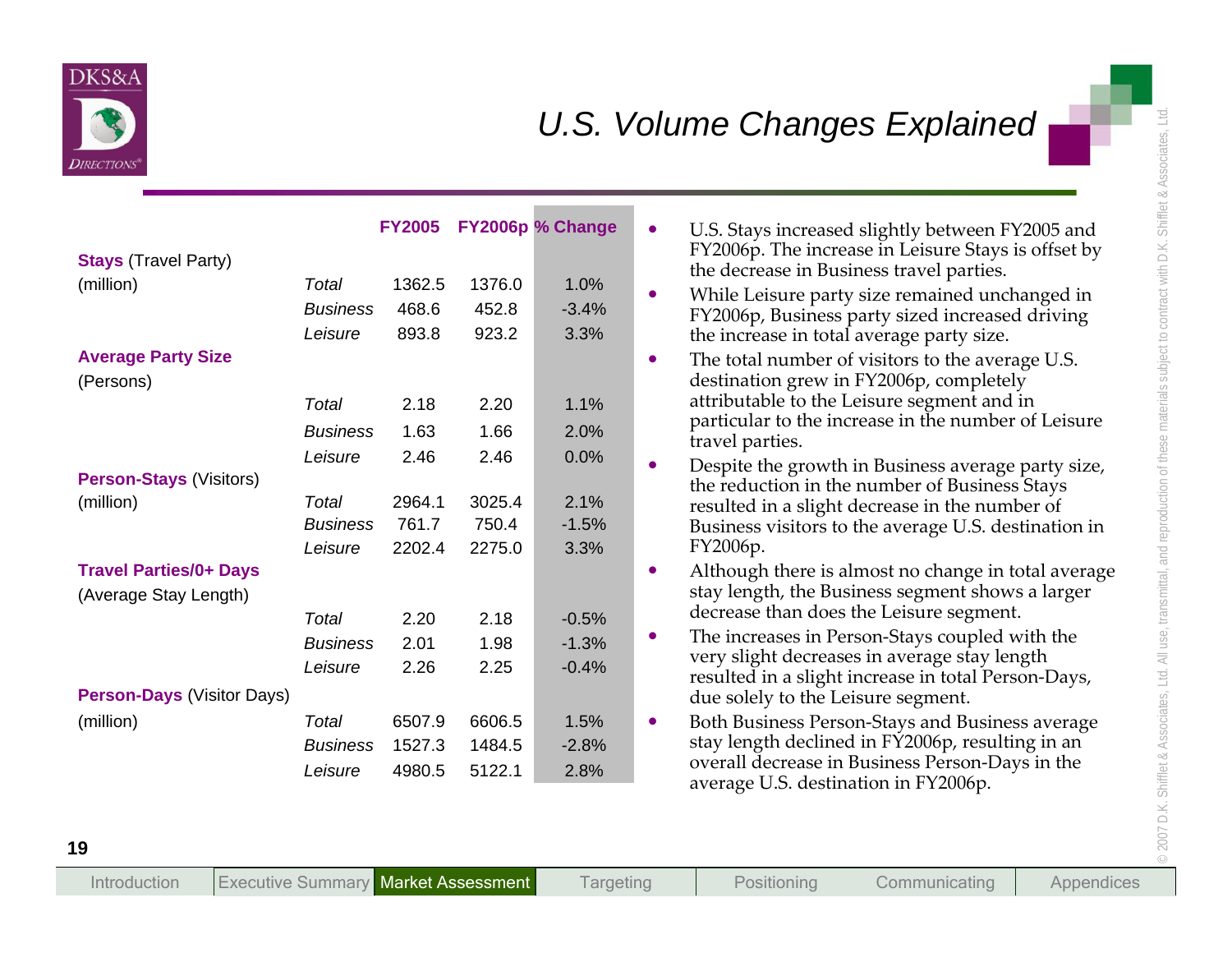

| <b>Day/ Overnight Mix</b>                      |                                     |                         |                         | <b>FY2005 FY2006p % Change</b> | $\bullet$ | Total Direct Spending increased for Total,<br>Business and Leisure in FY2006p.                                                                                                                                                   |
|------------------------------------------------|-------------------------------------|-------------------------|-------------------------|--------------------------------|-----------|----------------------------------------------------------------------------------------------------------------------------------------------------------------------------------------------------------------------------------|
| (% Day Trips)<br><b>Average Party Spending</b> | Total<br><b>Business</b><br>Leisure | 51%<br>55%<br>48%       | 52%<br>56%<br>49%       | 1.6%<br>1.5%<br>2.0%           | $\bullet$ | The increase in Business Total Direct Spending,<br>coupled with the slight decline in the Business<br>average travel party size, resulted in an increase<br>in Business average party spending when<br>compared to FY2005.       |
| $(\$)$                                         | Total<br><b>Business</b><br>Leisure | 523.7<br>447.5<br>563.7 | 550.6<br>477.1<br>586.7 | 5.1%<br>6.6%<br>4.1%           | $\bullet$ | Leisure average party spending also increased,<br>due solely to the increase in Leisure Direct<br>Spending as the Leisure average party size                                                                                     |
| <b>Total Direct Spending</b><br>(\$ billion)   | Total<br><b>Business</b><br>Leisure | 713.5<br>209.7<br>503.8 | 757.7<br>216.1<br>541.6 | 6.2%<br>3.0%<br>7.5%           | $\bullet$ | remains unchanged in FY2006p over FY2005.<br>Similarly, the Business per person per day<br>spending increased due to two factors, the<br>growth in Business Direct Spending, and the<br>decrease in Business Person-Days. Due to |
| <b>Spending per Person per Day</b>             |                                     |                         |                         |                                |           | increases in the leisure Direct Spending and in<br>Leisure Person-Days the Leisure per person per                                                                                                                                |
| $(\$)$                                         | Total<br><b>Business</b><br>Leisure | 109.6<br>137.3<br>101.2 | 114.7<br>145.5<br>105.7 | 4.6%<br>6.0%<br>4.5%           |           | day spending increased, but at a slower pace<br>than the Business segment,                                                                                                                                                       |

- 
- 
- 
-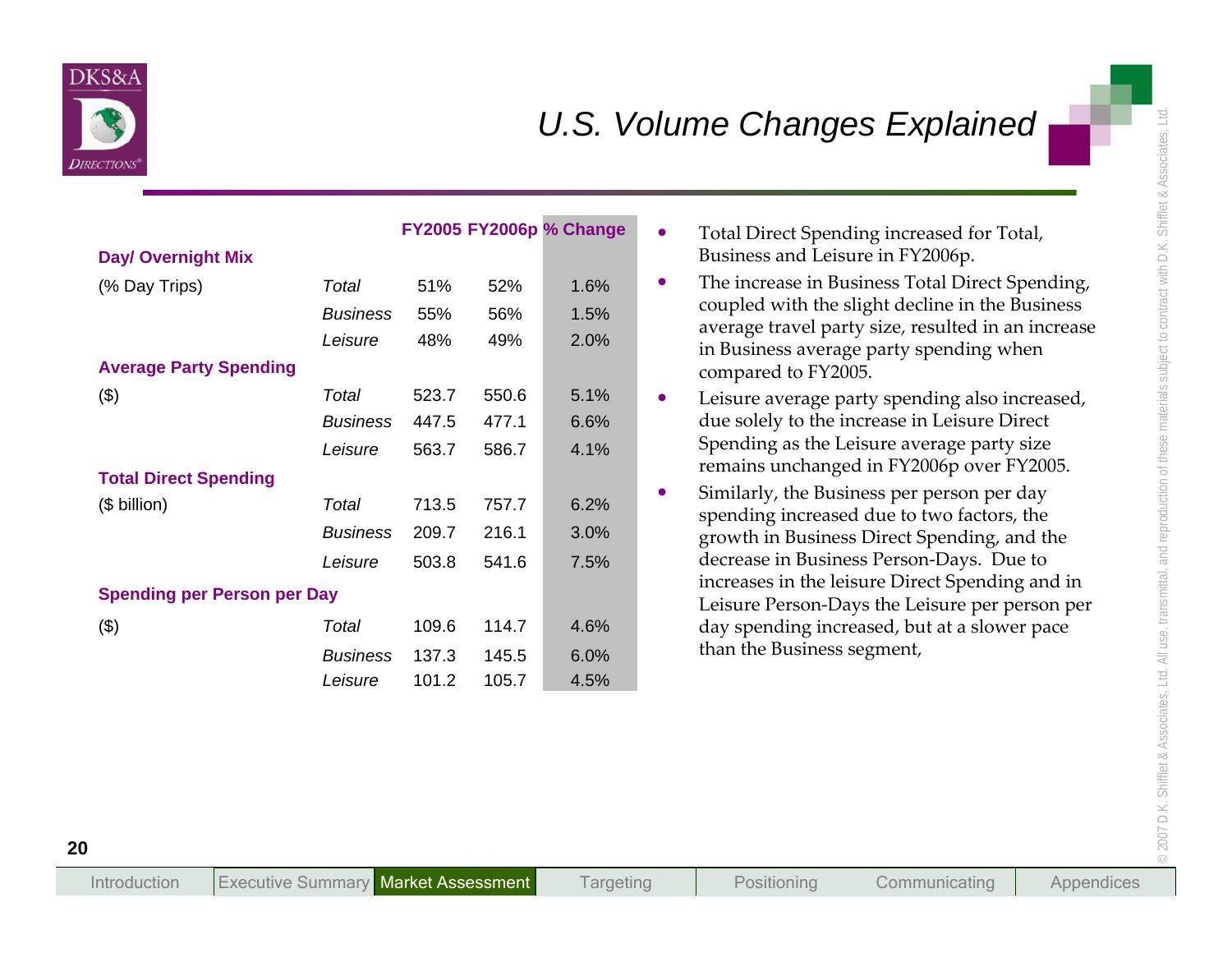

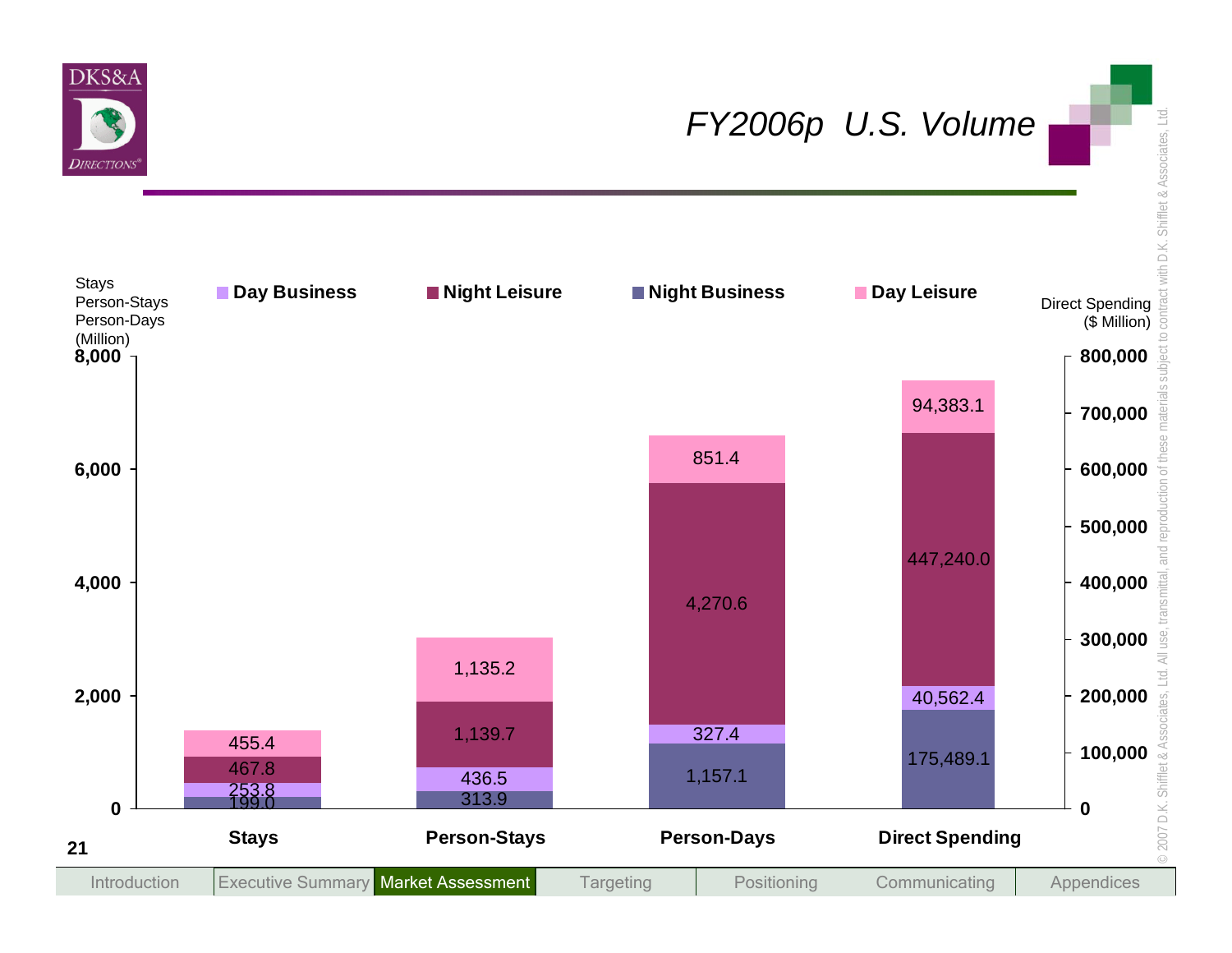

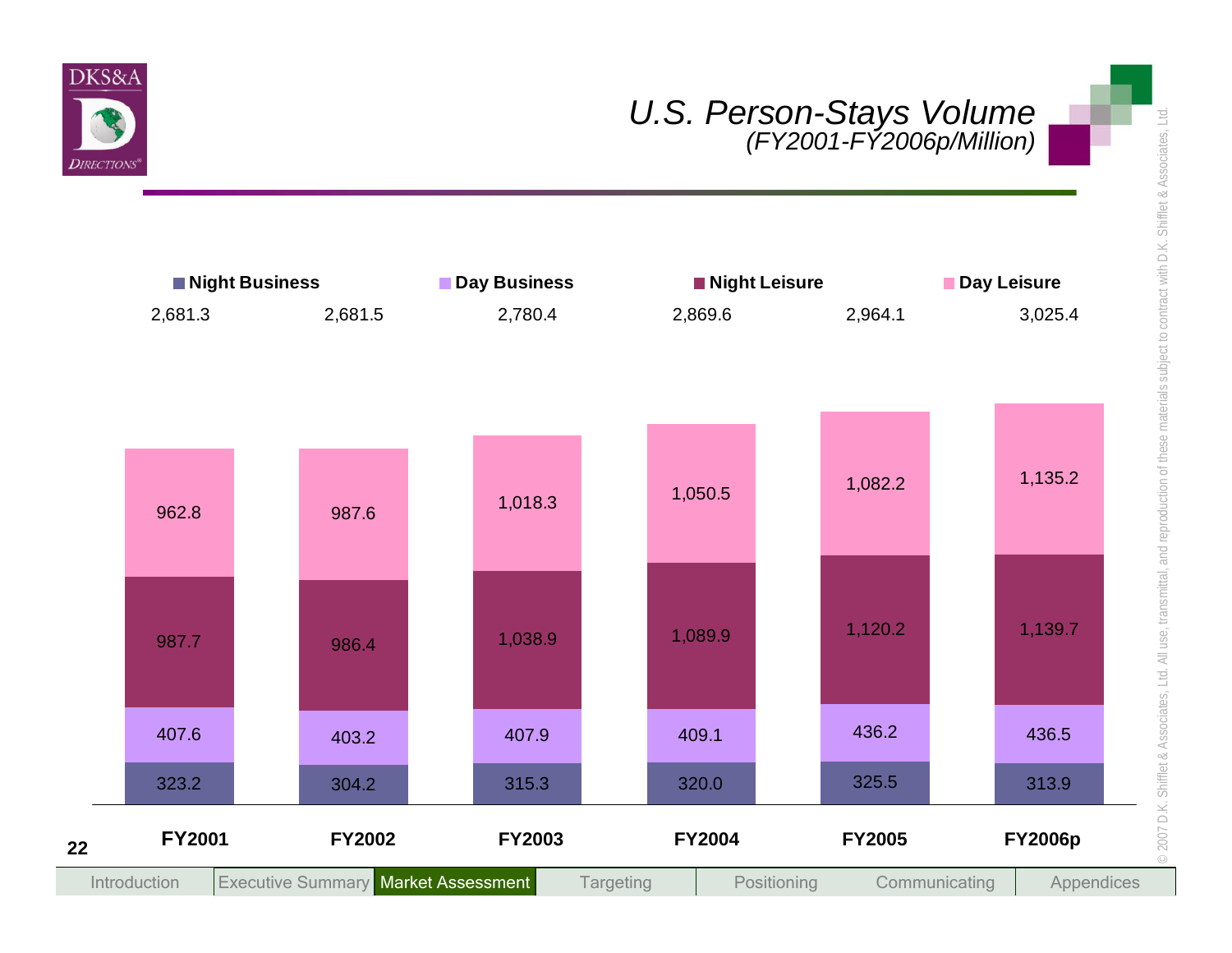

| This table shows the year-to-year percent changes in Person-Stays volume for each of the primary |                  |                  | U.S. Person-Stay Volume:<br>% Change by Travel Segment<br>(FY2001-FY2006p) |                  |                             |
|--------------------------------------------------------------------------------------------------|------------------|------------------|----------------------------------------------------------------------------|------------------|-----------------------------|
| travel segments.                                                                                 | <b>FY02/FY01</b> | <b>FY03/FY02</b> | <b>FY04/FY03</b>                                                           | <b>FY05/FY04</b> | FY06p/FY05                  |
| <b>Total</b>                                                                                     | 0.0%             | 3.7%             | 3.2%                                                                       | 3.3%             | 2.1%                        |
| <b>Business</b>                                                                                  | $-3.2%$          | 2.2%             | 0.8%                                                                       | 4.5%             | $-1.5%$                     |
| <b>Leisure</b>                                                                                   | 1.2%             | 4.2%             | 4.0%                                                                       | 2.9%             | 3.3%                        |
| <b>Day</b>                                                                                       | 1.5%             | 2.5%             | 2.3%                                                                       | 4.0%             | 3.5%                        |
| <b>Night</b>                                                                                     | $-1.5%$          | 4.9%             | 4.1%                                                                       | 2.5%             | 0.5%                        |
| <b>Day Business</b>                                                                              | $-1.1%$          | 1.2%             | 0.3%                                                                       | 6.6%             | 0.1%                        |
| <b>Day Leisure</b>                                                                               | 2.6%             | 3.1%             | 3.2%                                                                       | 3.0%             | 4.9%                        |
| <b>Night Business</b>                                                                            | $-5.9%$          | 3.7%             | 1.5%                                                                       | 1.7%             | $-3.6%$                     |
| <b>Night Leisure</b>                                                                             | $-0.1%$          | 5.3%             | 4.9%                                                                       | 2.8%             | 1.7%                        |
| <b>Executive Summary Market Assessment</b><br>Introduction                                       |                  | <b>Targeting</b> | Positioning                                                                |                  | Communicating<br>Appendices |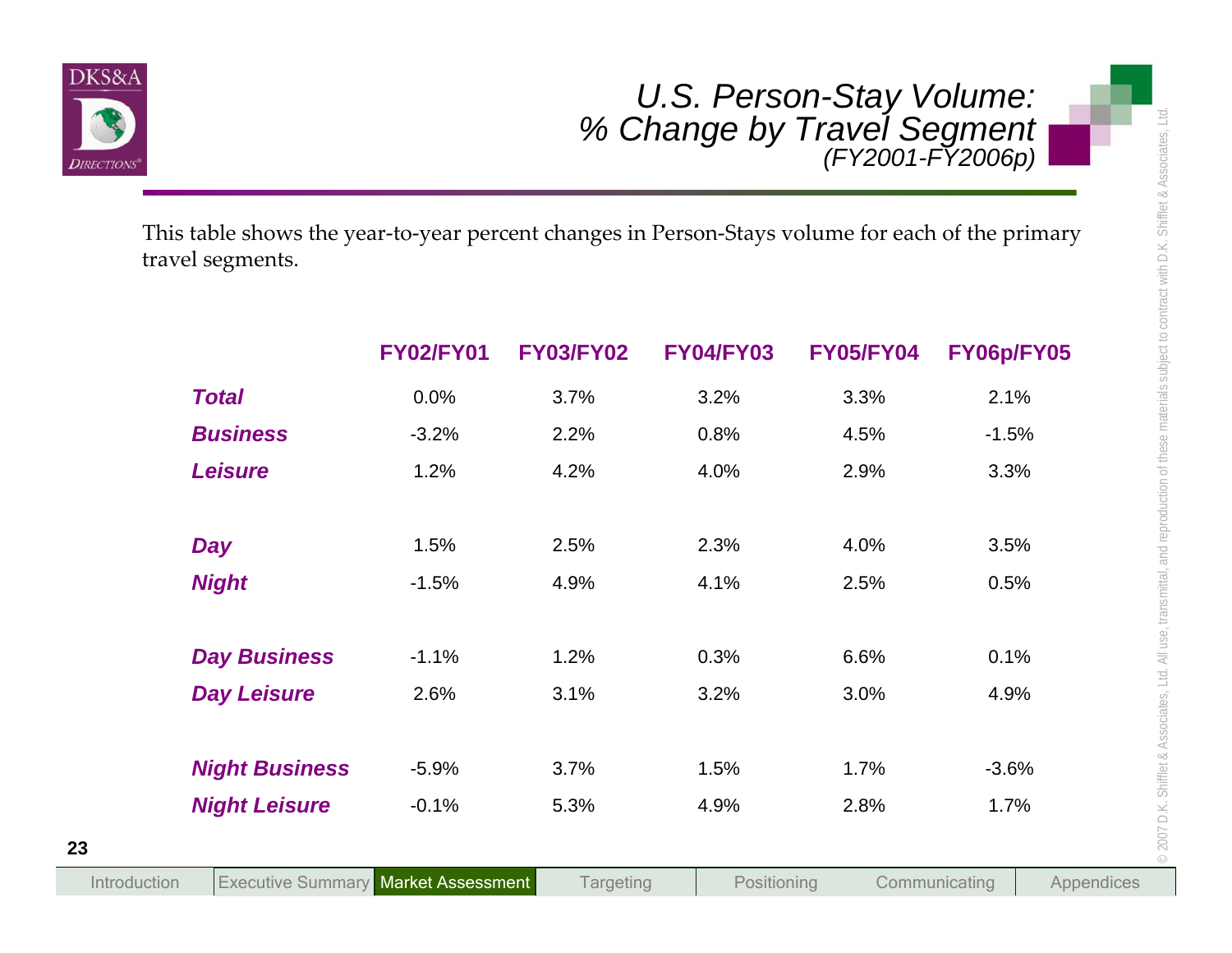

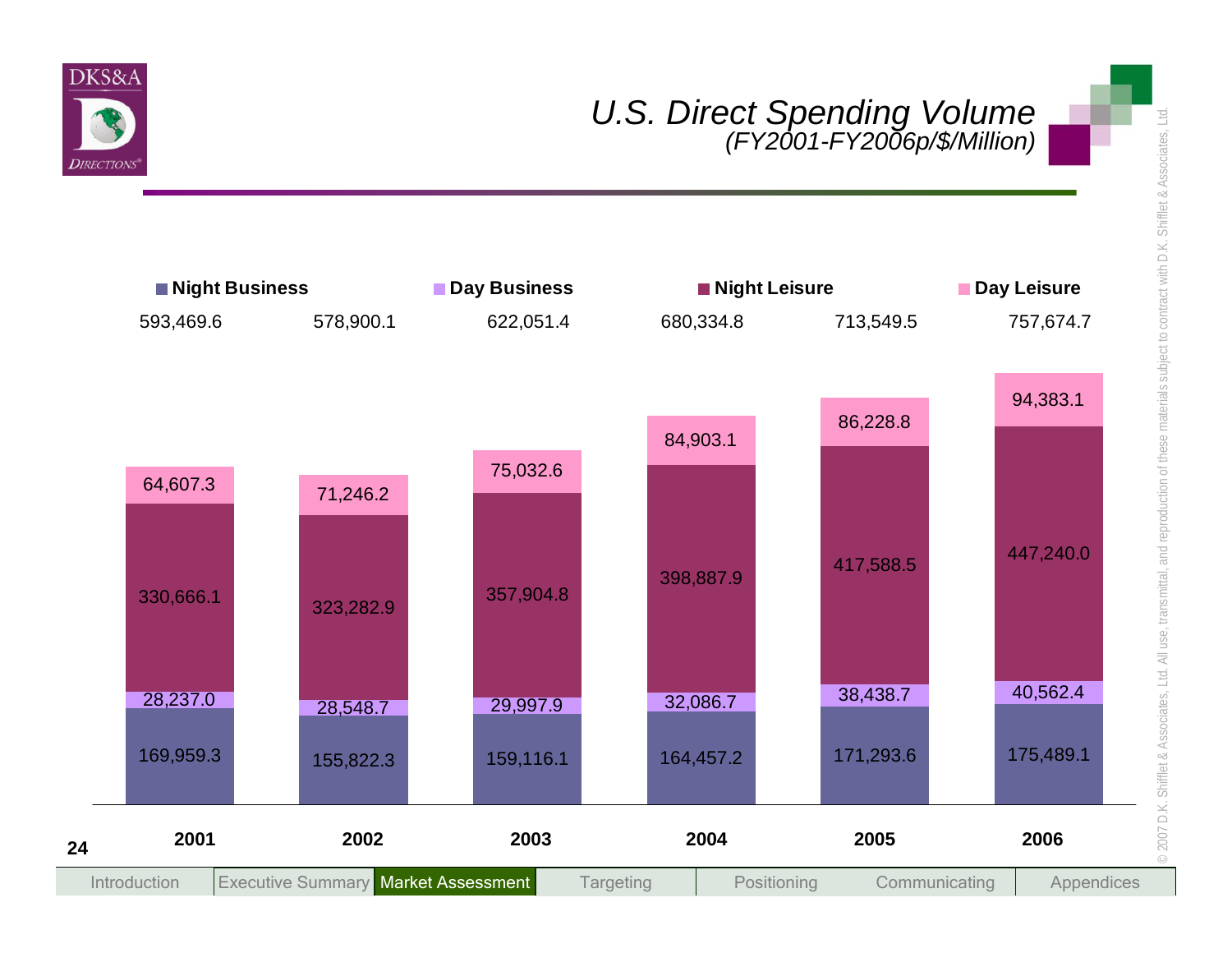

|                                                                                                                         |                  |                  | U.S. Direct Spending Volume:<br>% Change by Travel Segment<br>(FY2001-FY2006p) |                  |                             |
|-------------------------------------------------------------------------------------------------------------------------|------------------|------------------|--------------------------------------------------------------------------------|------------------|-----------------------------|
| This table shows the year-to-year percent changes in Direct Spending volume for each of the<br>primary travel segments. |                  |                  |                                                                                |                  |                             |
|                                                                                                                         | <b>FY02/FY01</b> | <b>FY03/FY02</b> | <b>FY04/FY03</b>                                                               | <b>FY05/FY04</b> | FY06p/FY05                  |
| <b>Total</b>                                                                                                            | $-2.5%$          | 7.5%             | 9.4%                                                                           | 4.9%             | 6.2%                        |
| <b>Business</b>                                                                                                         | $-7.0%$          | 2.6%             | 3.9%                                                                           | 6.7%             | 3.0%                        |
| <b>Leisure</b>                                                                                                          | $-0.2%$          | 9.7%             | 11.7%                                                                          | 4.1%             | 7.5%                        |
| <b>Day</b>                                                                                                              | 7.5%             | 5.2%             | 11.4%                                                                          | 6.6%             | 8.2%                        |
| <b>Night</b>                                                                                                            | $-4.3%$          | 7.9%             | 9.0%                                                                           | 4.5%             | 5.7%                        |
| <b>Day Business</b>                                                                                                     | 1.1%             | 5.1%             | 7.0%                                                                           | 19.8%            | 5.5%                        |
| <b>Day Leisure</b>                                                                                                      | 10.3%            | 5.3%             | 13.2%                                                                          | 1.6%             | 9.5%                        |
| <b>Night Business</b>                                                                                                   | $-8.3%$          | 2.1%             | 3.4%                                                                           | 4.2%             | 2.4%                        |
| <b>Night Leisure</b>                                                                                                    | $-2.2%$          | 10.7%            | 11.5%                                                                          | 4.7%             | 7.1%                        |
| <b>Executive Summary Market Assessment</b><br>Introduction                                                              |                  | <b>Targeting</b> | Positioning                                                                    |                  | Communicating<br>Appendices |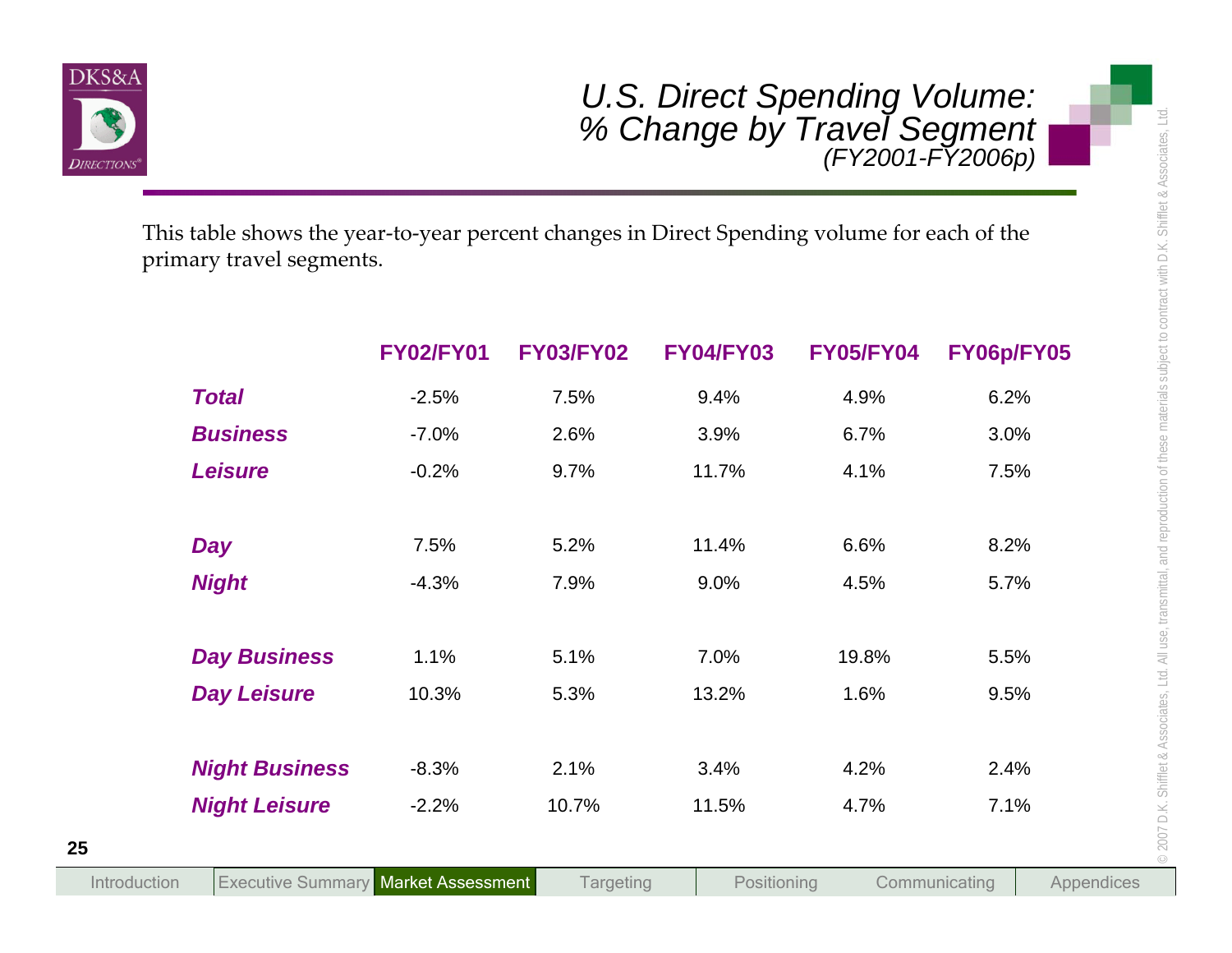

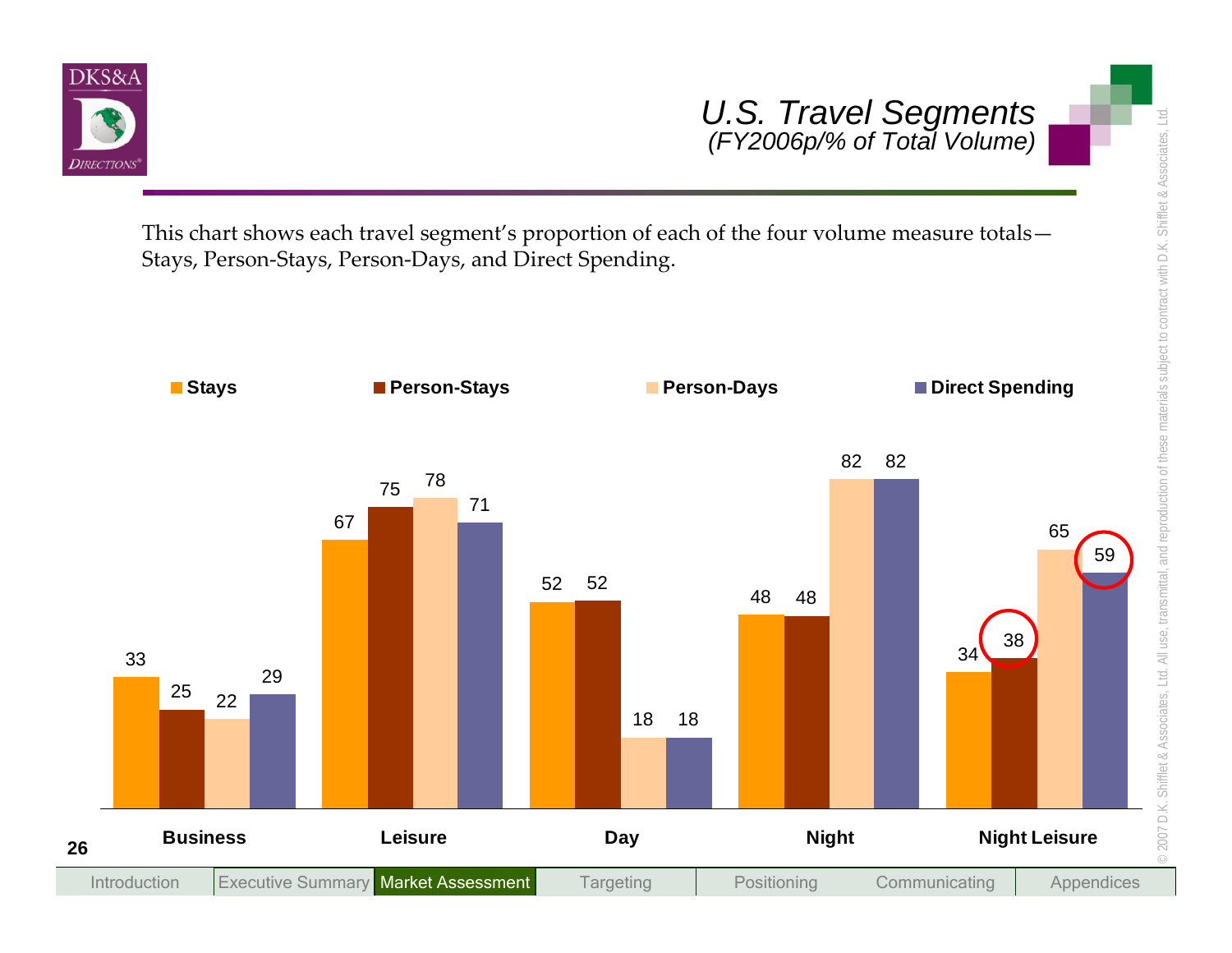

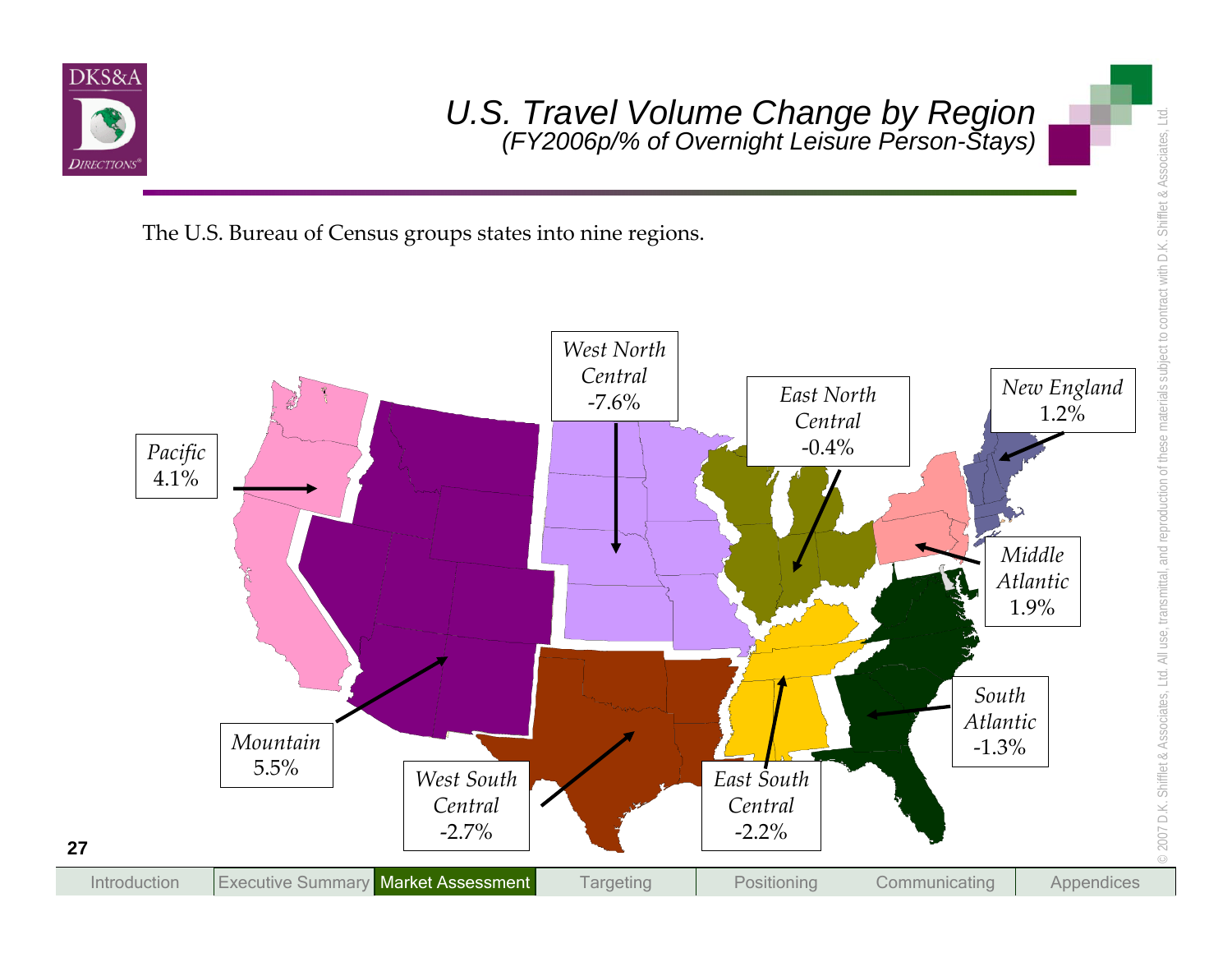



Tree in snow near Ringwood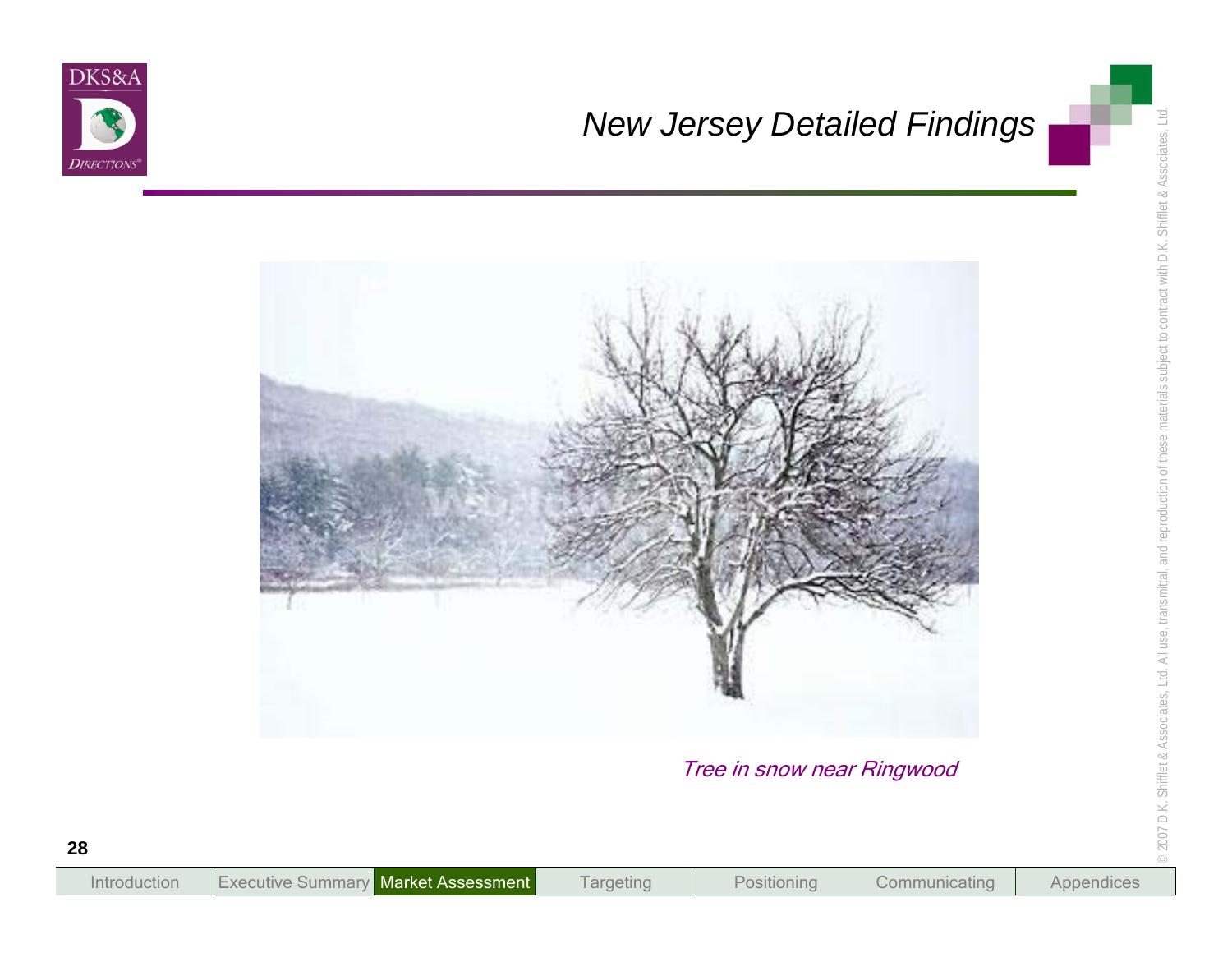

- 
- 
- **Examples 18 Analytical Constant Cummary**<br> **Examples 18 Analytical Constant Cummary**<br> **Examples 18 Analytical Constant Cummary**<br> **Examples 18 Analytical Constant Cummary**<br> **Examples 18 Analytical Constant Cummary**<br> **Exampl**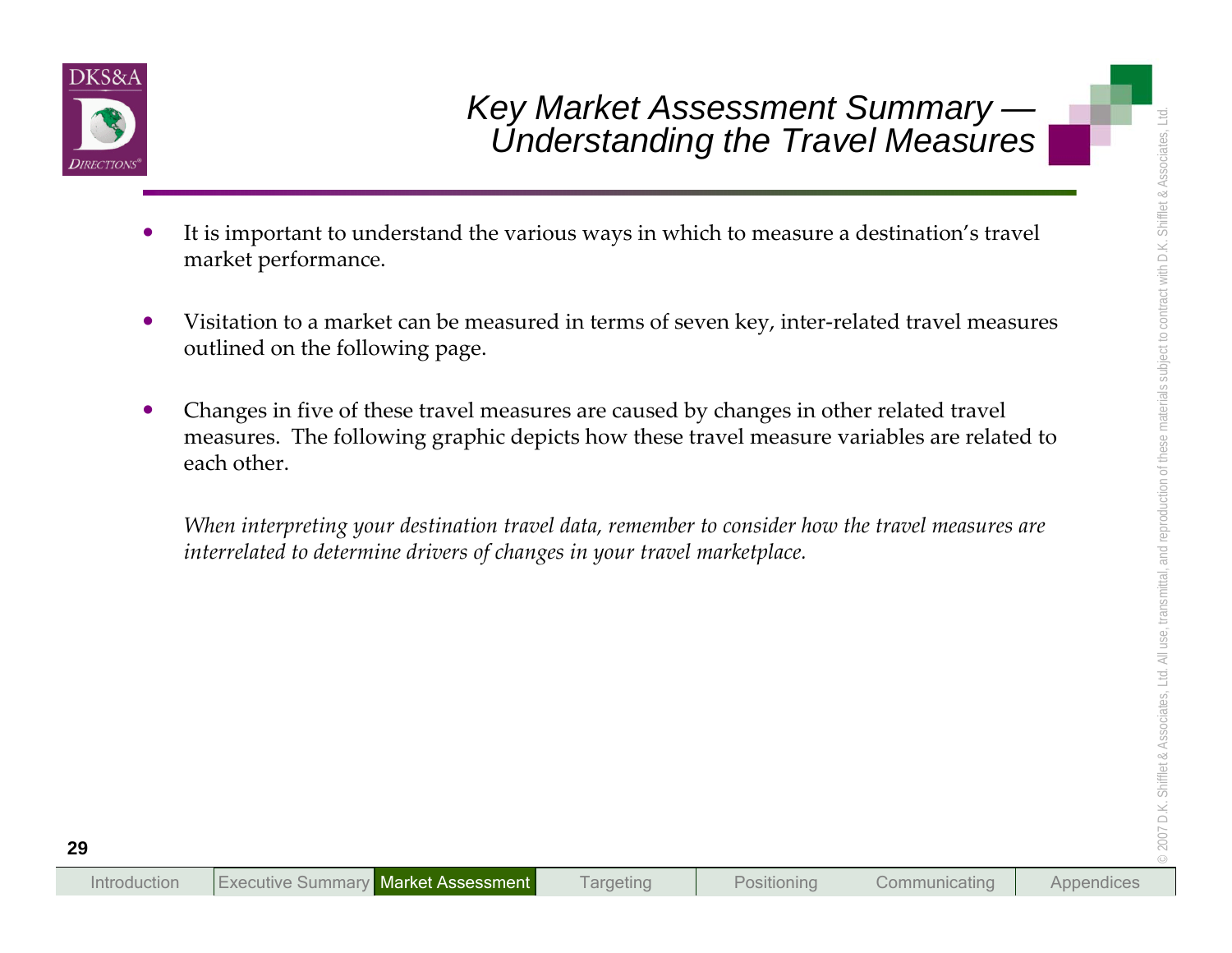

## *Travel Measures Defined*

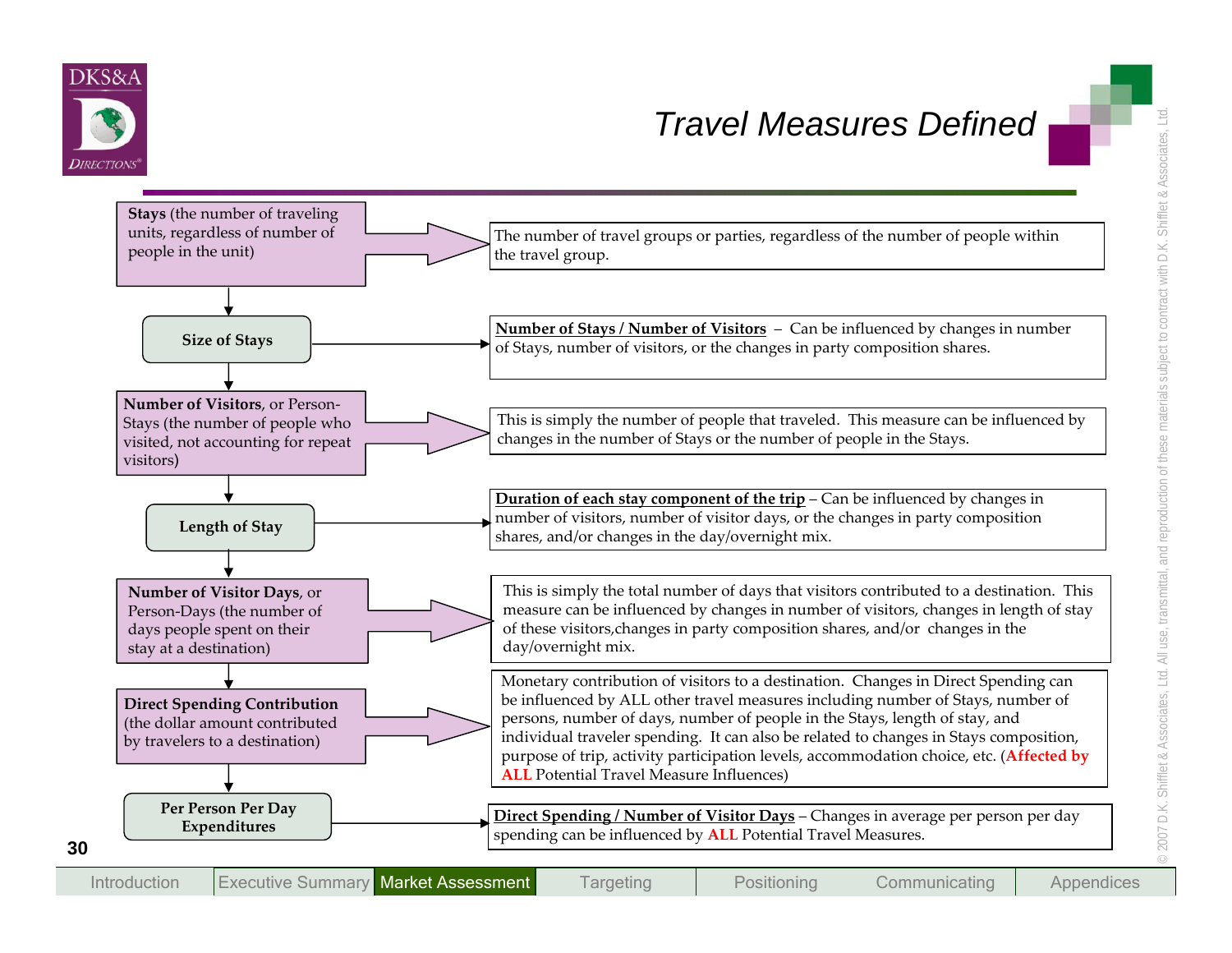

- 
- 
- 

- 
- 
- 
- New Jersey Person-Stays Volume Overview New Your Mexicon Stays Volume Control (New Your Mexicon Stays and Direct Spending volumes all hit six year highs in FY2006p.<br>
New Jersey Stays, Person-Stays contributing to the incre

| <b>Market Assessment</b><br>Introduction<br>Nexecutive Summa. | argeting | Positioning | Communicating | Appendices |
|---------------------------------------------------------------|----------|-------------|---------------|------------|
|---------------------------------------------------------------|----------|-------------|---------------|------------|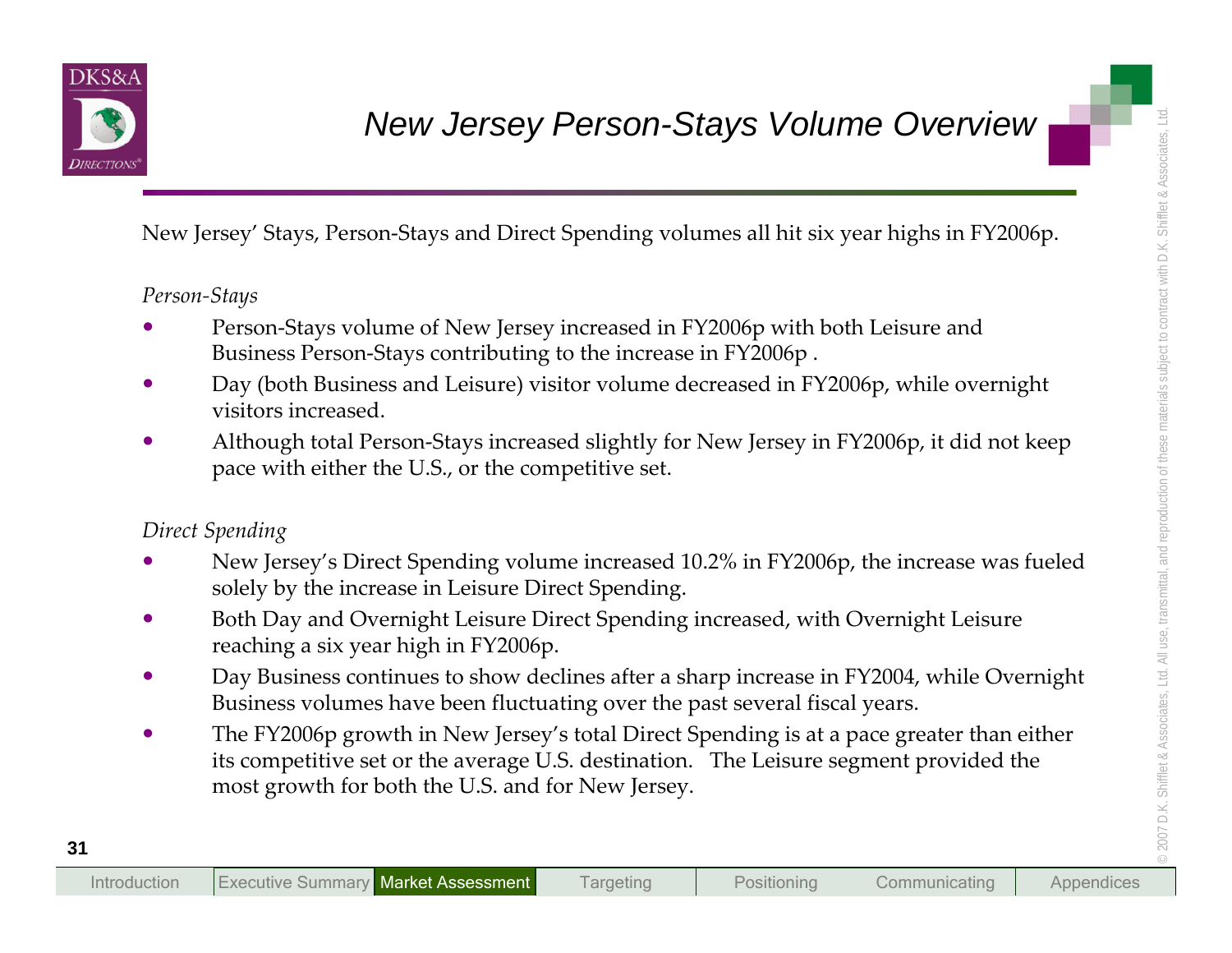

| <b>Stays</b>          | <b>FY2001</b><br>29.5 | <b>FY2002</b> | <b>FY2003</b> | <b>FY2004</b> | <b>FY2005</b><br>33.4 | <b>FY2006p</b> | <b>FY02/FY01</b> | <b>FY03/FY02</b> | <b>FY04/FY03</b> | <b>FY05/FY04</b> | <b>FY06P/FY05</b> |
|-----------------------|-----------------------|---------------|---------------|---------------|-----------------------|----------------|------------------|------------------|------------------|------------------|-------------------|
| Total                 |                       | 27.5          | $30.8\,$      | 33.8          |                       | 34.0           | $-6.7%$          | 11.8%            | 9.8%             | $-1.1%$          | 1.7%              |
| <b>Business</b>       | 8.4<br>21.1           | 8.9<br>18.7   | 8.9<br>21.9   | 8.6<br>25.2   | 8.1<br>25.3           | 8.5<br>25.5    | 6.0%<br>$-11.8%$ | 0.1%<br>17.4%    | $-3.7%$<br>15.3% | $-5.6%$<br>0.4%  | 4.8%<br>0.7%      |
| Leisure<br>Day        | 16.2                  | 15.5          | 18.6          | 19.5          | 19.1                  | 18.2           | $-4.2%$          | 20.2%            | 4.8%             | $-2.0%$          | $-5.0%$           |
| Night                 | 13.3                  | 12.0          | 12.2          | 14.3          | 14.3                  | 15.8           | $-9.8%$          | 1.0%             | 17.4%            | 0.1%             | 10.7%             |
| Day Business          | 4.7                   | 6.1           | 6.4           | 5.7           | 5.2                   | 5.4            | 28.9%            | 6.3%             | $-12.2%$         | $-8.4%$          | 3.8%              |
| Day Leisure           | 11.5                  | 9.4           | 12.2          | 13.9          | 14.0                  | 12.8           | $-17.8%$         | 29.2%            | 13.8%            | 0.6%             | $-8.2%$           |
| <b>Night Business</b> | 3.7                   | 2.8           | 2.5           | 2.9           | 2.9                   | 3.1            | $-23.3%$         | $-13.0%$         | 18.5%            | $-0.1%$          | 6.7%              |
| <b>Night Leisure</b>  | 9.7                   | 9.2           | 9.7           | 11.4          | 11.4                  | 12.7           | $-4.7%$          | 5.2%             | 17.1%            | 0.1%             | 11.8%             |
|                       |                       |               |               |               |                       |                |                  |                  |                  |                  |                   |
| <b>Person-Stays</b>   | <b>FY2001</b>         | <b>FY2002</b> | <b>FY2003</b> | <b>FY2004</b> | <b>FY2005</b>         | <b>FY2006p</b> | <b>FY02/FY01</b> | <b>FY03/FY02</b> | <b>FY04/FY03</b> | <b>FY05/FY04</b> | <b>FY06P/FY05</b> |
| Total                 | 61.2                  | 59.3          | 66.0          | 69.9          | 70.2                  | 71.1           | $-3.1%$          | 11.3%            | 6.0%             | 0.4%             | 1.2%              |
| <b>Business</b>       | 12.9                  | 12.2          | 13.0          | 12.7          | 13.1                  | 13.2           | $-5.9%$          | 7.2%             | $-2.8%$          | 3.5%             | 0.8%              |
| Leisure               | 48.2                  | 47.1          | 52.9          | 57.3          | 57.1                  | 57.9           | $-2.4%$          | 12.4%            | 8.2%             | $-0.3%$          | 1.3%              |
| Day                   | 34.0                  | 33.3          | 40.4          | 40.4          | 39.0                  | 38.6           | $-2.2%$          | 21.3%            | 0.1%             | $-3.4%$          | $-1.2%$           |
| Night                 | 27.1                  | 26.0          | 25.6          | 29.6          | 31.2                  | 32.5           | $-4.2%$          | $-1.4%$          | 15.5%            | 5.5%             | 4.2%              |
| Day Business          | 7.9                   | 8.1           | 9.2           | 8.4           | 8.5                   | 8.5            | 1.7%             | 13.8%            | $-8.1%$          | 1.3%             | $-0.8%$           |
| Day Leisure           | 26.1                  | 25.2          | 31.2          | 31.9          | 30.5                  | 30.1           | $-3.4%$          | 23.7%            | 2.5%             | $-4.6%$          | $-1.2%$           |
| <b>Night Business</b> | $5.0\,$               | 4.1           | 3.9           | 4.2           | 4.6                   | 4.8            | $-18.0%$         | $-5.8%$          | 9.9%             | 8.0%             | 3.9%              |
| <b>Night Leisure</b>  | 22.1                  | 21.9          | 21.8          | 25.3          | 26.6                  | 27.7           | $-1.1%$          | $-0.6%$          | 16.4%            | 5.0%             | 4.3%              |

| <b>Person-Stays</b>   | <b>FY2001</b> | <b>FY2002</b> | <b>FY2003</b> | <b>FY2004</b> | <b>FY2005</b> | <b>FY2006p</b> | <b>FY02/FY01</b> | <b>FY03/FY02</b> | <b>FY04/FY03</b> | <b>FY05/FY04</b> | <b>FY06P/FY05</b> |
|-----------------------|---------------|---------------|---------------|---------------|---------------|----------------|------------------|------------------|------------------|------------------|-------------------|
| Total                 | 61.2          | 59.3          | 66.0          | 69.9          | 70.2          | 71.1           | $-3.1%$          | 11.3%            | 6.0%             | 0.4%             | 1.2%              |
| Business              | 12.9          | 12.2          | 13.0          | 12.7          | 13.1          | 13.2           | $-5.9%$          | 7.2%             | $-2.8%$          | 3.5%             | 0.8%              |
| Leisure               | 48.2          | 47.1          | 52.9          | 57.3          | 57.1          | 57.9           | $-2.4%$          | 12.4%            | 8.2%             | $-0.3%$          | 1.3%              |
| $\log$                | 34.0          | 33.3          | 40.4          | 40.4          | 39.0          | 38.6           | $-2.2%$          | 21.3%            | 0.1%             | $-3.4%$          | $-1.2%$           |
| Night                 | 27.1          | 26.0          | 25.6          | 29.6          | 31.2          | 32.5           | $-4.2%$          | $-1.4%$          | 15.5%            | 5.5%             | 4.2%              |
| Day Business          | 7.9           | 8.1           | 9.2           | 8.4           | 8.5           | 8.5            | 1.7%             | 13.8%            | $-8.1%$          | 1.3%             | $-0.8%$           |
| Day Leisure           | 26.1          | 25.2          | 31.2          | 31.9          | 30.5          | 30.1           | $-3.4%$          | 23.7%            | 2.5%             | $-4.6%$          | $-1.2%$           |
| <b>Night Business</b> | 5.0           | 4.1           | 3.9           | 4.2           | 4.6           | 4.8            | $-18.0%$         | $-5.8%$          | 9.9%             | 8.0%             | 3.9%              |
| Night Leisure         | 22.1          | 21.9          | 21.8          | 25.3          | 26.6          | 27.7           | $-1.1%$          | $-0.6%$          | 16.4%            | 5.0%             | 4.3%              |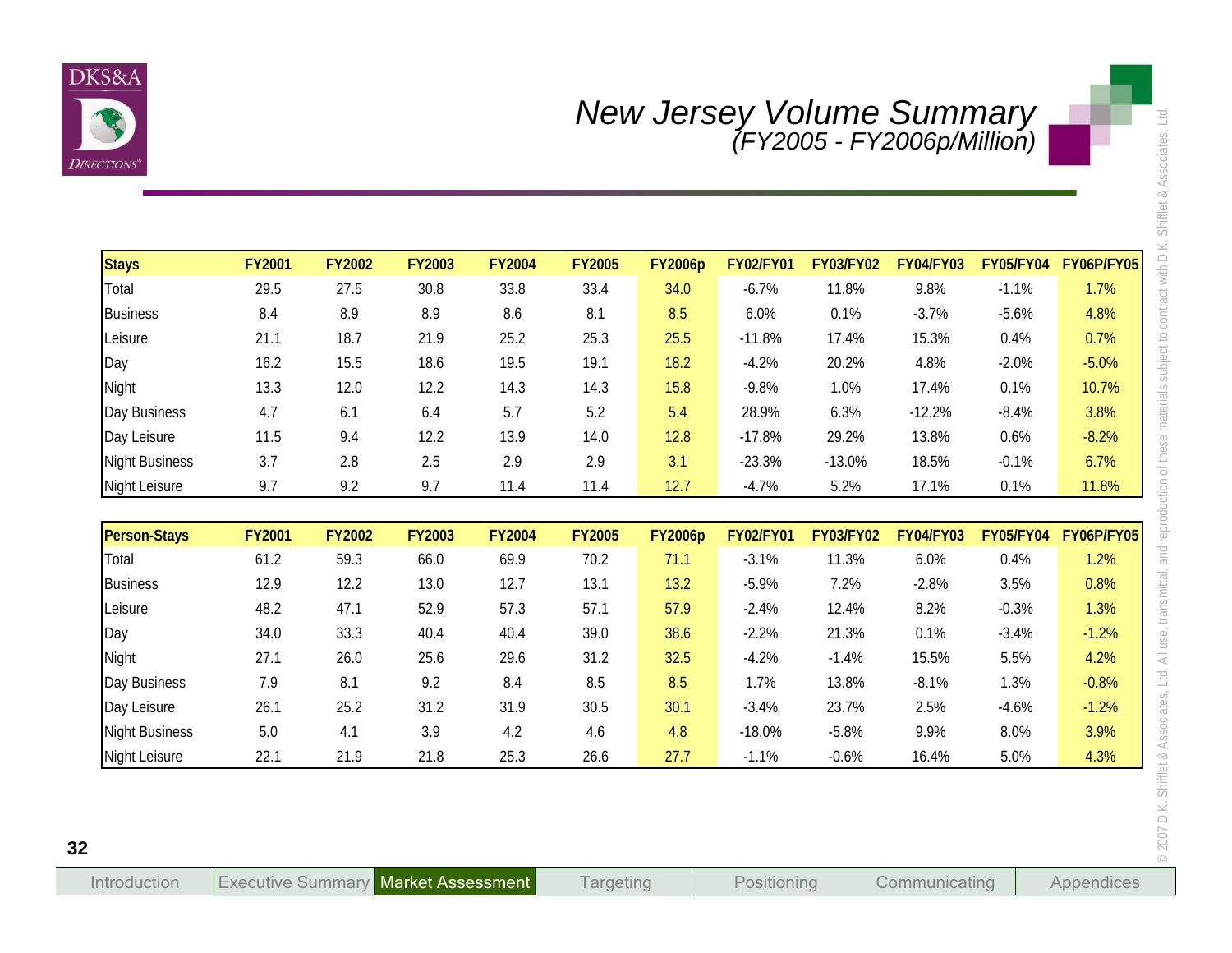

| <b>Person-Days</b>     | <b>FY2001</b> | <b>FY2002</b> | <b>FY2003</b> | <b>FY2004</b> | <b>FY2005</b> | <b>FY2006p</b> | <b>FY02/FY01</b> | <b>FY03/FY02</b> | <b>FY04/FY03</b> | <b>FY05/FY04</b> | <b>FY06P/FY05</b> |
|------------------------|---------------|---------------|---------------|---------------|---------------|----------------|------------------|------------------|------------------|------------------|-------------------|
| Total                  | 119.5         | 112.3         | 121.4         | 129.1         | 131.4         | 130.7          | $-6.0%$          | 8.1%             | 6.4%             | 1.7%             | $-0.5%$           |
| <b>Business</b>        | 22.5          | 19.4          | 20.7          | 20.2          | 23.0          | 20.4           | $-14.0%$         | 7.1%             | $-2.6%$          | 13.6%            | $-11.2%$          |
| Leisure                | 97.0          | 92.9          | 100.6         | 108.9         | 108.4         | 110.3          | $-4.2%$          | 8.3%             | 8.2%             | $-0.5%$          | 1.7%              |
| Day                    | 25.5          | 25.0          | 30.3          | 30.2          | 29.2          | 29.0           | $-2.2%$          | 21.3%            | $-0.2%$          | $-3.4%$          | $-0.4%$           |
| Night                  | 94.0          | 87.4          | 91.1          | 99.0          | 102.2         | 101.6          | $-7.0%$          | 4.3%             | 8.6%             | 3.3%             | $-0.6%$           |
| Day Business           | 5.9           | 6.0           | 6.9           | 6.3           | 6.7           | 6.4            | 1.7%             | 13.8%            | $-8.6%$          | 7.1%             | $-4.5%$           |
| Day Leisure            | 19.6          | 18.9          | 23.4          | 23.9          | 22.4          | 22.6           | $-3.4%$          | 23.7%            | 2.2%             | $-6.2%$          | 0.8%              |
| <b>Night Business</b>  | 16.6          | 13.3          | 13.9          | 13.9          | 16.2          | 14.0           | $-19.6%$         | 4.1%             | 0.4%             | 16.6%            | $-13.9%$          |
| Night Leisure          | 77.4          | 74.0          | 77.3          | 85.0          | 86.0          | 87.7           | $-4.3%$          | 4.3%             | 10.1%            | 1.1%             | 1.9%              |
|                        |               |               |               |               |               |                |                  |                  |                  |                  |                   |
| <b>Direct Spending</b> | <b>FY2001</b> | <b>FY2002</b> | <b>FY2003</b> | <b>FY2004</b> | <b>FY2005</b> | <b>FY2006p</b> | <b>FY02/FY01</b> | <b>FY03/FY02</b> | <b>FY04/FY03</b> | <b>FY05/FY04</b> | <b>FY06P/FY05</b> |
| Total                  | \$11,408.2    | \$11,730.2    | \$12,679.8    | \$13,367.6    | \$14,321.5    | \$15,787.5     | 2.8%             | 8.1%             | 5.4%             | 7.1%             | 10.2%             |
| <b>Business</b>        | \$3,490.0     | \$3,069.6     | \$2,854.4     | \$3,045.7     | \$3,278.9     | \$3,098.7      | $-12.0%$         | $-7.0%$          | 6.7%             | 7.7%             | $-5.5%$           |
| Leisure                | \$7,918.2     | \$8,660.6     | \$9,825.3     | \$10,321.9    | \$11,042.6    | \$12,688.8     | 9.4%             | 13.4%            | 5.1%             | 7.0%             | 14.9%             |
| Day                    | \$2,211.9     | \$2,463.6     | \$3,277.4     | \$3,254.8     | \$3,222.5     | \$3,355.7      | 11.4%            | 33.0%            | $-0.7%$          | $-1.0%$          | 4.1%              |
| Night                  | \$9,196.3     | \$9,266.7     | \$9,402.4     | \$10,112.7    | \$11,099.1    | \$12,431.8     | 0.8%             | 1.5%             | 7.6%             | 9.8%             | 12.0%             |
| Day Business           | \$636.1       | \$605.0       | \$647.2       | \$802.0       | \$767.3       | \$732.1        | $-4.9%$          | 7.0%             | 23.9%            | $-4.3%$          | $-4.6%$           |
| Day Leisure            | \$1,575.8     | \$1,858.6     | \$2,630.2     | \$2,452.8     | \$2,455.2     | \$2,623.6      | 17.9%            | 41.5%            | $-6.7%$          | 0.1%             | 6.9%              |
|                        | \$2,853.9     | \$2,464.6     | \$2,207.3     | \$2,243.6     | \$2,511.7     | \$2,366.6      | $-13.6%$         | $-10.4%$         | 1.6%             | 11.9%            | $-5.8%$           |
| <b>Night Business</b>  |               |               |               |               |               |                |                  |                  |                  |                  |                   |

| <b>Direct Spending</b> | <b>FY2001</b> | <b>FY2002</b> | <b>FY2003</b> | <b>FY2004</b> | <b>FY2005</b> | <b>FY2006p</b> | <b>FY02/FY01</b> | <b>FY03/FY02</b> | <b>FY04/FY03</b> | <b>FY05/FY04</b> | FY06P/FY05 |
|------------------------|---------------|---------------|---------------|---------------|---------------|----------------|------------------|------------------|------------------|------------------|------------|
| Total                  | \$11,408.2    | \$11,730.2    | \$12,679.8    | \$13,367.6    | \$14,321.5    | \$15,787.5     | 2.8%             | 8.1%             | 5.4%             | 7.1%             | 10.2%      |
| <b>Business</b>        | \$3,490.0     | \$3,069.6     | \$2,854.4     | \$3,045.7     | \$3,278.9     | \$3,098.7      | $-12.0%$         | $-7.0\%$         | 6.7%             | $7.7\%$          | $-5.5%$    |
| Leisure                | \$7,918.2     | \$8,660.6     | \$9,825.3     | \$10,321.9    | \$11,042.6    | \$12,688.8     | 9.4%             | 13.4%            | 5.1%             | $7.0\%$          | 14.9%      |
| Day                    | \$2,211.9     | \$2,463.6     | \$3,277.4     | \$3,254.8     | \$3,222.5     | \$3,355.7      | 11.4%            | 33.0%            | $-0.7%$          | $-1.0\%$         | 4.1%       |
| Night                  | \$9,196.3     | \$9,266.7     | \$9,402.4     | \$10.112.7    | \$11,099.1    | \$12,431.8     | $0.8\%$          | l.5%             | 7.6%             | 9.8%             | 12.0%      |
| Day Business           | \$636.1       | \$605.0       | \$647.2       | \$802.0       | \$767.3       | \$732.1        | $-4.9%$          | 7.0%             | 23.9%            | $-4.3%$          | $-4.6%$    |
| Day Leisure            | \$1,575.8     | \$1,858.6     | \$2,630.2     | \$2,452.8     | \$2,455.2     | \$2,623.6      | 17.9%            | 41.5%            | $-6.7%$          | 0.1%             | 6.9%       |
| <b>Night Business</b>  | \$2,853.9     | \$2,464.6     | \$2,207.3     | \$2,243.6     | \$2,511.7     | \$2,366.6      | $-13.6%$         | $-10.4\%$        | 1.6%             | 11.9%            | $-5.8%$    |
| <b>Night Leisure</b>   | \$6,342.3     | \$6,802.0     | \$7,195.1     | \$7,869.1     | \$8,587.4     | \$10,065.2     | 7.2%             | 5.8%             | 9.4%             | 9.1%             | 17.2%      |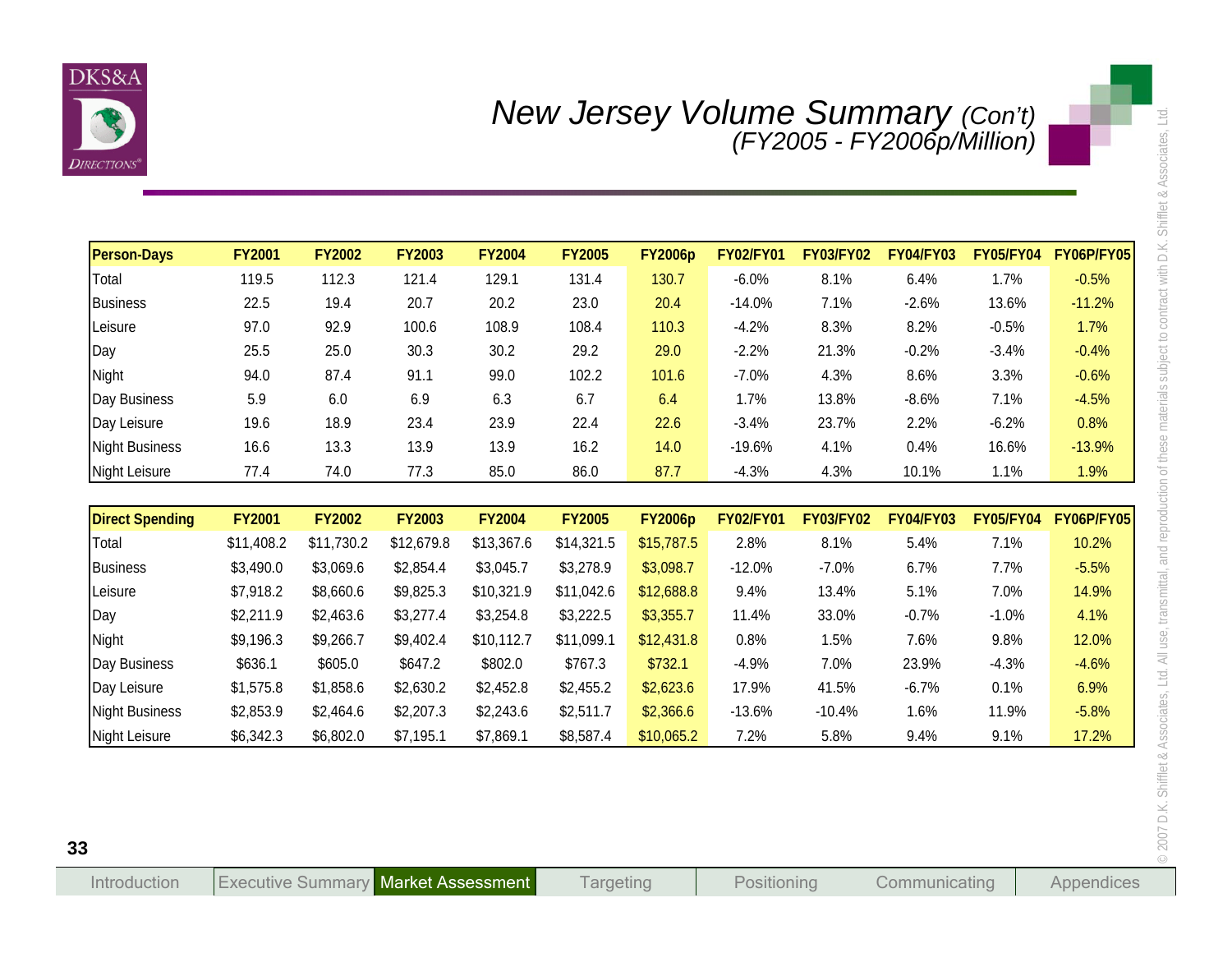

| <b>Stays (Travel Party)</b>            |                          |             |             | FY2005 FY2006p % Change | A comparison of New Jersey's total travel market<br>$\bullet$<br>in FY2006p shows increases in the number of                                                |
|----------------------------------------|--------------------------|-------------|-------------|-------------------------|-------------------------------------------------------------------------------------------------------------------------------------------------------------|
| (million)                              | Total<br><b>Business</b> | 33.4<br>8.1 | 34.0<br>8.5 | 1.7%<br>4.8%            | travel parties, visitors and Direct Spending. The<br>increase in Stays is due primarily to the growth in<br>the Business segment, while increase in Person- |
| <b>Average Party Size</b><br>(Persons) | Leisure                  | 25.3        | 25.5        | 0.7%                    | Stays volume is fueled primarily by the Leisure<br>segment.                                                                                                 |
|                                        | Total                    | 2.10        | 2.09        | $-0.5%$                 | Due to a larger increase in Stays, Person-Stays<br>$\bullet$                                                                                                |
|                                        | <b>Business</b>          | 1.62        | 1.56        | $-3.8%$                 | volume increased slightly in FY2006p despite a                                                                                                              |
| <b>Person-Stays (Visitors)</b>         | Leisure                  | 2.25        | 2.27        | 0.6%                    | small decrease in average party size. The shorter<br>average stay length, however caused a decrease                                                         |
| (million)                              | Total                    | 70.2        | 71.1        | 1.2%                    | in Person-Days volume.                                                                                                                                      |
|                                        | <b>Business</b>          | 13.1        | 13.2        | 0.8%                    | Business travel took some heavy hits due to<br>$\bullet$<br>decreases in average party size and average stay                                                |
| <b>Average Stay Length</b>             | Leisure                  | 57.1        | 57.9        | 1.3%                    | length. Person-Days were particularly affected                                                                                                              |
| (Travel Parties/0+ Days)               |                          |             |             |                         | with an 11.2% decrease, resulting in an overall                                                                                                             |
|                                        | Total                    | 1.87        | 1.84        | $-1.8%$                 | decrease in Total Person-Days.                                                                                                                              |
|                                        | <b>Business</b>          | 1.75        | 1.54        | $-11.9%$                | Both party size and stay length were on the<br>$\bullet$                                                                                                    |
|                                        | Leisure                  | 1.90        | 1.91        | 0.4%                    | positive side of stable resulting in a very slight                                                                                                          |
| <b>Person-Days (Visitor Days)</b>      |                          |             |             |                         | increase in Leisure Person-Days.                                                                                                                            |
| (million)                              | Total                    | 131.4       | 130.7       | $-0.5%$                 |                                                                                                                                                             |
|                                        | <b>Business</b>          | 23.0        | 20.4        | $-11.2%$                |                                                                                                                                                             |
|                                        | Leisure                  | 108.4       | 110.3       | 1.7%                    |                                                                                                                                                             |

- 
- 
- 
-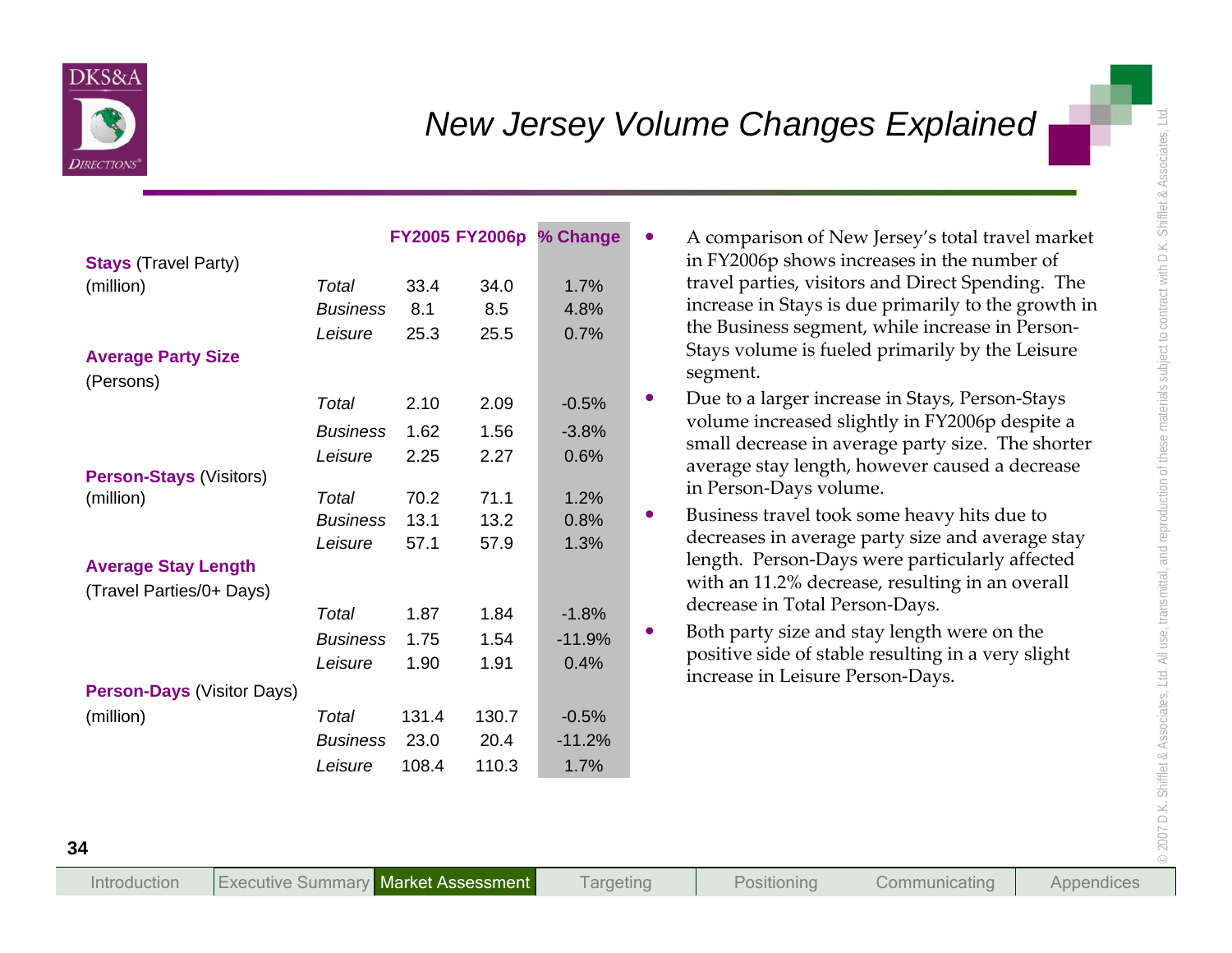

| <b>Day/ Overnight Mix</b><br>(% Day Trips)   | Total<br><b>Business</b>                       | <b>FY2005</b><br>57.3%<br>64.0%        | <b>FY2006p</b><br>53.5%<br>63.4%                                      | % Change<br>$-6.6%$<br>$-1.0%$      | Total Direct Spending by New Jersey travelers<br>$\bullet$<br>increased as a result of many factors including<br>the increase in Stays and the number of visitors.<br>The 10.2% growth in total Direct Spending<br>coupled with an almost unchanged average     |
|----------------------------------------------|------------------------------------------------|----------------------------------------|-----------------------------------------------------------------------|-------------------------------------|-----------------------------------------------------------------------------------------------------------------------------------------------------------------------------------------------------------------------------------------------------------------|
| <b>Average Party Spending</b><br>$($ \$)     | Leisure<br>Total<br><b>Business</b><br>Leisure | 55.1%<br>\$428.7<br>\$405.4<br>\$436.1 | 50.2%<br>\$464.5<br>\$365.4<br>\$497.4                                | $-8.9%$<br>8.4%<br>$-9.9%$<br>14.1% | travel party size, resulted in an 8.4% increase in<br>average party spending in FY2006p. Total daily<br>visitor spending increased despite an unchanged<br>average party size and a shorter average stay<br>length.                                             |
| <b>Total Direct Spending</b><br>(\$ Million) | Total<br><b>Business</b><br>Leisure            |                                        | \$14,321.5 \$15,787.5<br>\$3,278.9 \$3,098.7<br>\$11,042.6 \$12,688.8 | 10.2%<br>$-5.5%$<br>14.9%           | Average party spending increased for Leisure,<br>$\bullet$<br>but decreased for Business.<br>Although business travelers reported spending<br>$\bullet$<br>more on an individual basis, the increase in total<br>Direct Spending is largely attributable to the |
| <b>Spending per Person per Day</b><br>$(\$)$ | Total<br><b>Business</b><br>Leisure            | \$109.0<br>\$142.8<br>\$101.9          | \$120.8<br>\$151.9<br>\$115.1                                         | 10.8%<br>6.4%<br>13.0%              | increase in Leisure Direct Spending.                                                                                                                                                                                                                            |

- 
- 
-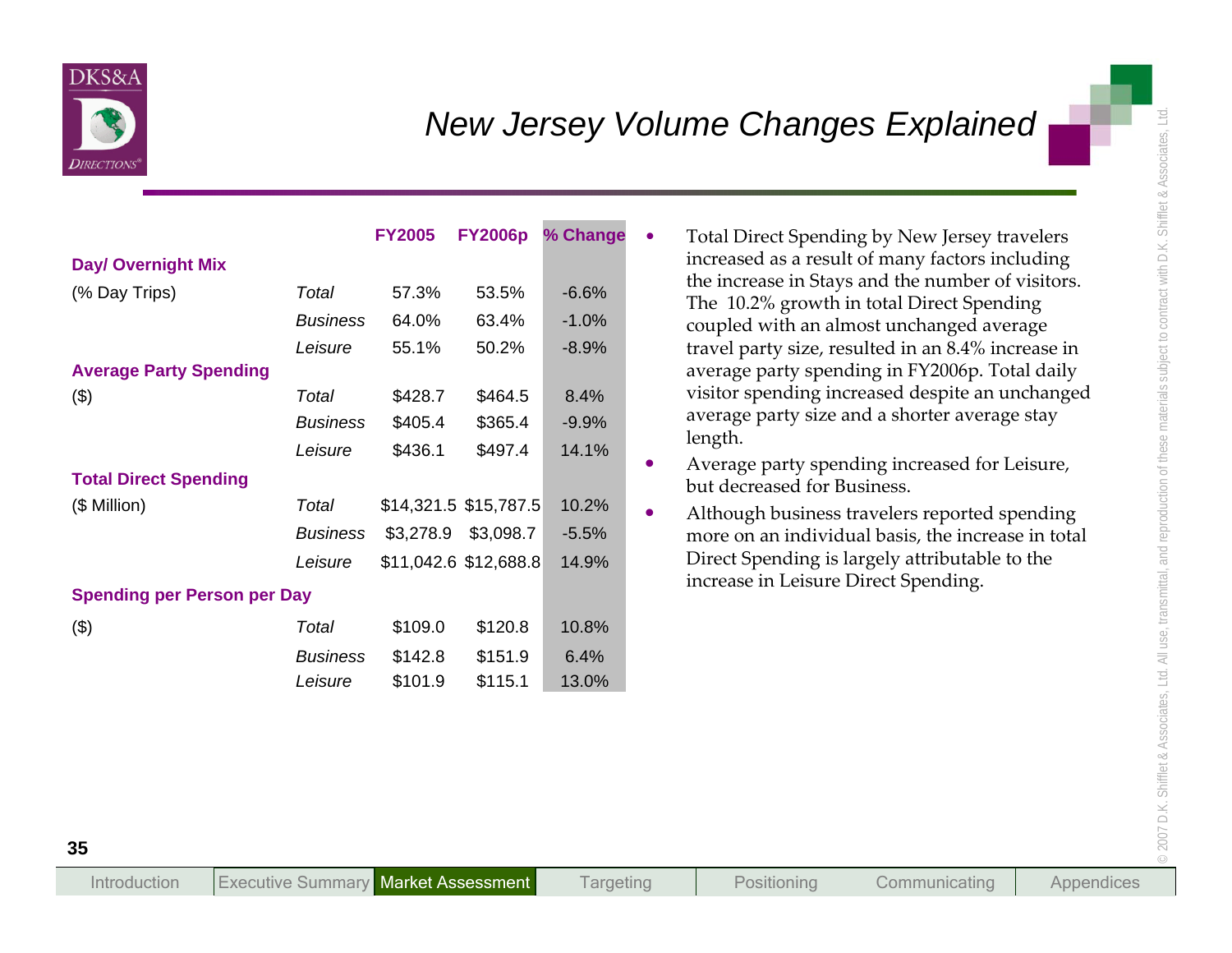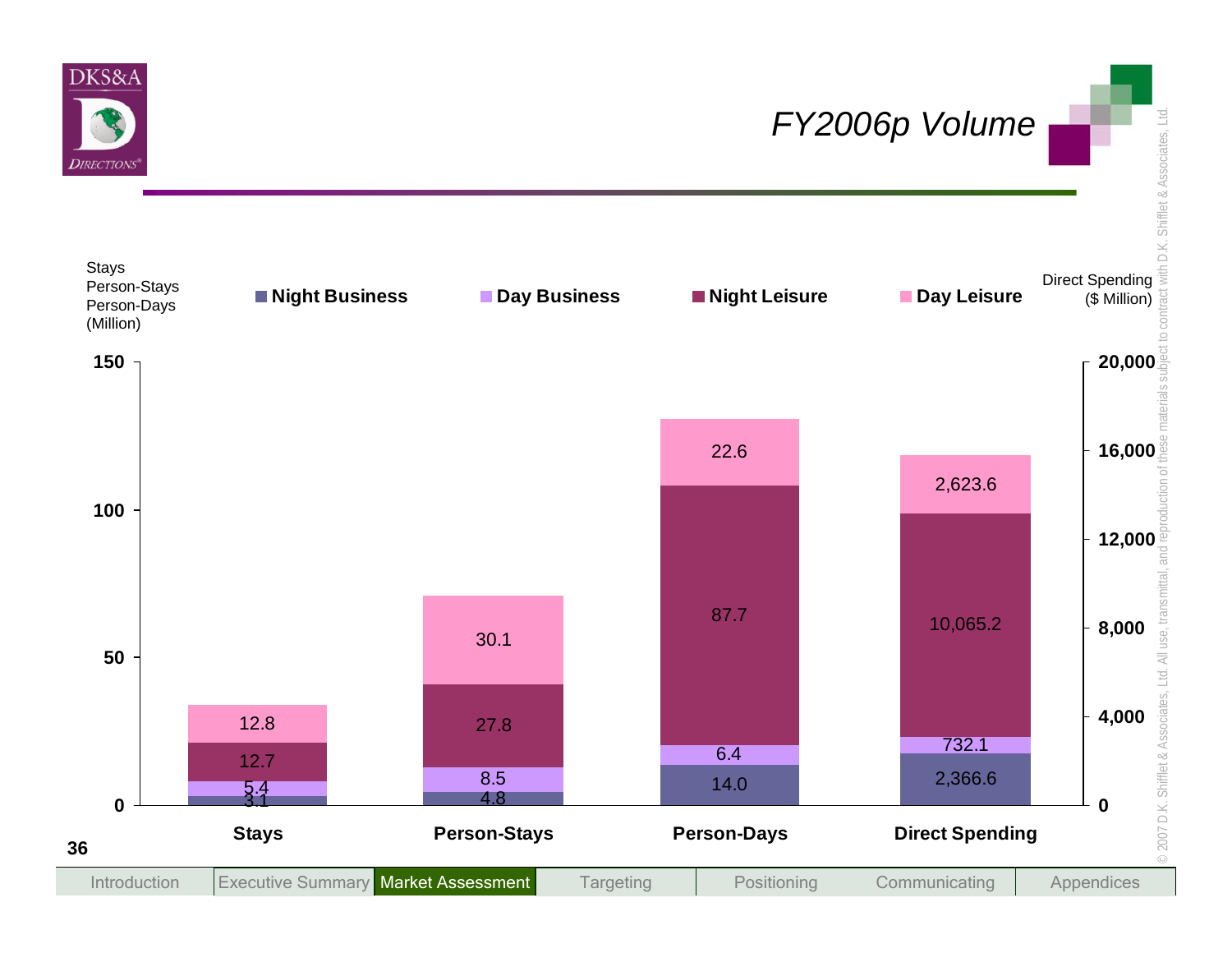

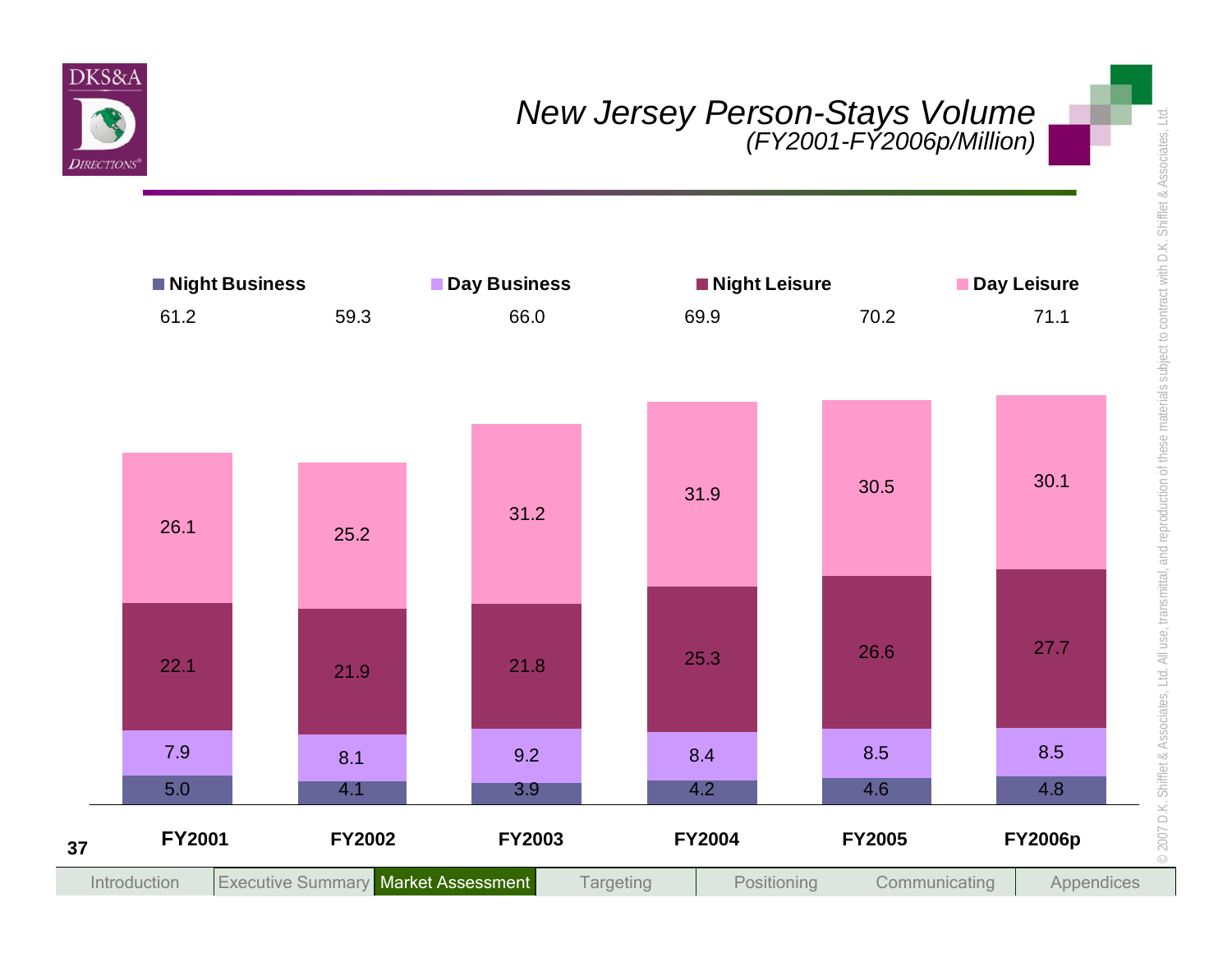

|                                                                                                                                         |                  |                  |                  |                  | <b>New Jersey Person-Stays Volume:</b><br>% Change by Travel Segment<br>(FY2001-FY2006p) |            |
|-----------------------------------------------------------------------------------------------------------------------------------------|------------------|------------------|------------------|------------------|------------------------------------------------------------------------------------------|------------|
| This chart shows the Person-Stays volume year-to-year percent changes for each of the nine travel<br>segments discussed in this report. |                  |                  |                  |                  |                                                                                          |            |
|                                                                                                                                         | <b>FY02/FY01</b> | <b>FY03/FY02</b> | <b>FY04/FY03</b> | <b>FY05/FY04</b> | FY06p/FY05                                                                               |            |
| <b>Total</b>                                                                                                                            | $-3.1%$          | 11.3%            | 6.0%             | 0.4%             | 1.2%                                                                                     |            |
| <b>Business</b>                                                                                                                         | $-5.9%$          | 7.2%             | $-2.8%$          | 3.5%             | 0.8%                                                                                     |            |
| <b>Leisure</b>                                                                                                                          | $-2.4%$          | 12.4%            | 8.2%             | $-0.3%$          | 1.3%                                                                                     |            |
| <b>Day</b>                                                                                                                              | $-2.2%$          | 21.3%            | 0.1%             | $-3.4%$          | $-1.2%$                                                                                  |            |
| <b>Night</b>                                                                                                                            | $-4.2%$          | $-1.4%$          | 15.5%            | 5.5%             | 4.2%                                                                                     |            |
| <b>Day Business</b>                                                                                                                     | 1.7%             | 13.8%            | $-8.1%$          | 1.3%             | $-0.8%$                                                                                  |            |
| <b>Day Leisure</b>                                                                                                                      | $-3.4%$          | 23.7%            | 2.5%             | $-4.6%$          | $-1.2%$                                                                                  |            |
| <b>Night Business</b>                                                                                                                   | $-18.0%$         | $-5.8%$          | 9.9%             | 8.0%             | 3.9%                                                                                     |            |
| <b>Night Leisure</b>                                                                                                                    | $-1.1%$          | $-0.6%$          | 16.4%            | 5.0%             | 4.3%                                                                                     |            |
| <b>Executive Summary Market Assessment</b><br>Introduction                                                                              |                  | <b>Targeting</b> |                  | Positioning      | Communicating                                                                            | Appendices |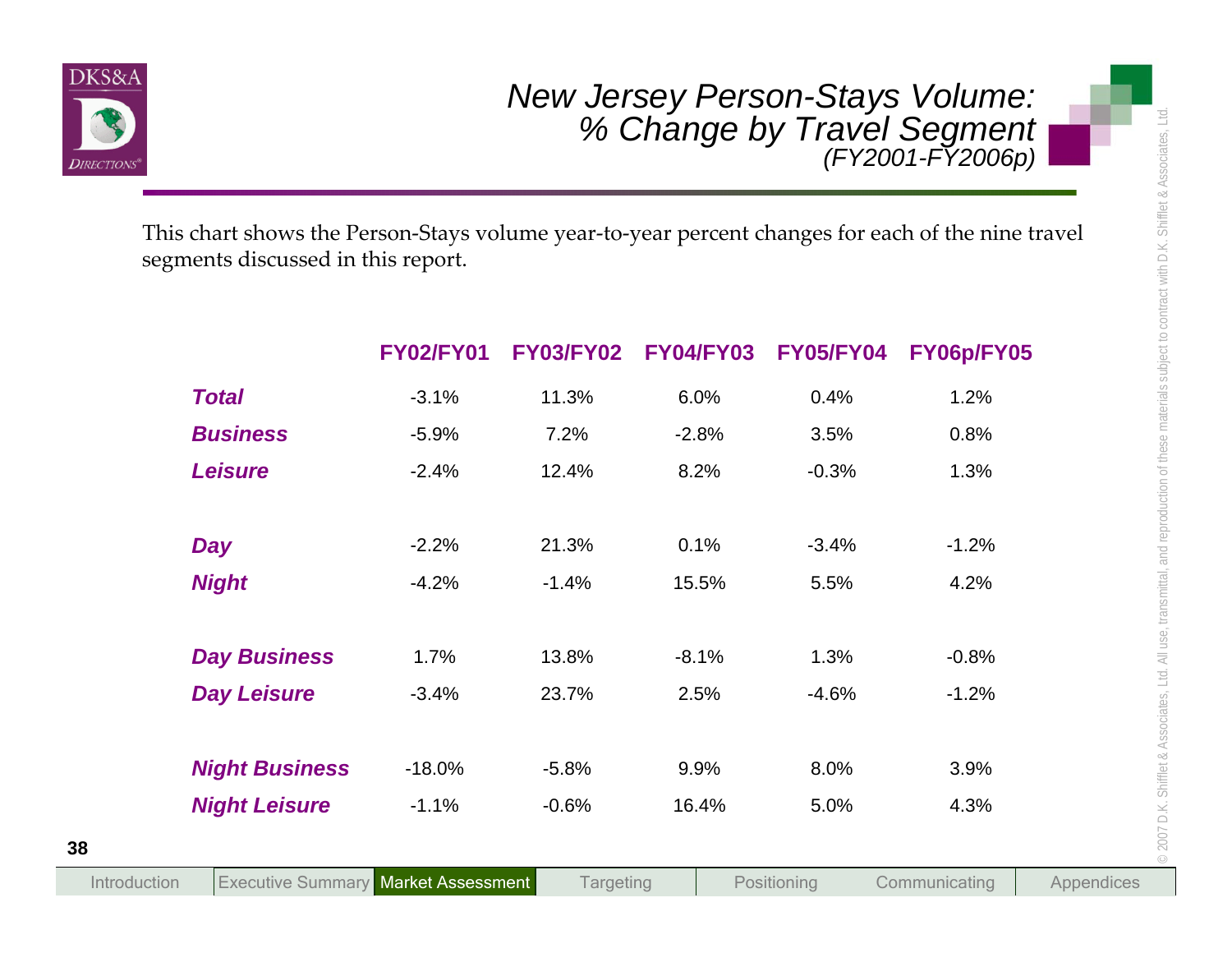

|                       | <b>U.S.</b> | <b>Comp Set</b> | <b>New Jersey</b> |  |
|-----------------------|-------------|-----------------|-------------------|--|
|                       | FY06p/FY05  | FY06p/FY05      | FY06p/FY05        |  |
| <b>Total</b>          | 2.1%        | 2.4%            | 1.2%              |  |
| <b>Business</b>       | $-1.5%$     | $-4.3%$         | 0.8%              |  |
| <b>Leisure</b>        | 3.3%        | 4.9%            | 1.3%              |  |
| <b>Day</b>            | 3.5%        | 2.8%            | $-1.2%$           |  |
| <b>Night</b>          | 0.5%        | 2.1%            | 4.2%              |  |
| <b>Day Business</b>   | 0.1%        | $-5.0%$         | $-0.8%$           |  |
| <b>Day Leisure</b>    | 4.9%        | 6.1%            | $-1.2%$           |  |
| <b>Night Business</b> | $-3.6%$     | $-3.4%$         | 3.9%              |  |
| <b>Night Leisure</b>  | 1.7%        | 3.7%            | 4.3%              |  |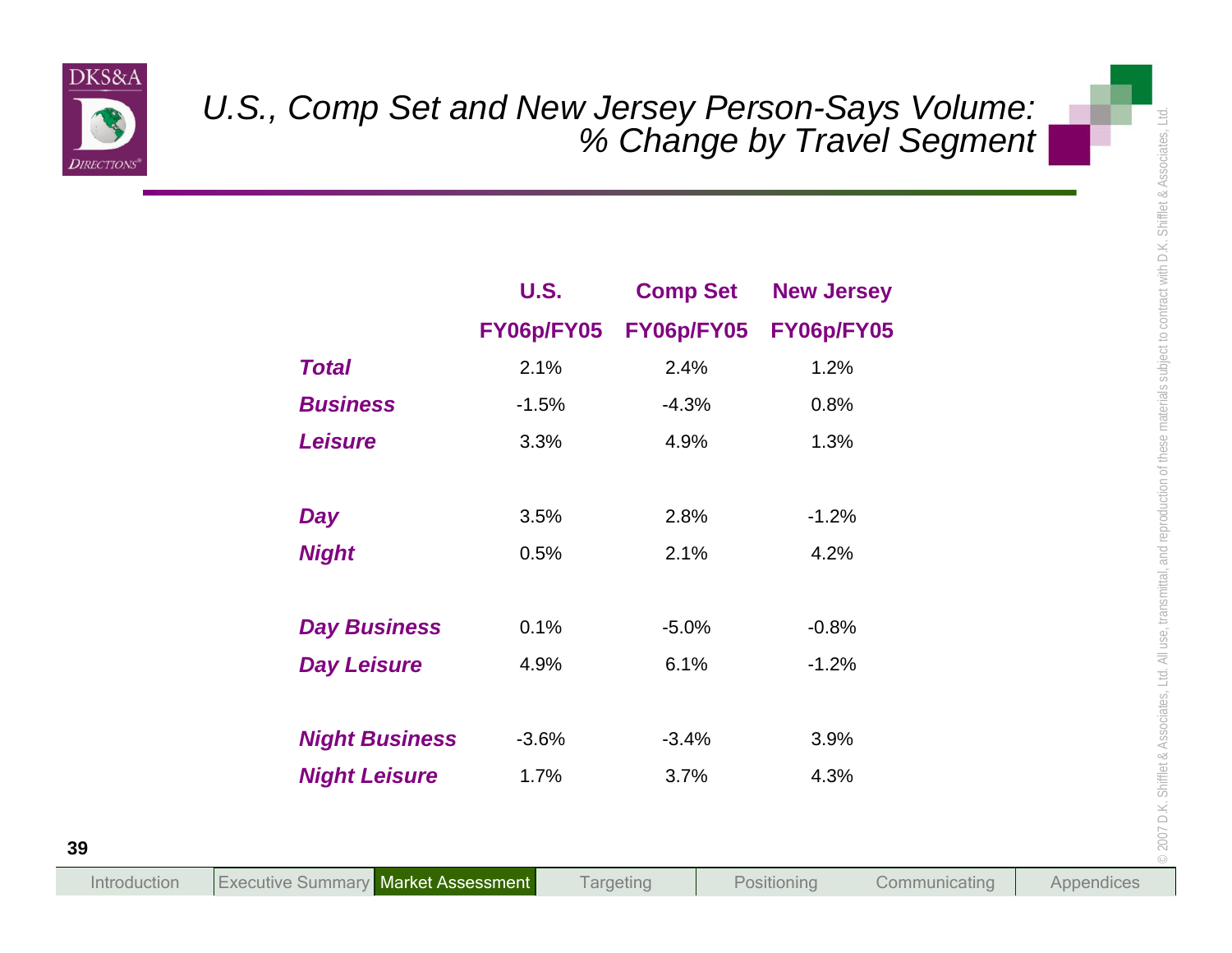

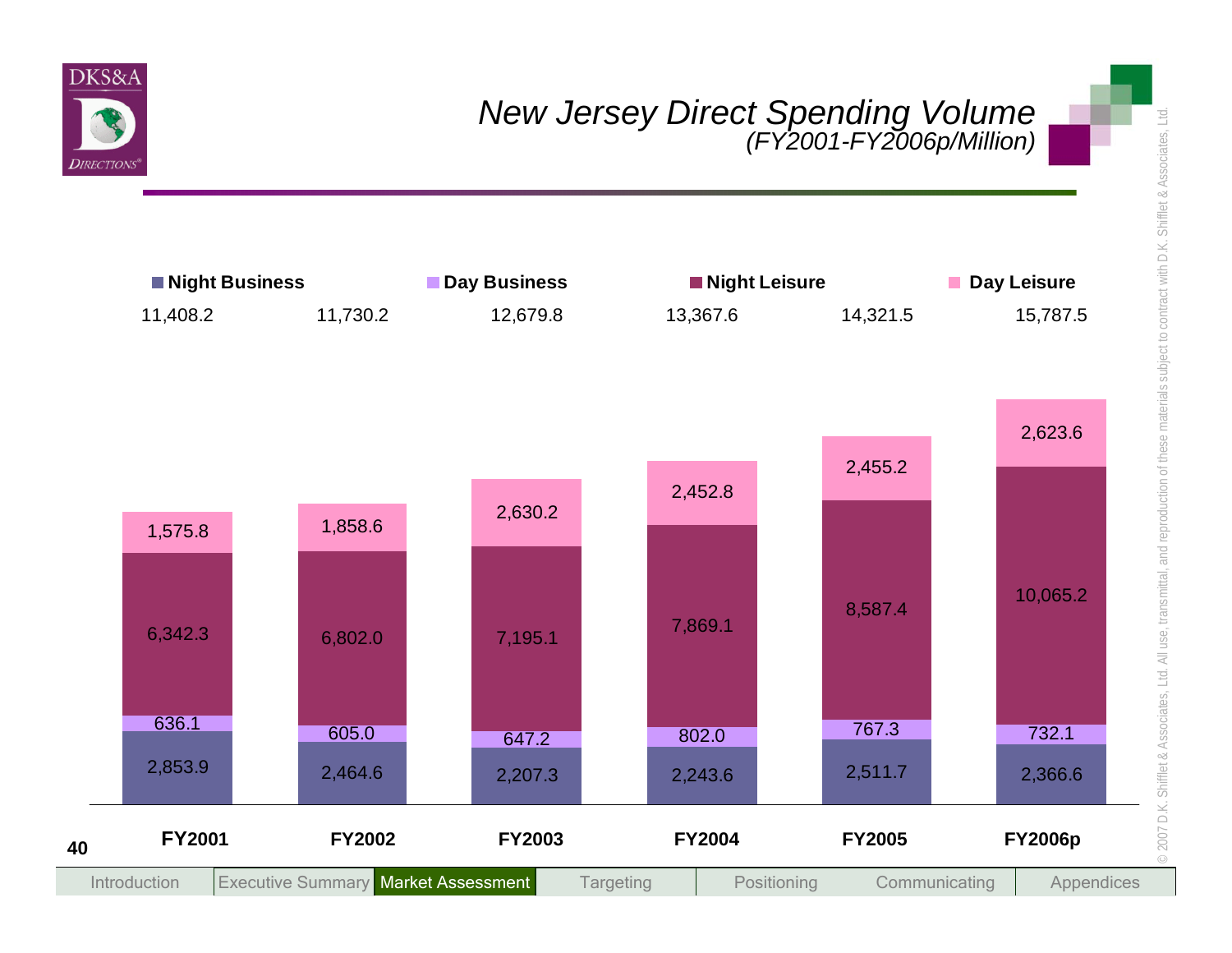

| This chart shows the Direct Spending volume year-to-year percent changes for each of the nine<br>travel segments discussed in this report. |                  |                  |                  |                  |            |
|--------------------------------------------------------------------------------------------------------------------------------------------|------------------|------------------|------------------|------------------|------------|
|                                                                                                                                            | <b>FY02/FY01</b> | <b>FY03/FY02</b> | <b>FY04/FY03</b> | <b>FY05/FY04</b> | FY06p/FY05 |
| <b>Total</b>                                                                                                                               | 2.8%             | 8.1%             | 5.4%             | 7.1%             | 10.2%      |
| <b>Business</b>                                                                                                                            | $-12.0%$         | $-7.0%$          | 6.7%             | 7.7%             | $-5.5%$    |
| <b>Leisure</b>                                                                                                                             | 9.4%             | 13.4%            | 5.1%             | 7.0%             | 14.9%      |
| <b>Day</b>                                                                                                                                 | 11.4%            | 33.0%            | $-0.7%$          | $-1.0%$          | 4.1%       |
| <b>Night</b>                                                                                                                               | 0.8%             | 1.5%             | 7.6%             | 9.8%             | 12.0%      |
| <b>Day Business</b>                                                                                                                        | $-4.9%$          | 7.0%             | 23.9%            | $-4.3%$          | $-4.6%$    |
| <b>Day Leisure</b>                                                                                                                         | 17.9%            | 41.5%            | $-6.7%$          | 0.1%             | 6.9%       |
| <b>Night Business</b>                                                                                                                      | $-13.6%$         | $-10.4%$         | 1.6%             | 11.9%            | $-5.8%$    |
| <b>Night Leisure</b>                                                                                                                       | 7.2%             | 5.8%             | 9.4%             | 9.1%             | 17.2%      |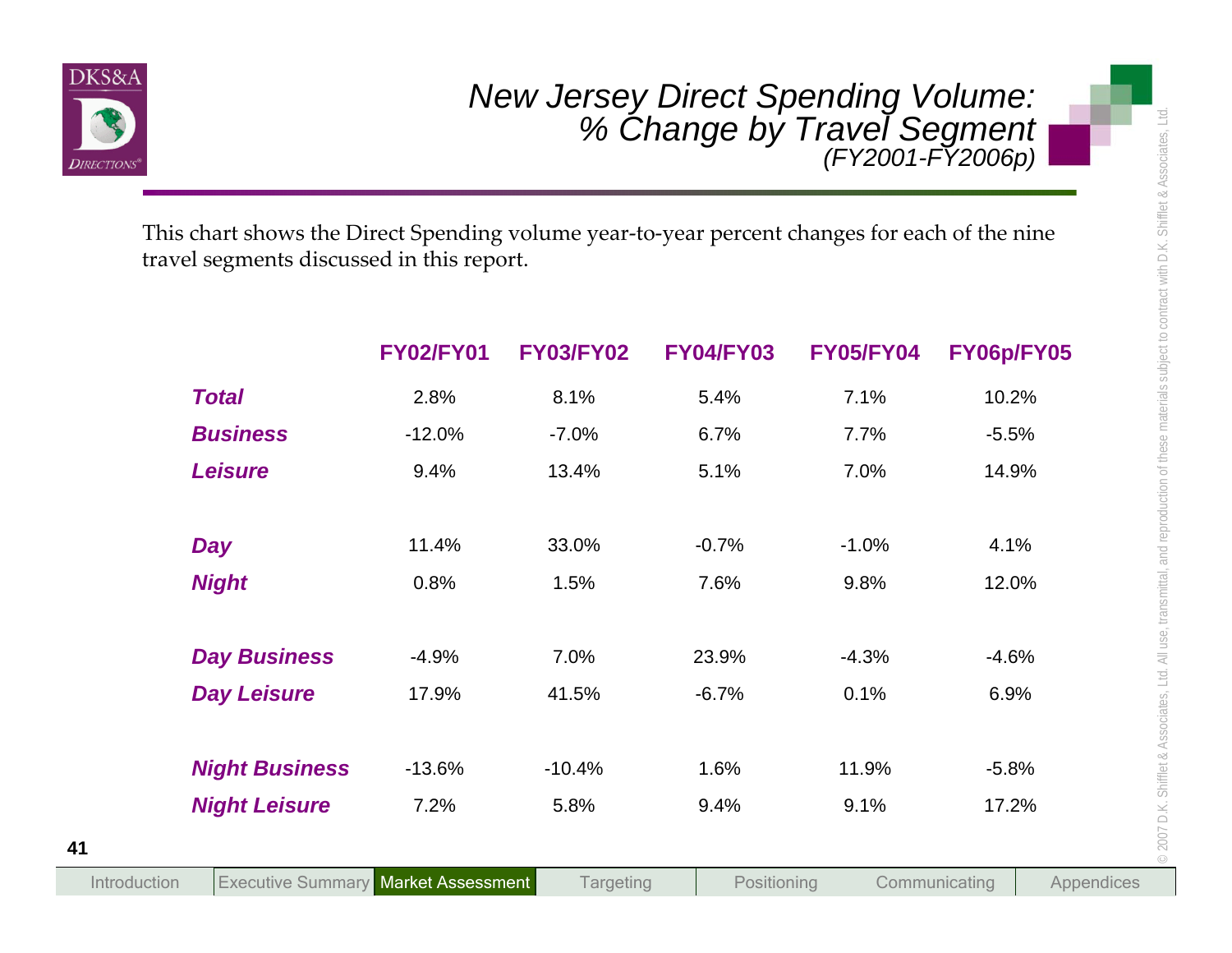

|                       | U.S., Comp Set and New Jersey Direct Spending Volume:<br>6 Change by Travel Segment (FY2005 vs. FY2006p) |                 |                   |  |  |
|-----------------------|----------------------------------------------------------------------------------------------------------|-----------------|-------------------|--|--|
|                       | <b>U.S.</b>                                                                                              | <b>Comp Set</b> | <b>New Jersey</b> |  |  |
|                       | FY06p/FY05                                                                                               | FY06p/FY05      | FY06p/FY05        |  |  |
| <b>Total</b>          | 6.2%                                                                                                     | 8.6%            | 10.2%             |  |  |
| <b>Business</b>       | 3.0%                                                                                                     | 8.6%            | $-5.5%$           |  |  |
| <b>Leisure</b>        | 7.5%                                                                                                     | 8.7%            | 14.9%             |  |  |
| Day                   | 8.2%                                                                                                     | 18.9%           | 4.1%              |  |  |
| <b>Night</b>          | 5.7%                                                                                                     | 6.2%            | 12.0%             |  |  |
| <b>Day Business</b>   | 5.5%                                                                                                     | 7.0%            | $-4.6%$           |  |  |
| <b>Day Leisure</b>    | 9.5%                                                                                                     | 24.1%*          | 6.9%              |  |  |
| <b>Night Business</b> | 2.4%                                                                                                     | 8.9%            | $-5.8%$           |  |  |
| <b>Night Leisure</b>  | 7.1%                                                                                                     | 5.1%            | 17.2%             |  |  |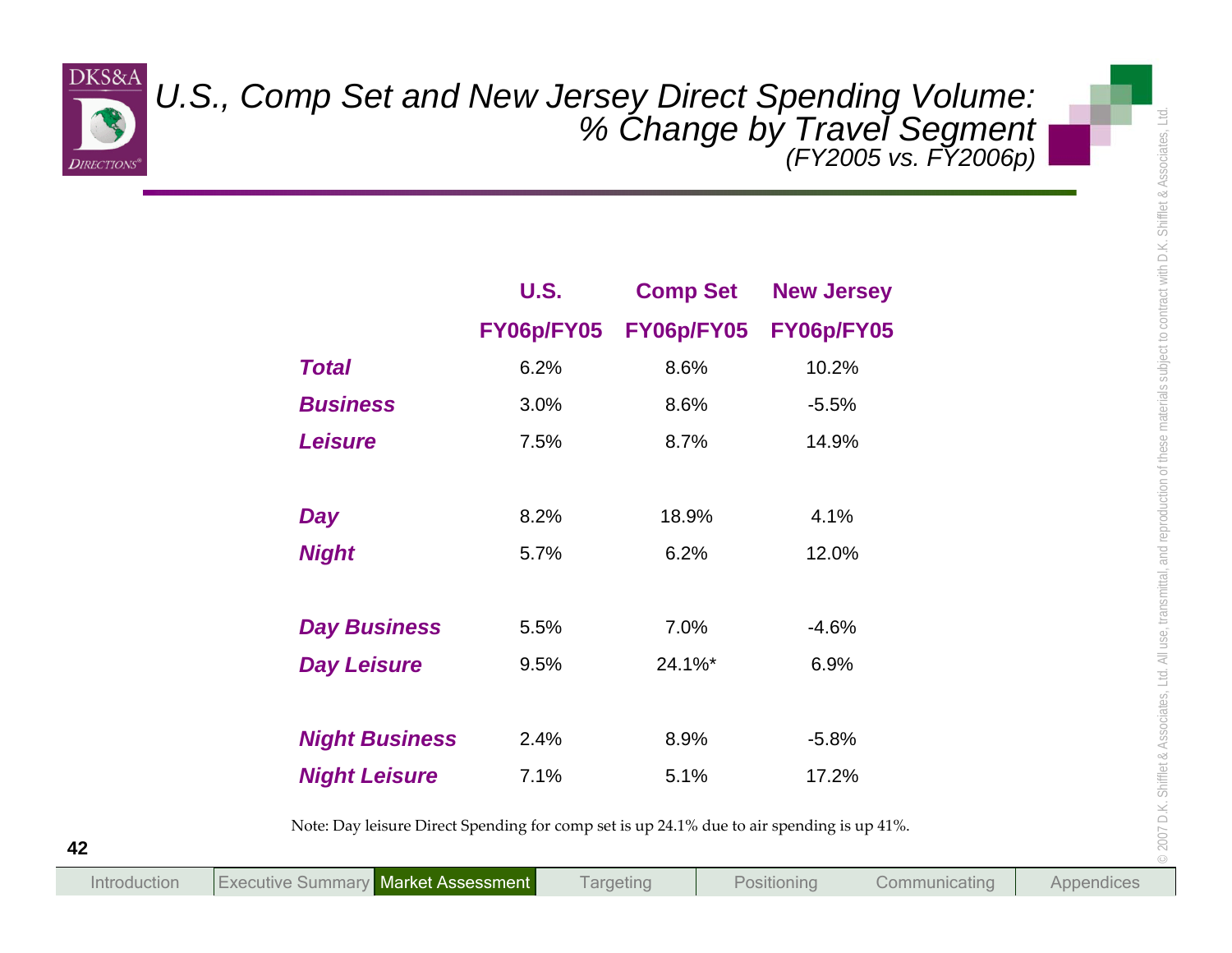

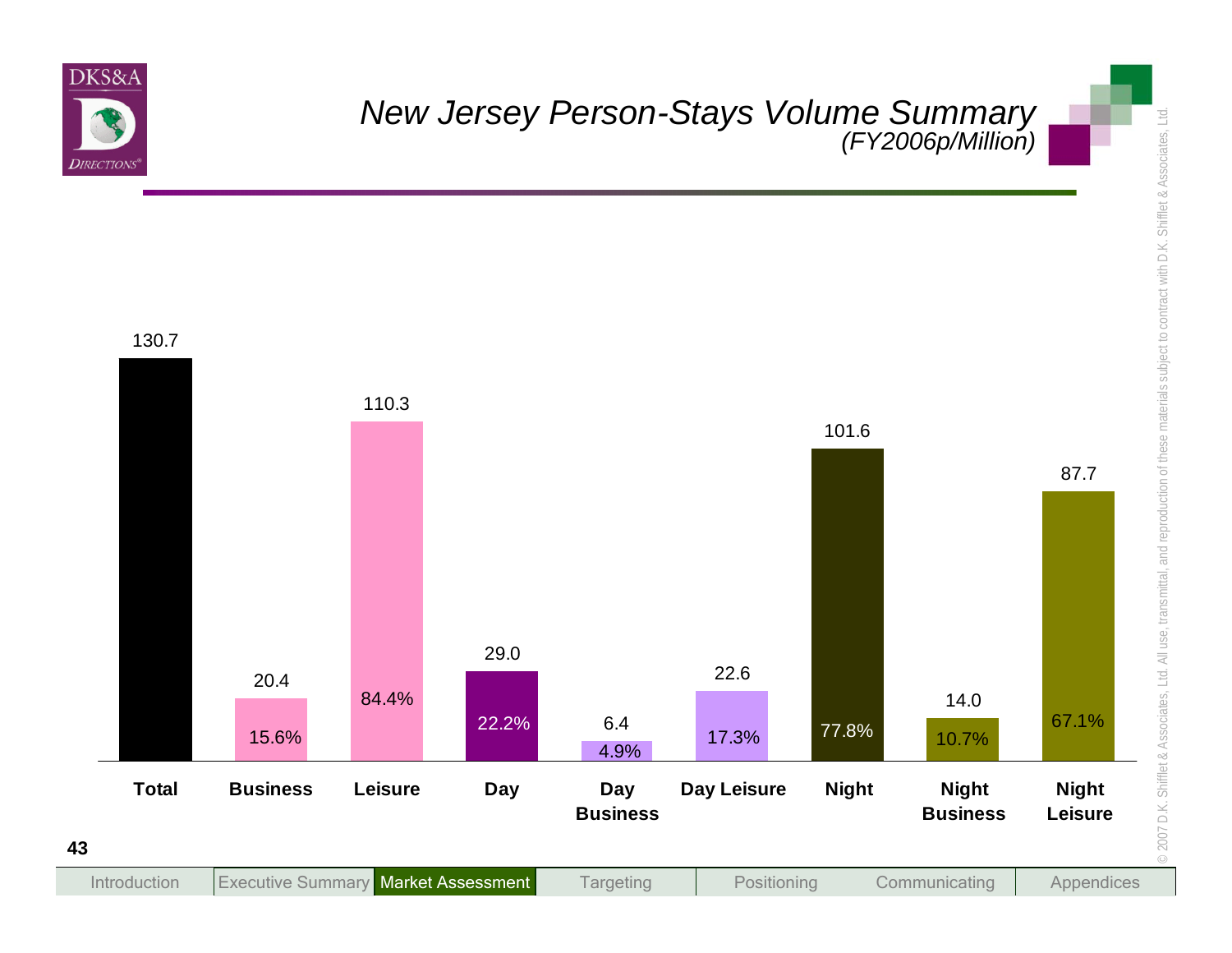

New Jersey Direct Spending Volume Summary<br>
(FY2006p3Million)<br>
15,787.5<br>
15,787.5<br>
15,888.<br>
16,098.7<br>
16,098.7<br>
16,098.7<br>
16,098.7<br>
16,098.7<br>
16,098.7<br>
16,098.7<br>
16,098.7<br>
16,098.7<br>
16,098.7<br>
16,098.7<br>
16,098.2<br>
16,098.7<br>
1 **Targeting** IntroductionExecutive Summary Market Assessment Targeting | Positioning | Communicating Appendices 10,065.2 2,366.6 12,431.8 2,623.6 732.13,355.7 12,688.8 3,098.7 15,787.5 63.8% 15.0% 78.7% 16.6% 4.6% 19.6% 80.4% 21.3% **Total Business Leisure Day Day BusinessDay LeisureNight Night BusinessNight Leisure**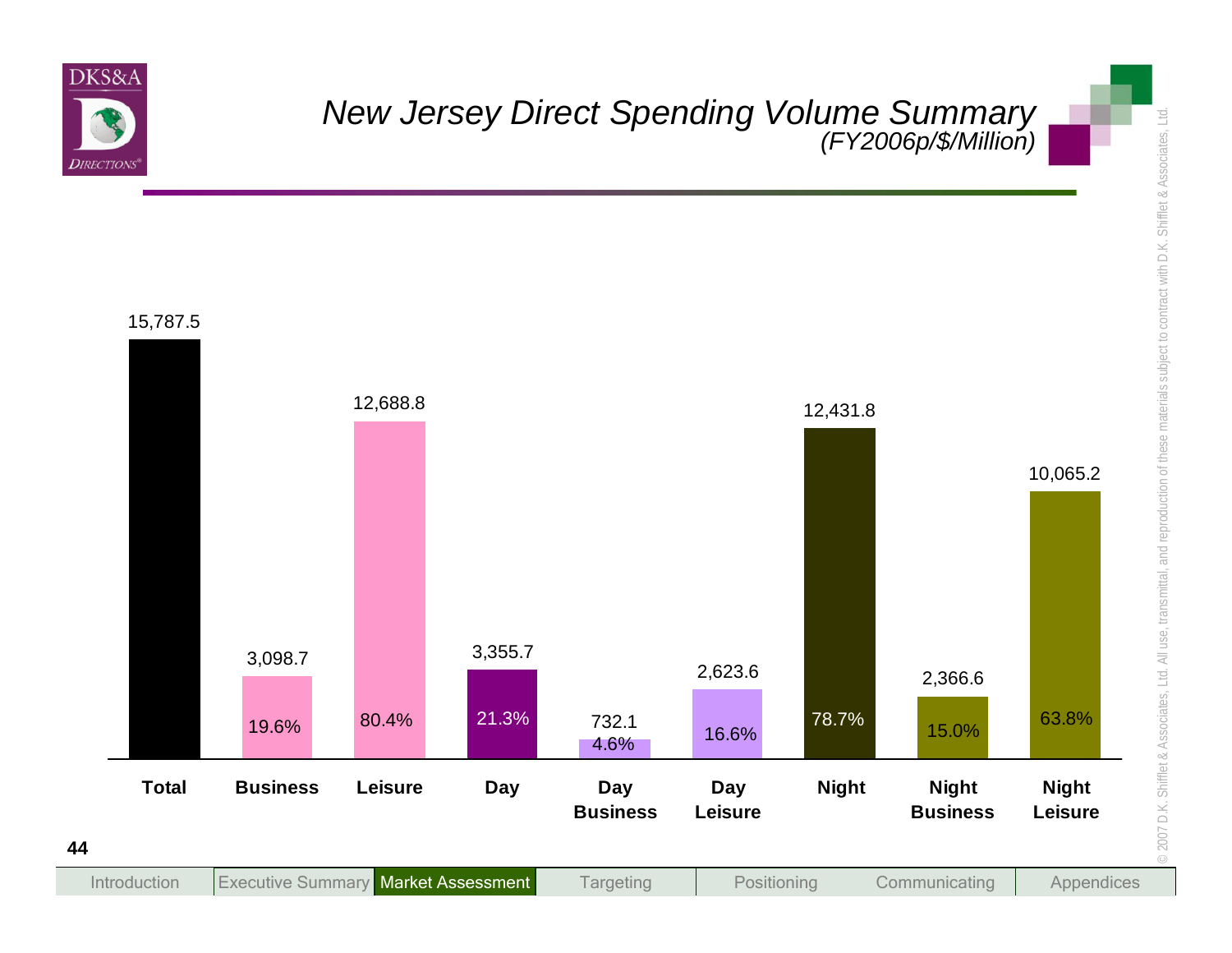

- 
- New Jersey Market Share Overview<br>
The leisure and day segments contribute the most to New Jersey's travel volume when<br>
moasured in Stays and Person-Days and Direct Spending, leisure and overnight are the largest<br>
contribut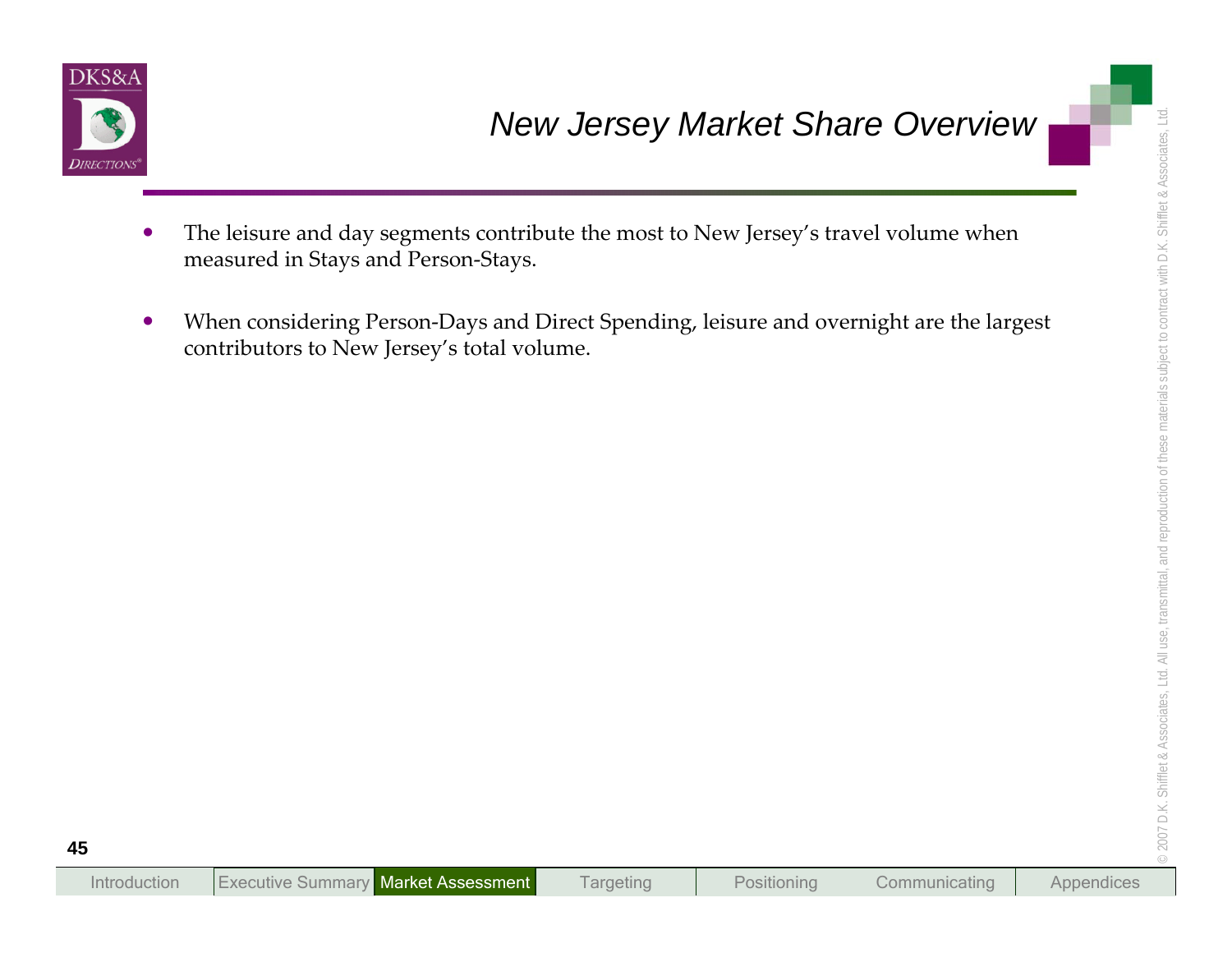

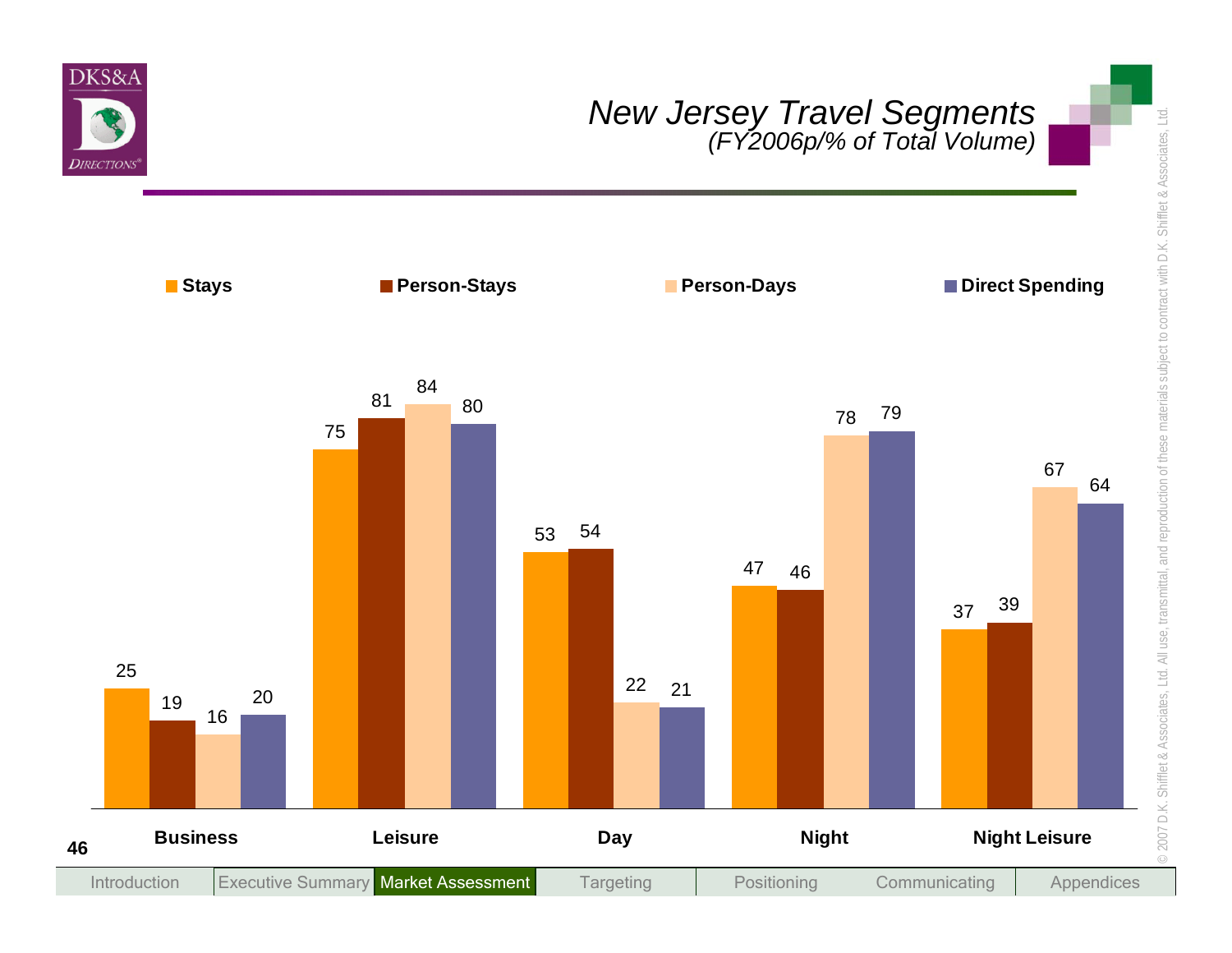

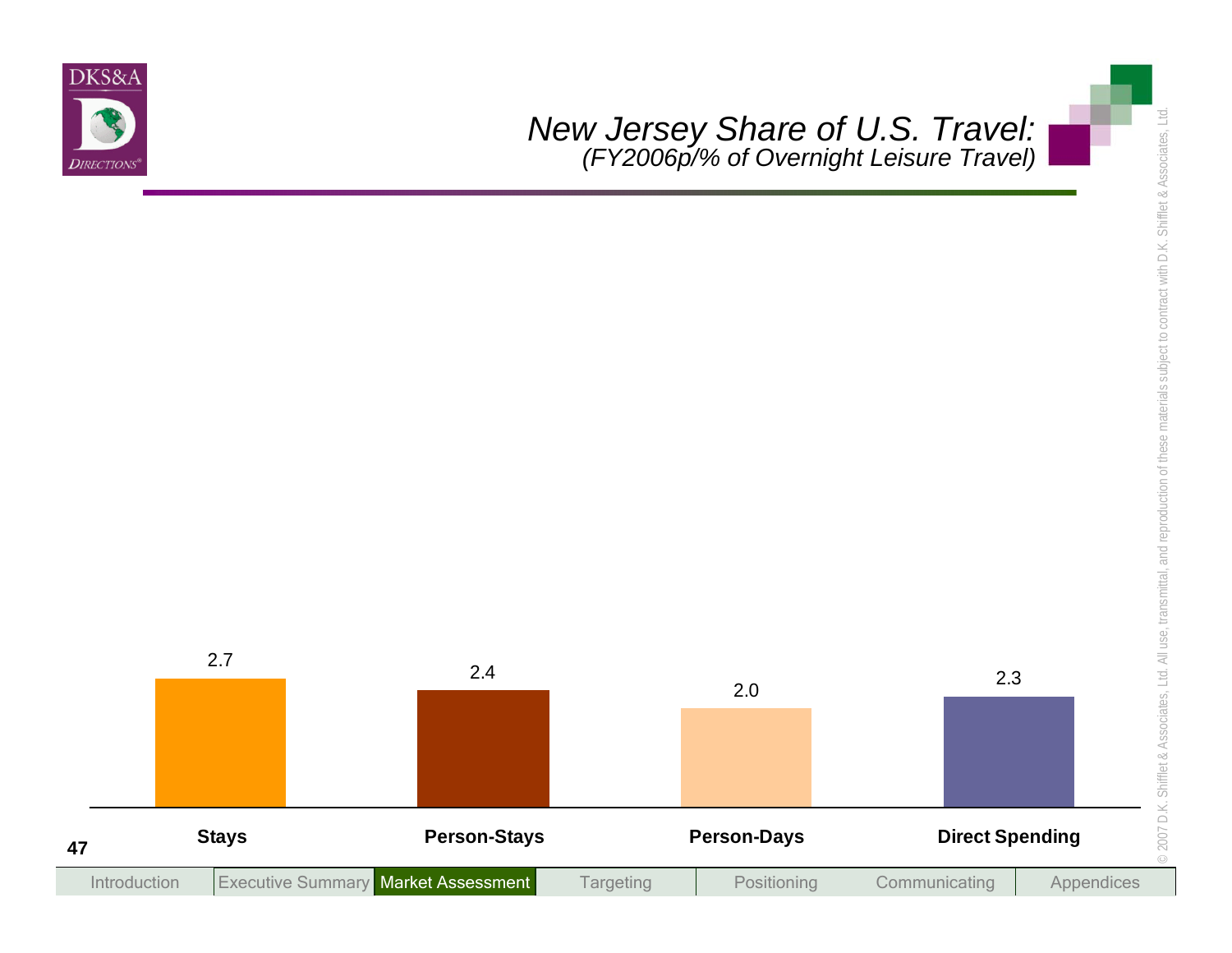

- 
- 
- **Example 10**<br> **Destination Satisfaction/Value Intelligence**<br>
 Travelers rate each destination visited for overall satisfaction and overall value on a 10-point<br>
scale, where 1 is lowest or "poor" and 10 is highest or "exce
	-
	-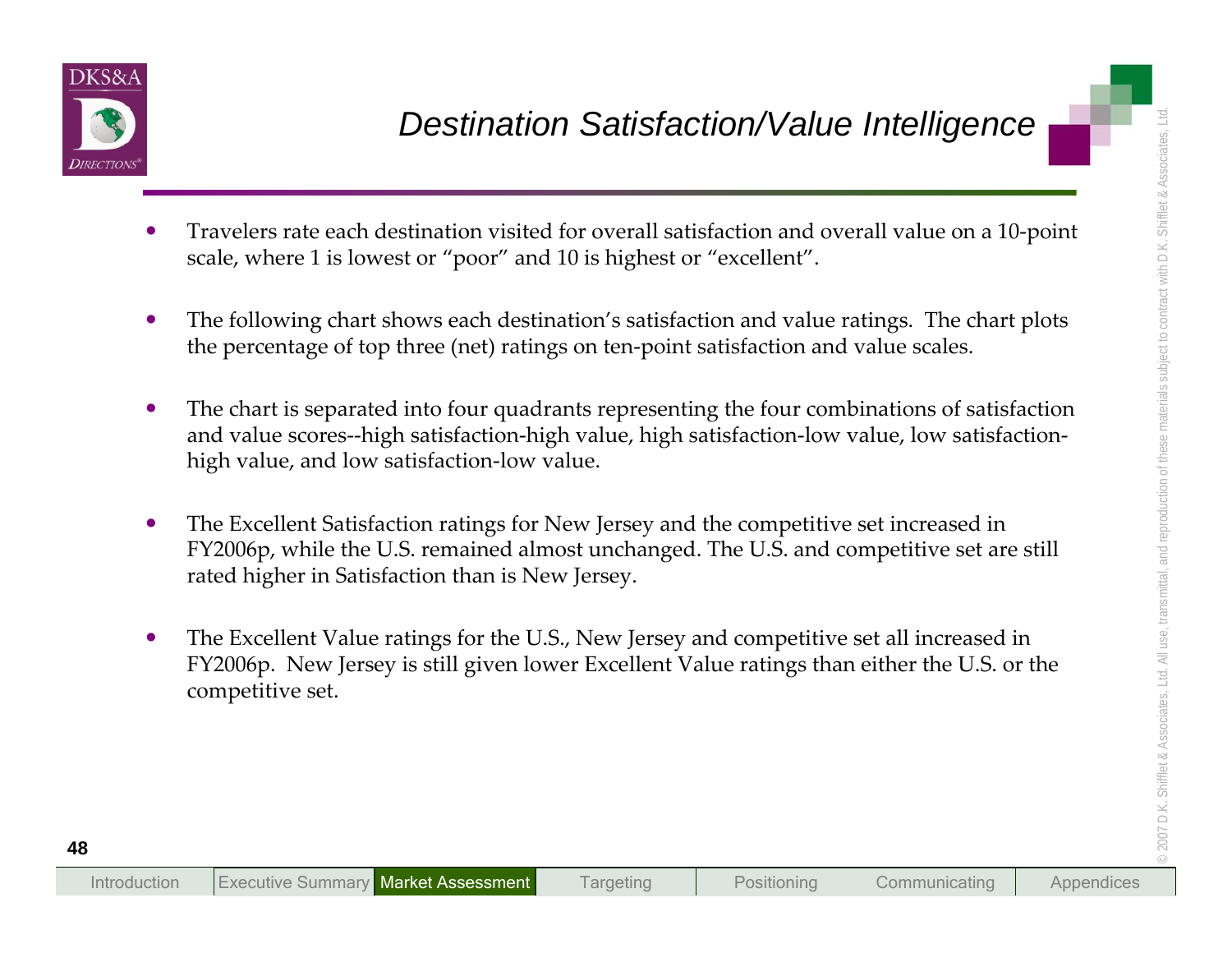

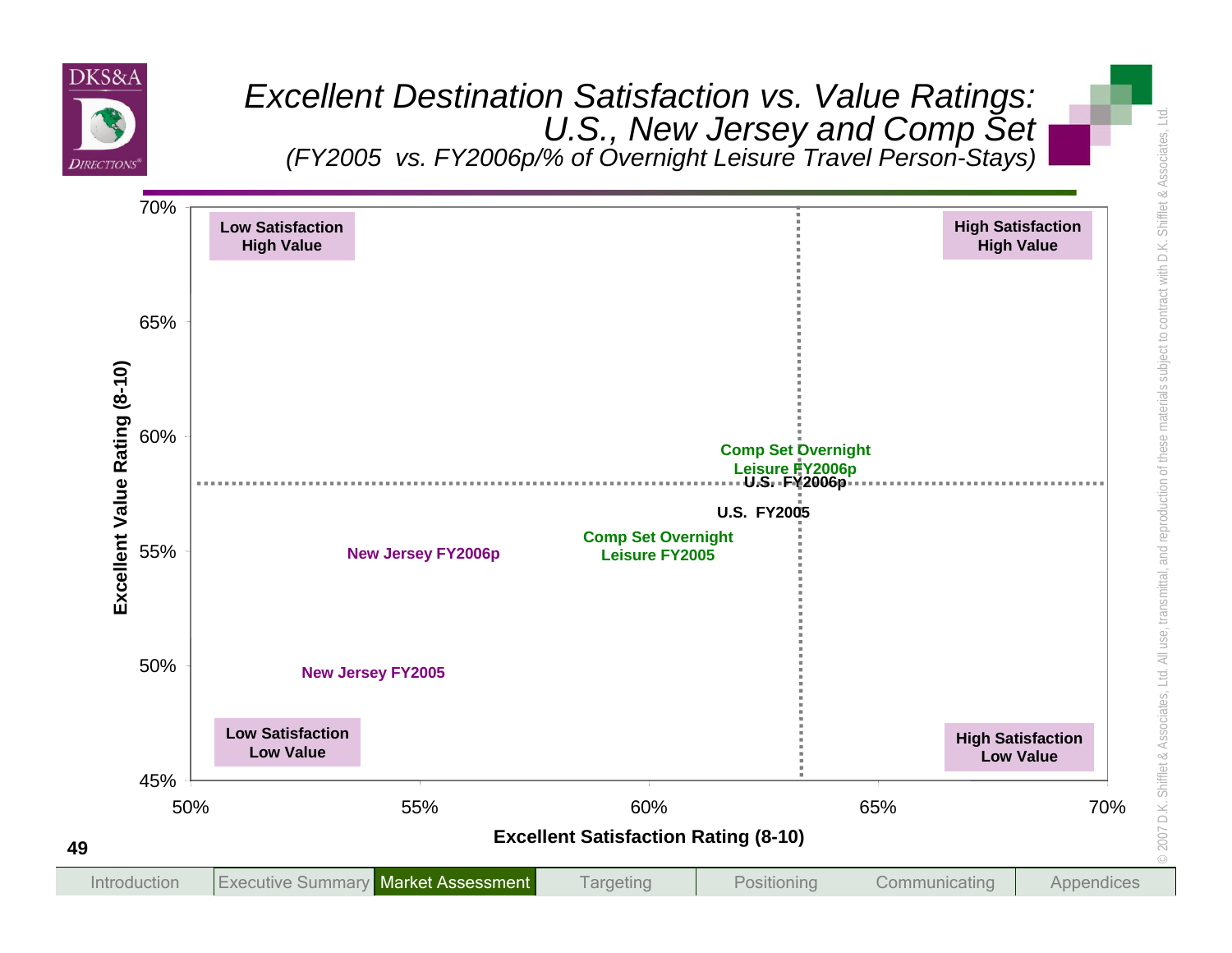

# *Age*



*Children in HouseholdHousehold IncomeLifestage Traveler Generation*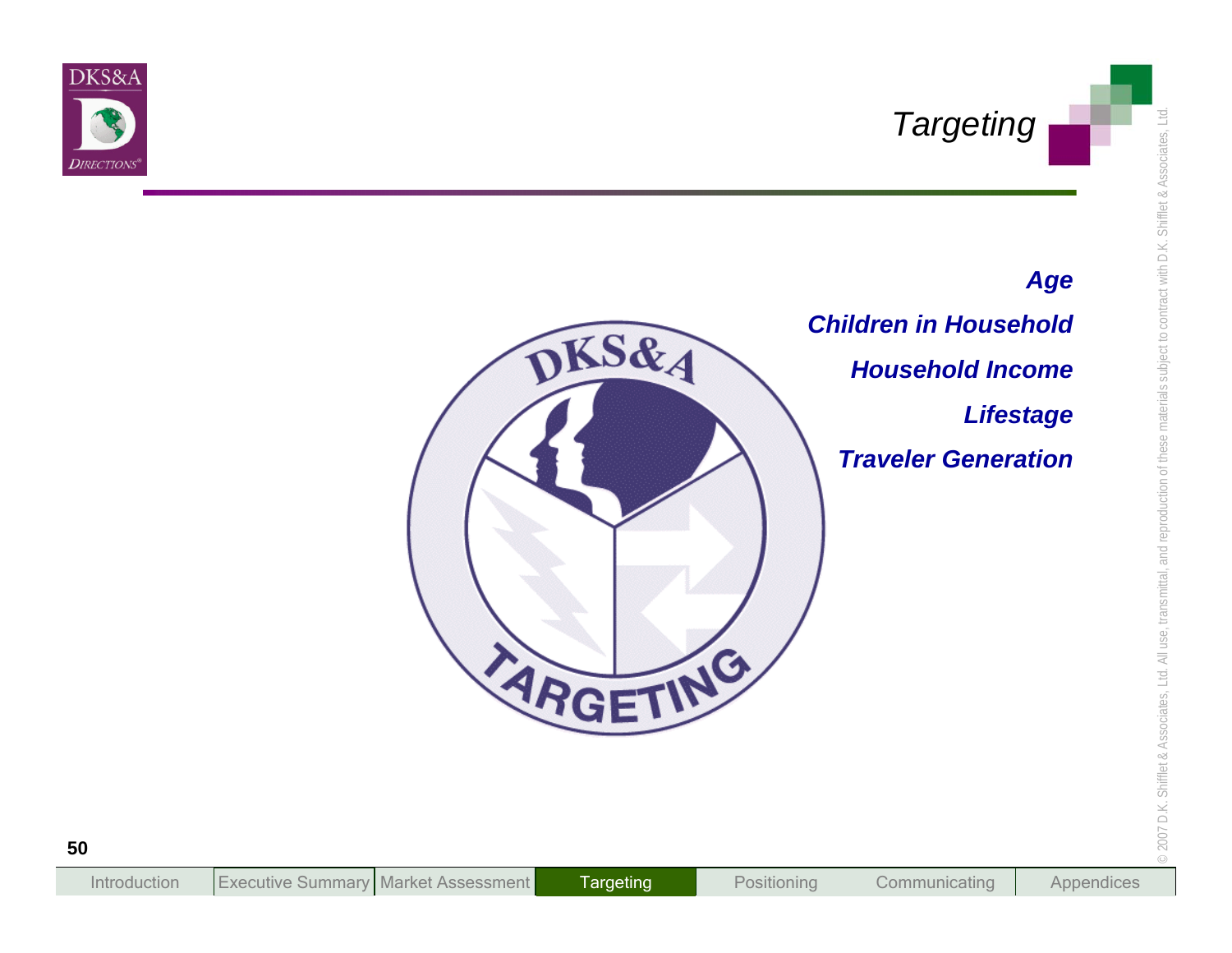

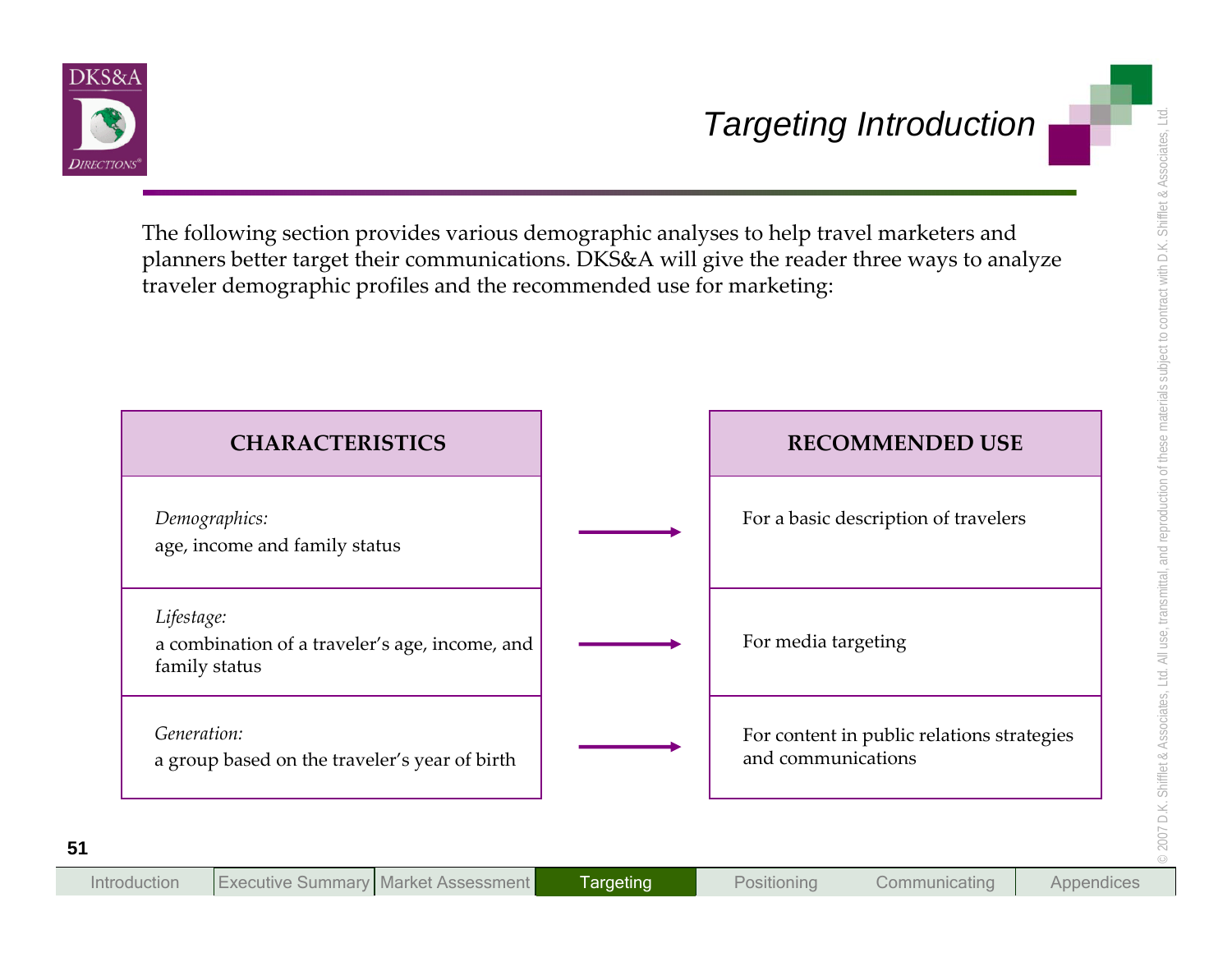- Targeting Intelligence Overview<br>
Continuous. The average age of New Jersey's Overnight Leisure travelets is a which is above<br>
that of the U.S. and each of the individual competitions in FY2006p. Most Overnight Leisure<br>
tra  $\bullet$ **•** Travelers to New Jersey tend to be somewhat older than travelers to most competing destinations. The average age of New Jersey's Overnight Leisure traveler is 48, which is above that of the U.S. and each of the individual competitors in FY2006p. Most Overnight Leisure travelers to New Jersey are in the 35‐54 age group, followed by travelers in the <sup>55</sup> years and older age group.
	- $\bullet$  The 35‐54 age group on average spends more per party per trip than the New Jersey average (\$770), while the other two age groups both spend less per party per trip than the State average, making them financially less valuable groups.
	- $\bullet$  Overnight Leisure travelers to New Jersey have fewer children than any of its competing destinations, more than four‐fifths of Overnight Leisure travelers to New Jersey do not have children under 18 in their household.
	- $\bullet$  With an average household income of \$82,600 and 59% earning \$75,000 or more, Overnight Leisure travelers to New Jersey tend to be in the higher income brackets as compared to the U.S. average and to individual competitors.
	- $\bullet$ ● Most New Jersey Overnight Leisure Person-Stays are comprised of travelers in the Maturing & Free Lifestage, followed by the Affluent Mature Lifestage. Compared to its competitors, New Jersey has the smallest share of Young Family Overnight Leisure travelers.

Introduction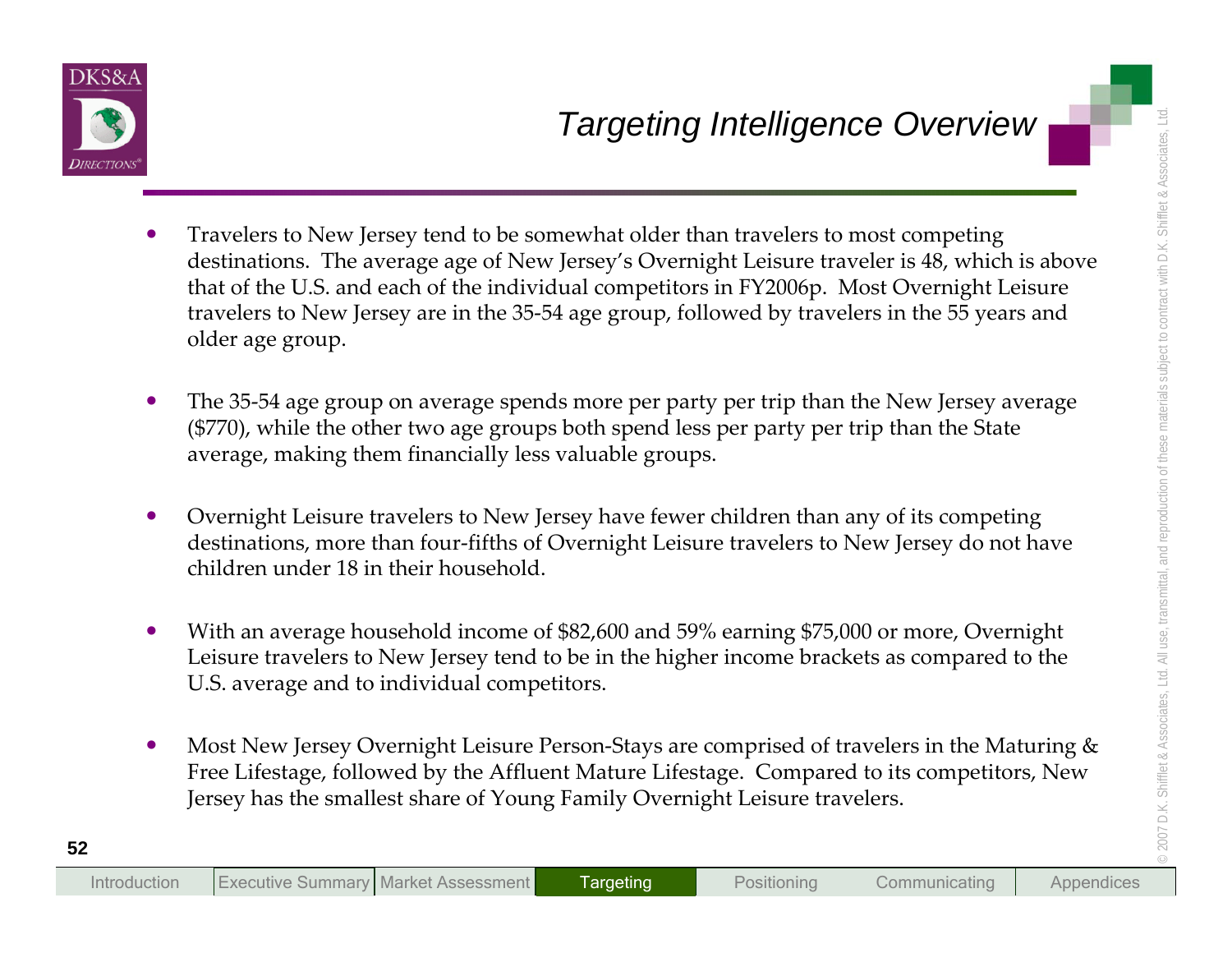

- <p><b>20.20</b></p>\n<p>7. A test: <b>1</b> is the average group, except Young &amp; Free and Modern the average, New Jersey. Our method is the average value of the Liestages that spend less than the State average, most valuable traverses as compared to the Liestages that spend has the State average.</p>\n<p>8. The Boomer generation, followed by CenzKers, accounts for the largest proportion of Overnight Leisure Person-Stays for New Jersey. GenXers represent the largest share of Overnight Leisure Person-Stays for New Jersey. GenXers represent the largest share of the terms of spending by different generations, Boomers spend the most per party per trip while the GJ generation spends the least (5555) per party per trip. Other generations all spend very close to the New Jersey average of 5770.</p>  $\bullet$  Most Lifestage groups, excep<sup>t</sup> Young & Free and Moderate Mature, spend more per trip than the average New Jersey Overnight Leisure travel party. This makes them, financially, the most valuable travelers as compared to the Lifestages that spend less than the State average.
	- $\bullet$  The Boomer generation, followed by GenXers, accounts for the largest proportion of Overnight Leisure Person‐Stays for New Jersey. GenXers represen<sup>t</sup> the largest share of Overnight Leisure Person‐Stays for the U.S. and the competitive set.
	- $\bullet$ • In terms of spending by different generations, Boomers spend the most per party per trip while the GI generation spends the least (\$555) per party per trip. Other generations all spend very close to the New Jersey average of \$770.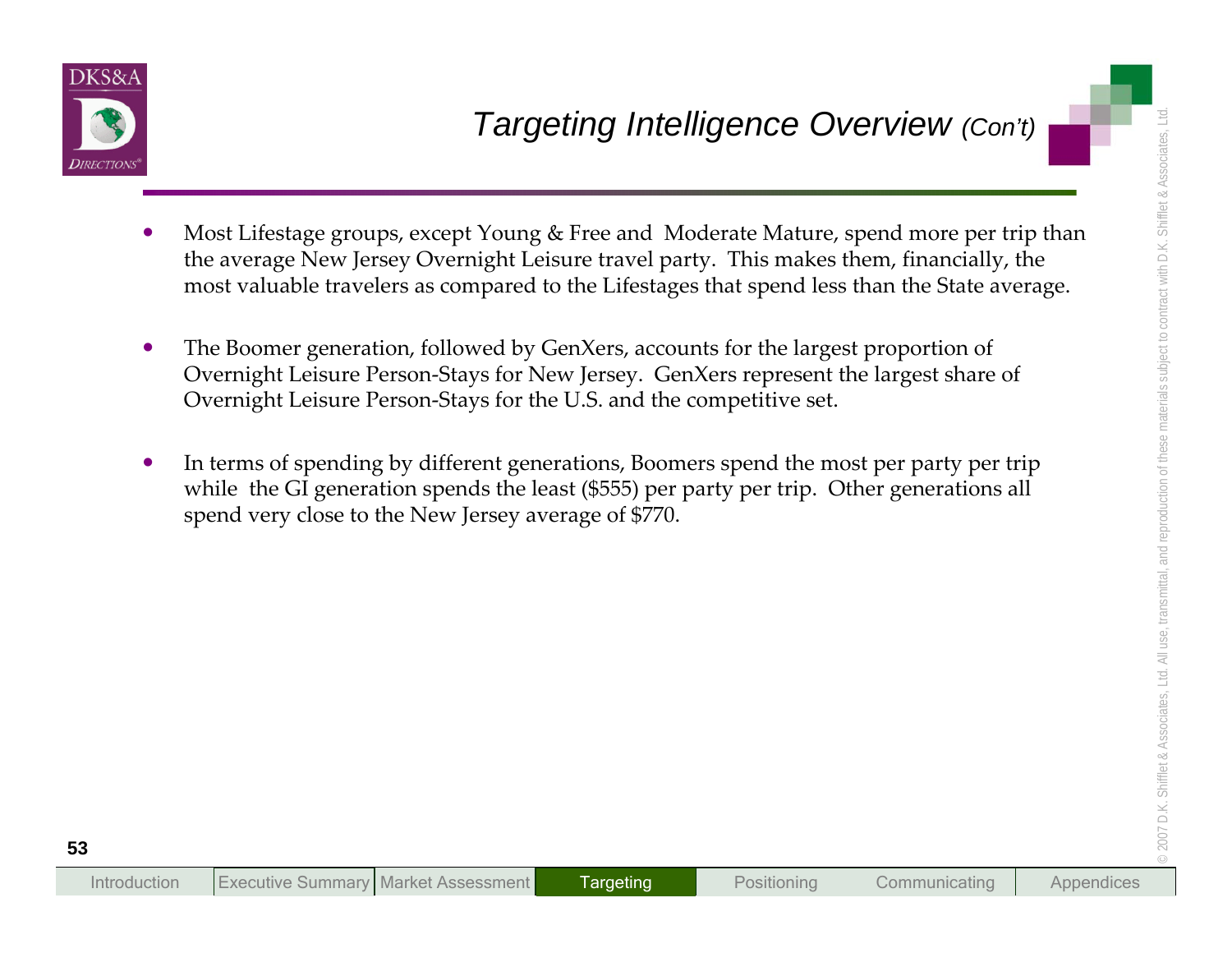

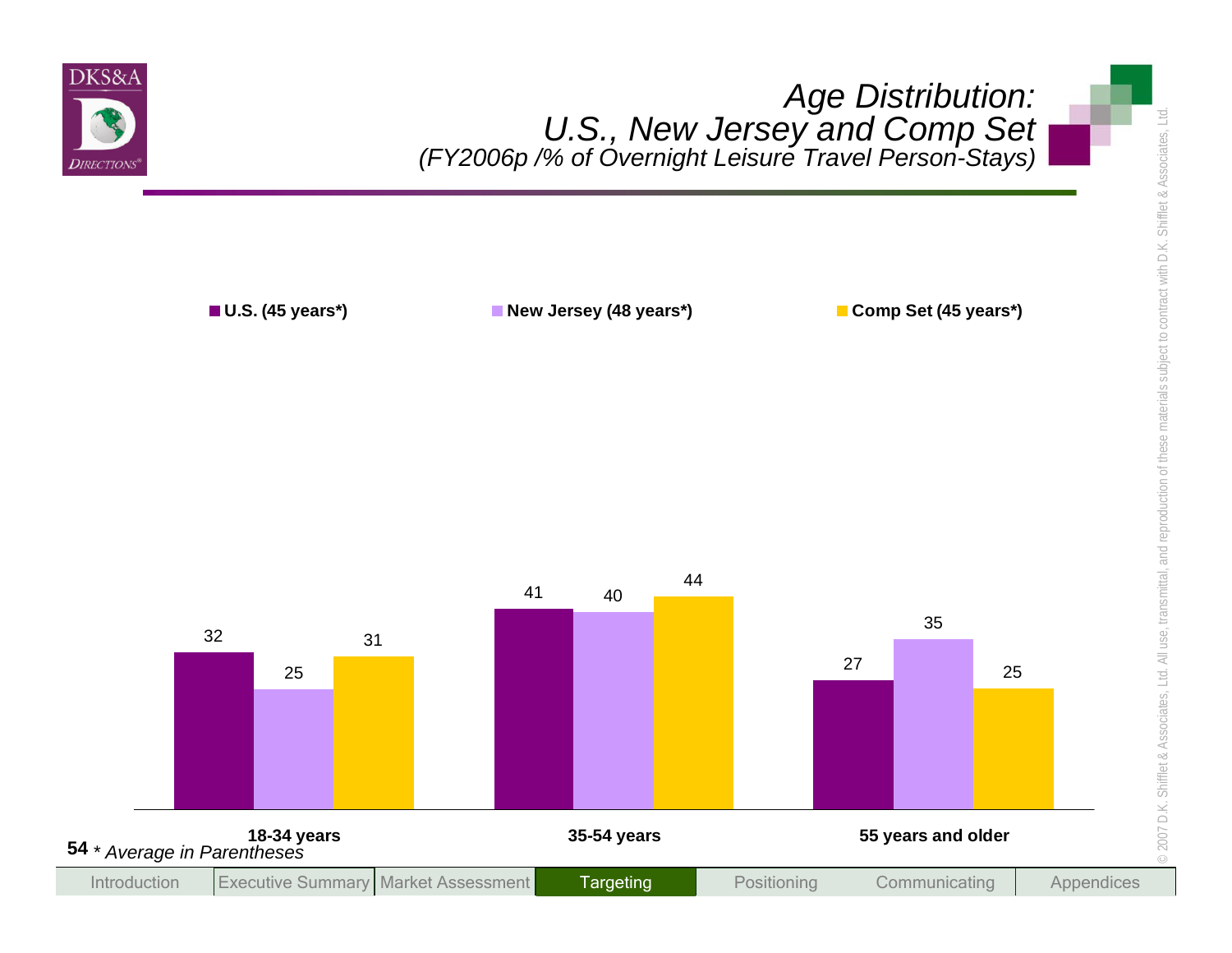

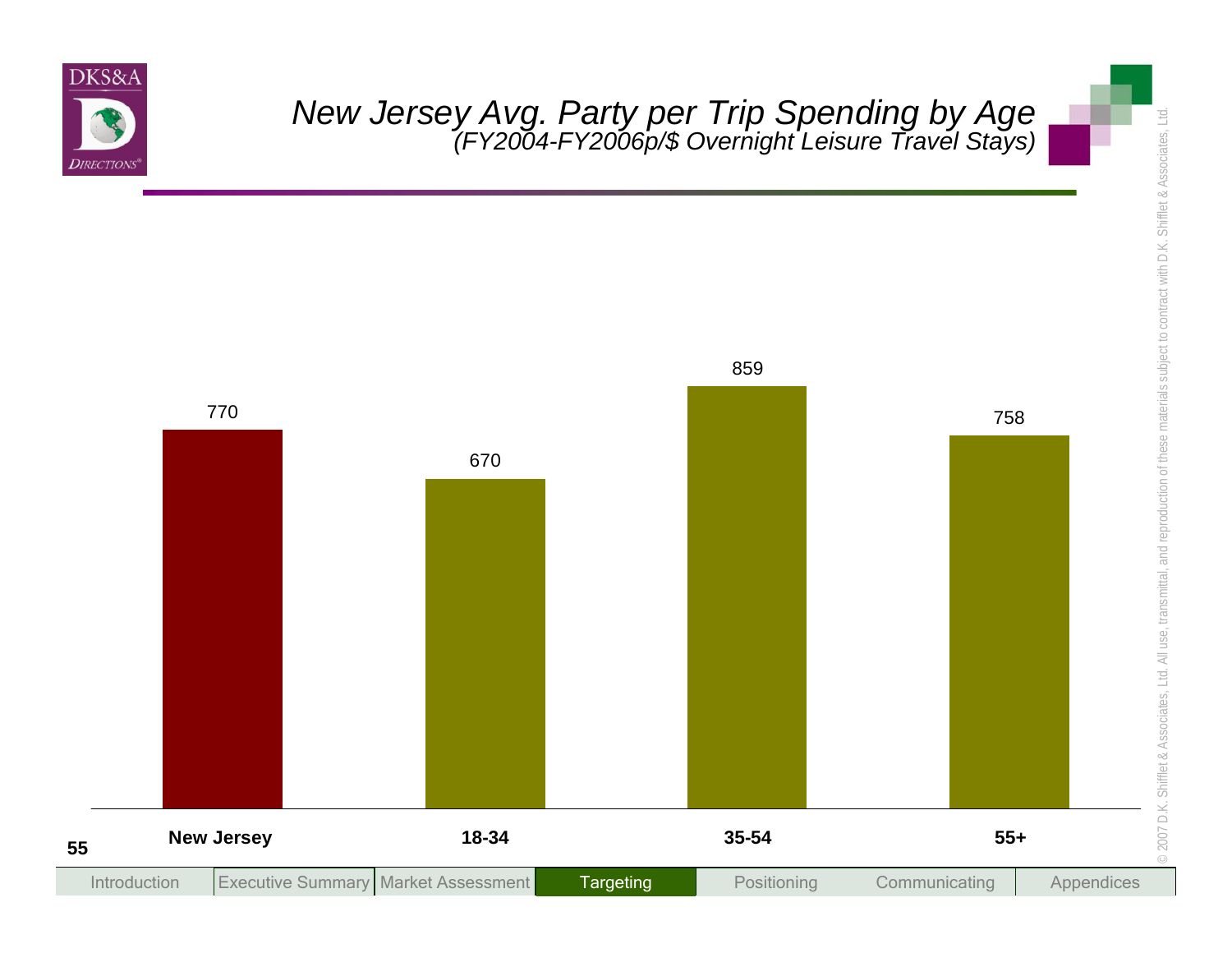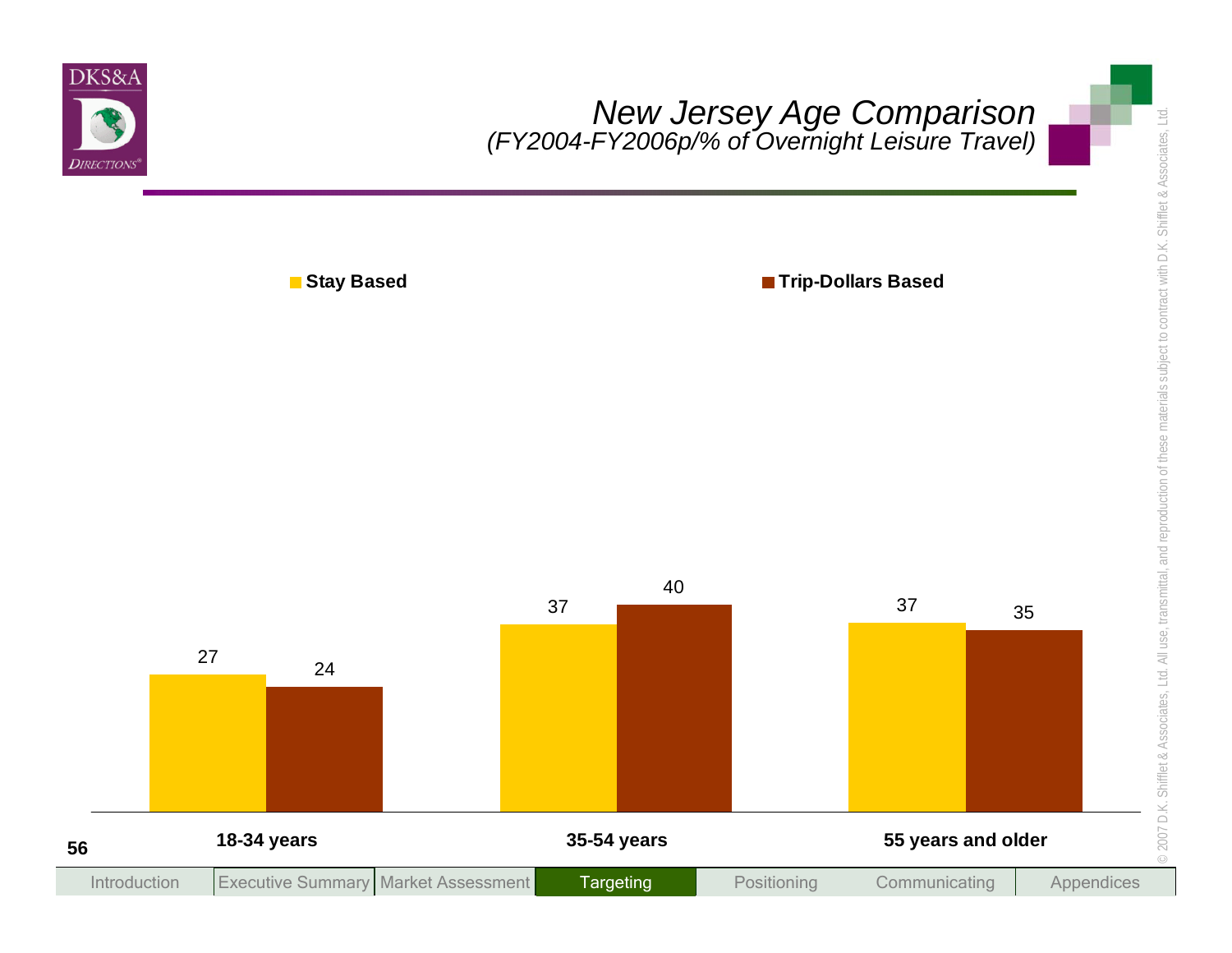

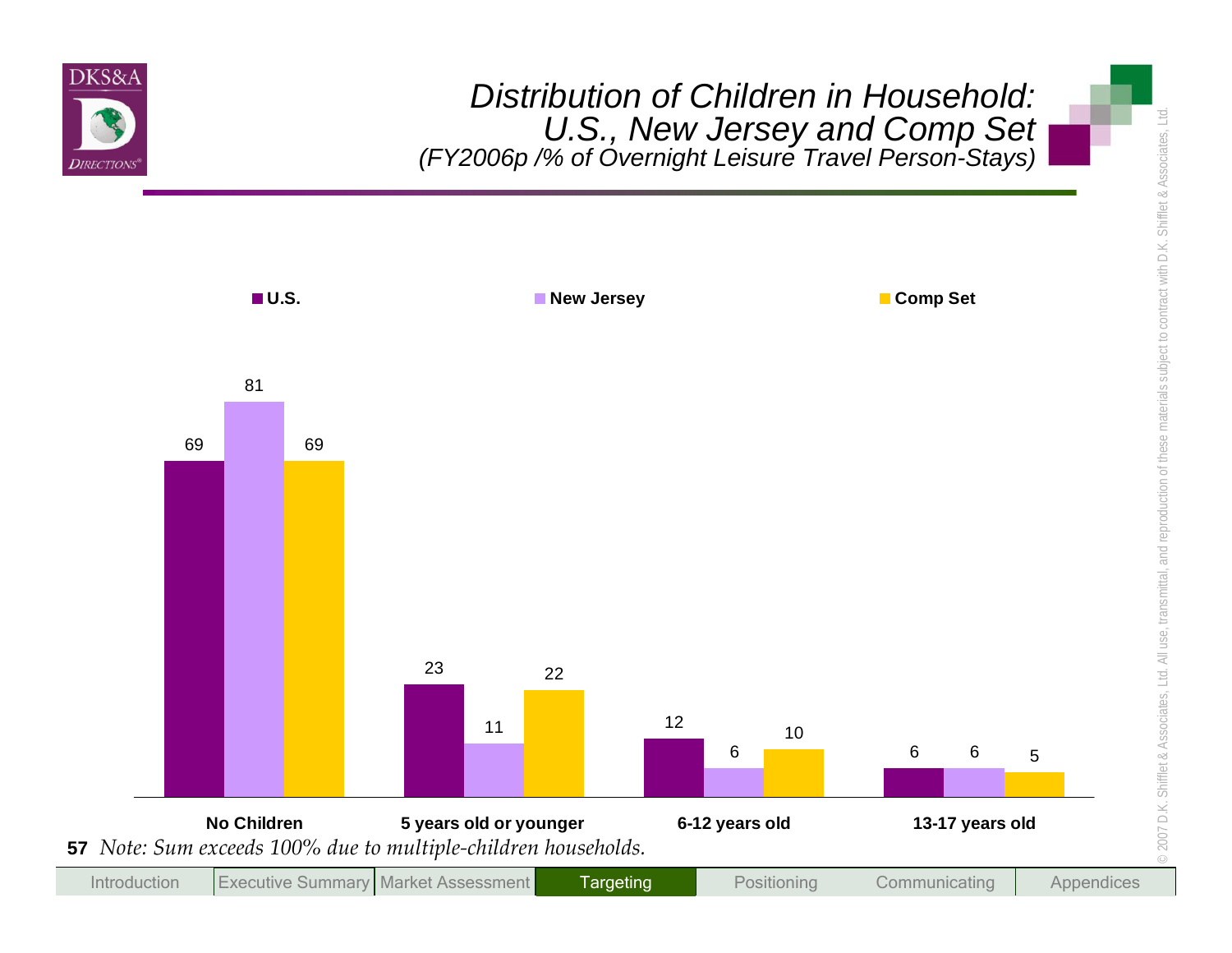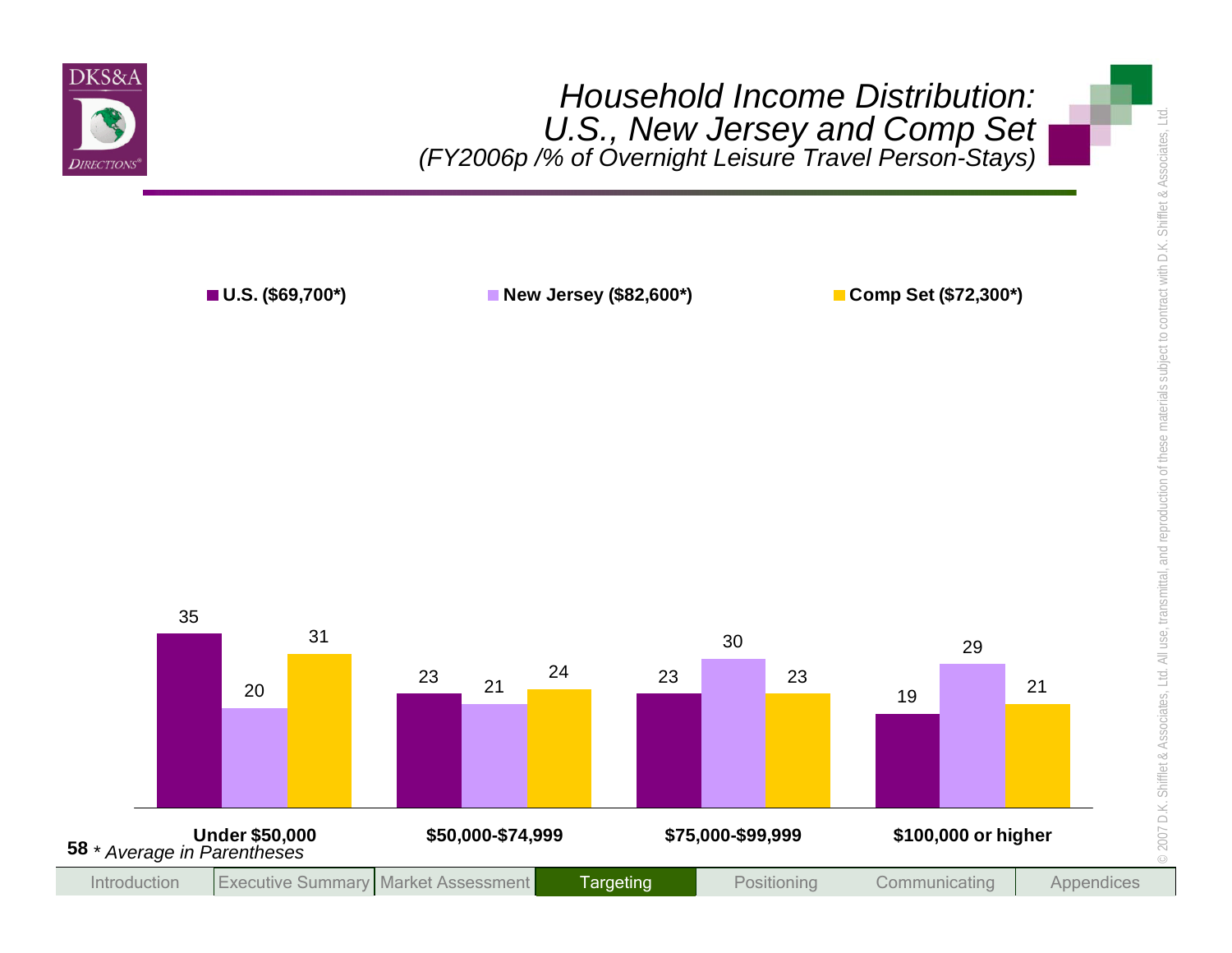

| three variables |                                                                                                                                                                               |                         | DKS&A's Lifestage analysis began in 2001 and continues in this report. Lifestage analysis combines |
|-----------------|-------------------------------------------------------------------------------------------------------------------------------------------------------------------------------|-------------------------|----------------------------------------------------------------------------------------------------|
| $1)$ age        |                                                                                                                                                                               |                         |                                                                                                    |
|                 | 2) household income, and                                                                                                                                                      |                         |                                                                                                    |
|                 | 3) presence of children in the household                                                                                                                                      |                         |                                                                                                    |
|                 | into one variable containing seven mutually-exclusive segments defined below. Because of the age<br>component, the Lifestage segments are "moving targets" from year to year. | <b>Household Income</b> | Presence of Children under                                                                         |
|                 | Age of the Household Head                                                                                                                                                     |                         | Age 18 in the Household                                                                            |
| Young & Free    | 18-34 years                                                                                                                                                                   | any                     | no                                                                                                 |
| Young Family    | 18-34 years                                                                                                                                                                   | any                     | yes                                                                                                |
| Maturing & Free | 35-54 years                                                                                                                                                                   | any                     | no                                                                                                 |
| Moderate Family | 35-54 years                                                                                                                                                                   | Under \$75K             | yes                                                                                                |
| Affluent Family | 35-54 years                                                                                                                                                                   | \$75K or higher         | yes                                                                                                |
|                 |                                                                                                                                                                               |                         |                                                                                                    |
| Moderate Mature | 55 years or older                                                                                                                                                             | Under \$60K             | no                                                                                                 |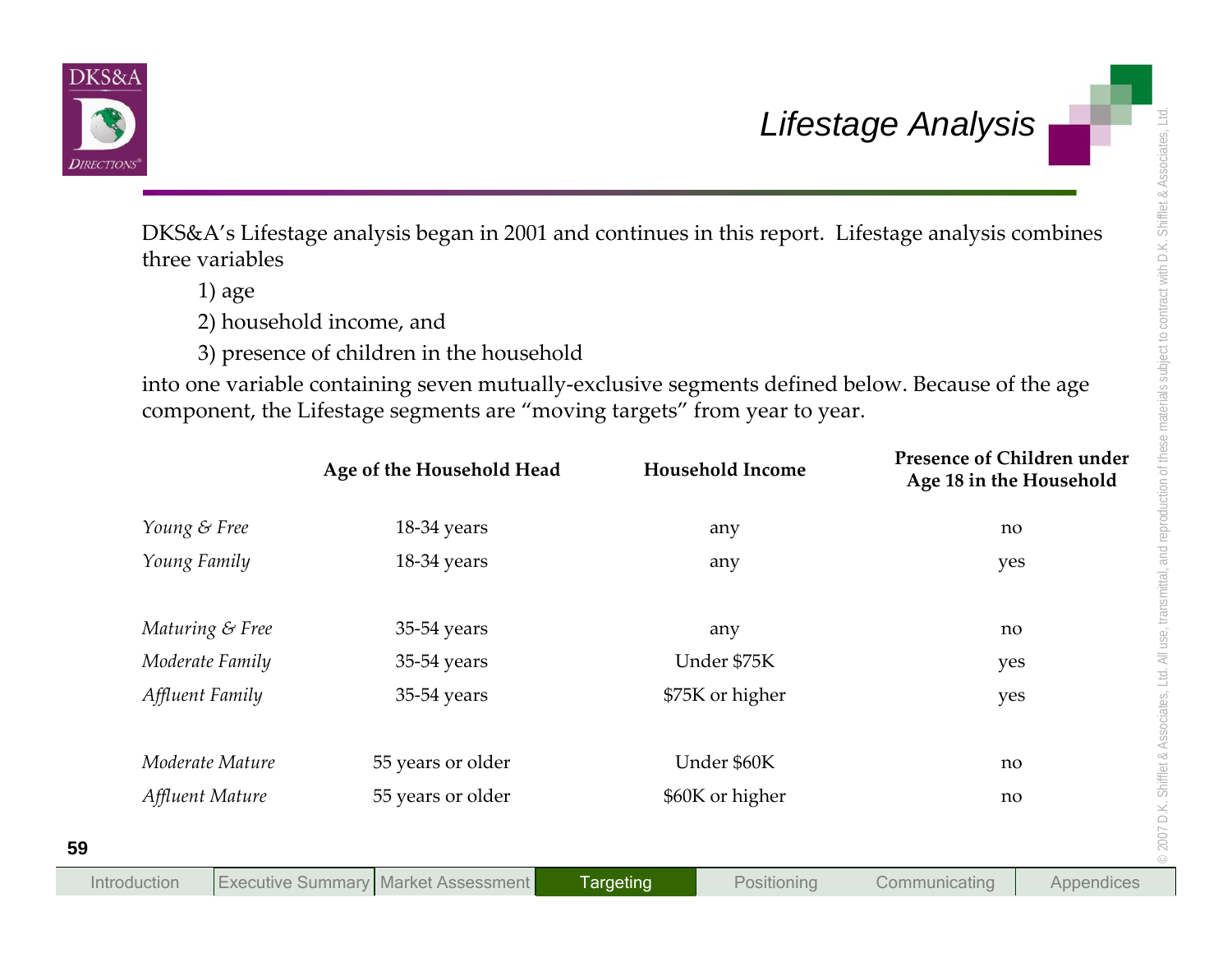

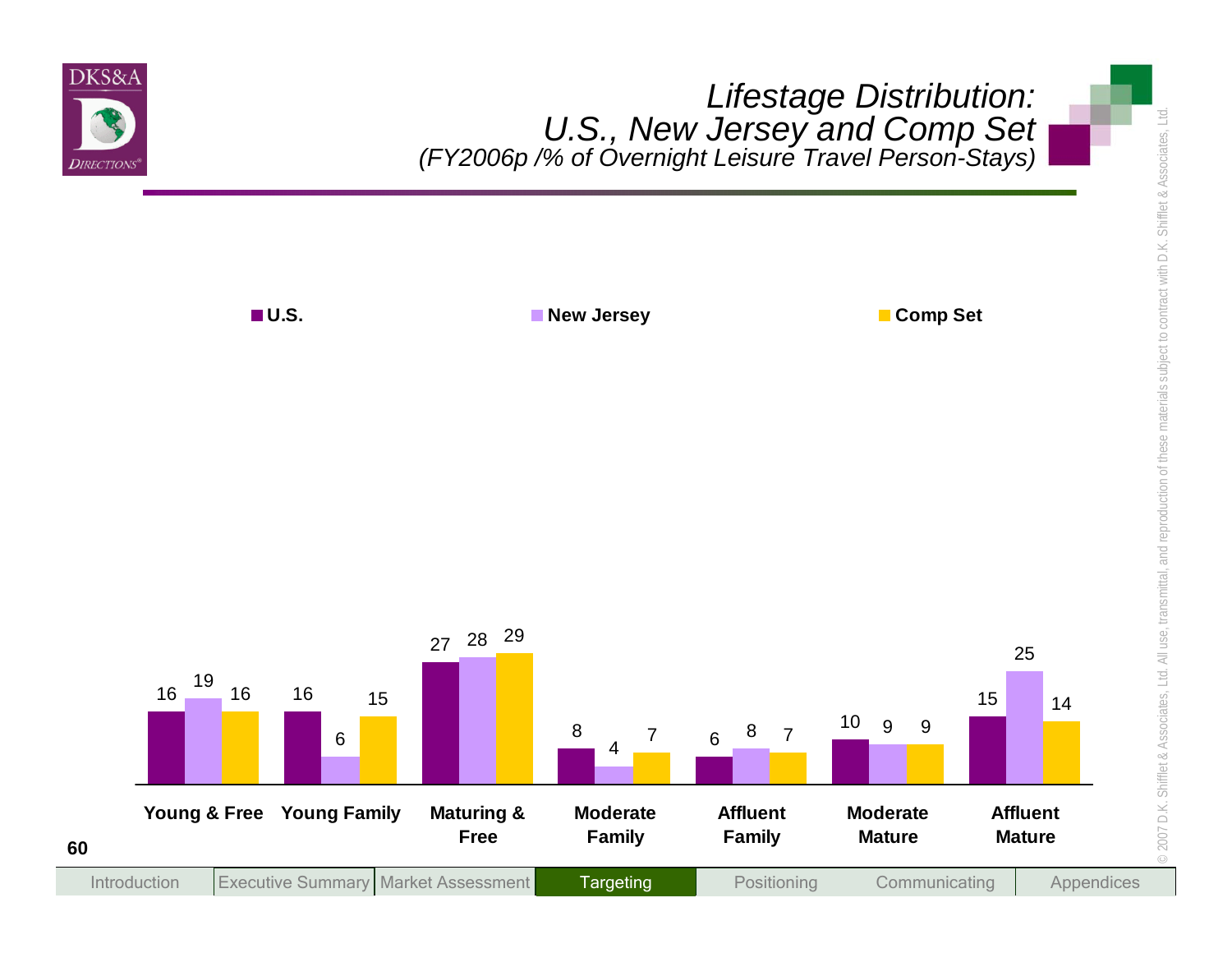

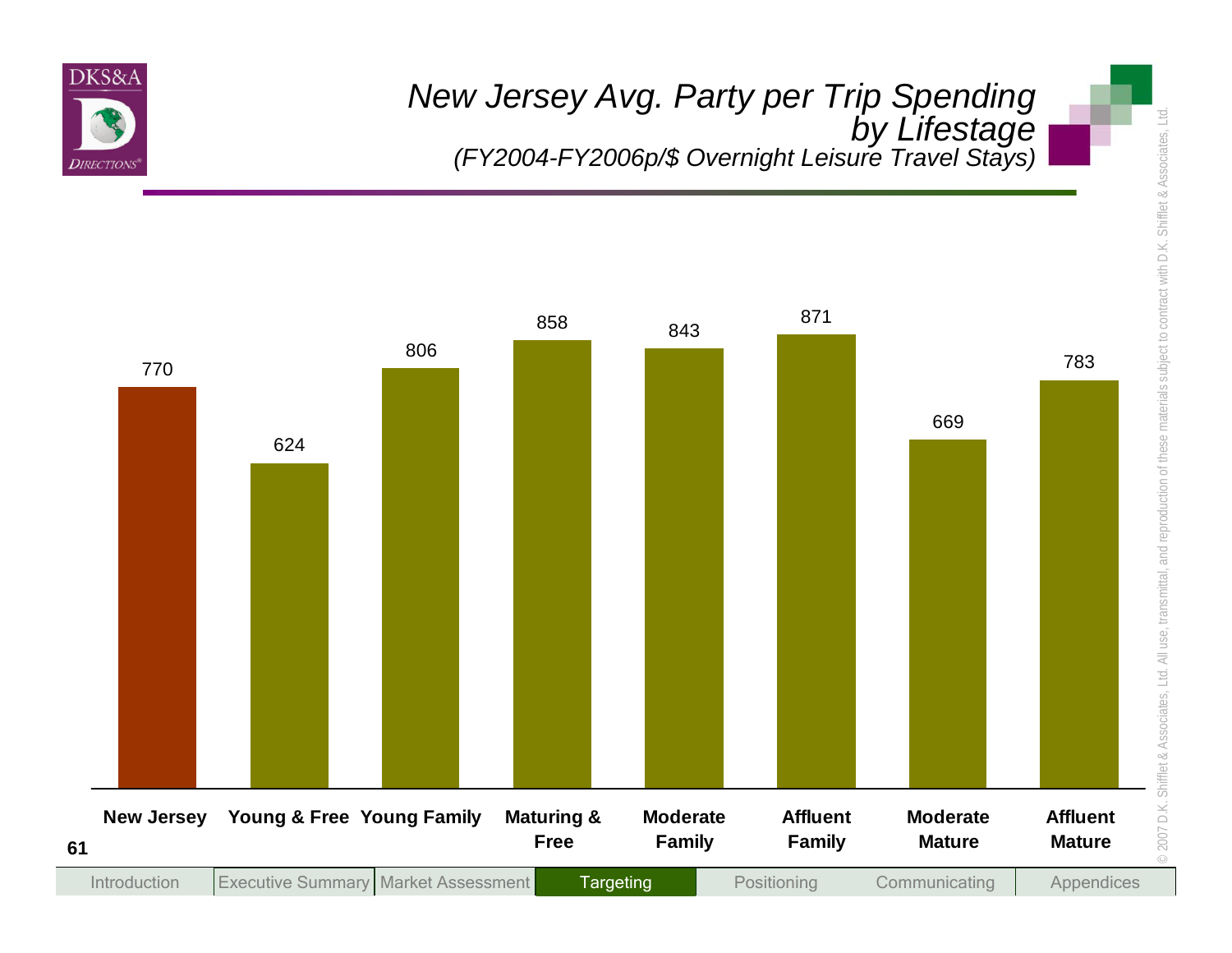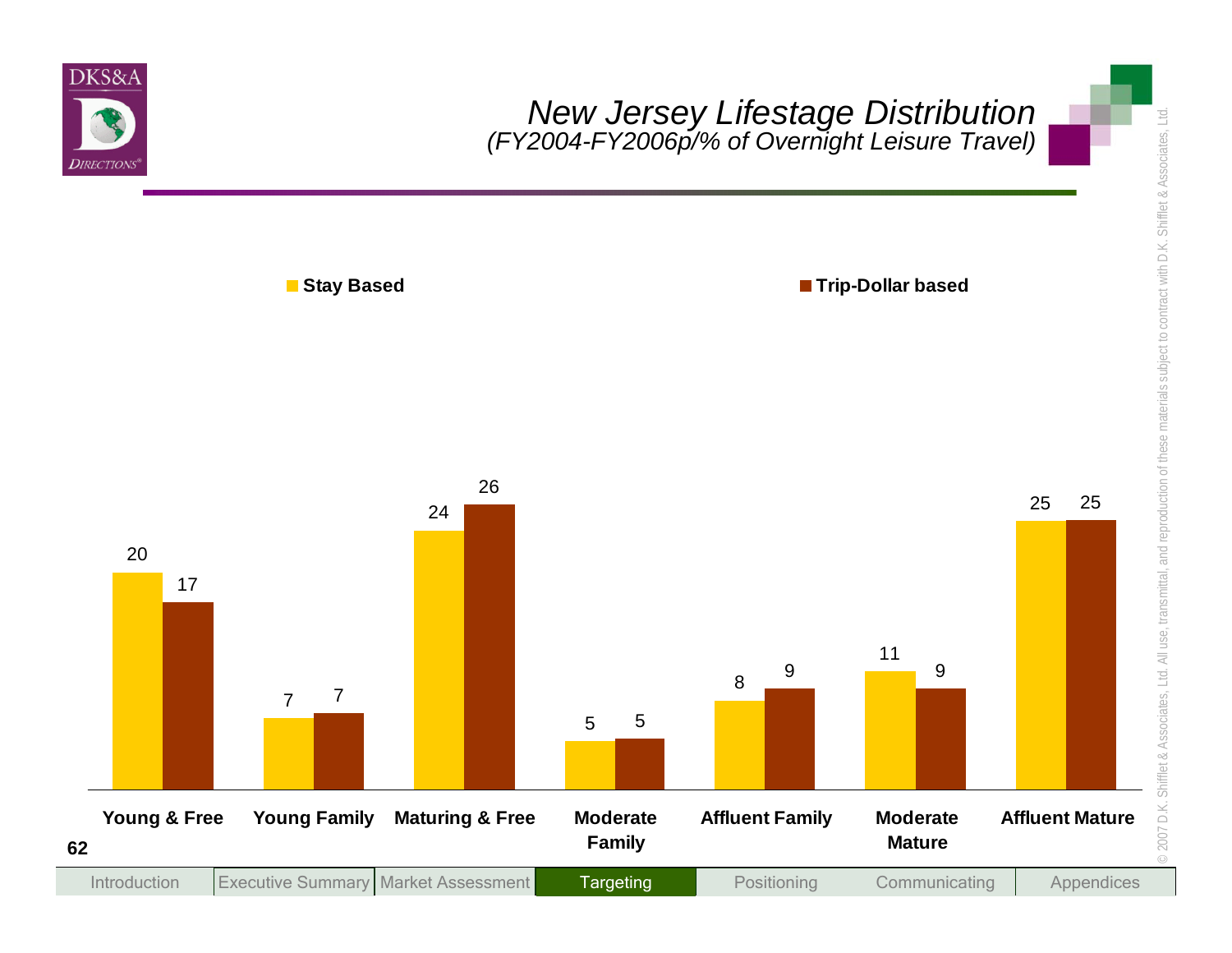

|                                                         | With an increasing interest in generational behavior, DKS&A has added a Traveler Generation<br>Analysis to help destinations understand the composition of their visitors in terms of the<br>generations they represent. The analysis will supplement other demographic profiles (age and<br>Lifestage) by adding a means to target marketing messages to various generational segments. |
|---------------------------------------------------------|------------------------------------------------------------------------------------------------------------------------------------------------------------------------------------------------------------------------------------------------------------------------------------------------------------------------------------------------------------------------------------------|
| The following defines the generations by year of birth: |                                                                                                                                                                                                                                                                                                                                                                                          |
| Millennial                                              | After 1981                                                                                                                                                                                                                                                                                                                                                                               |
| Gen X                                                   | 1965-1980                                                                                                                                                                                                                                                                                                                                                                                |
| <b>Boomers</b>                                          | 1946-1964                                                                                                                                                                                                                                                                                                                                                                                |
| Silent                                                  | 1930-1945                                                                                                                                                                                                                                                                                                                                                                                |
| GI                                                      | 1929 and earlier                                                                                                                                                                                                                                                                                                                                                                         |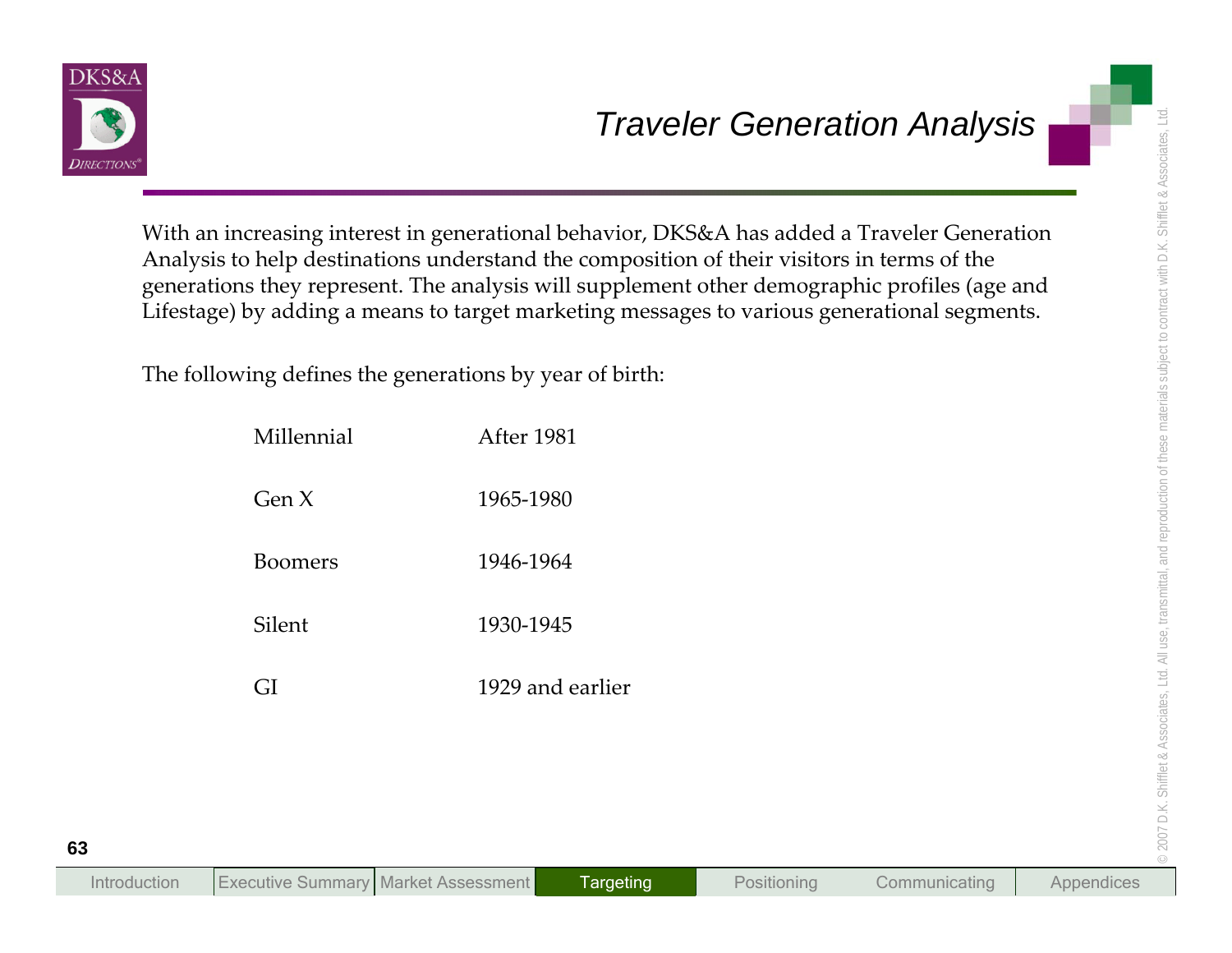

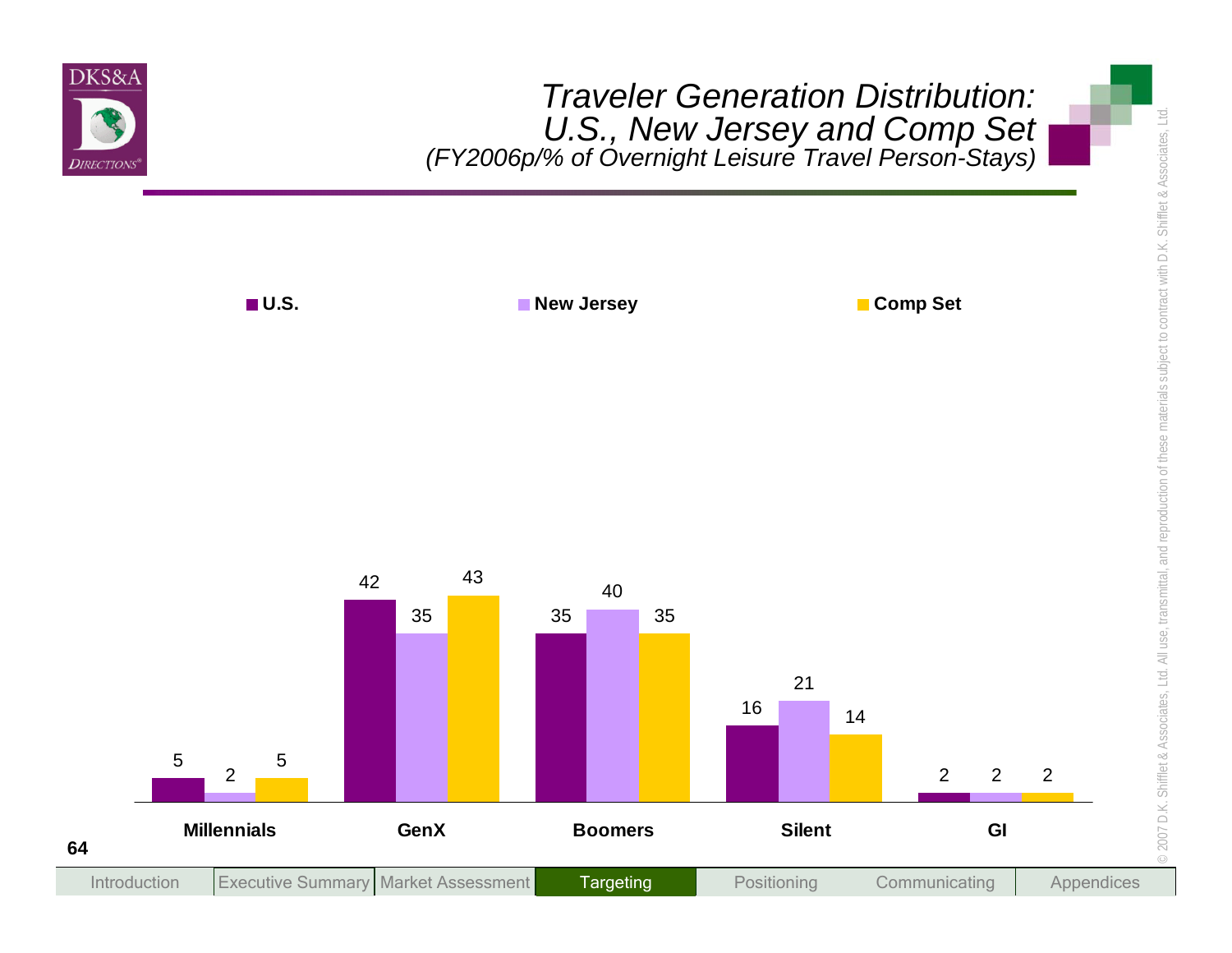

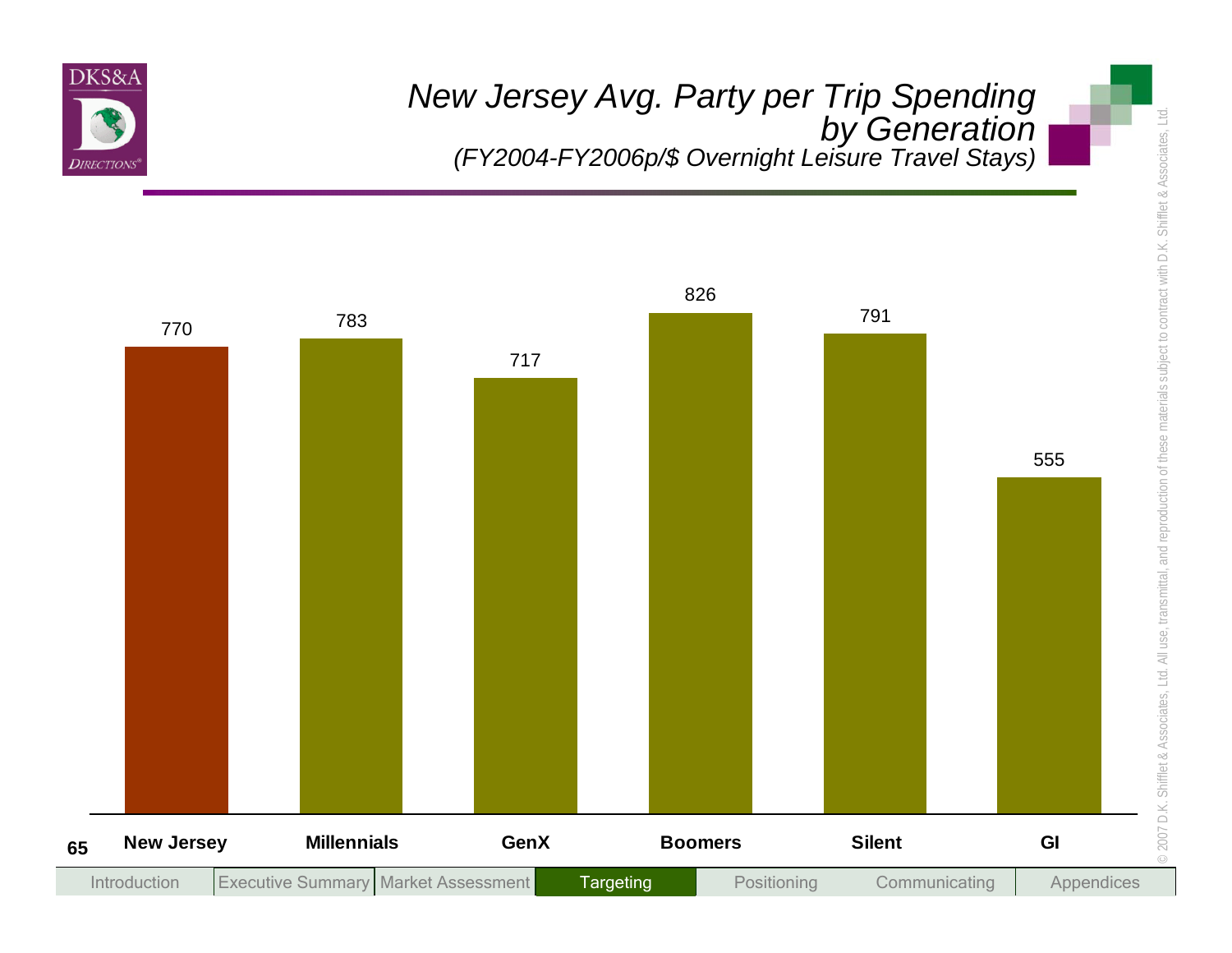

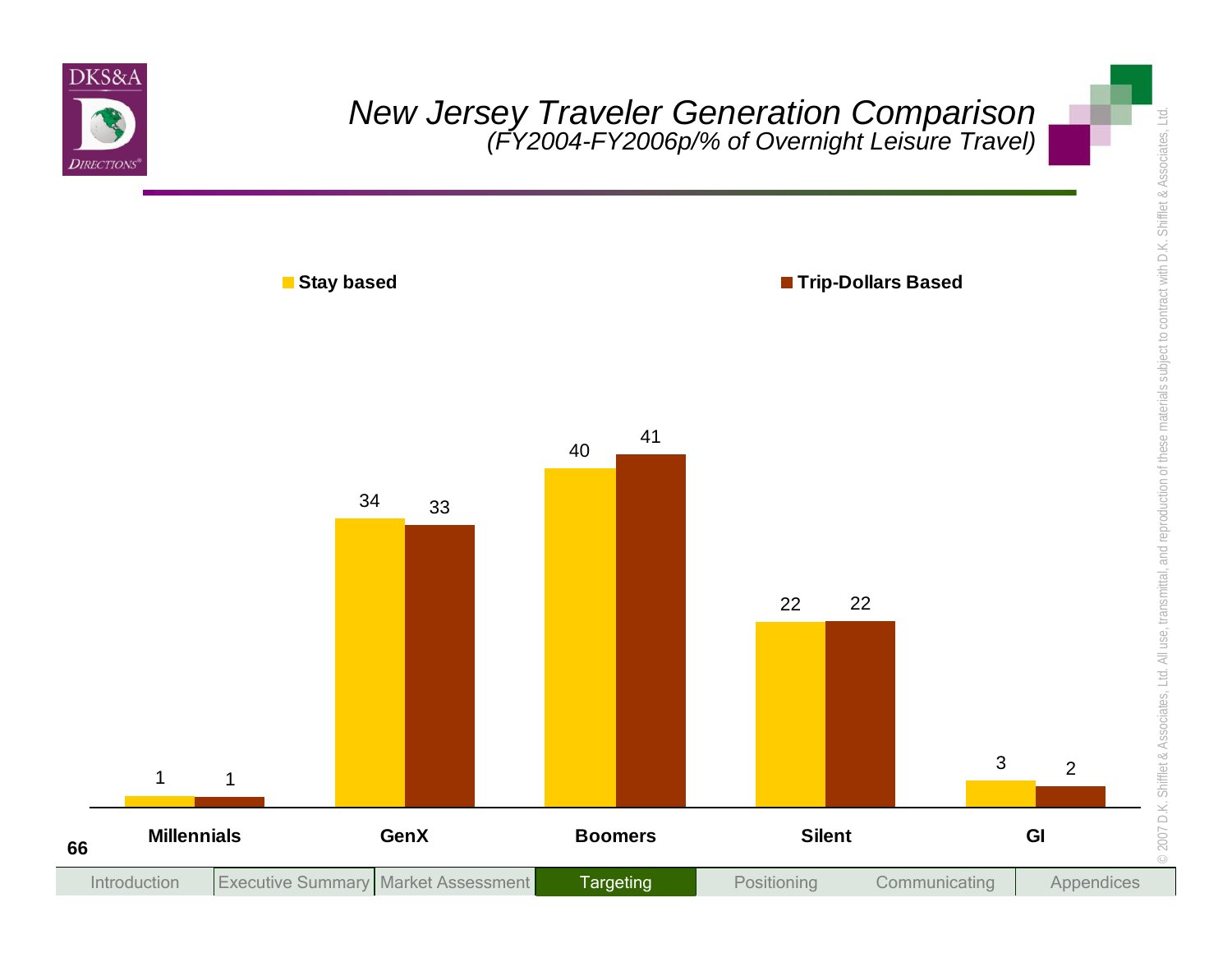



**Targeting**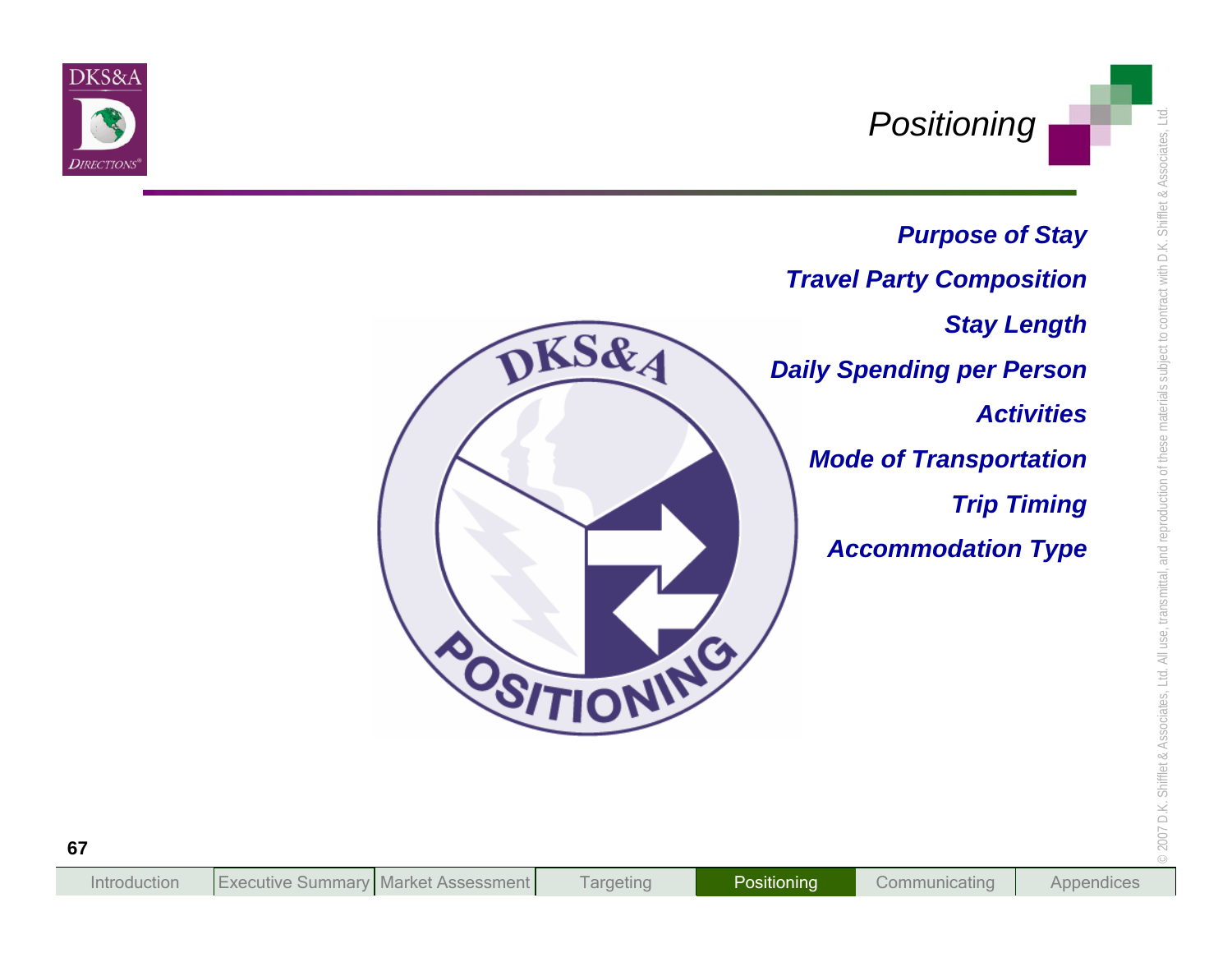

- **Example 10**<br> **Example 10**<br> **Example 10**<br> **Example 10**<br> **Example 10**<br> **Example 10**<br> **Example 10**<br> **Example 10**<br> **Example 10**<br> **Example 10**<br> **Example 10**<br> **Example 10**<br> **Example 10**<br> **Example 10**<br> **Example 10**<br> **Example 10**  $\bullet$  The Positioning section will help <sup>a</sup> destination compare its tourism product attributes against the competition. These attributes include <sup>a</sup> traveler's purpose of visit, Stays composition, activities participated in at the destination, and repea<sup>t</sup> visitation. This intelligence highlights <sup>a</sup> destination's product strengths that can be promoted to attract new travelers or repea<sup>t</sup> visitors. It can also help destinations better differentiate themselves in <sup>a</sup> competitive travel market.
	- $\bullet$  The following bullet points will define some details that will be found in the *Positioning* section.
		- *Visit Friend/Relative* is <sup>a</sup> visitor's purpose of stay and represents visiting friends and relatives.
		- Stays composition
			- *Family* Stays is defined as one or more adults accompanied by one or more persons under age 18. The child does not necessarily have to live in the household.
			- *MM/FF* Stays include either two females or two males from different households traveling together
	- $\bullet$  Five attributes (purpose of stay, party composition, stay length, trip timing, and accommodation type) include an additional analysis in this section that compares the segment's share of the destination's total visitors compared to their spending contribution in the market. This analysis is illustrated by comparing the proportions of total travel using <sup>a</sup> Person‐Stays weighting versus <sup>a</sup> trip‐dollars weighting. Trip‐dollars weighting reflects the total Stays spending made by all party members at the destination.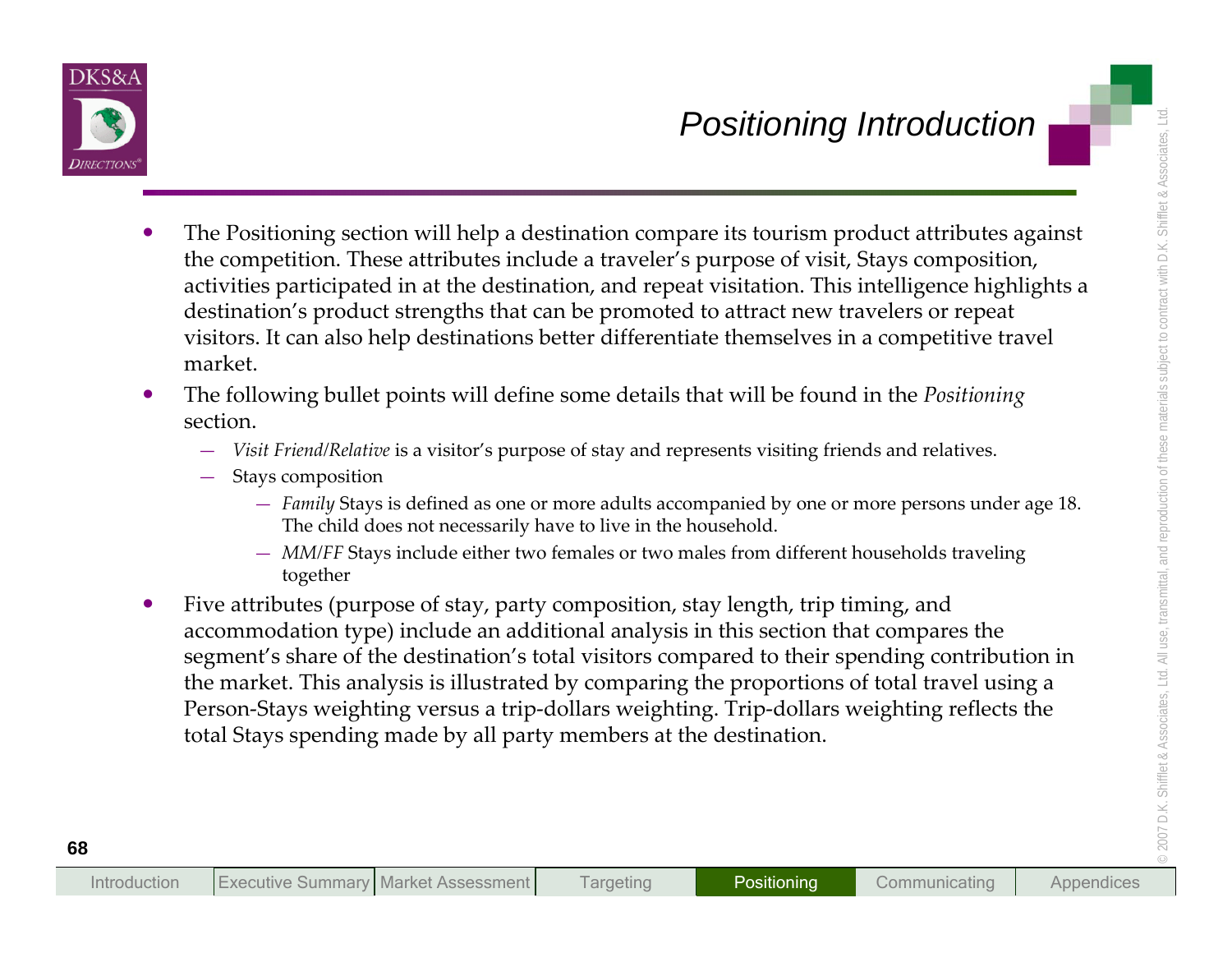

- 
- 
- 
- **Example 10**<br> **Example 10**<br> **Example 10**<br> **Example 10**<br> **Example 10**<br> **Example 10**<br> **Example 10**<br> **Example 10**<br> **Example 10**<br> **Example 10**<br> **Example 11**<br> **Example 10**<br> **Example 11**<br> **Example 11**<br> **Example 11**<br> **Example 11**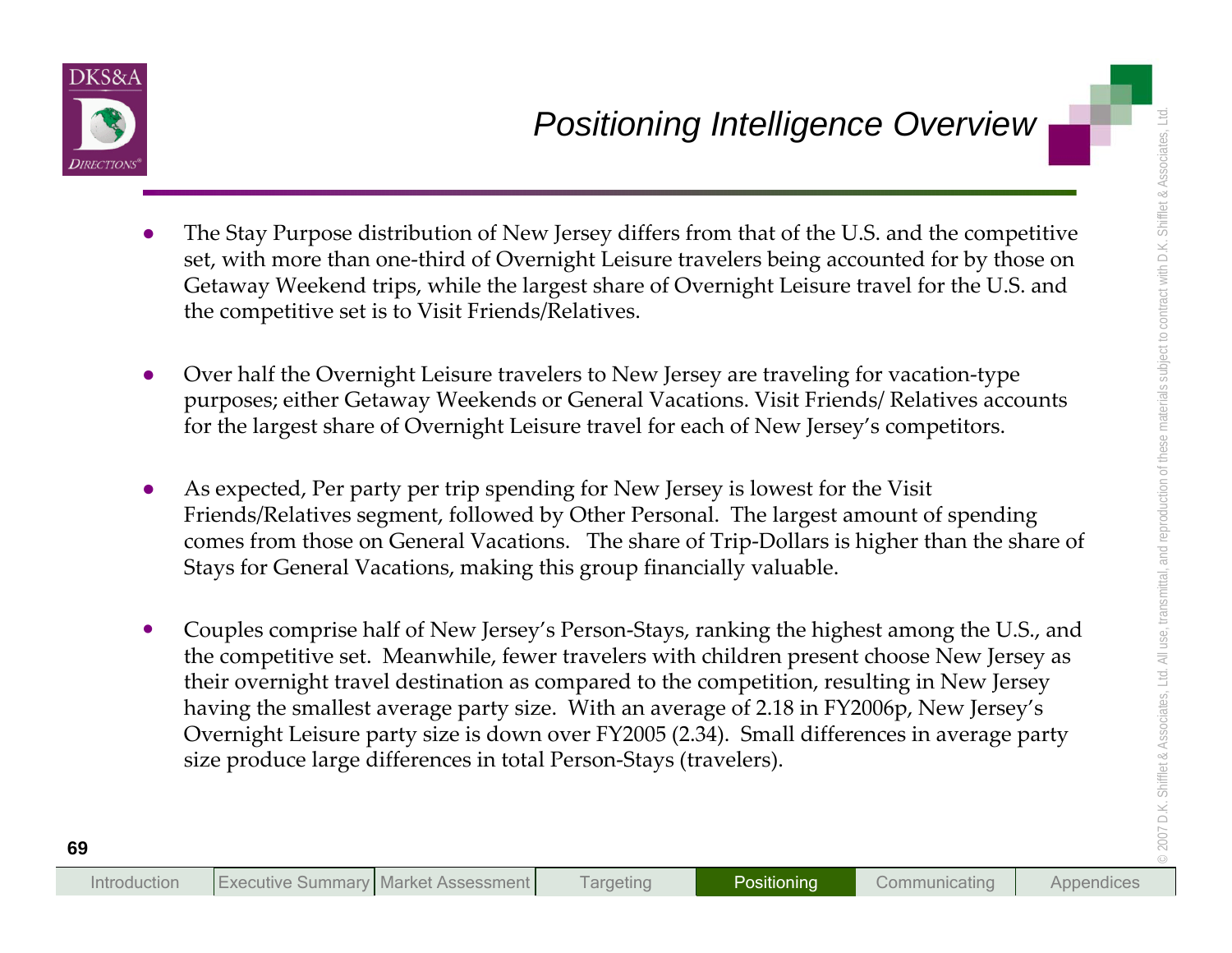

- **Example 10**<br> **Example 10**<br> **Example 10**<br> **Example 10**<br> **Example 10**<br> **Example 10**<br> **Example 10**<br> **Example 10**<br> **Example 10**<br> **Example 10**<br> **Example 10**<br> **Example 10**<br> **Example 10**<br> **Example 10**<br> **Example 10**<br> **Example 10** 
	-
	-
	-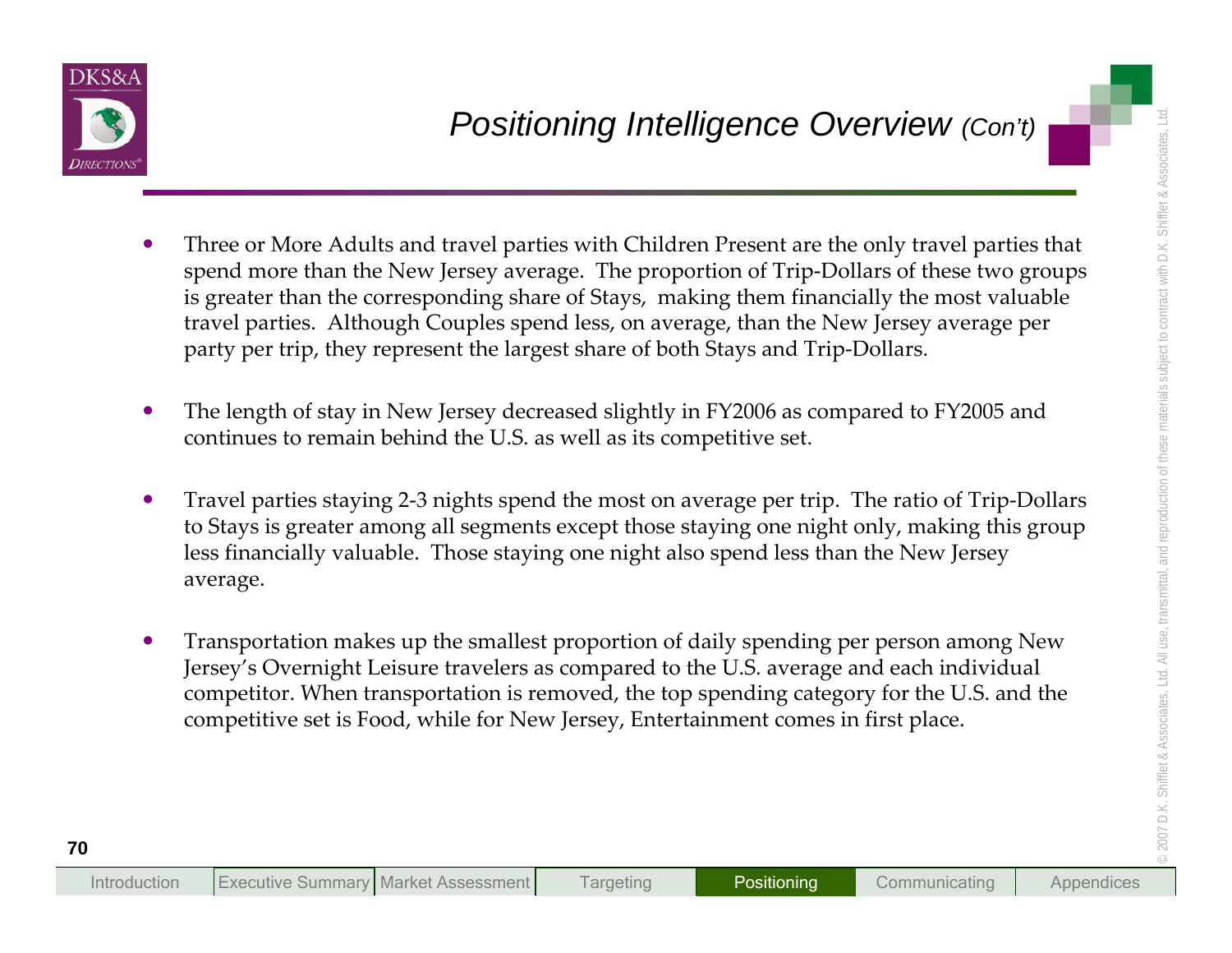

- **Example 18 And the state of the state of the state of the state of the state of the state of the state of the mean that the state of the state of the state of the state of the state of the state of the state of the state** 
	-
	-
	-
	-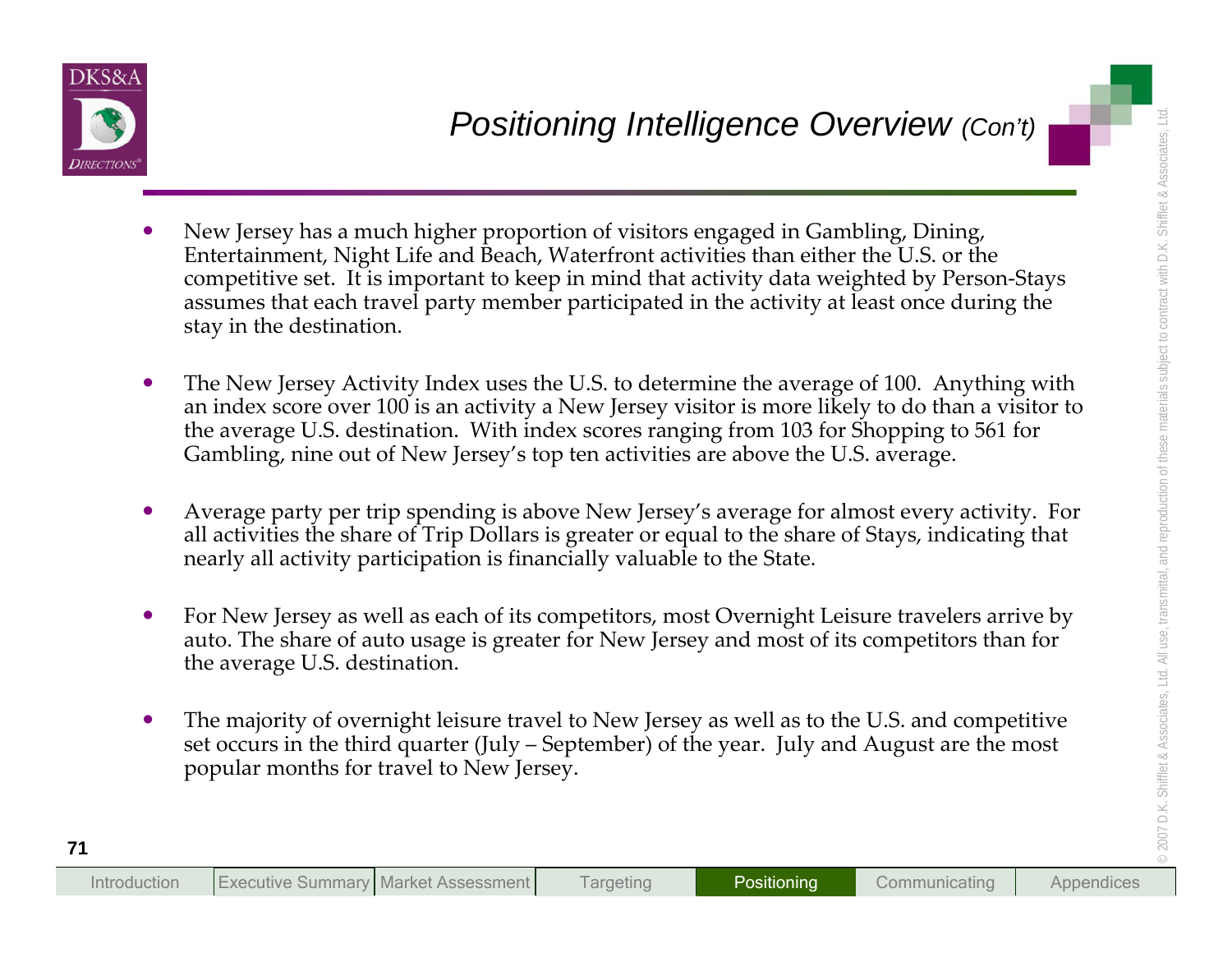

- 
- 
- **Positioning Intelligence Overview (Cont)**<br>
Travel parties visiting New Jersey in the third quarter spand the most on average per trip.<br>
The share of Trip-Dollars is greater than the share of Stays during the third quarter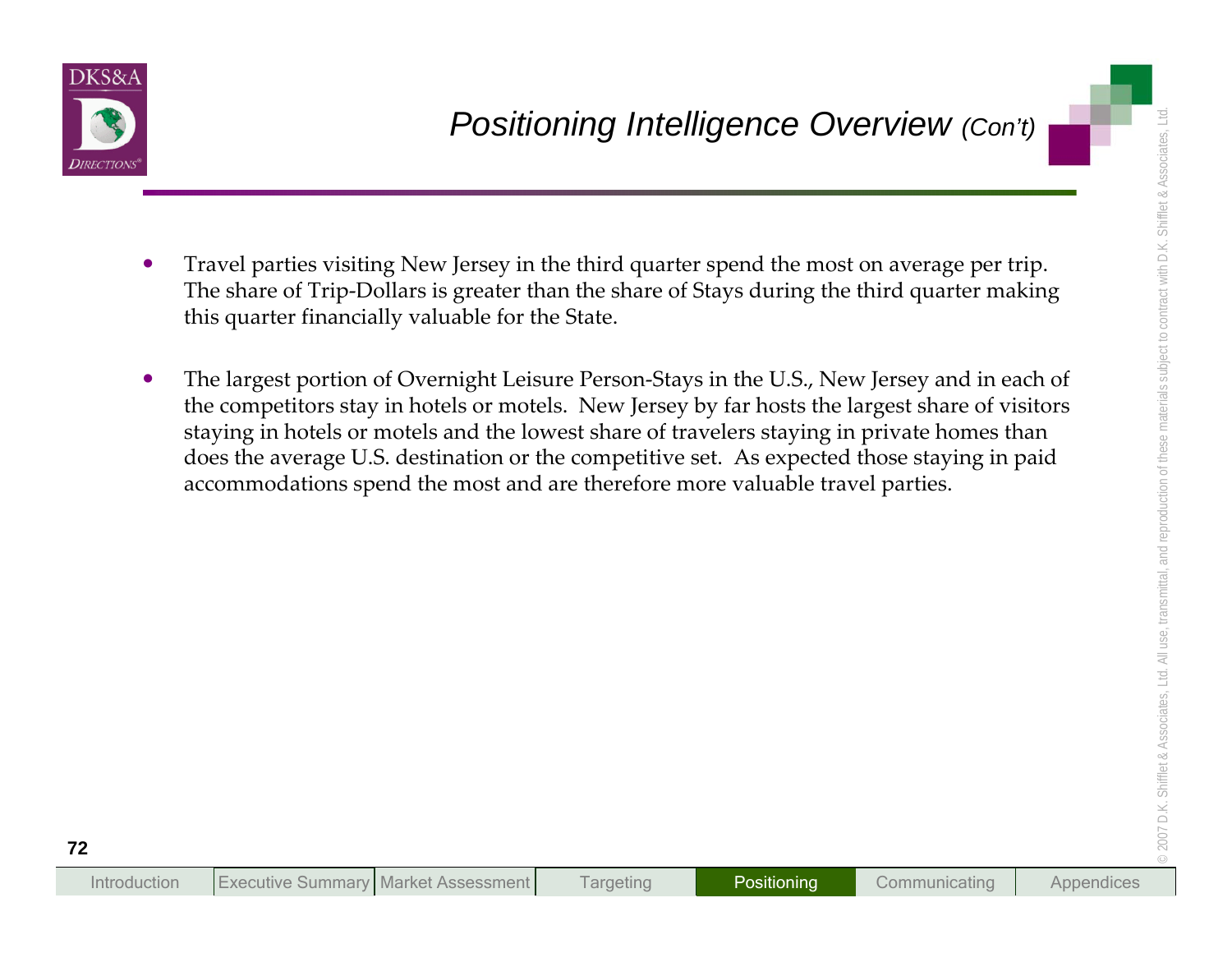

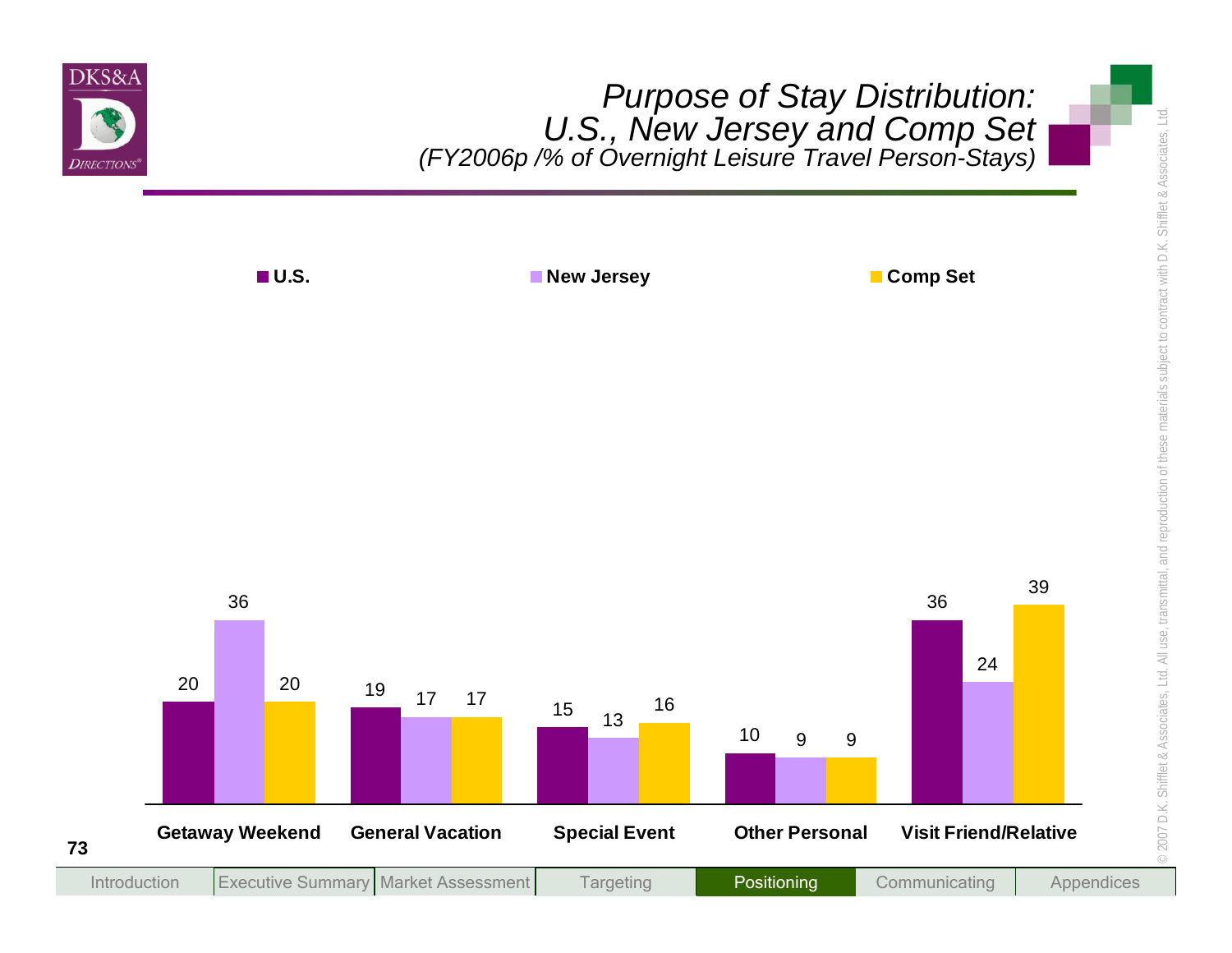

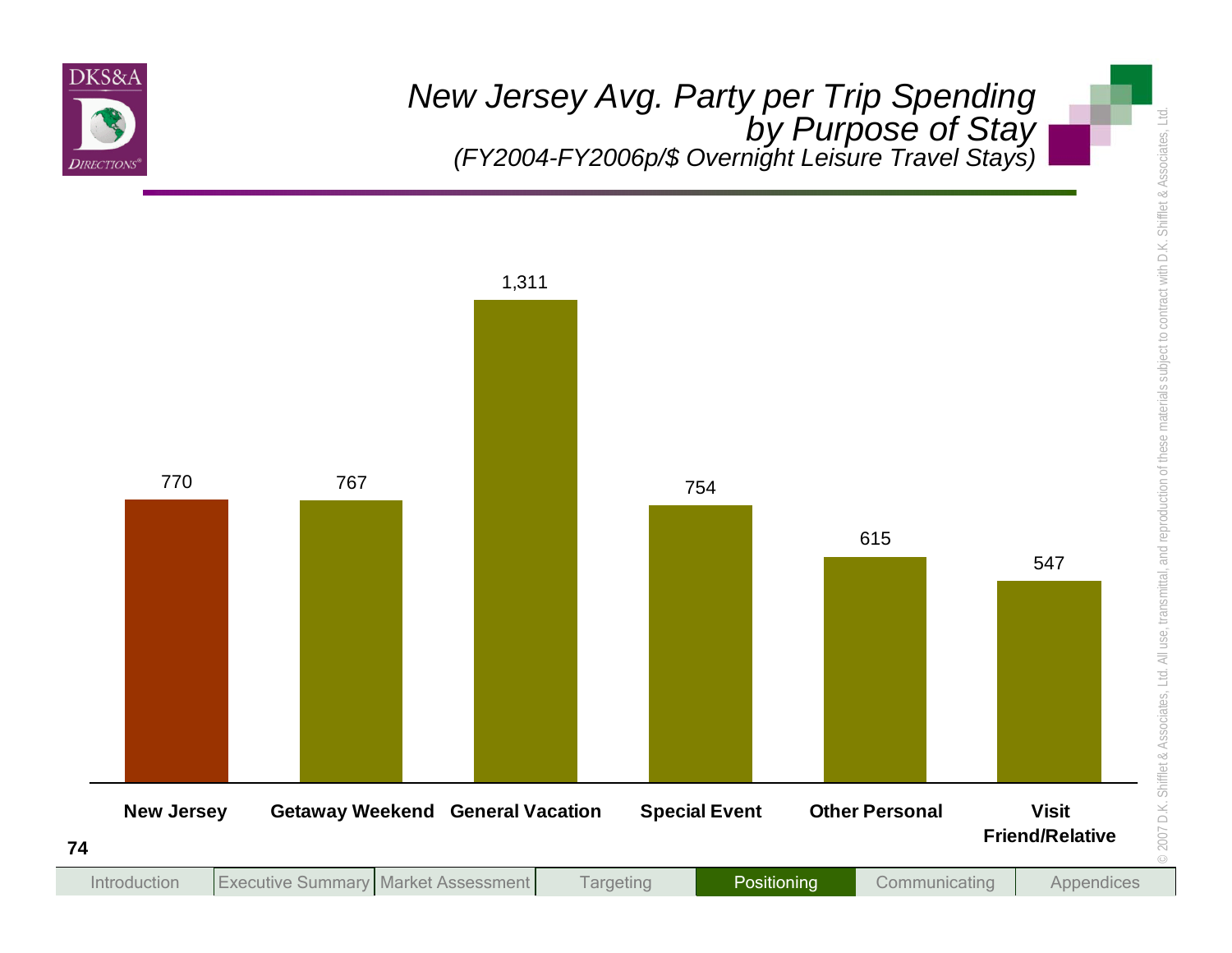

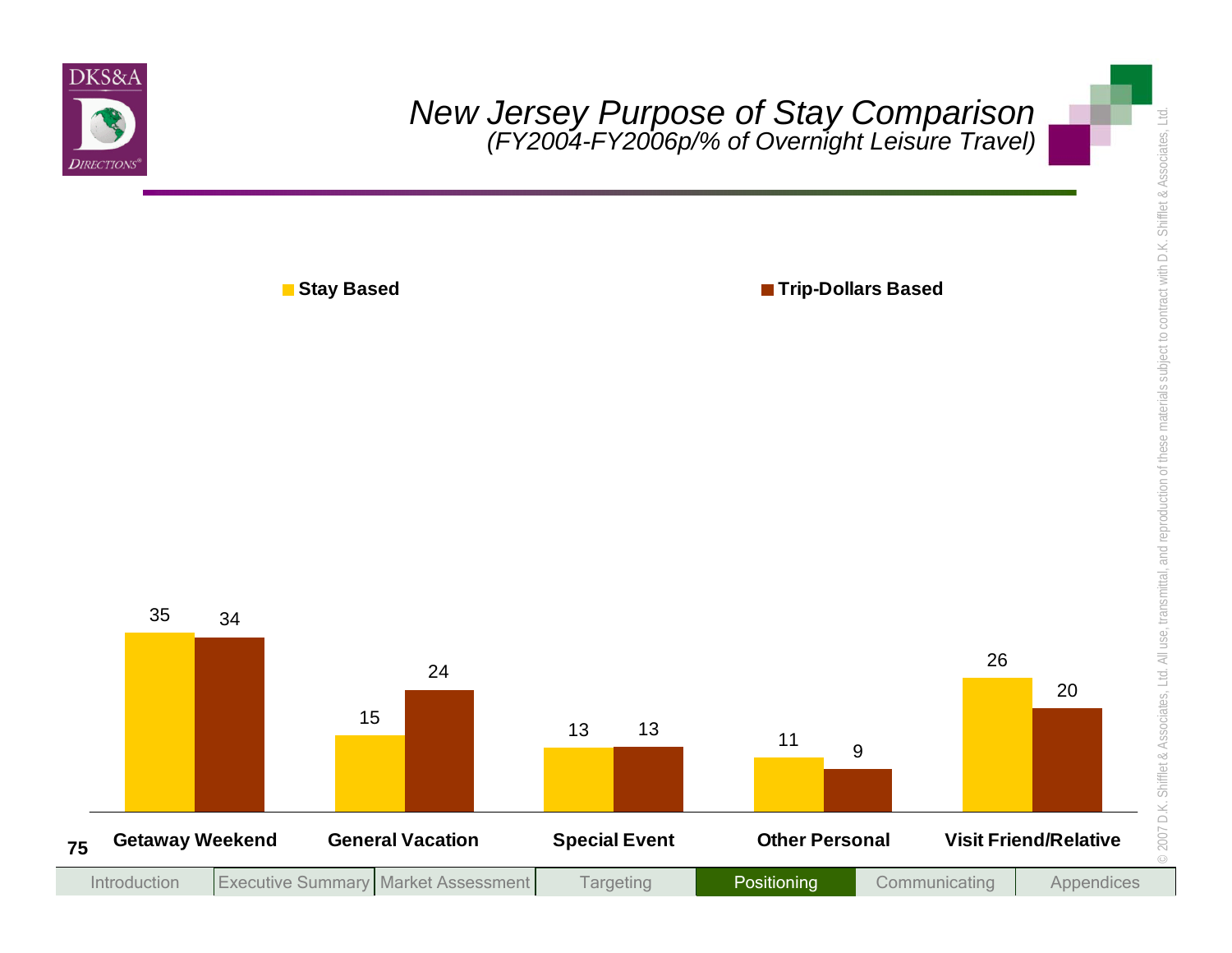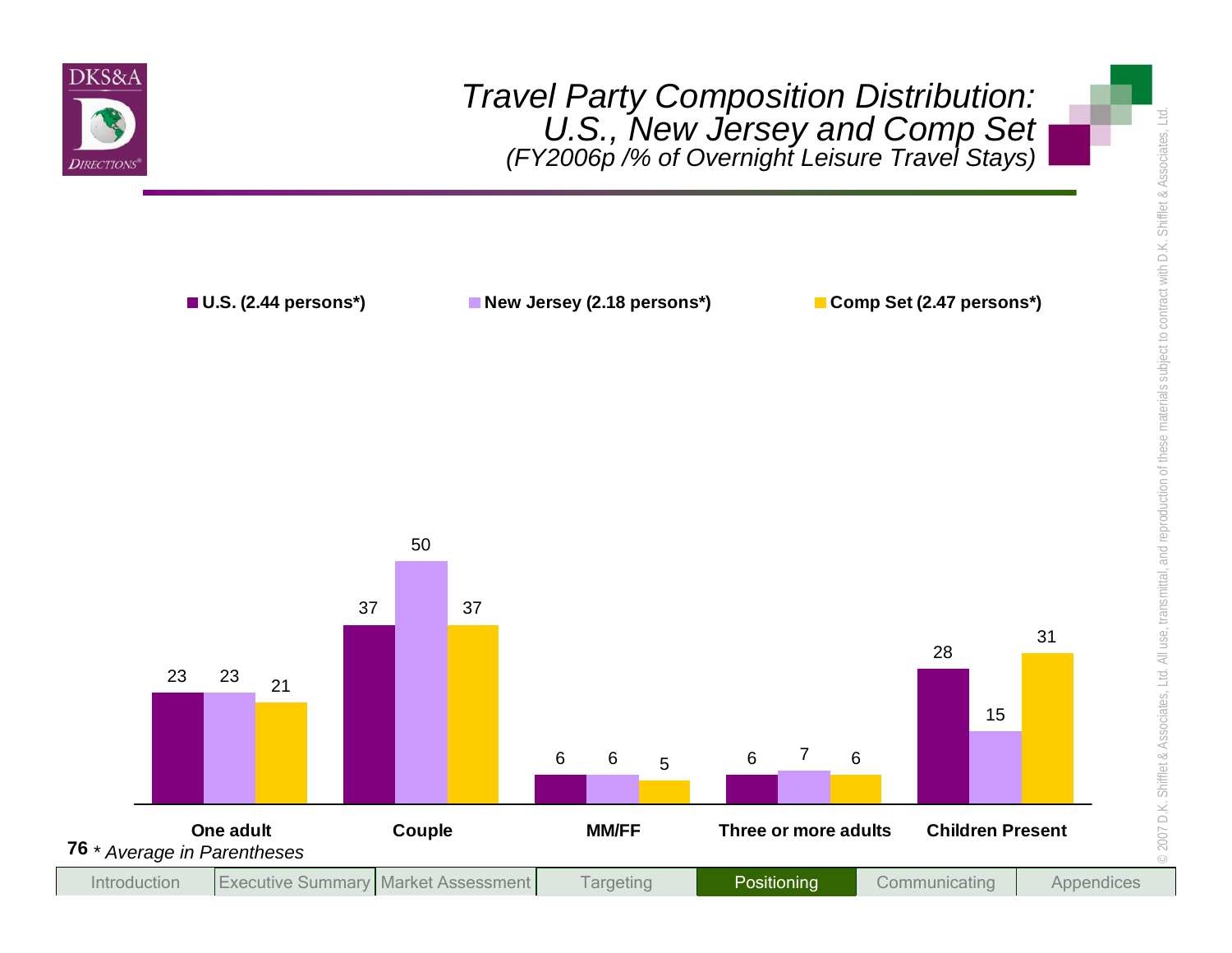

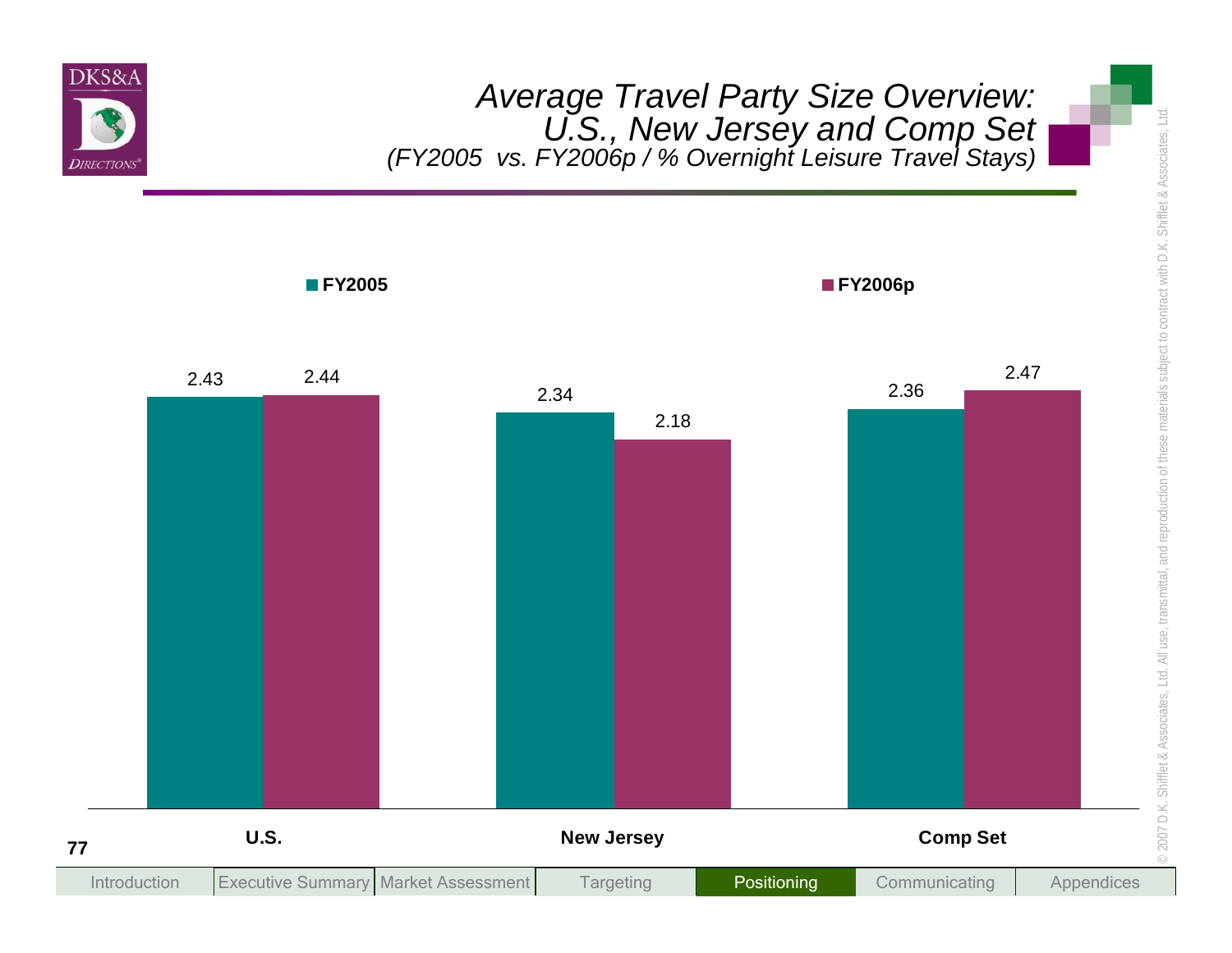

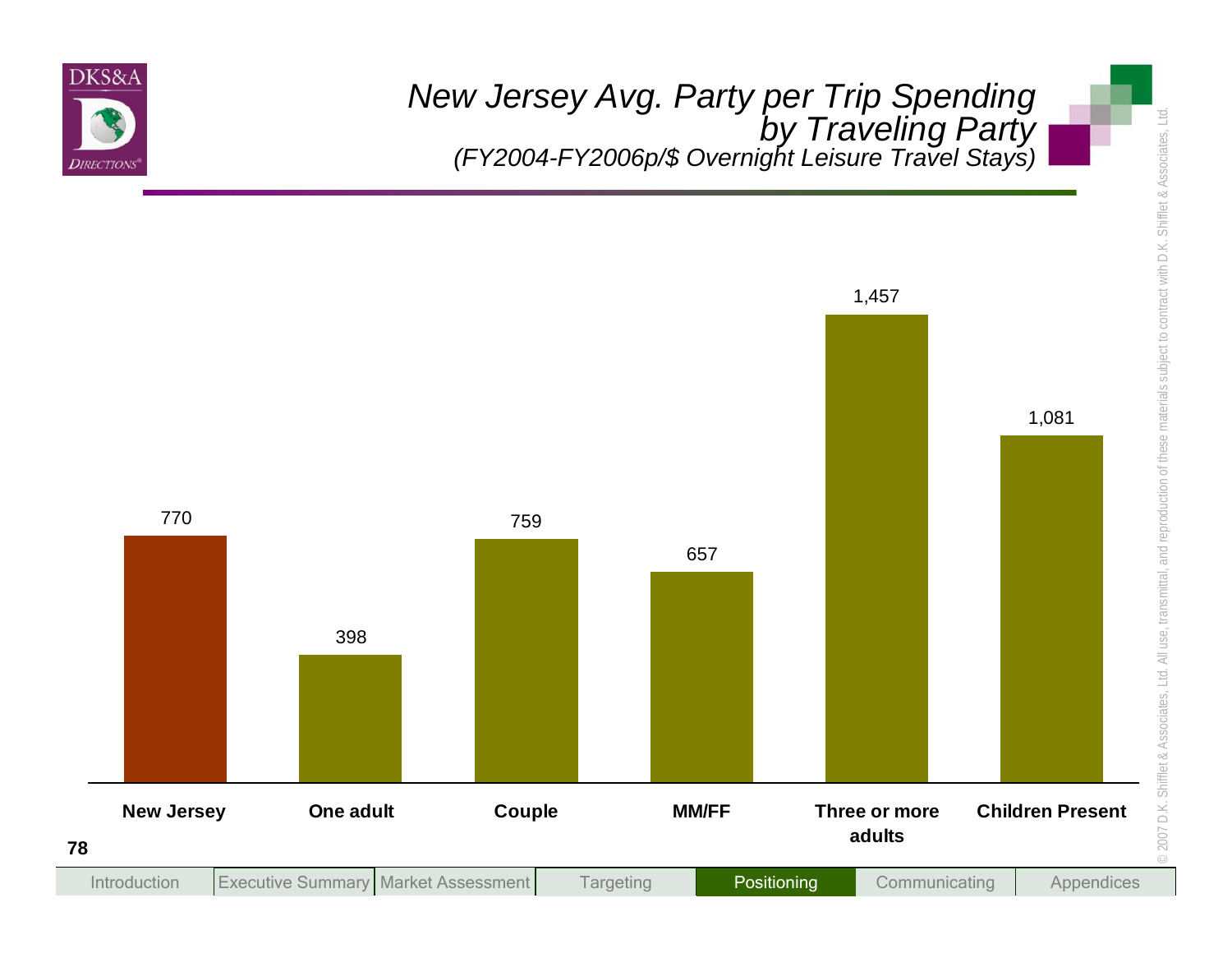

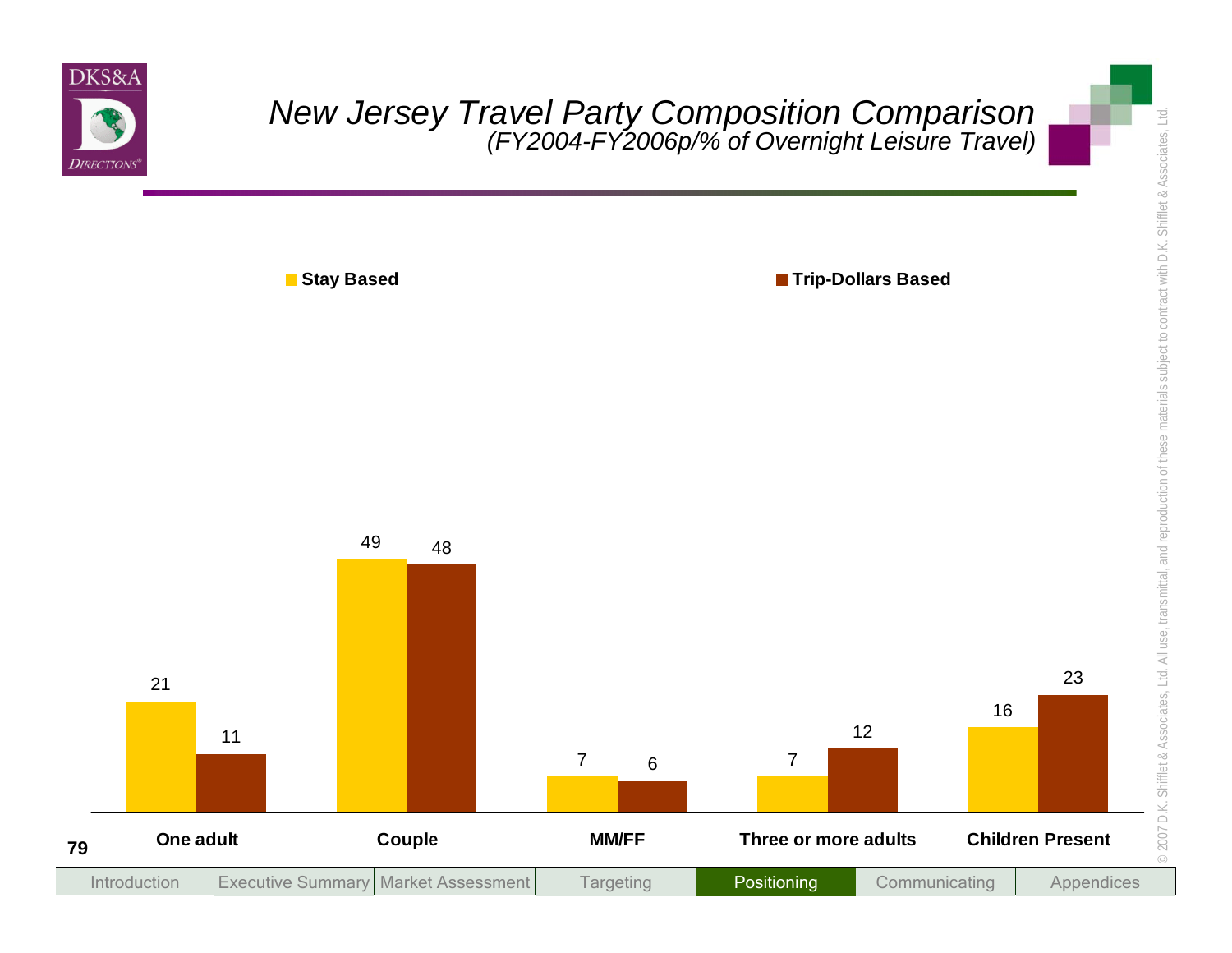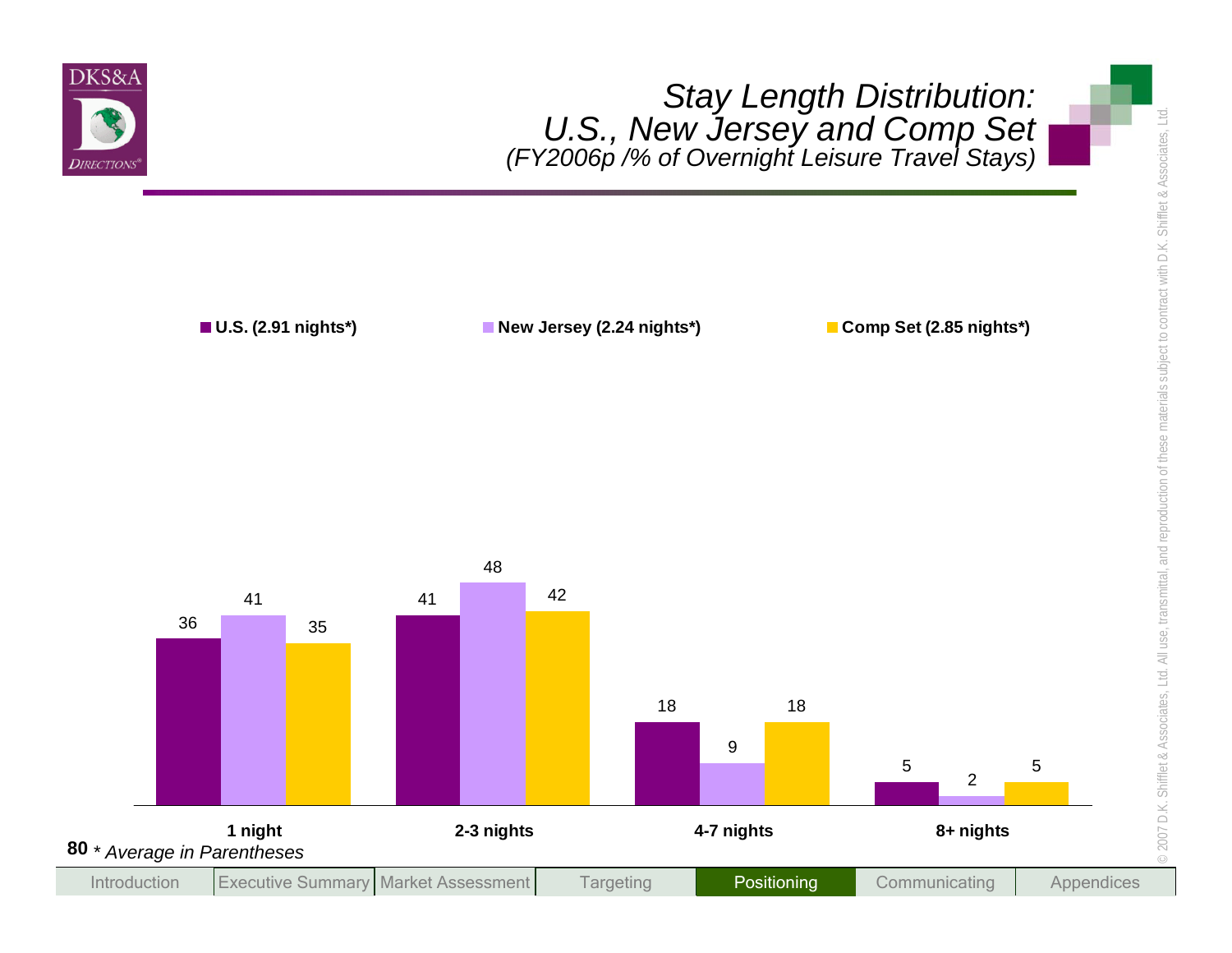

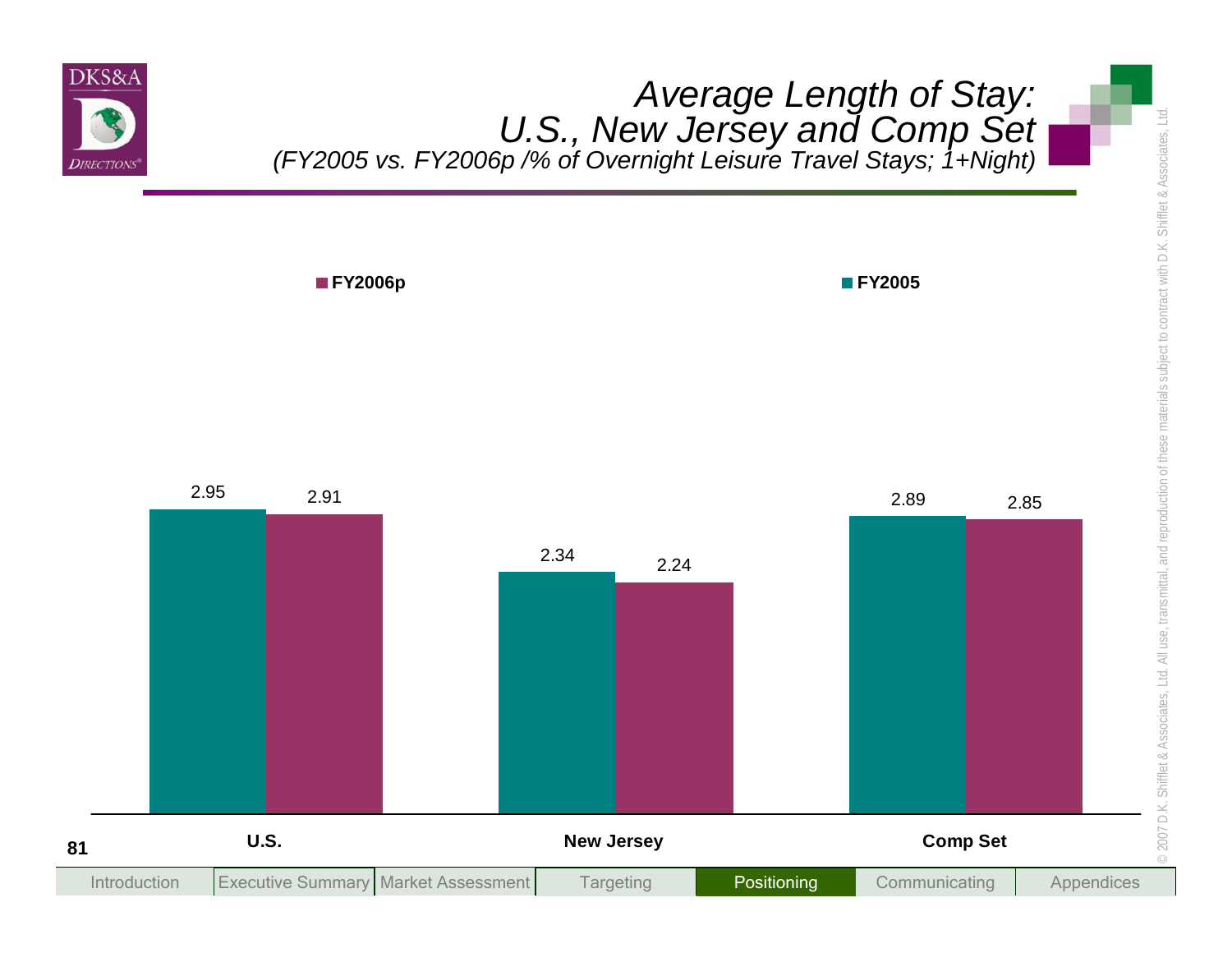

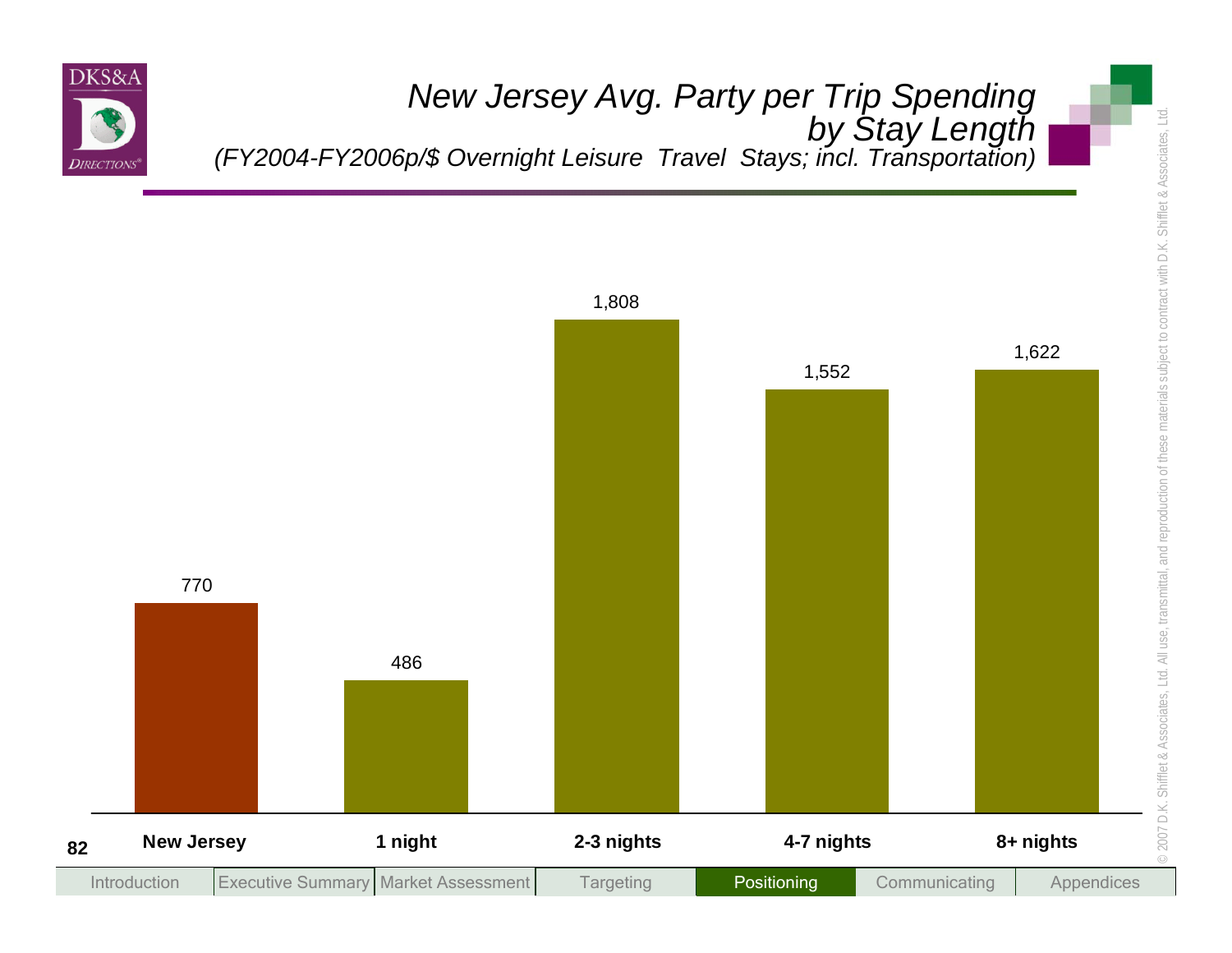

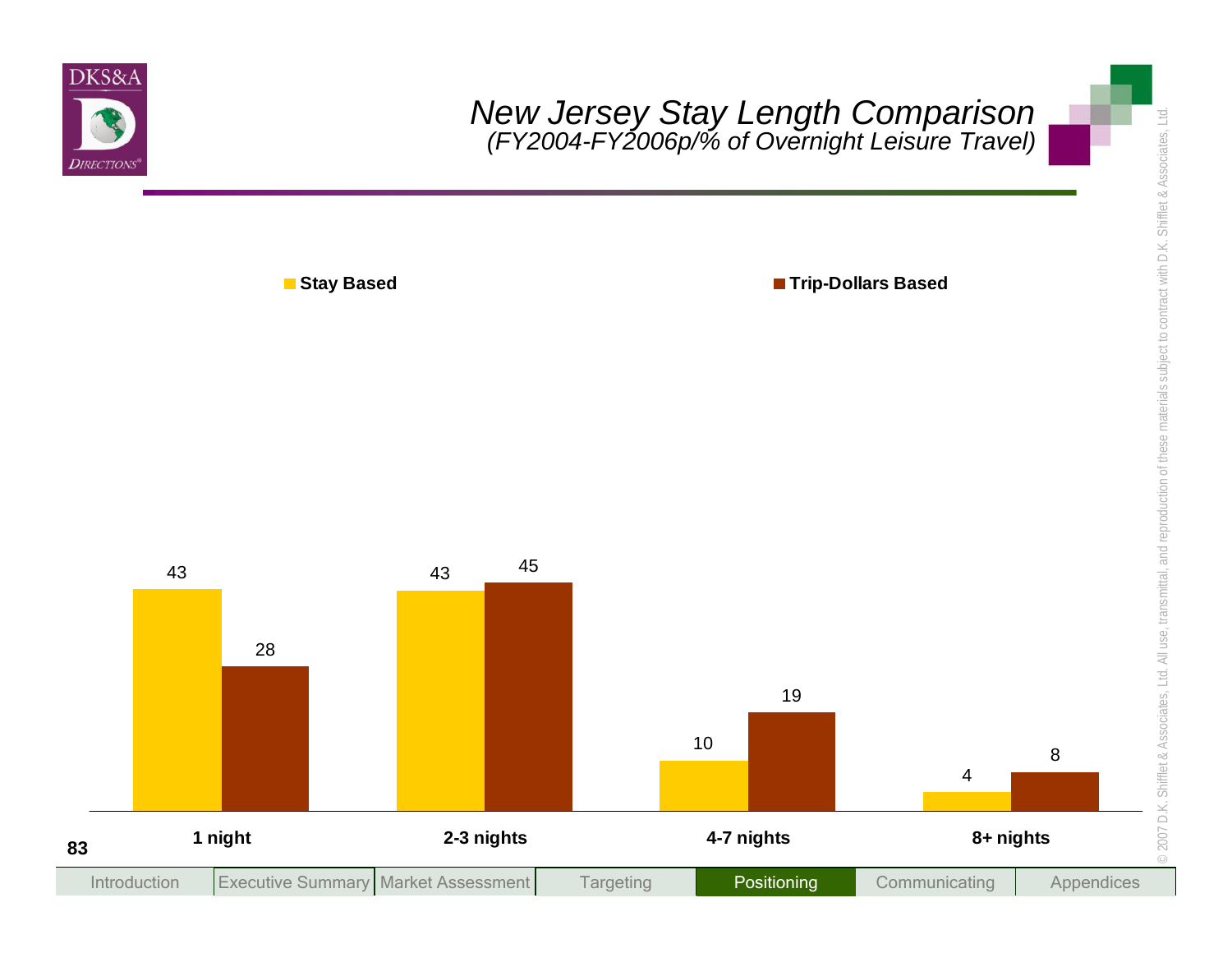

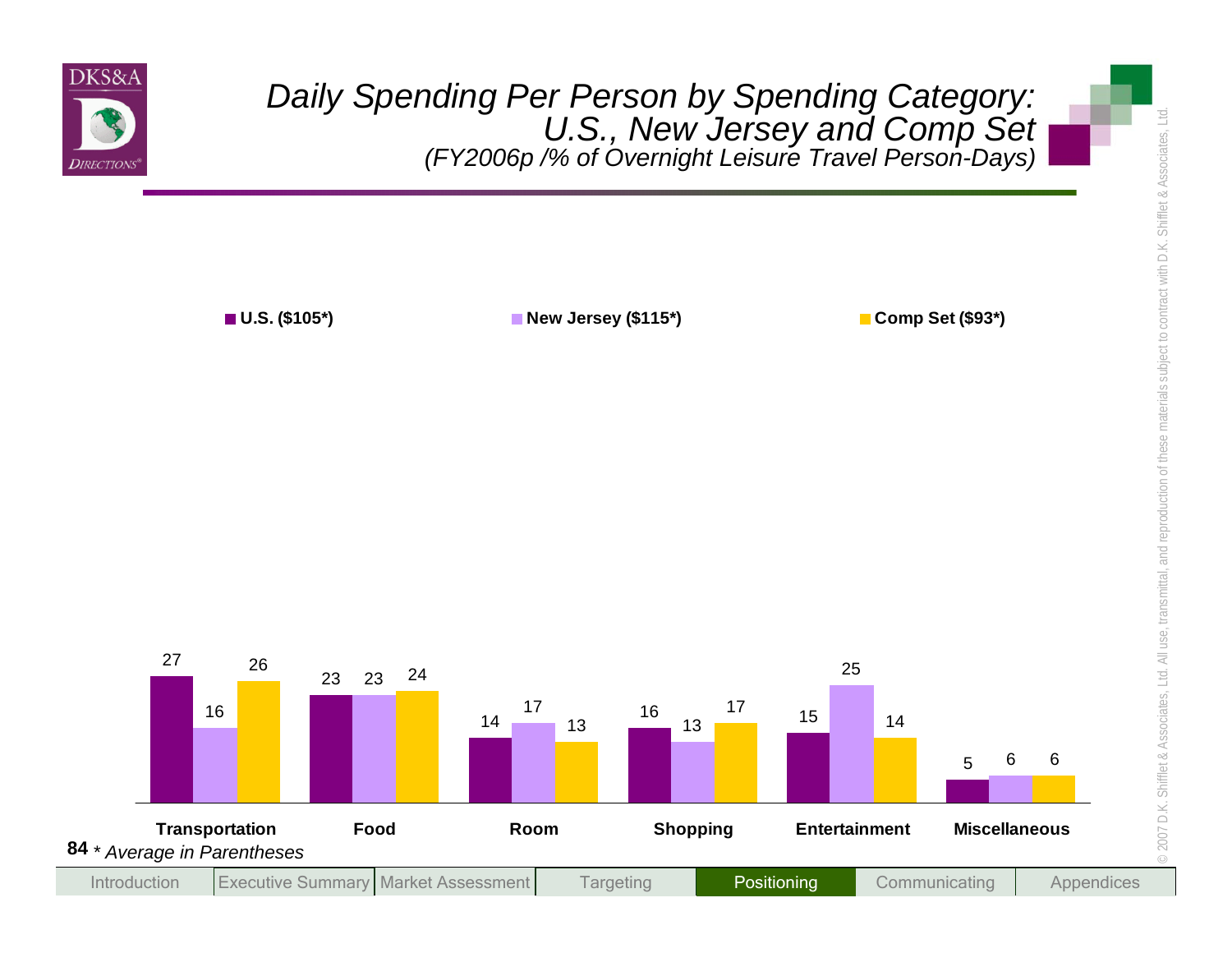

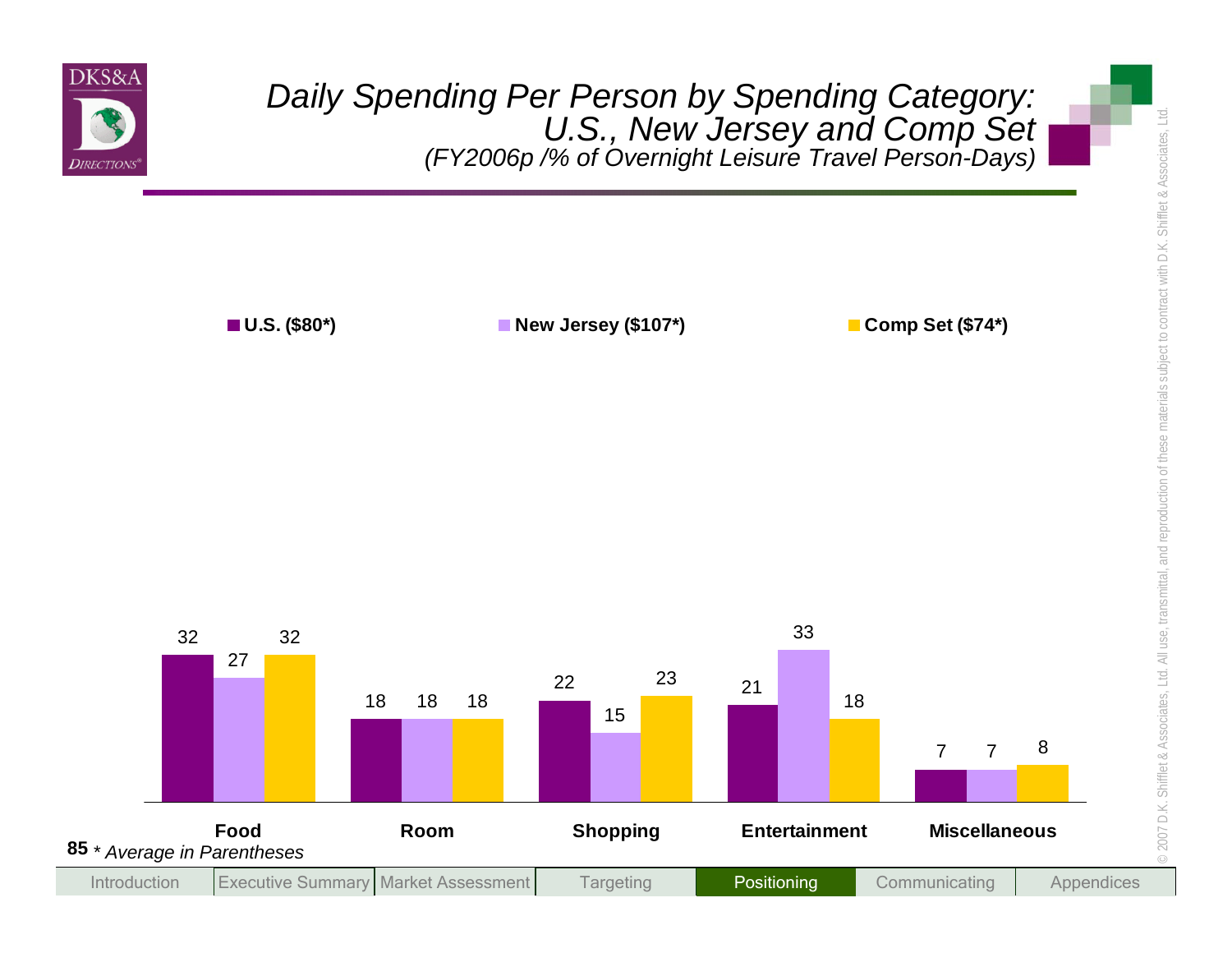

| are highlighted.                            |             | The following two charts show activities in which visitors participated at the destination on the trip. | Data are sorted in descending order by New Jersey. Participation rates well above the U.S. averages |
|---------------------------------------------|-------------|---------------------------------------------------------------------------------------------------------|-----------------------------------------------------------------------------------------------------|
|                                             | <b>U.S.</b> | <b>New Jersey</b>                                                                                       | <b>Comp Set</b>                                                                                     |
| <b>Gamble</b>                               | 8%          | 45%                                                                                                     | 3%                                                                                                  |
| Dining <sup>1</sup>                         | 32%         | 40%                                                                                                     | 31%                                                                                                 |
| Entertainment <sup>1</sup>                  | 24%         | 36%                                                                                                     | 21%                                                                                                 |
| Shopping <sup>1</sup>                       | 25%         | 26%                                                                                                     | 25%                                                                                                 |
| <b>Night Life</b>                           | 8%          | 23%                                                                                                     | 6%                                                                                                  |
| <b>Beach, Waterfront</b>                    | 10%         | 22%                                                                                                     | 10%                                                                                                 |
| Sightseeing <sup>1</sup>                    | 24%         | 11%                                                                                                     | 25%                                                                                                 |
| <b>Concert, Play,</b><br><b>Dance</b>       | 5%          | 7%                                                                                                      | 6%                                                                                                  |
| <b>Group Tour</b>                           | 4%          | 5%                                                                                                      | 4%                                                                                                  |
| <b>Theme Park,</b><br><b>Amusement Park</b> | 8%          | 4%                                                                                                      | 7%                                                                                                  |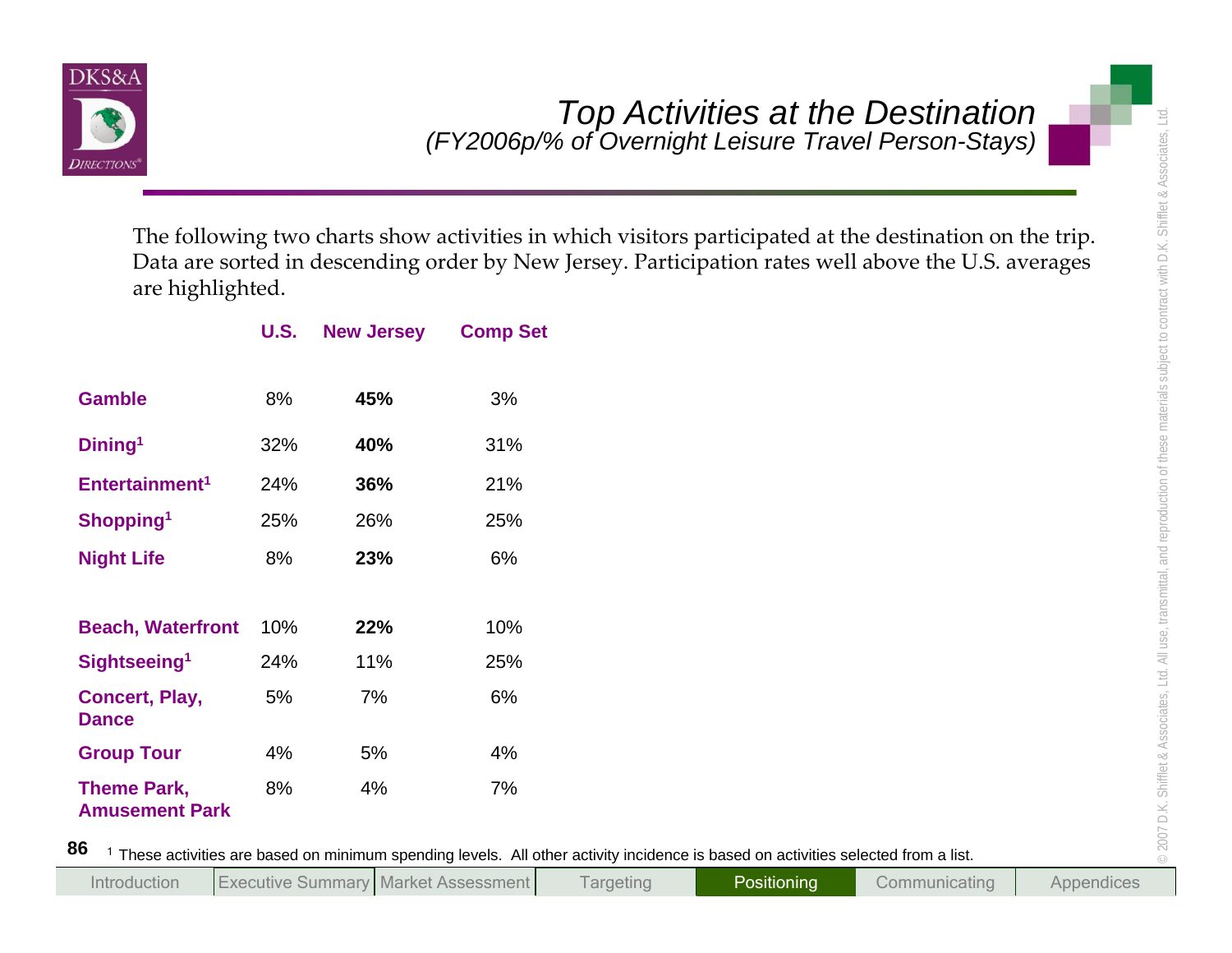

| <b>D</b> IRECTIONS                   |             |                                            |     |                  |             | Top Activities at the Destination (con't)<br>(FY2006p/% of Overnight Leisure Travel Person-Stays) | $\exists$  |
|--------------------------------------|-------------|--------------------------------------------|-----|------------------|-------------|---------------------------------------------------------------------------------------------------|------------|
|                                      |             |                                            |     |                  |             | The remaining activities are enjoyed by a small proportion of New Jersey overnight leisure        |            |
| visitors.                            | <b>U.S.</b> | <b>New Jersey Comp Set</b>                 |     |                  |             |                                                                                                   |            |
| <b>National or State Parks</b>       | 9%          | 4%                                         | 10% |                  |             |                                                                                                   |            |
| <b>Watch Sports</b>                  | 5%          | 3%                                         | 5%  |                  |             |                                                                                                   |            |
| <b>Visit Historic Site</b>           | 7%          | 3%                                         | 10% |                  |             |                                                                                                   |            |
| <b>Festival, Craft Fair</b>          | 4%          | 2%                                         | 5%  |                  |             |                                                                                                   |            |
| Shows (auto, boat,<br>antique, etc.) | 1%          | 2%                                         | 1%  |                  |             |                                                                                                   |            |
| <b>Hike, Bike</b>                    | 5%          | 2%                                         | 4%  |                  |             |                                                                                                   |            |
| <b>Nature, Eco-Travel</b>            | 4%          | 1%                                         | 4%  |                  |             |                                                                                                   |            |
| <b>Camping</b>                       | 5%          | 1%                                         | 5%  |                  |             |                                                                                                   |            |
| Hunt, Fish                           | 4%          | 1%                                         | 4%  |                  |             |                                                                                                   |            |
| <b>Museum, Art Exhibit</b>           | 6%          | 1%                                         | 7%  |                  |             |                                                                                                   |            |
| Golf                                 | 2%          | 1%                                         | 2%  |                  |             |                                                                                                   |            |
| <b>Boat, Sail</b>                    | 2%          | 1%                                         | 2%  |                  |             |                                                                                                   |            |
| <b>Other Adventure Sports</b>        | 3%          | 0%                                         | 2%  |                  |             |                                                                                                   |            |
| <b>Snow Ski</b><br>87                | 1%          | 0%                                         | 1%  |                  |             |                                                                                                   |            |
| Introduction                         |             | <b>Executive Summary Market Assessment</b> |     | <b>Targeting</b> | Positioning | Communicating                                                                                     | Appendices |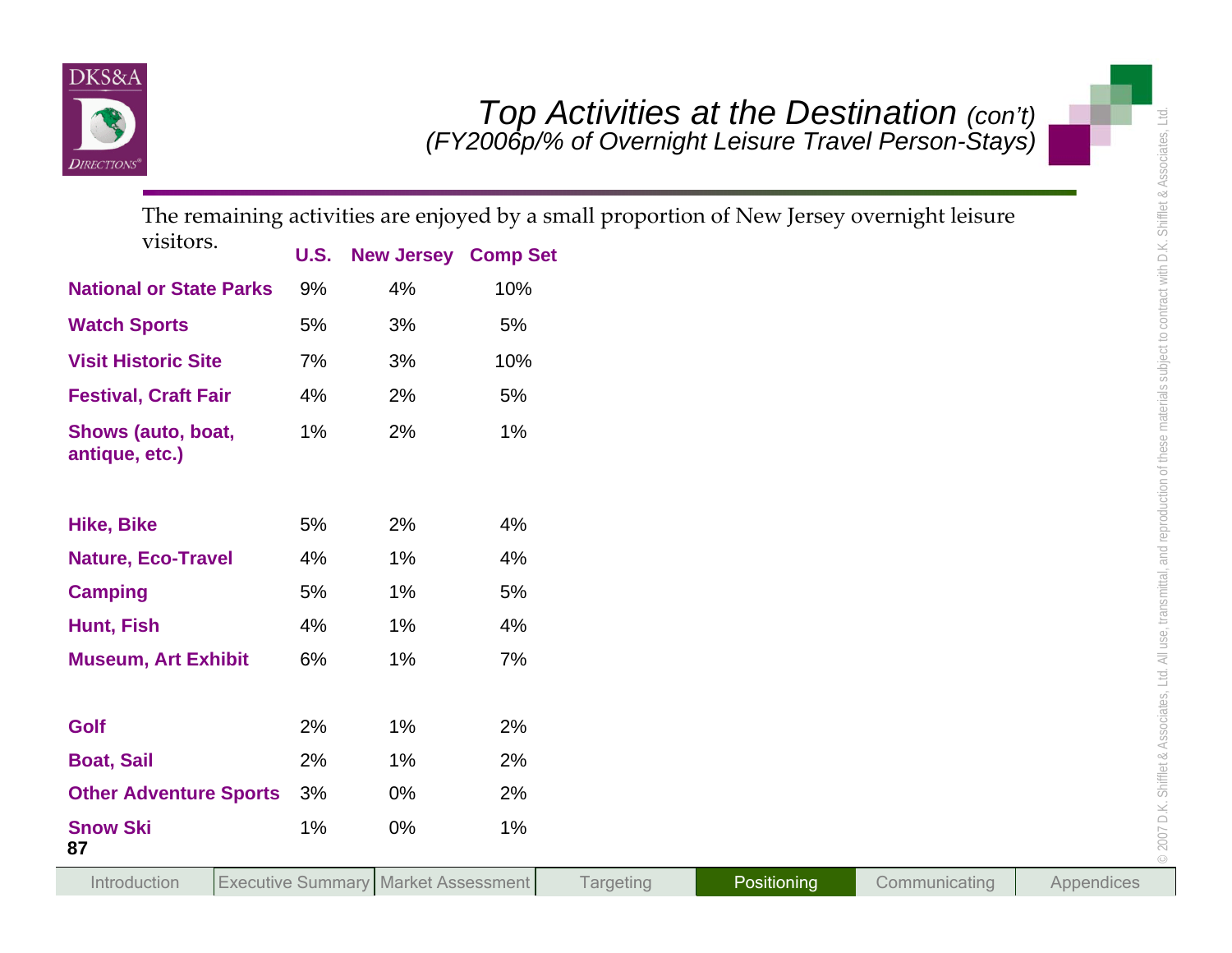

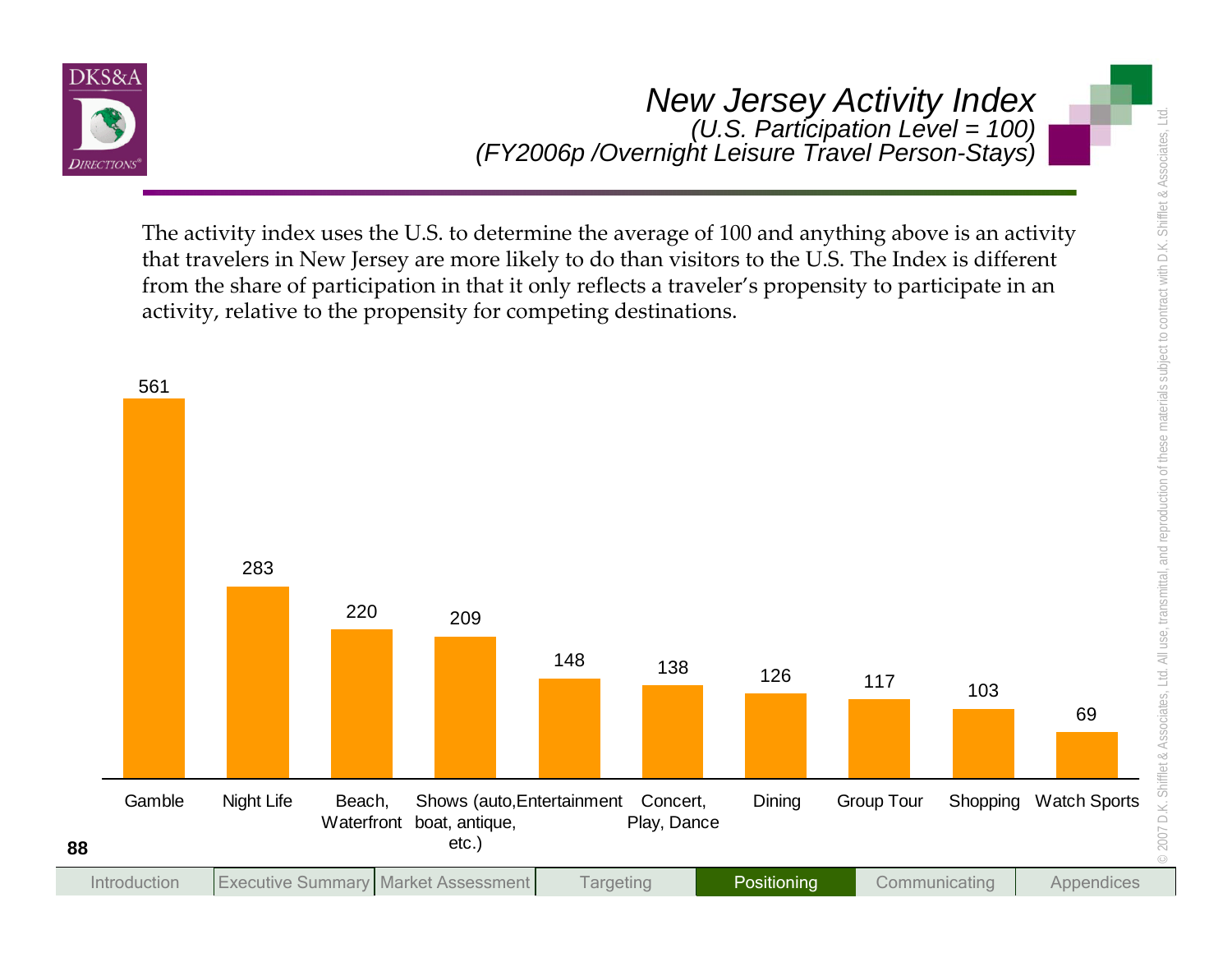

 $^*$ Note: The number of average party per trip spending for snow/ski should not be used for reporting or decision making due to low sample size issue.

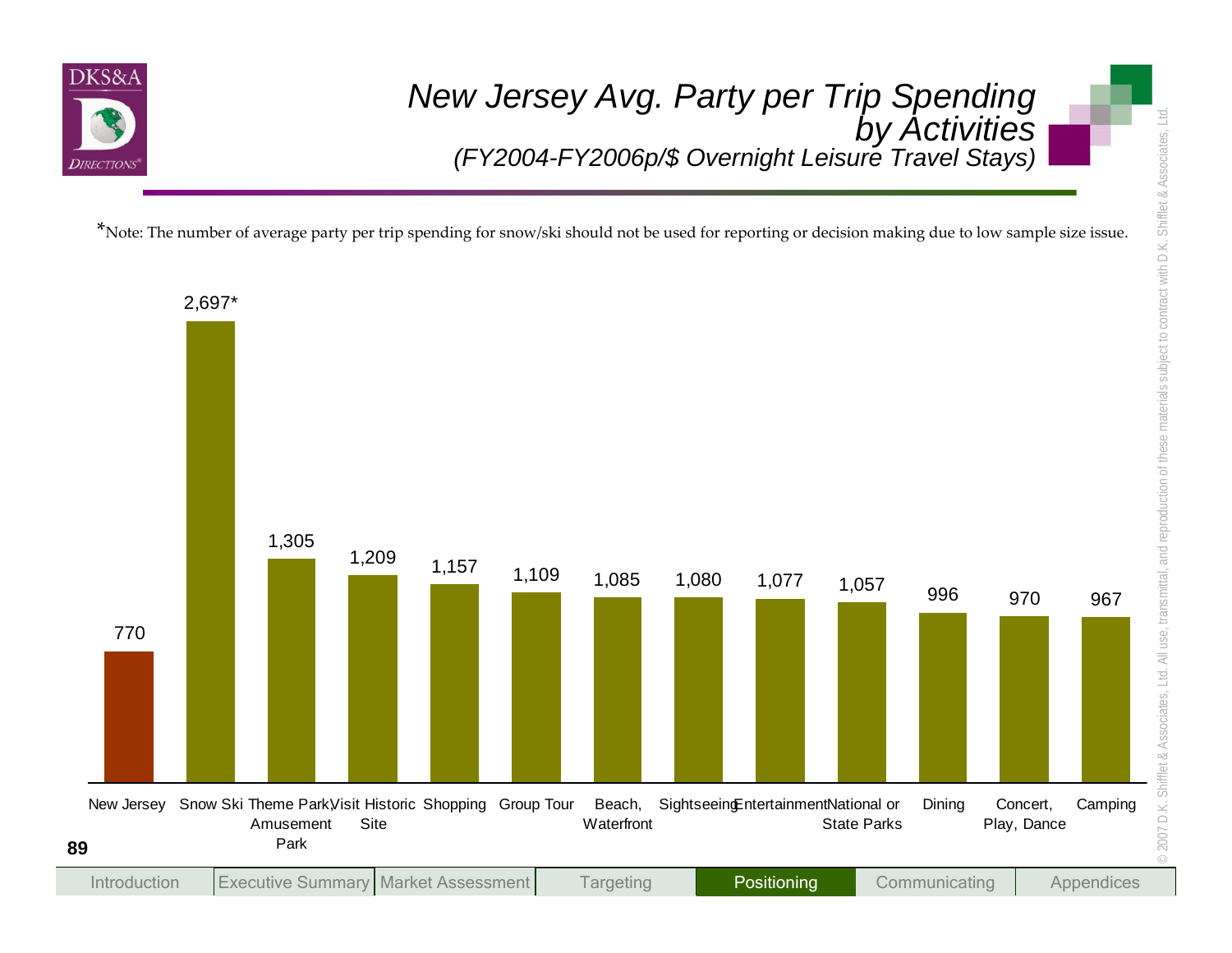

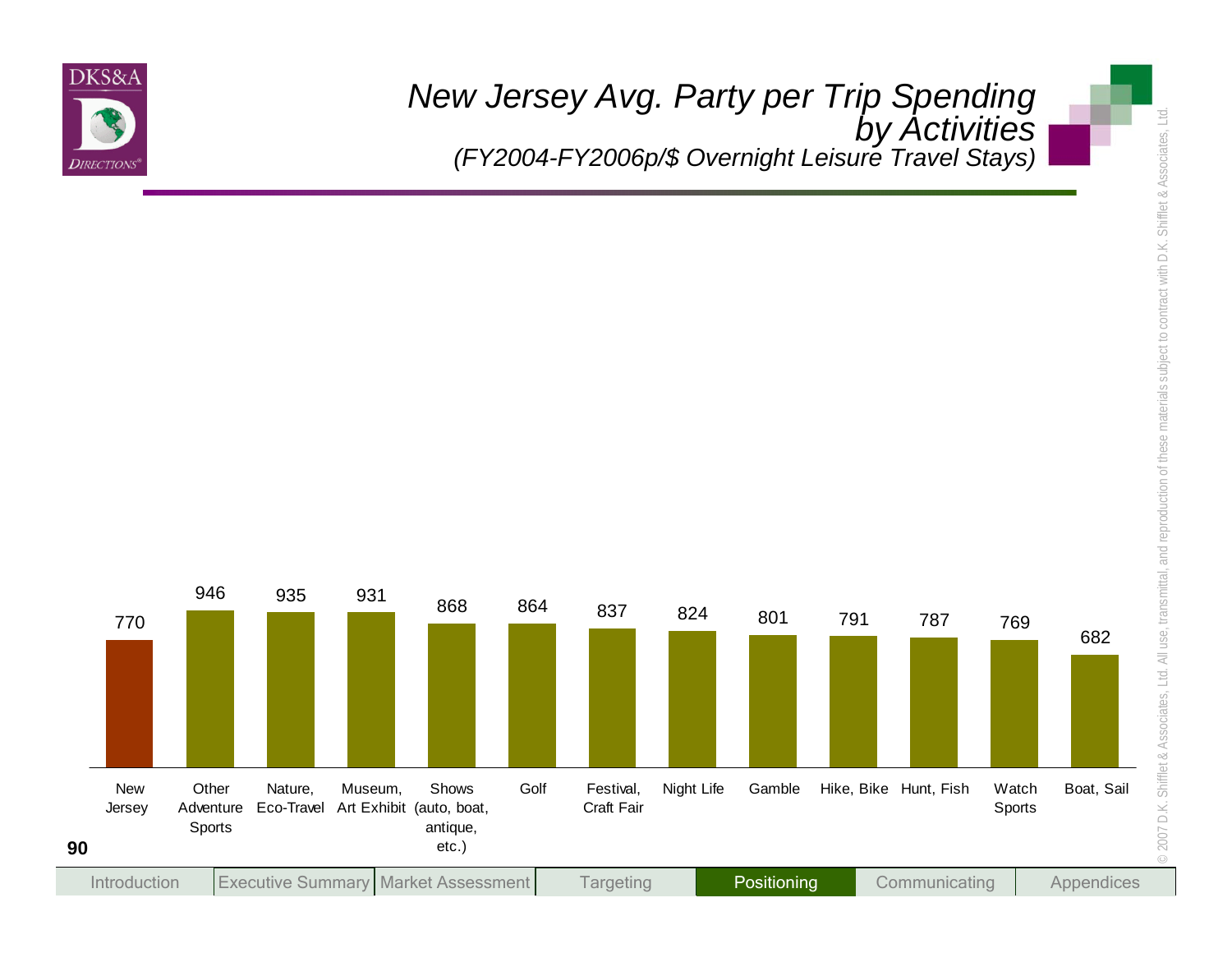

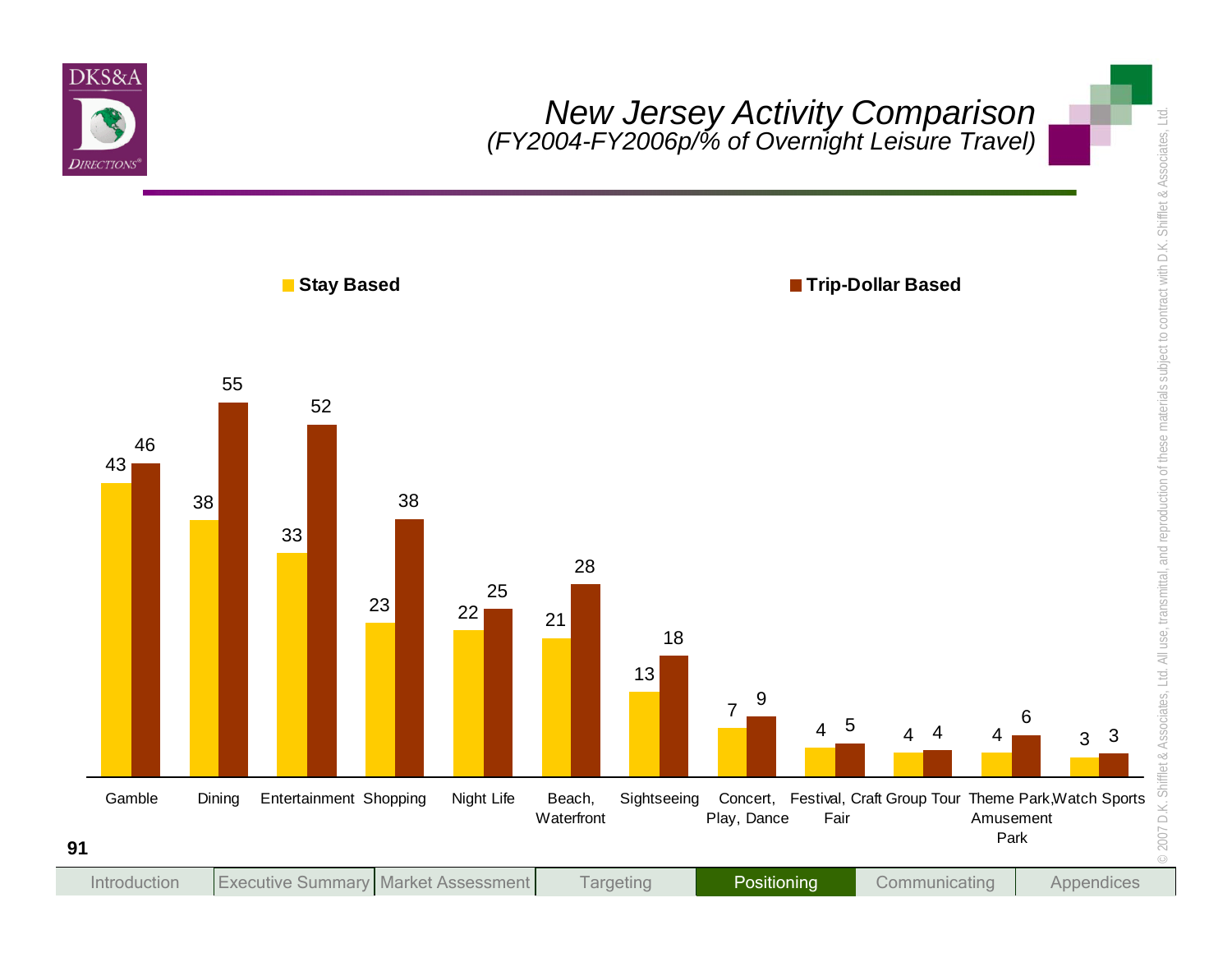

**Stay Based Trip-Dollar Based**

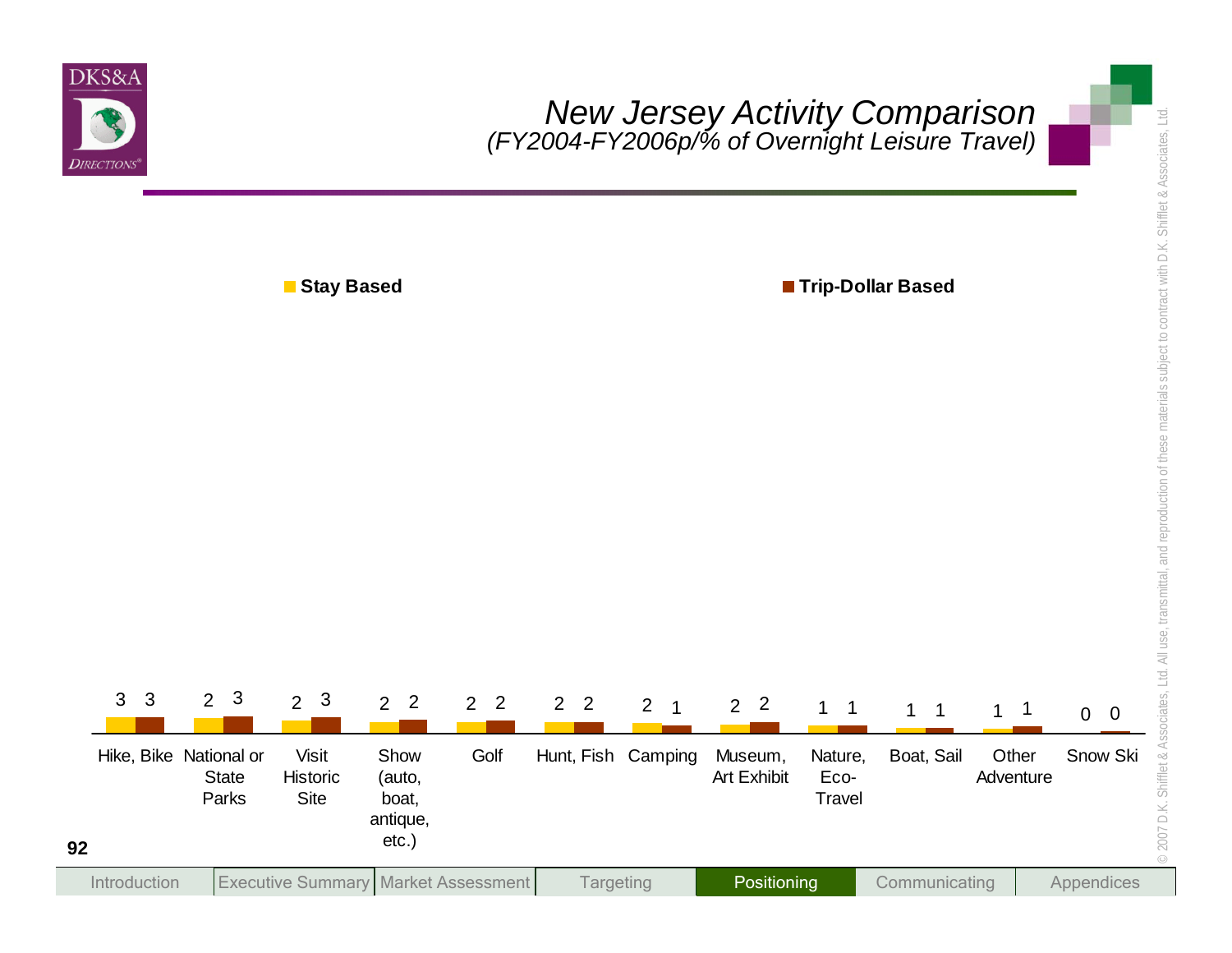

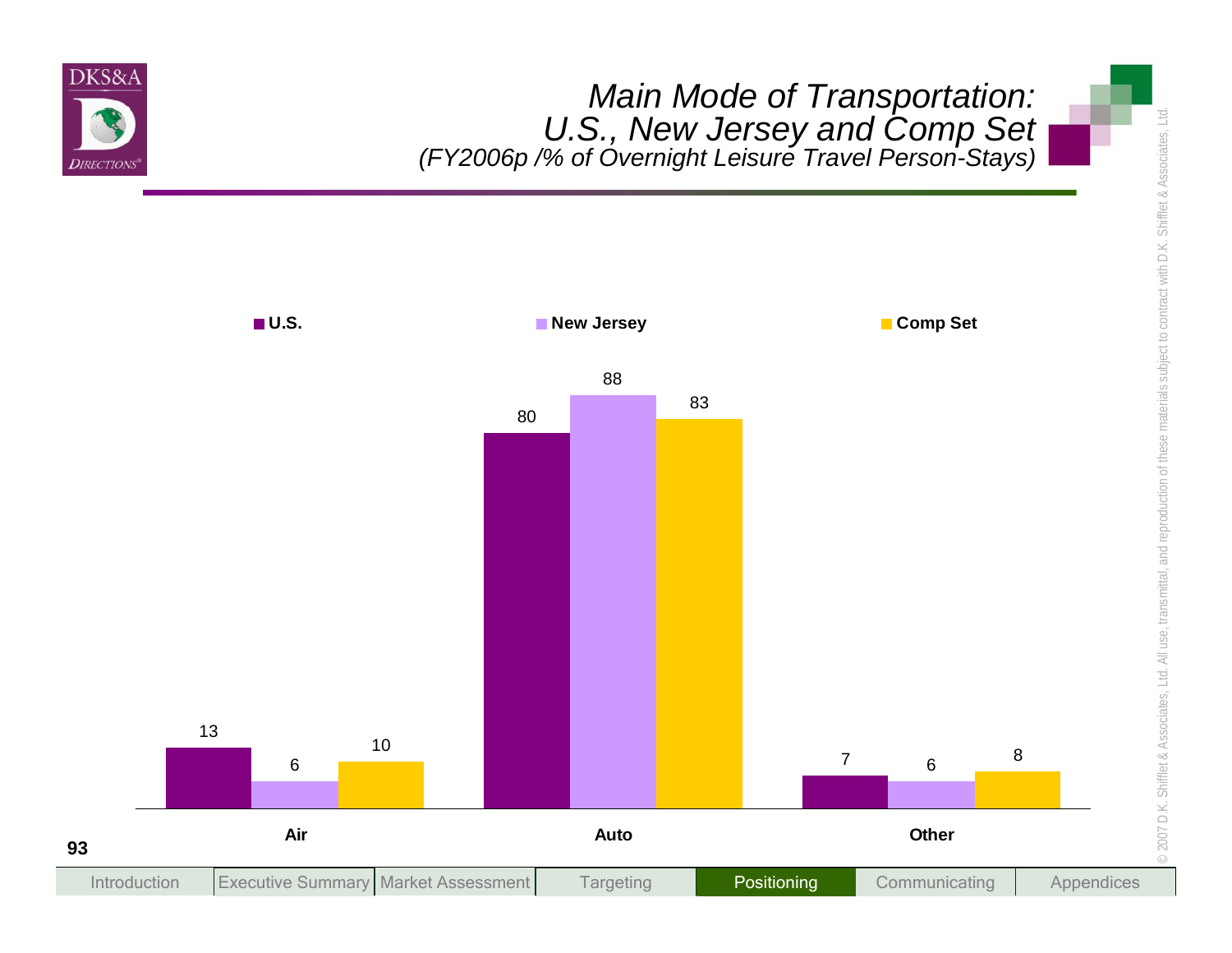

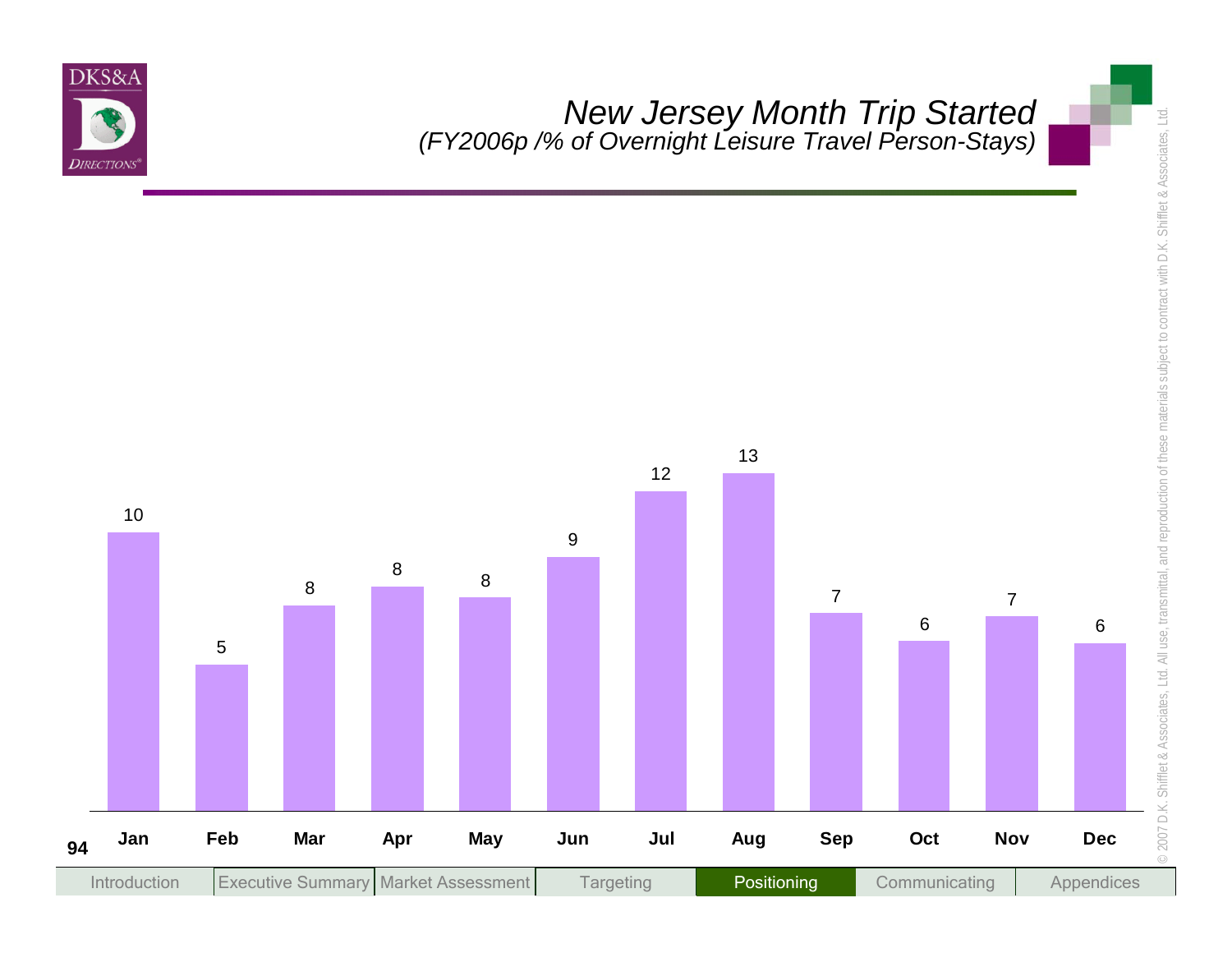

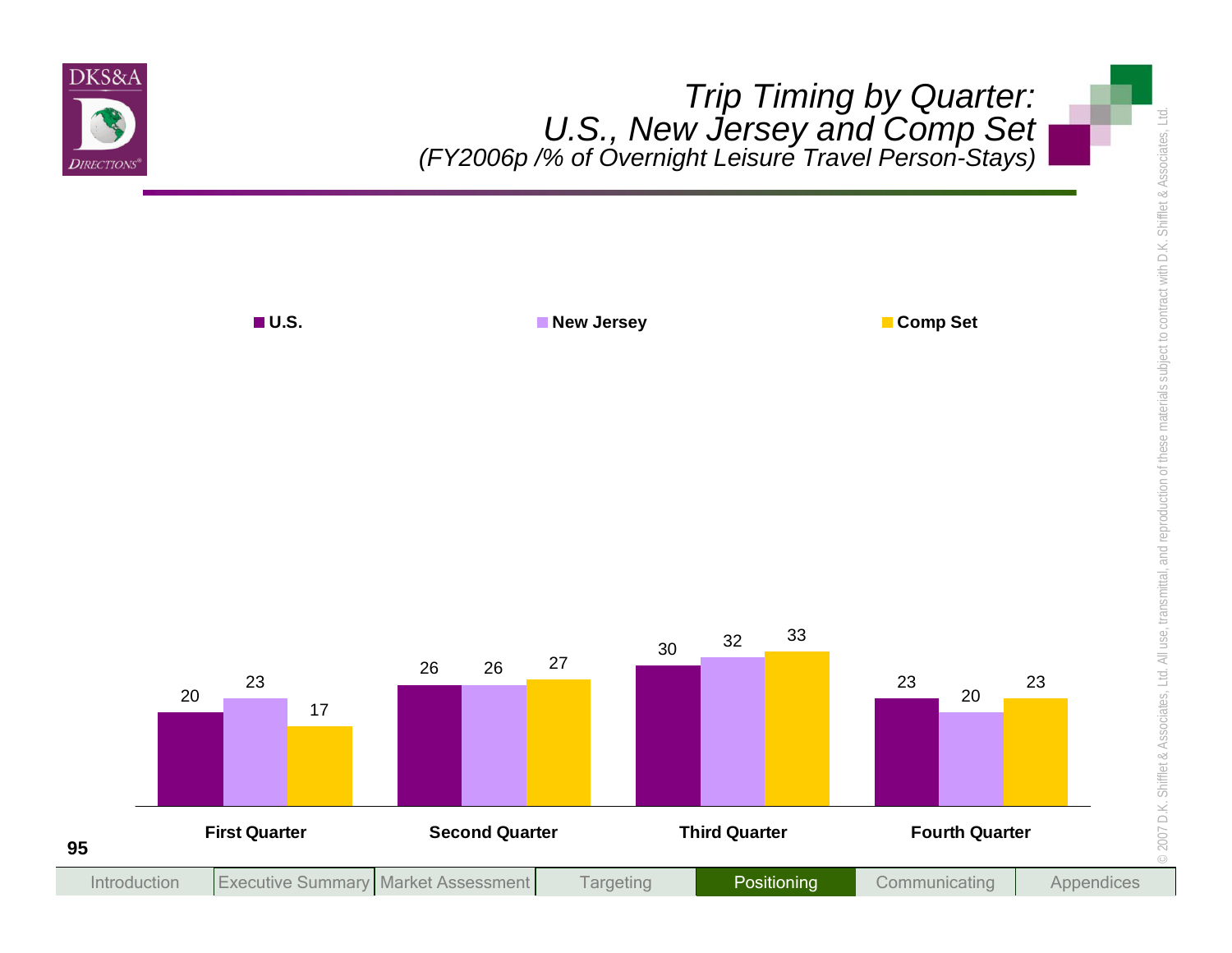

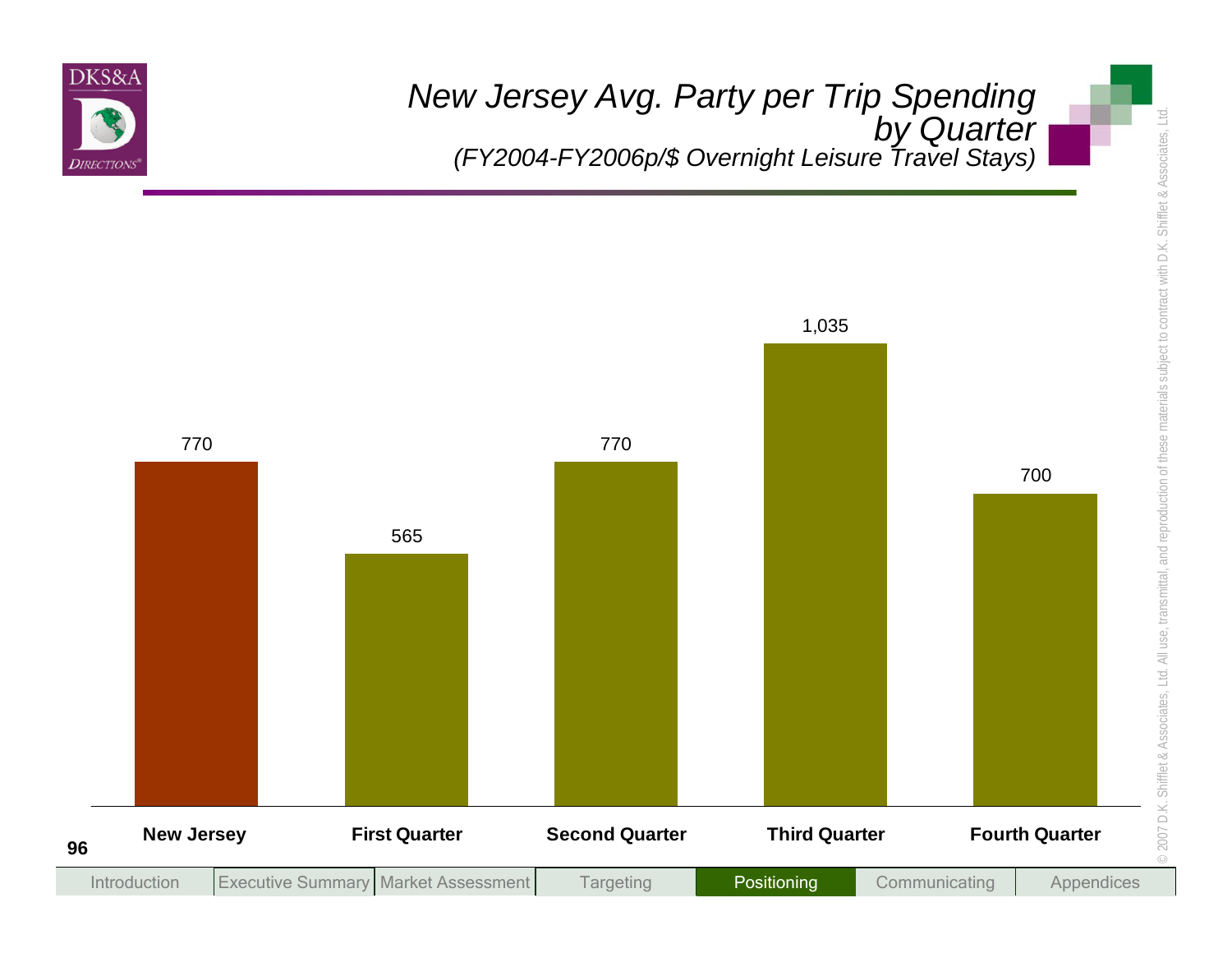

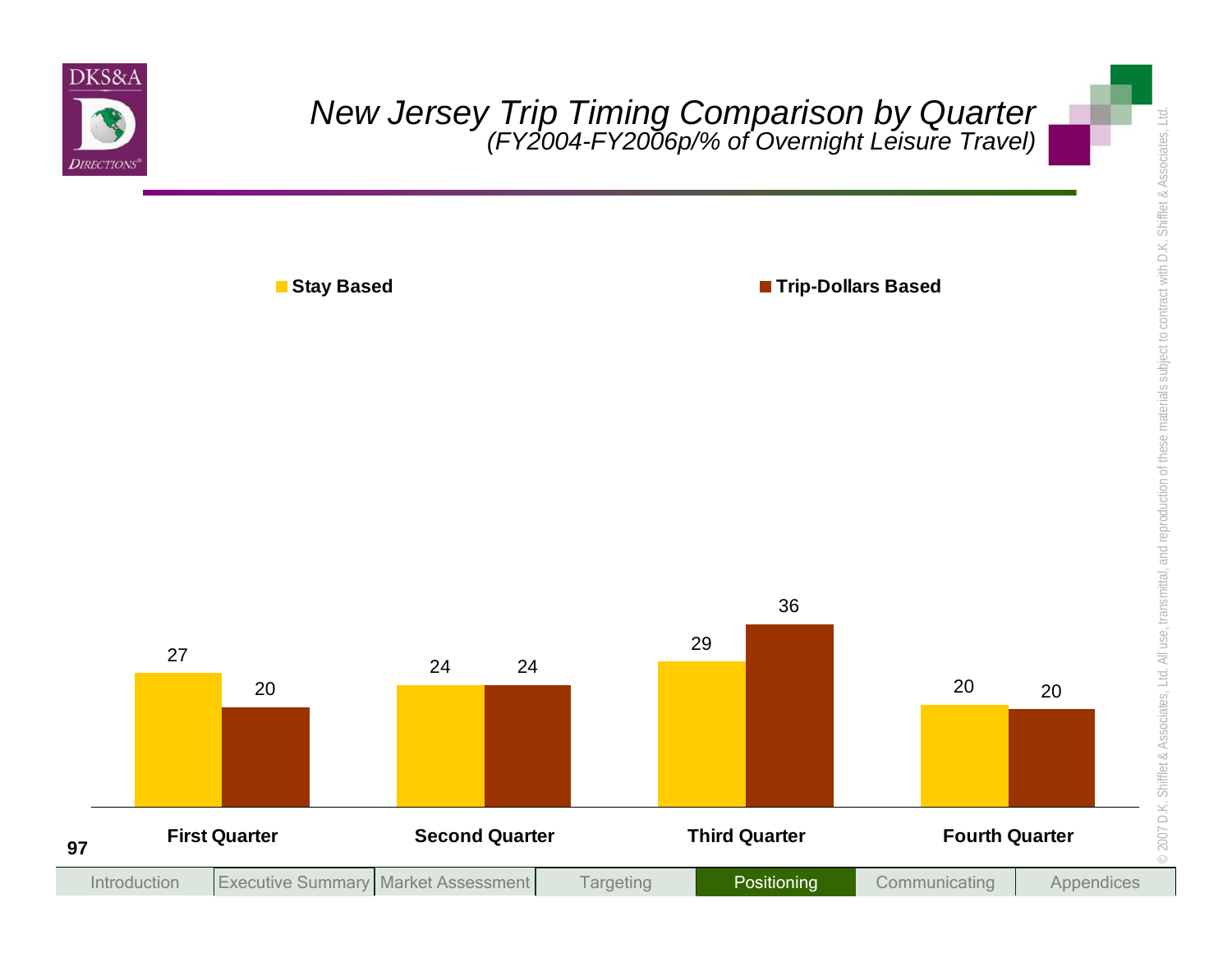

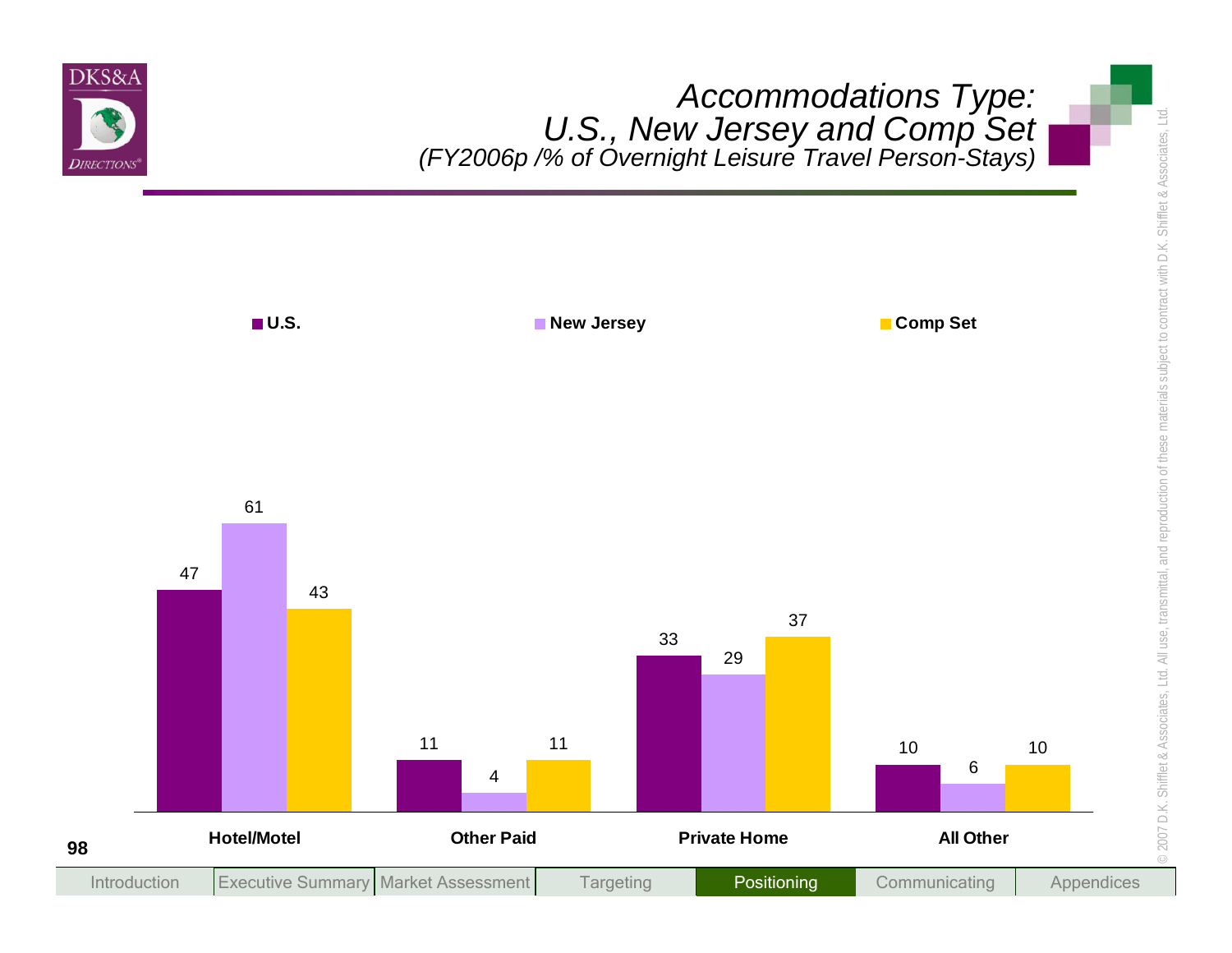

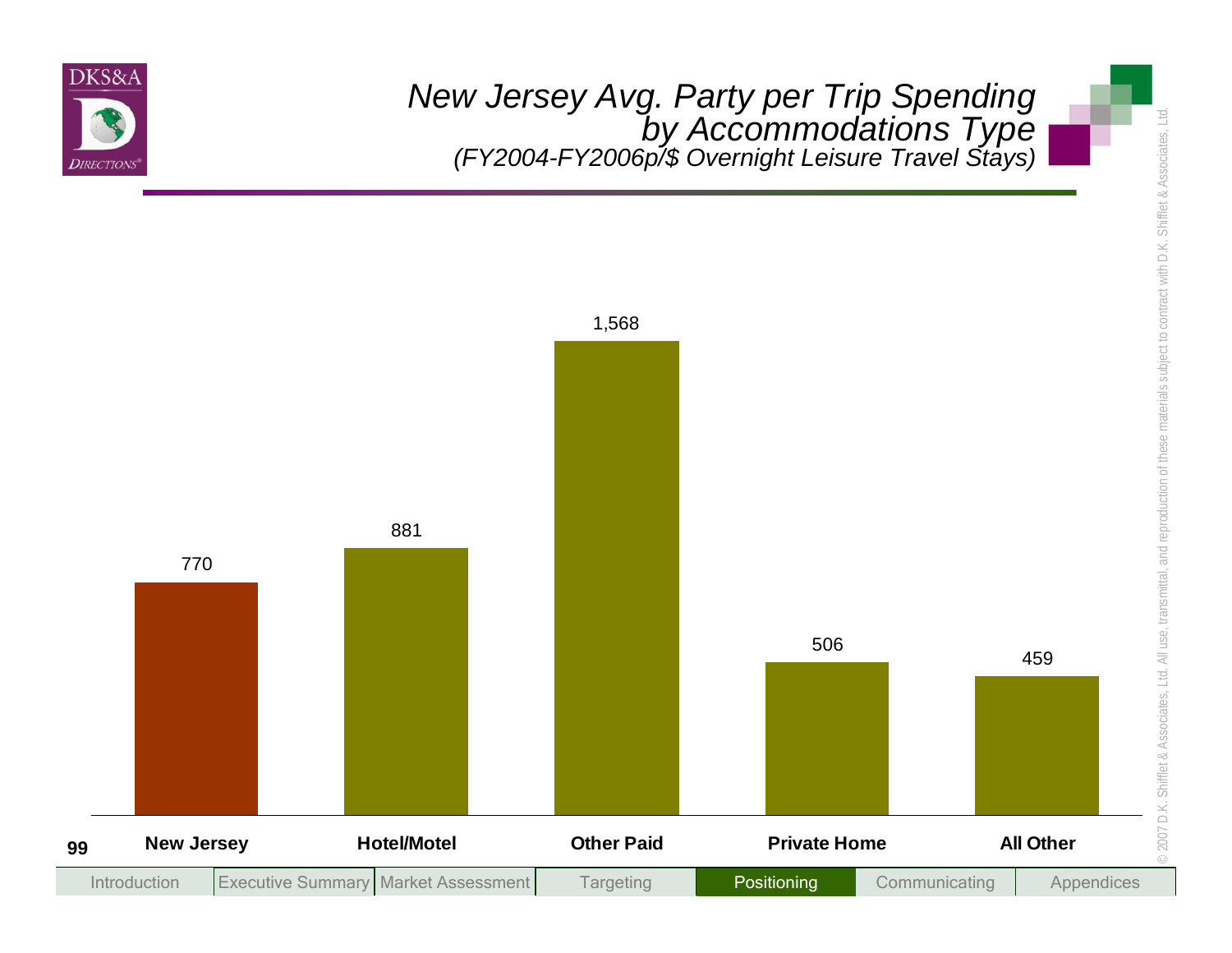

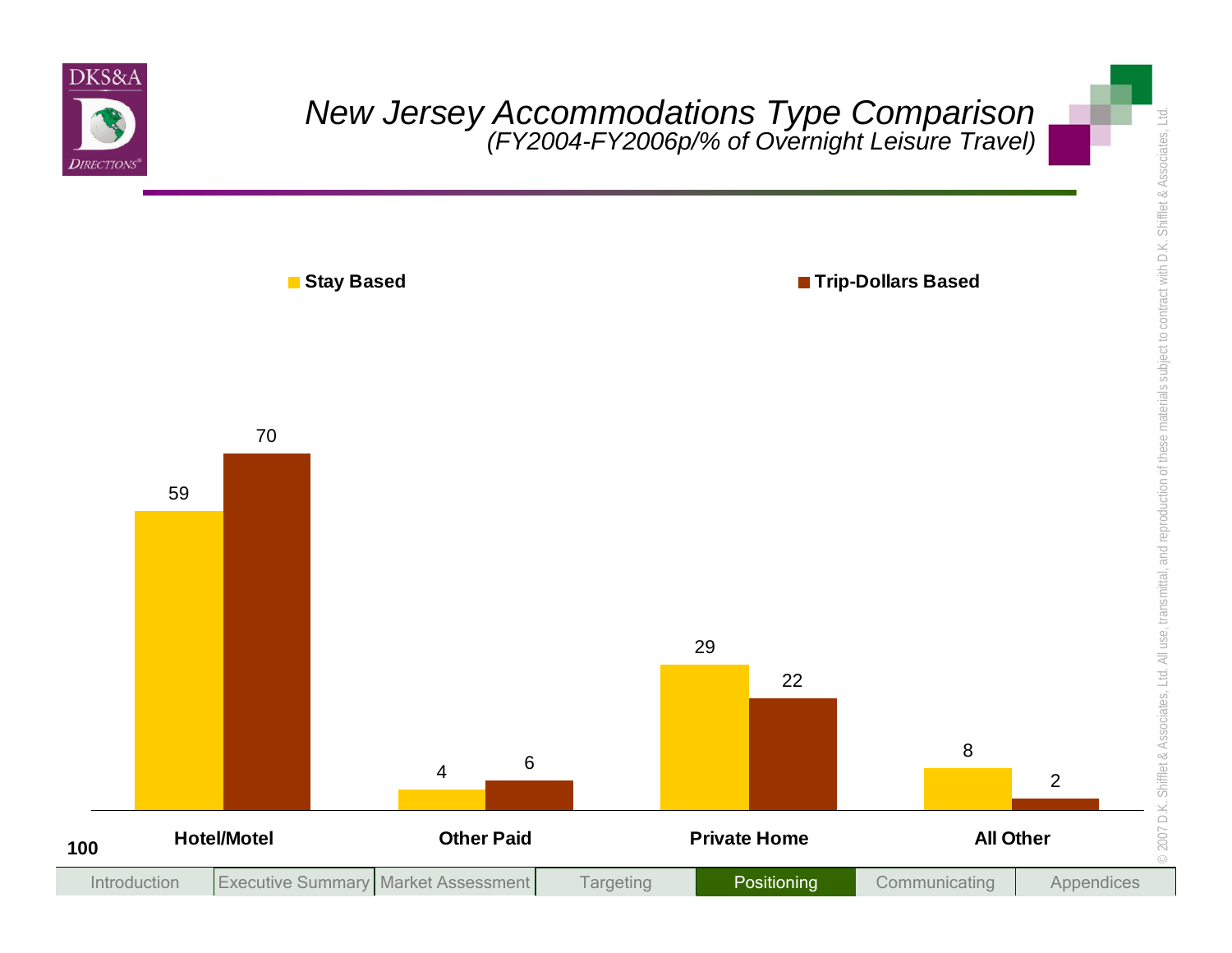

*Top Origin Regions Top Origin States Top Origin DMAs Travel Distance by Auto Travel Distance by Air*

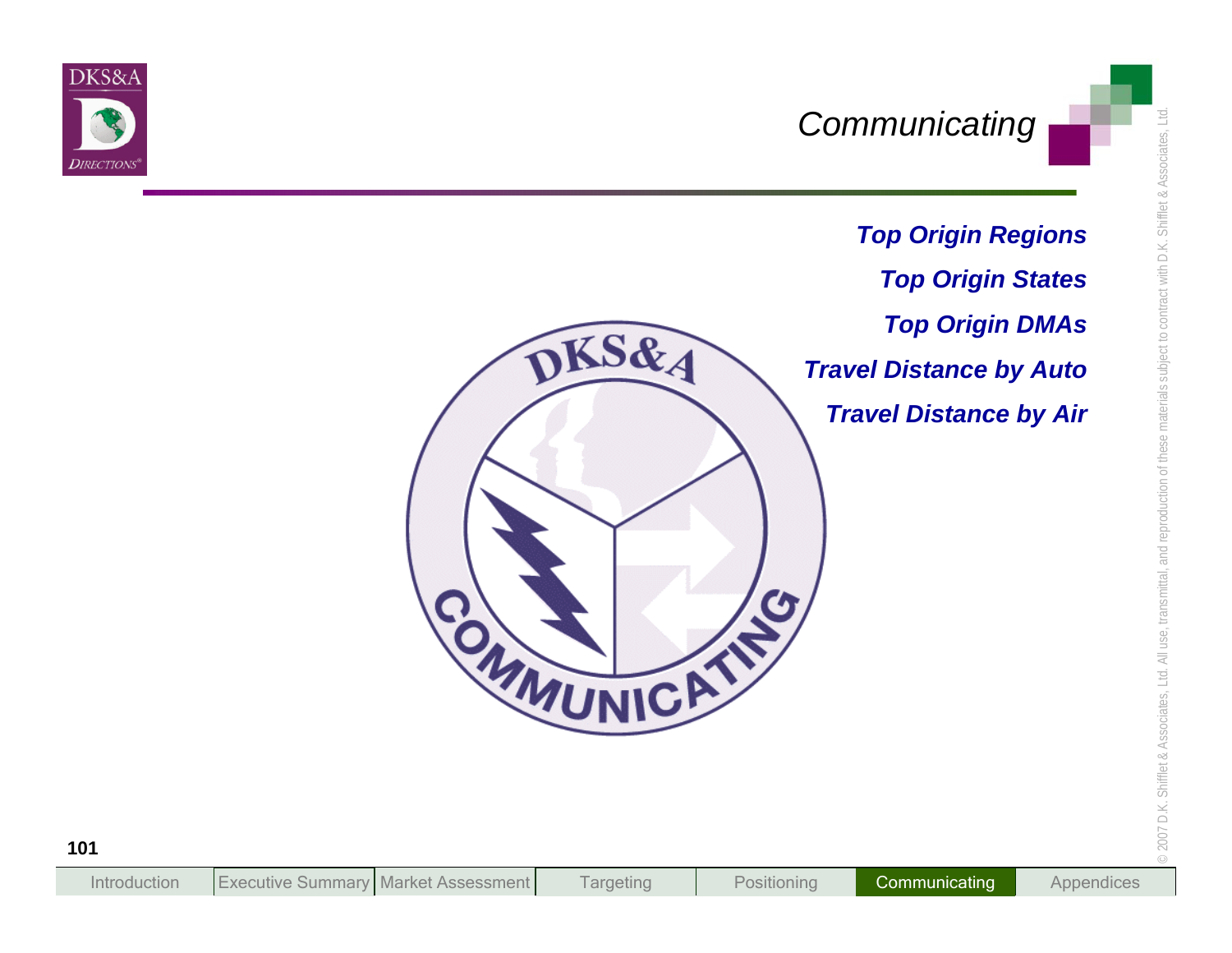- -
	-
	-
- **Example 18 Communicating section will help travel marketers and planners know the key markets that generate the destination's largest show that is light destinations launch. This will help destination for a strained marke**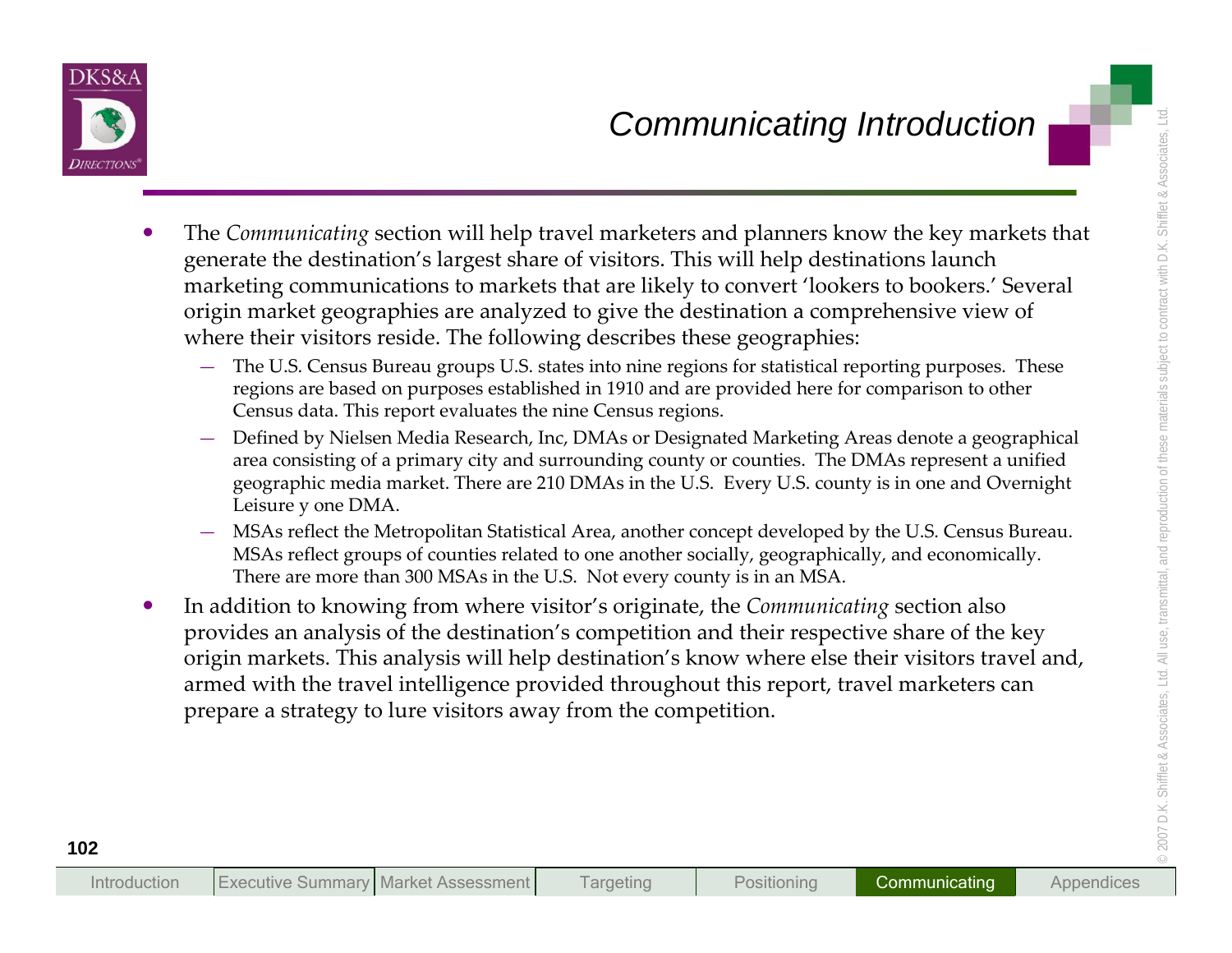

- 
- 
- 
- **Example 12**<br>
More than two-thirds of New Jersey Overnight Leisure travelers live in the Middle Atlantic<br>
region (70.4%). Visitors live throughout the country, but an additional 12.1% live in the South<br>
Alfantic Region.<br>
	-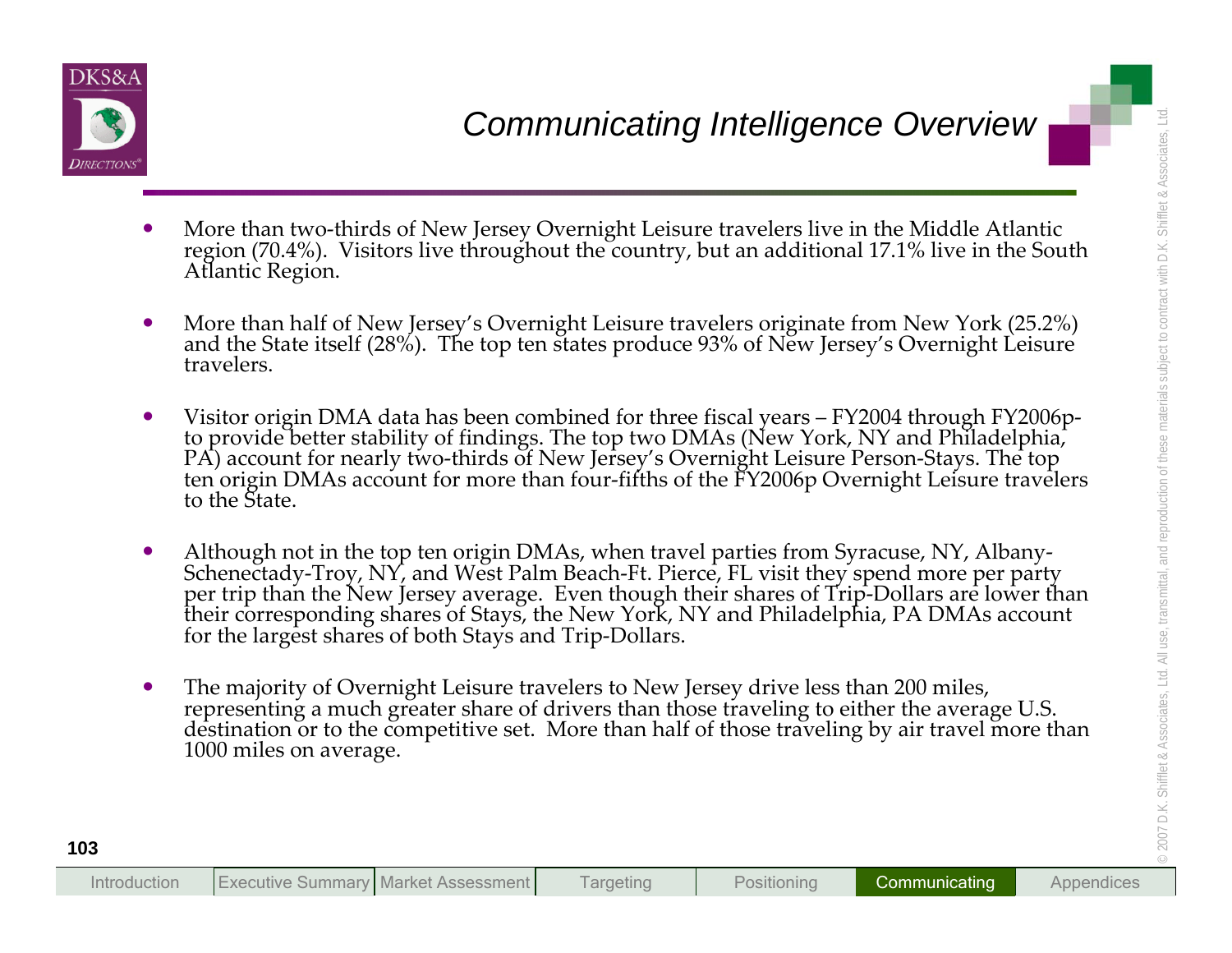

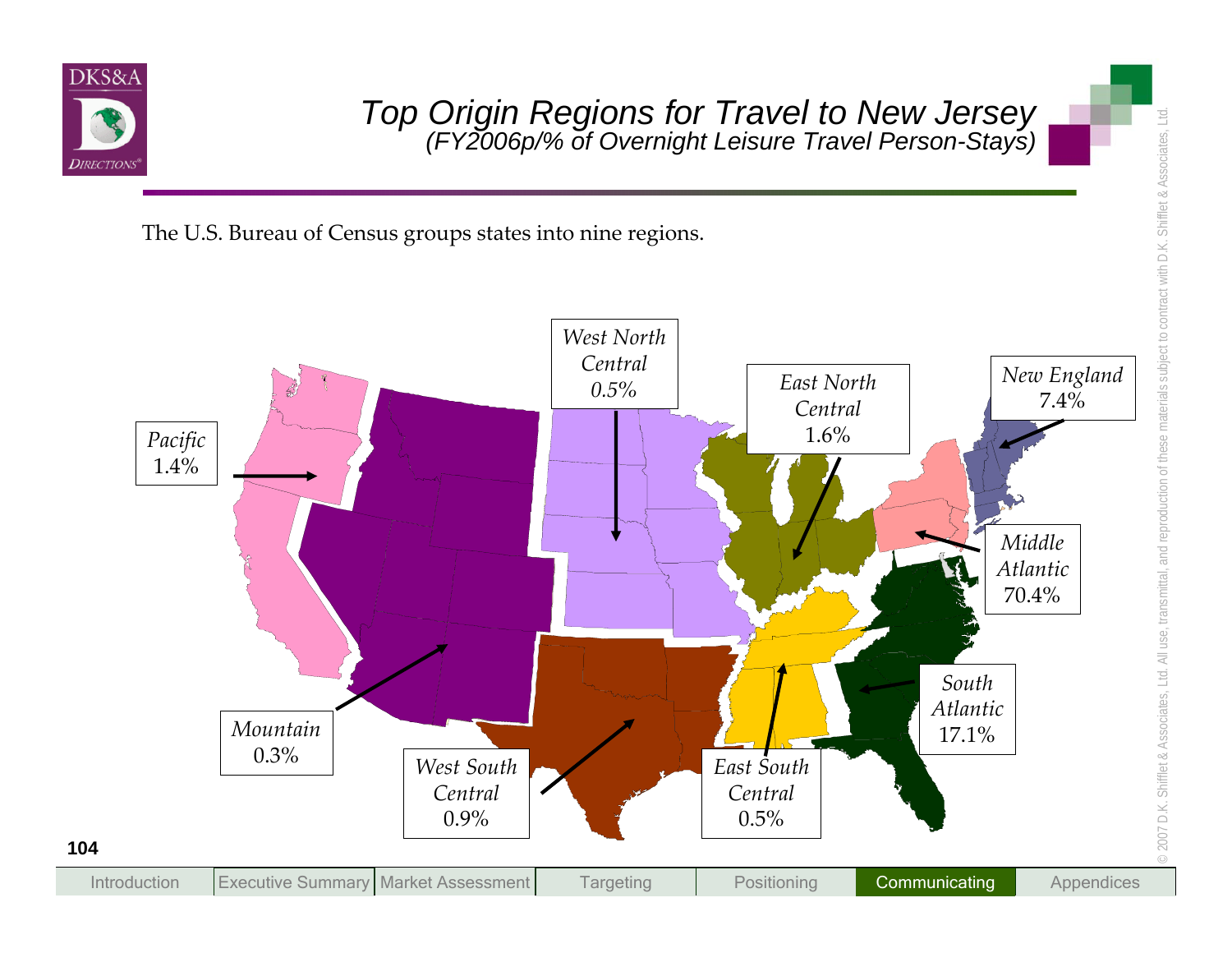

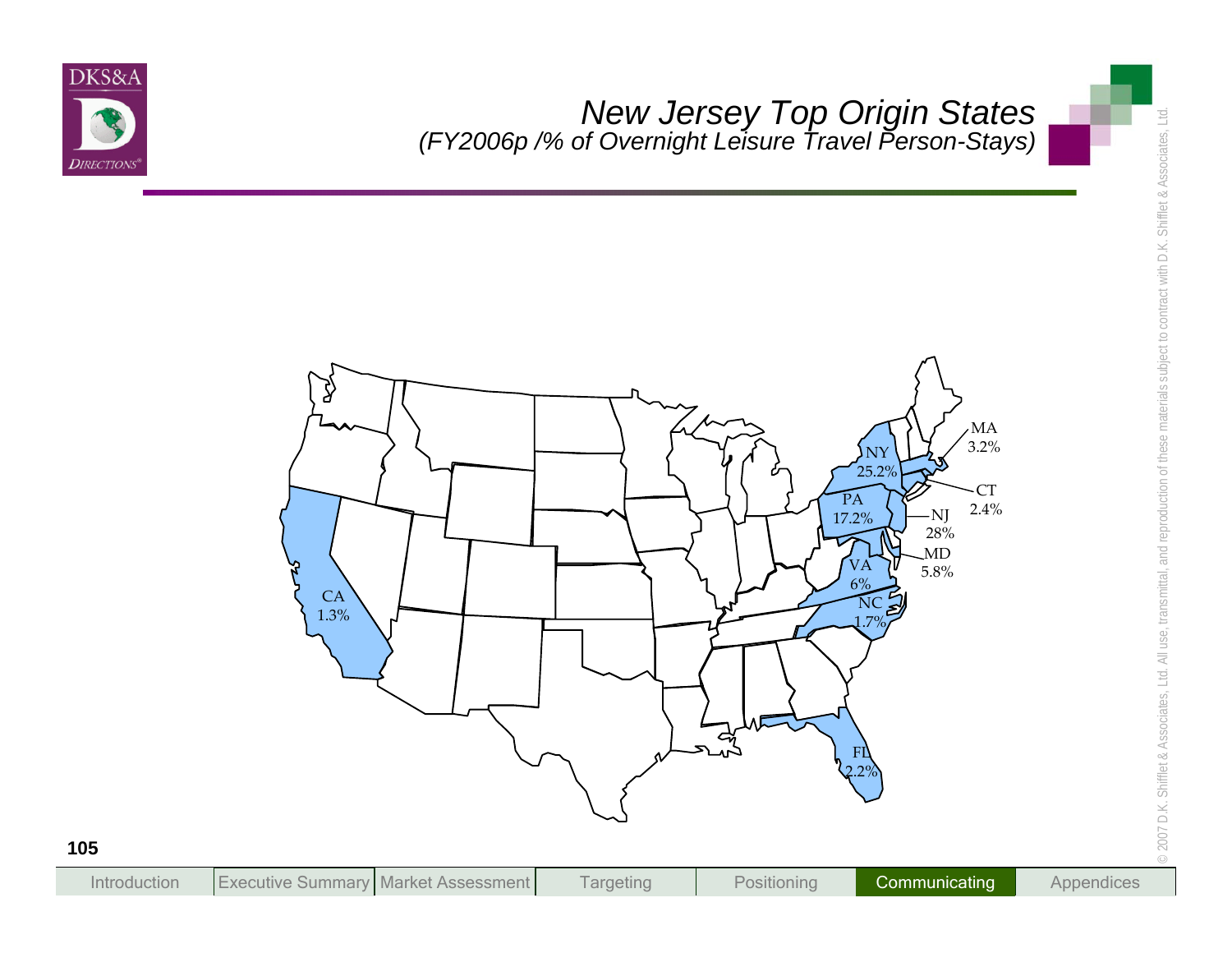

| New Jersey's top markets.                        |             |                   | Visitor origin market data has been combined for three years -FY2004 through FY2006p-to<br>provide better stability or reliability of the findings. Markets are sorted in descending order by |
|--------------------------------------------------|-------------|-------------------|-----------------------------------------------------------------------------------------------------------------------------------------------------------------------------------------------|
|                                                  | <b>U.S.</b> | <b>New Jersey</b> | <b>Comp Set</b>                                                                                                                                                                               |
| <b>New York, NY</b>                              | 5.4%        | 40.8%             | 13.1%                                                                                                                                                                                         |
| Philadelphia, PA                                 | 2.4%        | 23.1%             | 6.7%                                                                                                                                                                                          |
| <b>Washington, DC (Hagerstown, MD)</b>           | 2.2%        | 5.2%              | 7.6%                                                                                                                                                                                          |
| <b>Baltimore, MD</b>                             | 1.0%        | 2.7%              | 3.6%                                                                                                                                                                                          |
| <b>Boston, MA (Manchester, NH)</b>               | 1.8%        | 2.5%              | 2.3%                                                                                                                                                                                          |
| <b>Wilkes Barre-Scranton, PA</b>                 | 0.4%        | 2.1%              | 1.3%                                                                                                                                                                                          |
| Harrisburg-Lancaster-Lebanon-<br><b>York, PA</b> | 0.6%        | 1.7%              | 2.4%                                                                                                                                                                                          |
| <b>Hartford &amp; New Haven, CT</b>              | 0.9%        | 1.7%              | 1.4%                                                                                                                                                                                          |
| <b>Springfield-Holyoke, MA</b>                   | 0.3%        | 1.2%              | 0.3%                                                                                                                                                                                          |
| <b>Pittsburgh, PA</b>                            | 1.0%        | 1.2%              | 3.7%                                                                                                                                                                                          |
| <b>Top 10 Sum</b>                                | 16.0%       | 82.2%             | 42.4%                                                                                                                                                                                         |

| Introduction |  | <b>Executive Summary Market Assessment</b> | Targeting | Positioning | Communicating ' | Appendices |
|--------------|--|--------------------------------------------|-----------|-------------|-----------------|------------|
|--------------|--|--------------------------------------------|-----------|-------------|-----------------|------------|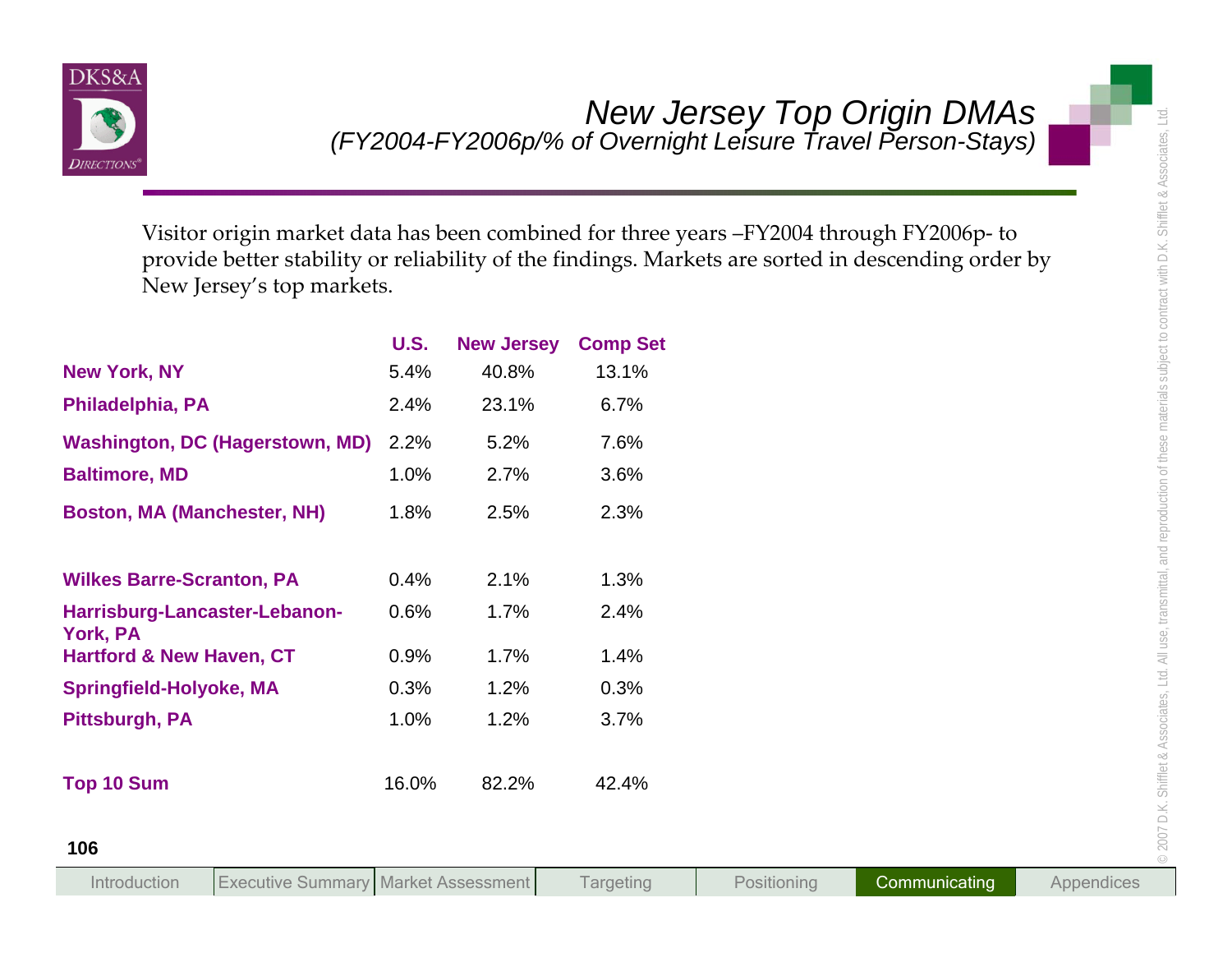

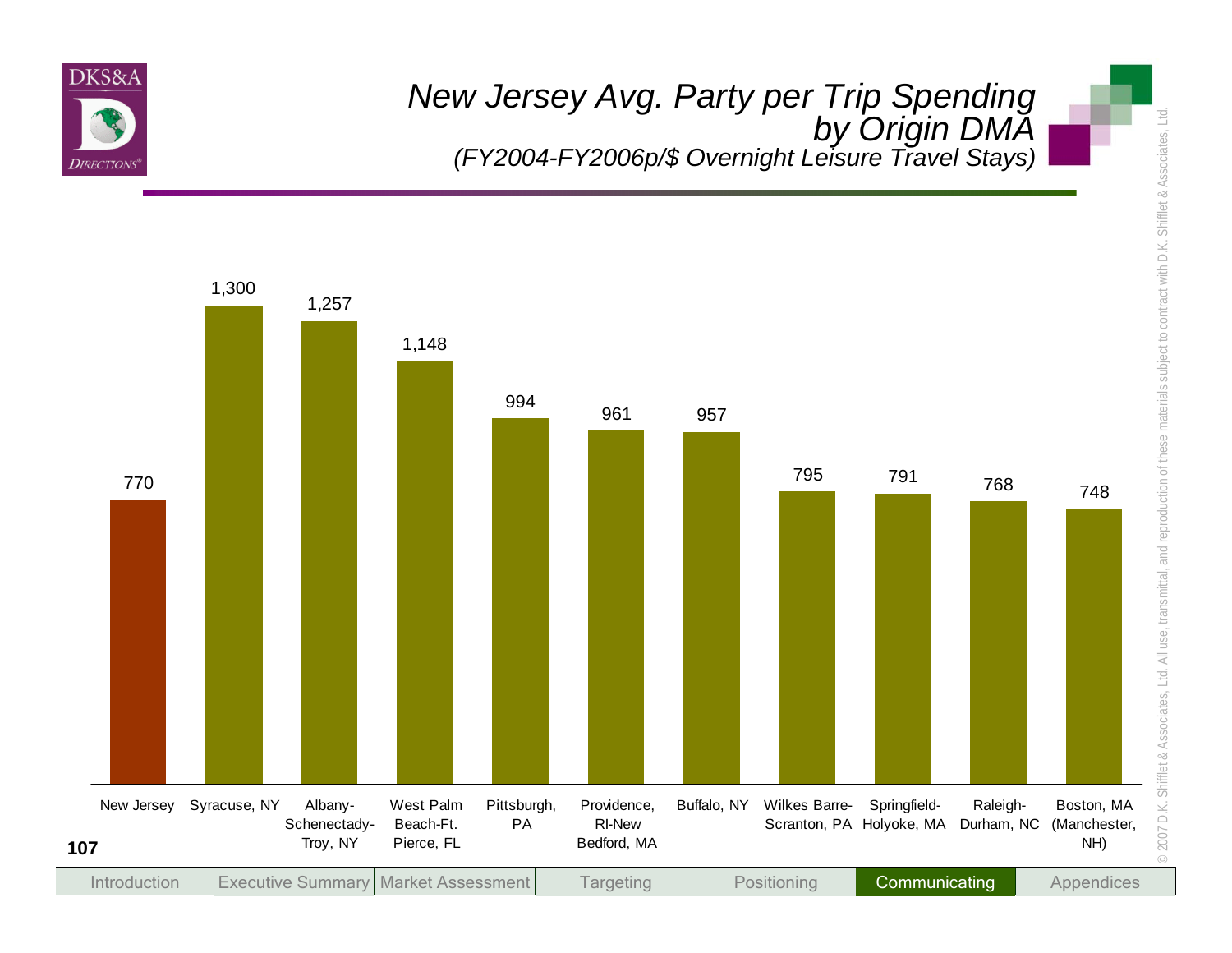

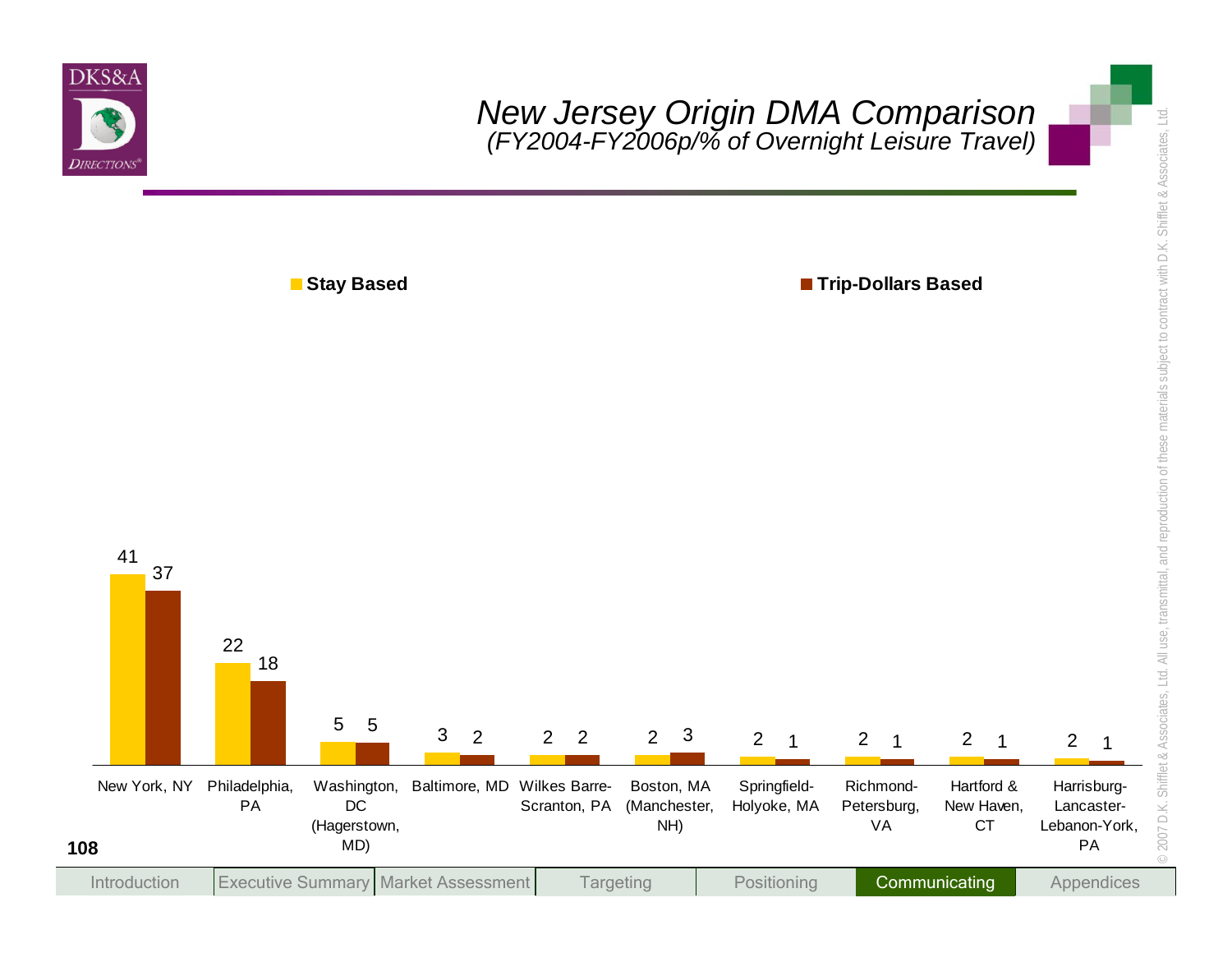

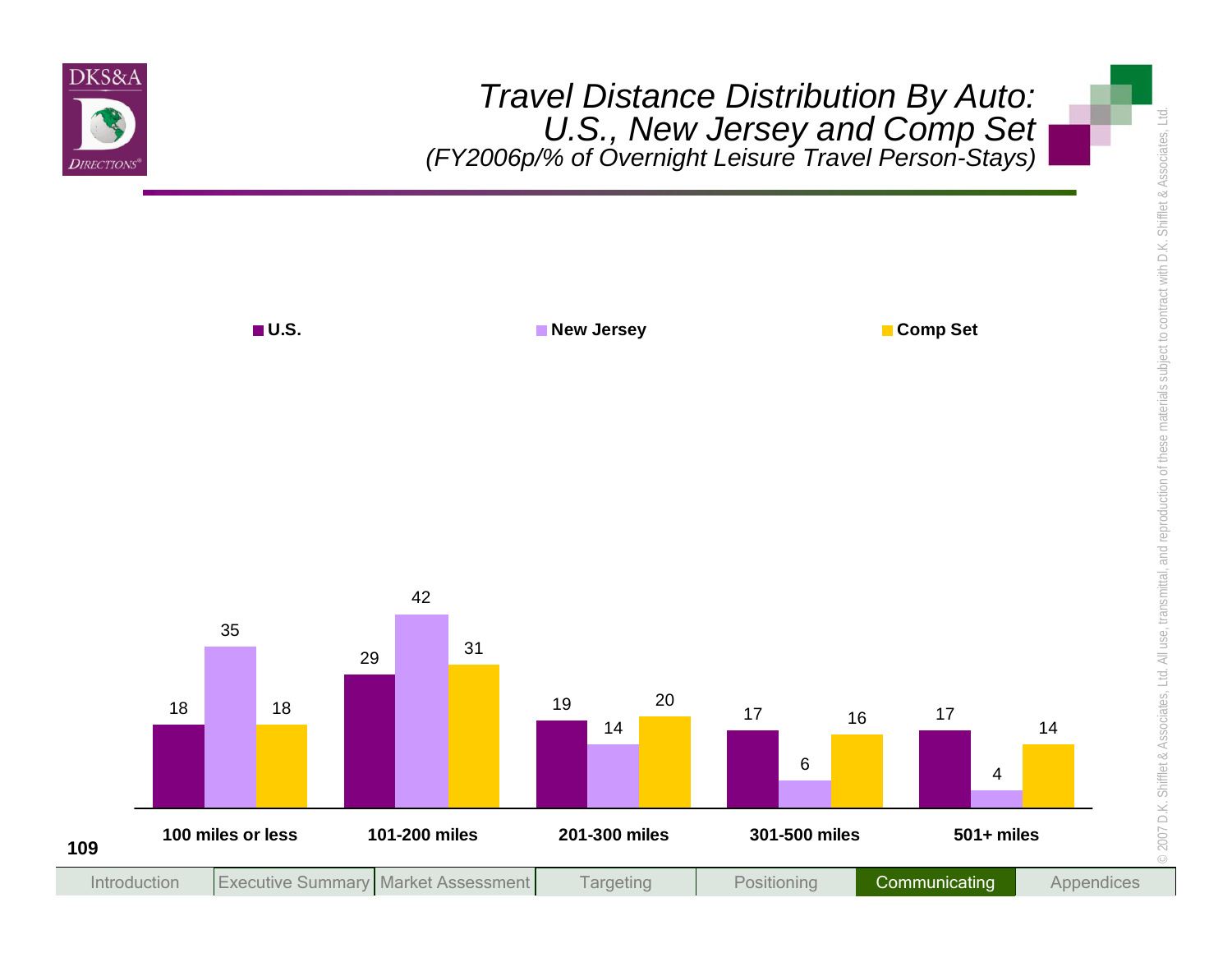

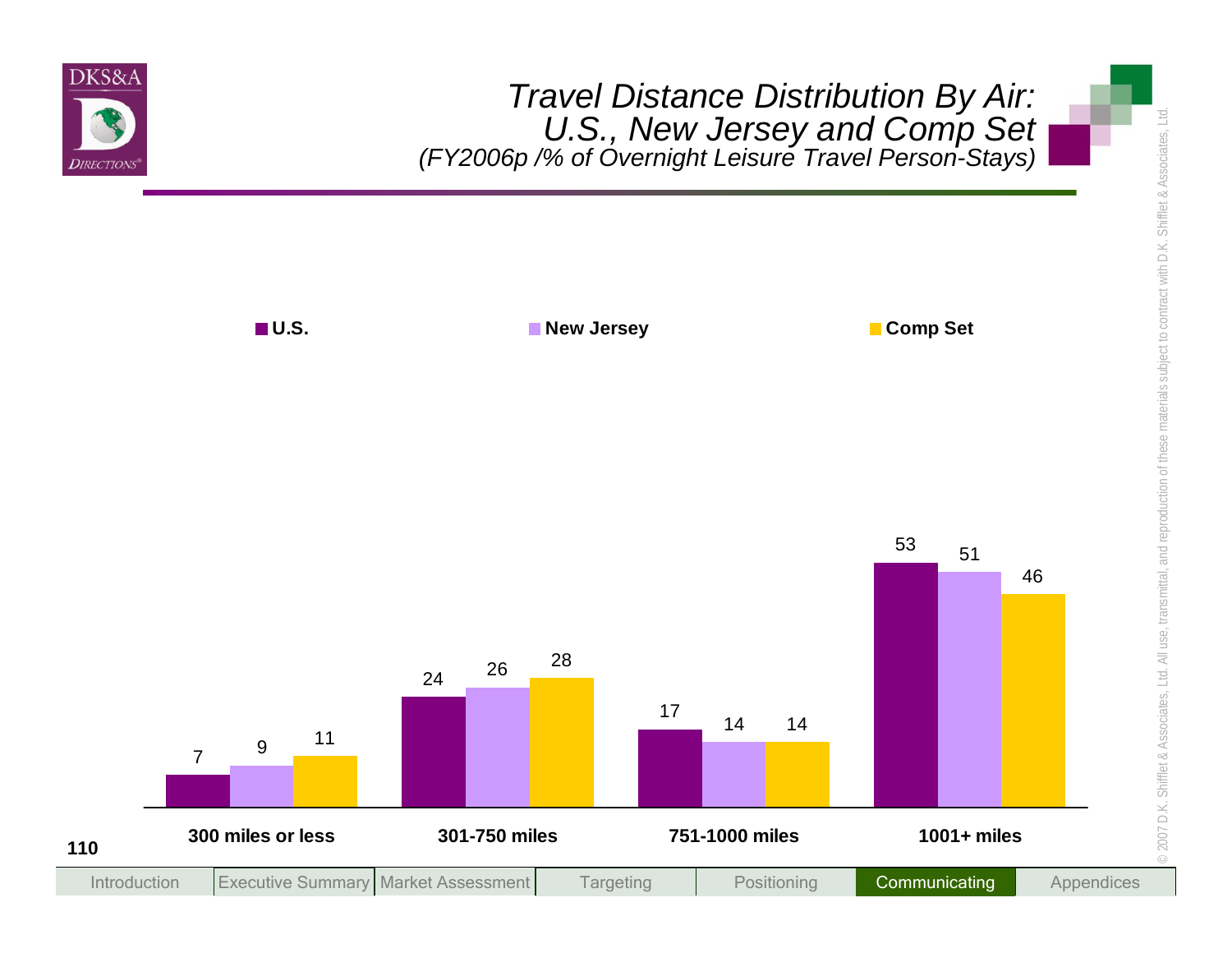



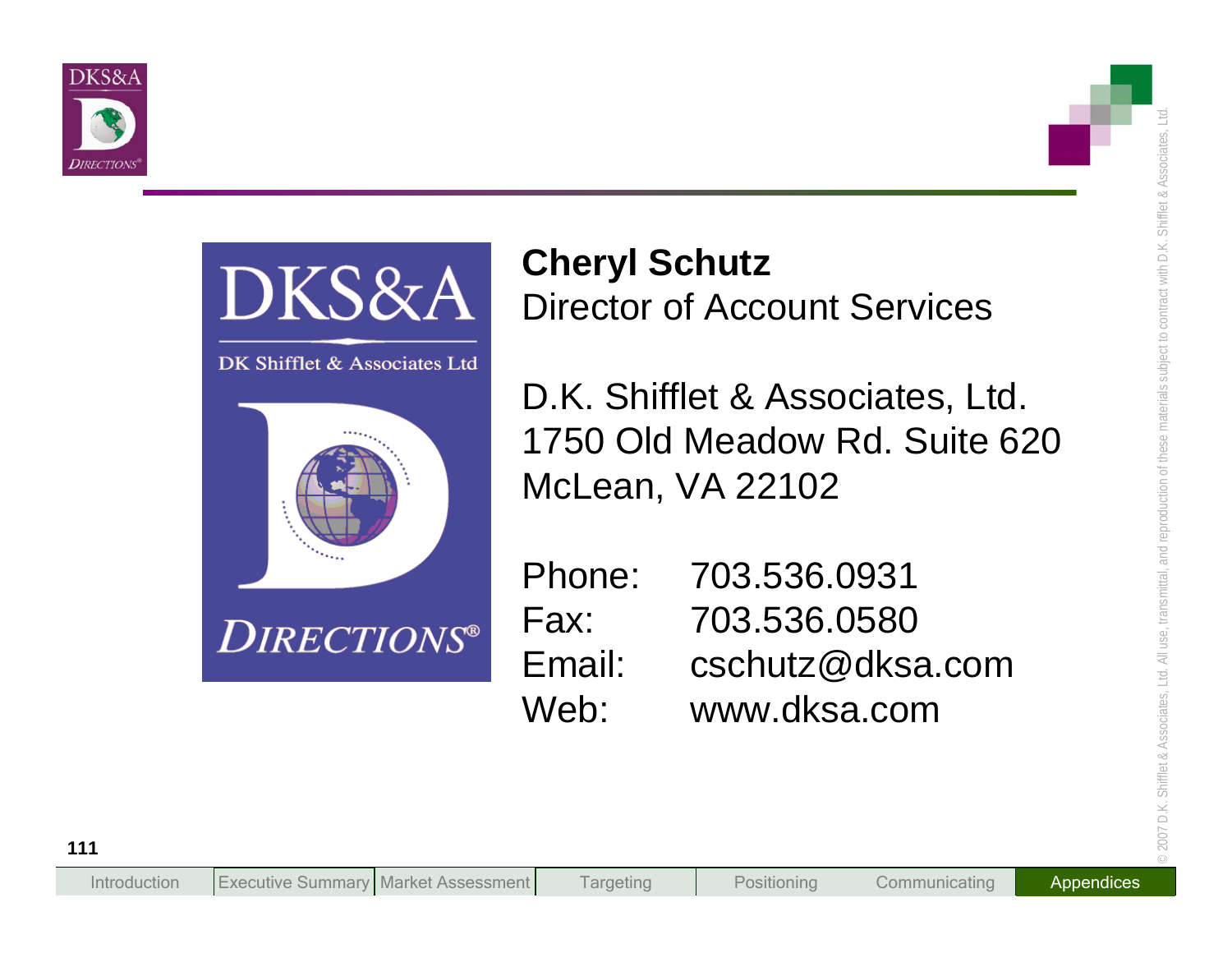

| Introduction | Executive Summary Market Assessment |  | l argeting | Positionina | Communicating | Appendices |
|--------------|-------------------------------------|--|------------|-------------|---------------|------------|
|--------------|-------------------------------------|--|------------|-------------|---------------|------------|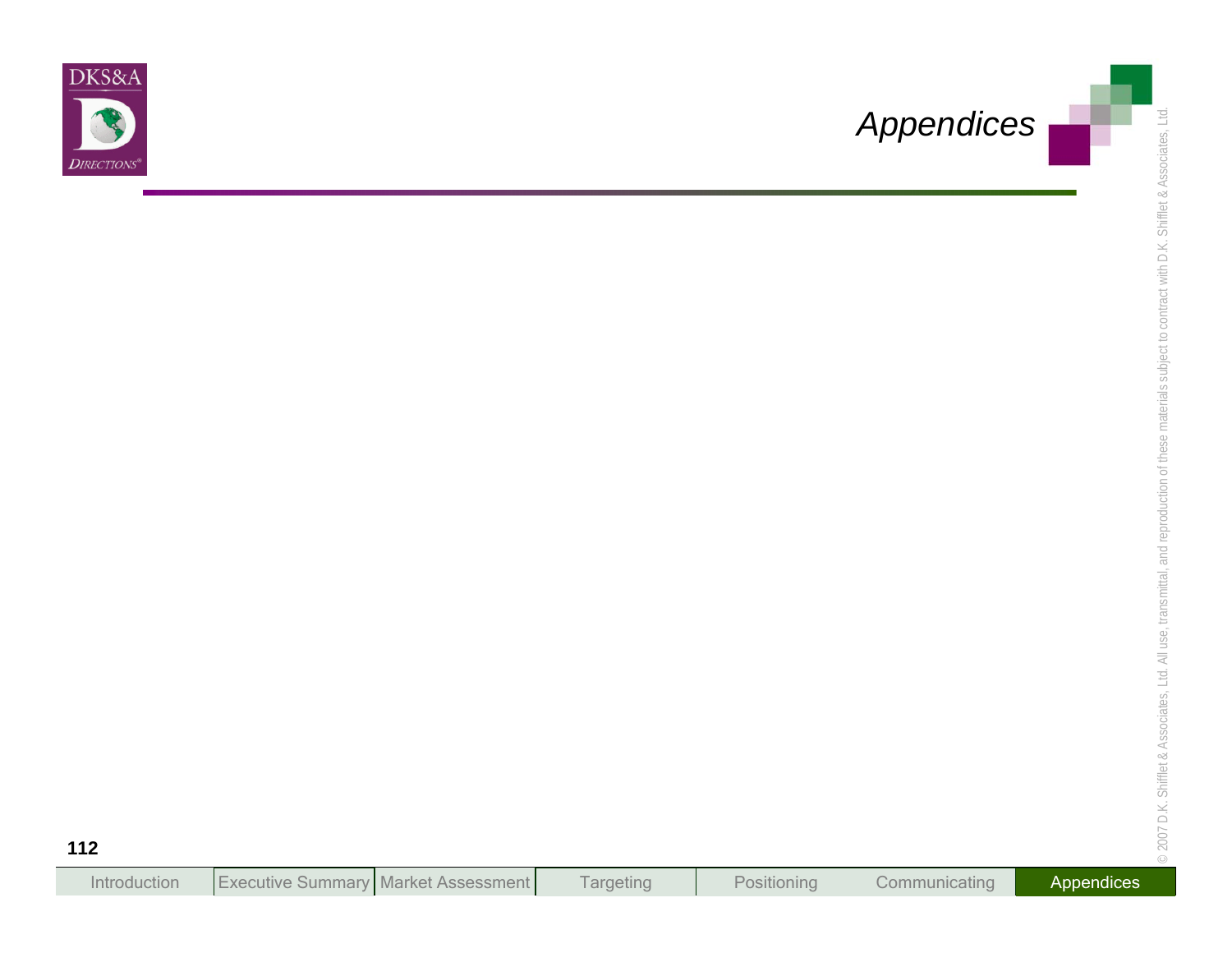





- 
-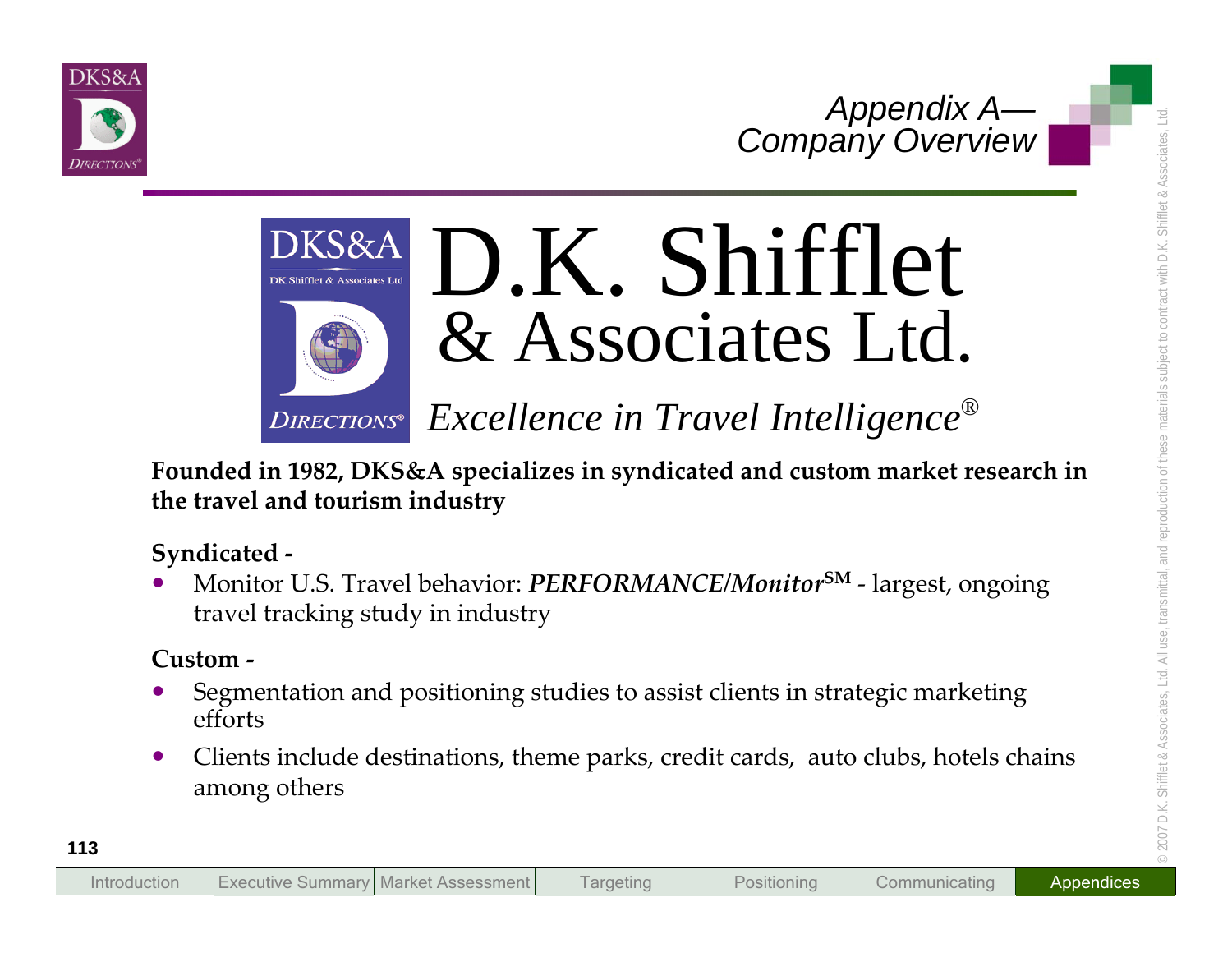

- -
	-
	-
	-
	-
- 
- **EXERCORMANCE/Monitor<sup>SM</sup> Methodology<br>
Appendix B<br>
 All of the information contained in this report is derived from D.K. Shiftlet and Associates<br>
 Duecrusos tracking system.<br>
 Travel definition: An overnight trip or an** 
	-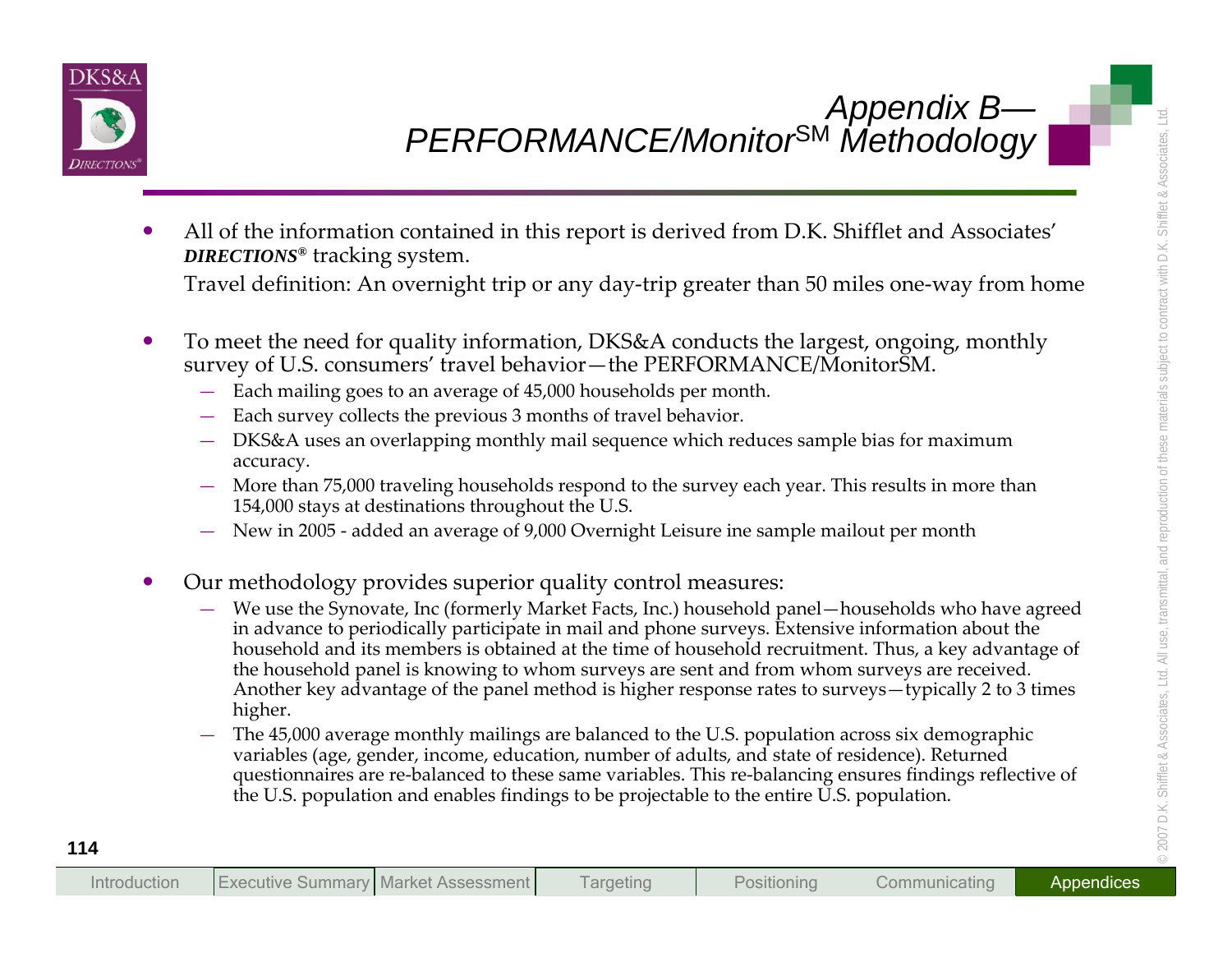

- 
- Methodology (Cont)<br>
Determed questionnaires go through an extensive set of manual (visual) and automatic (computer<br>
program) processing checks to improve data quality, Questionnaires containing anomalage are<br>
discarded or
	-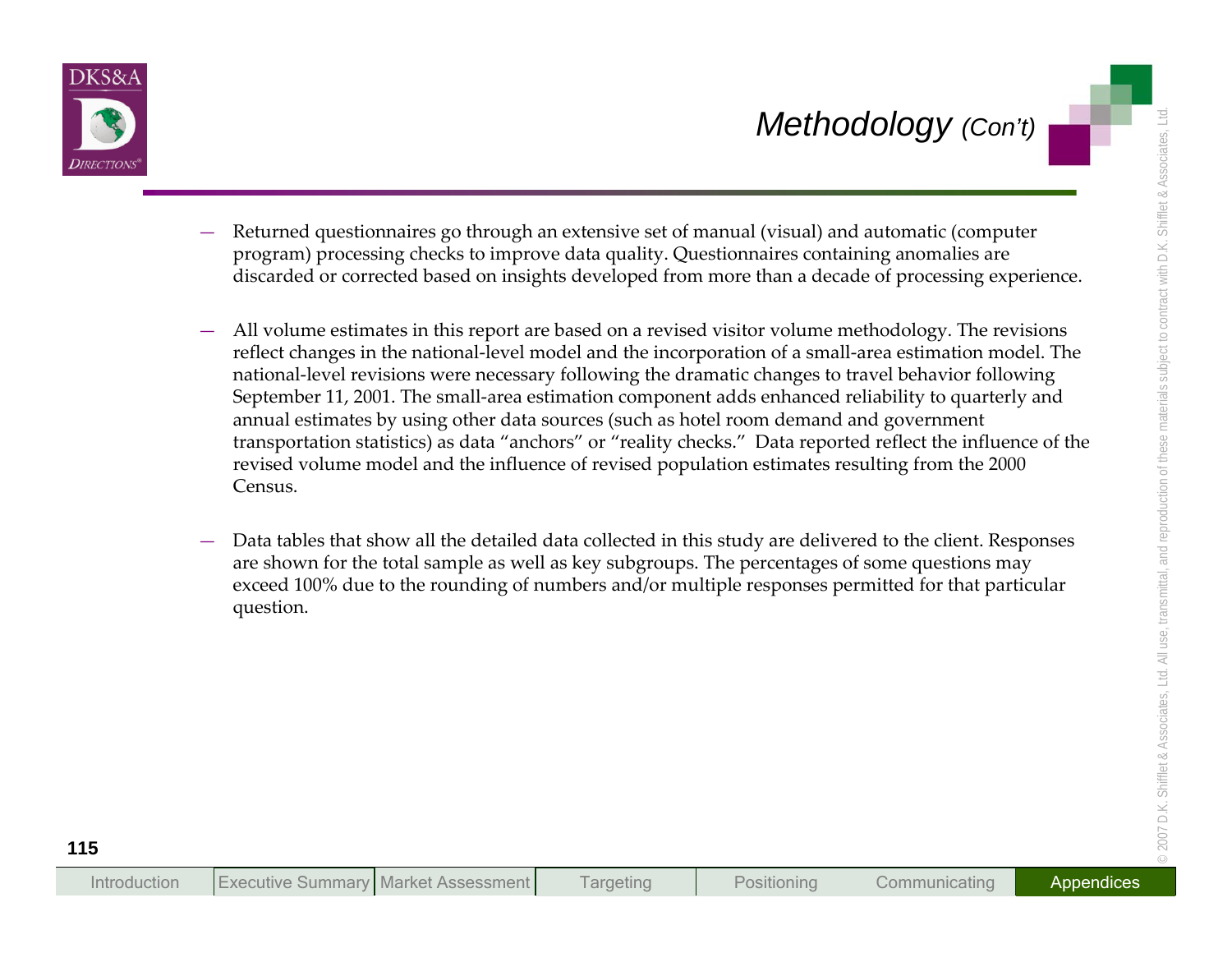

- 
- 
- **Example 18 and 18 and 18 and 18 and 18 and 18 and 18 and 18 and 18 and 18 and 18 and 18 and 18 and 18 and 18 and 18 and 18 and 18 and 18 and 18 and 18 and 18 and 18 and 18 and 18 and 18 and 18 and 18 and 18 and 18 and 18** 
	-
	-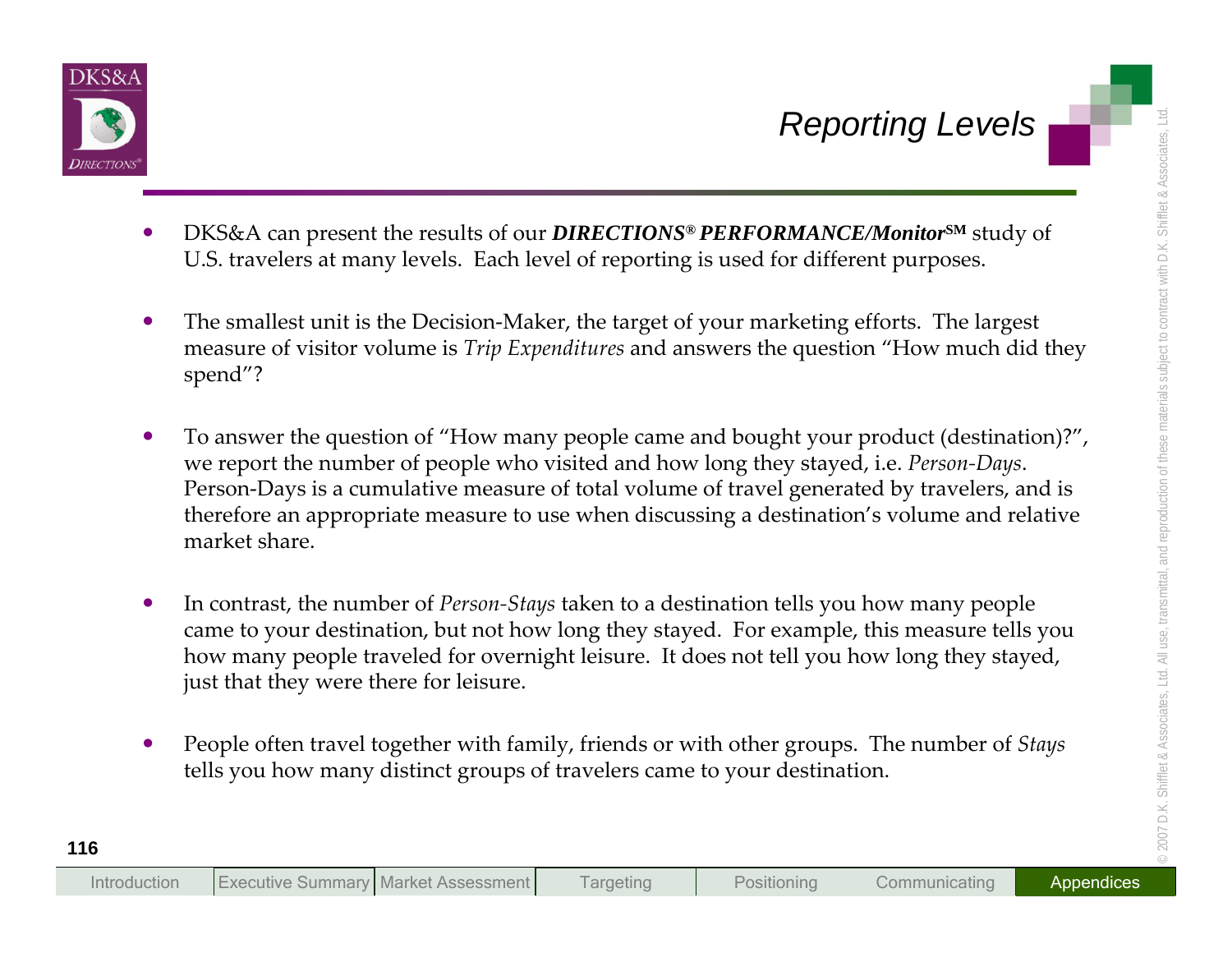

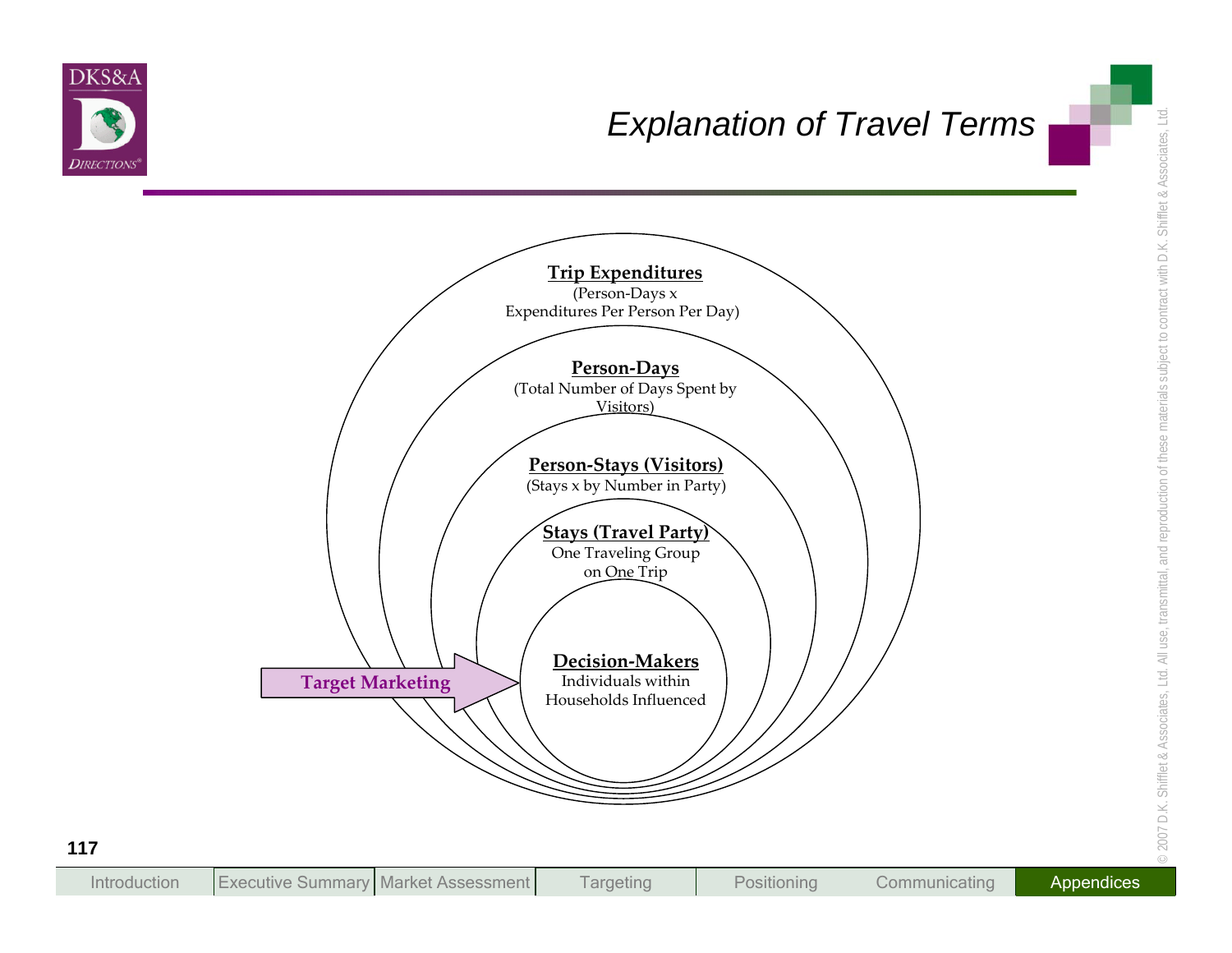

- Types of Weights<br>
In most cases, use of weights depends on what you are trying to learn through the data.<br>
There are not necessarily any "right" or "wrong" weights to use in most cases.<br>
 However, there are some variables
	-
	-
	- -
		-
		- -
			-
			-
			-
			-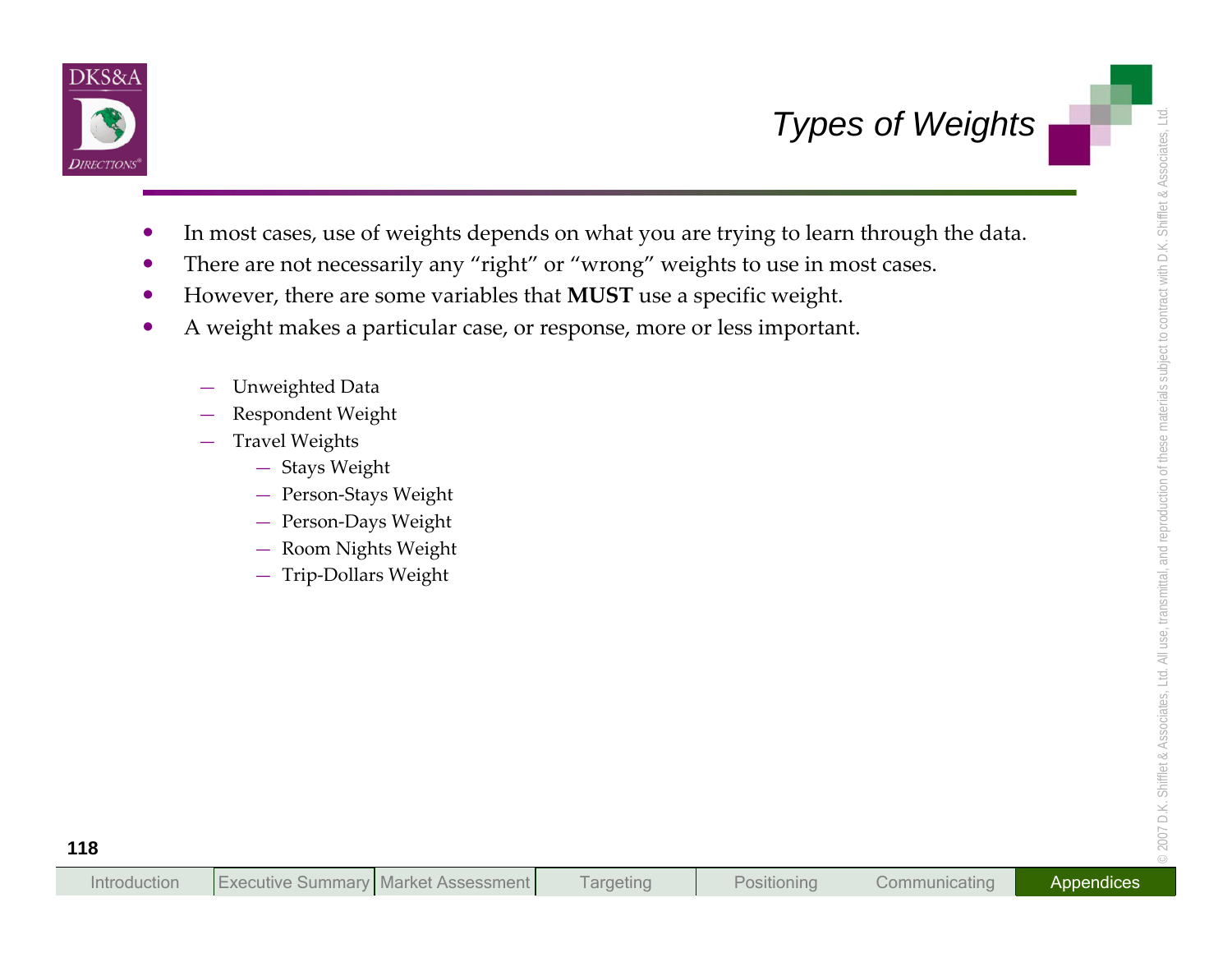

- 
- 
- 
- 
- 
- General Rules of Thumb when Choosing Weights<br>
Weights<br>
When selecting the proper weights to apply to data, the following general rules apply. There<br>
are a few important exception, which will be described.<br>
When shocking a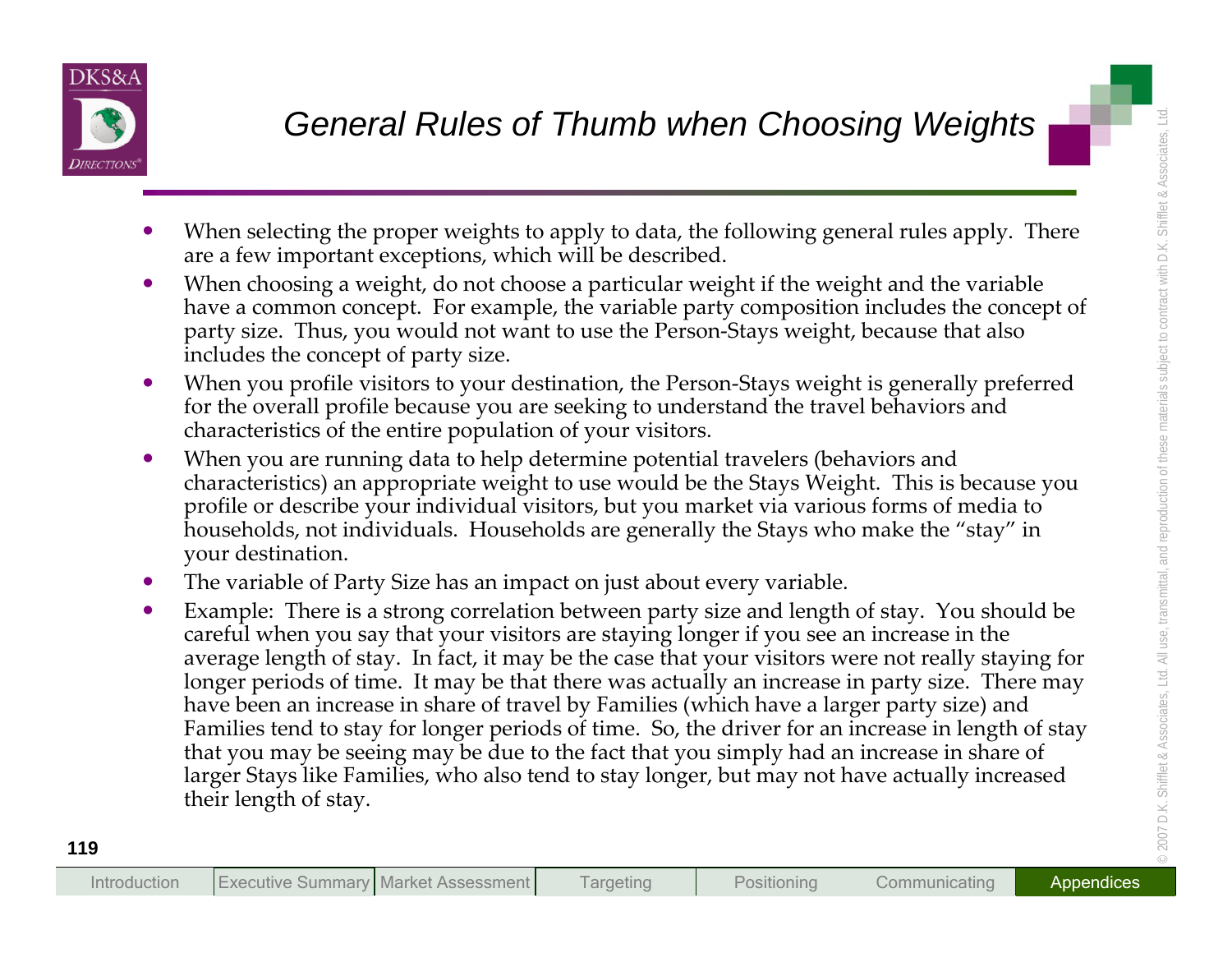- 
- 
- **Hard Rules of Weights**<br>
Transform and the state state of the state of the state of the state state and the state of the state of the state of the state of the state of the state of the state of the state of the state of t
	-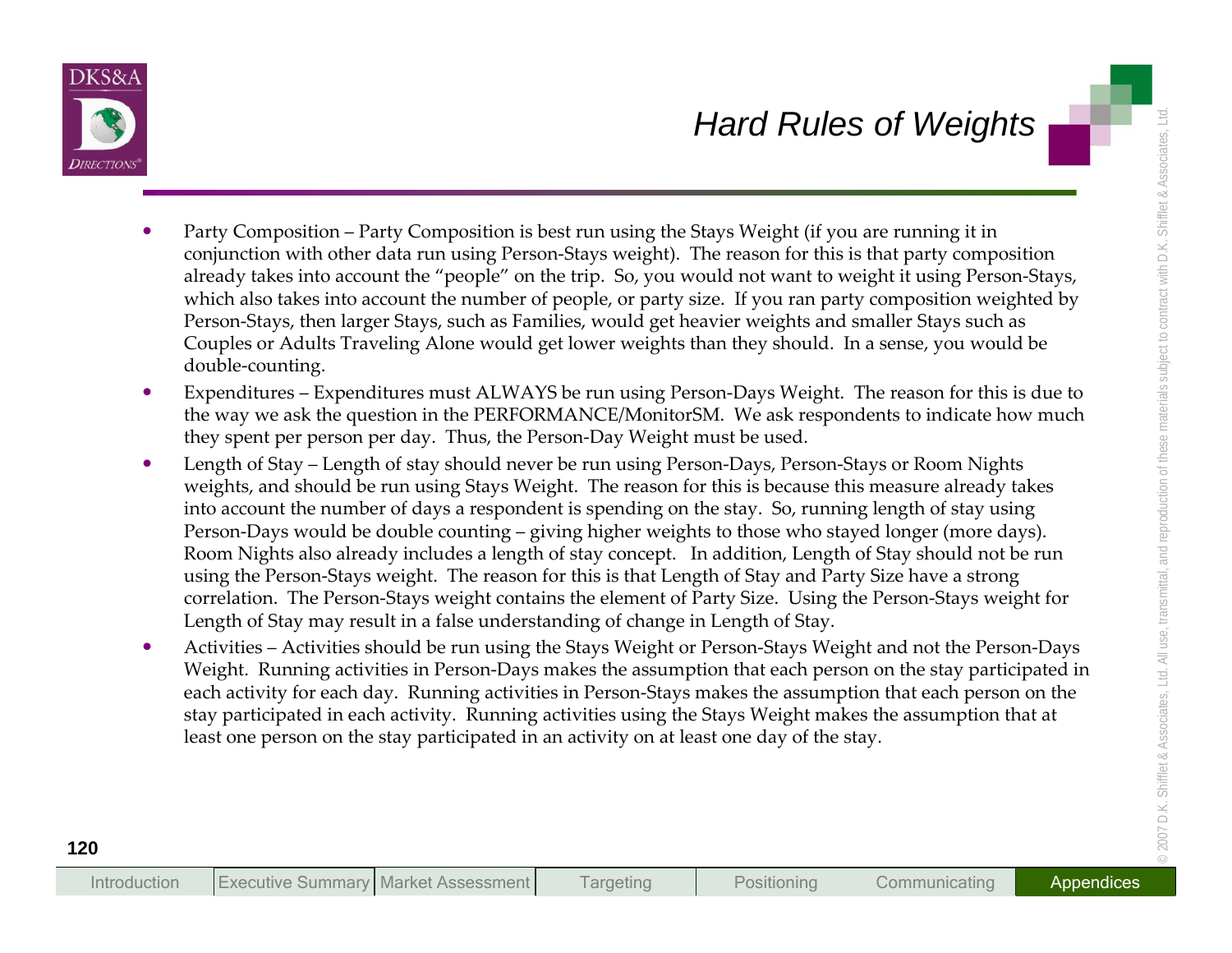

|                           | <b>Person-Stays</b>  | <b>Person-Days</b>   | <b>Room-Nights</b> | <b>Trip-Dollars</b> |
|---------------------------|----------------------|----------------------|--------------------|---------------------|
| Age                       | Person-Stays         | Person-Days          | <b>Room Nights</b> | <b>Trip-Dollars</b> |
| <i><b>Income</b></i>      | Person-Stays         | Person-Days          | <b>Room Nights</b> | <b>Trip-Dollars</b> |
| <b>Party Composition</b>  | <b>Stays</b>         | <b>Trip-Days</b>     | <b>Room Nights</b> | <b>Trip-Dollars</b> |
| <b>Occupation</b>         | Person-Stays         | Person-Days          | <b>Room Nights</b> | <b>Trip-Dollars</b> |
| <b>Education</b>          | Person-Stays         | Person-Days          | <b>Room Nights</b> | <b>Trip-Dollars</b> |
| Length                    | Person-Stays         | <b>Person-Stays</b>  | <b>Stays</b>       | <b>Trip-Dollars</b> |
| <b>Transportation</b>     | Person-Stays         | Person-Days          | <b>Room Nights</b> | <b>Trip-Dollars</b> |
| <b>Accommodations</b>     | Person-Stays         | Person-Days          | <b>Room Nights</b> | <b>Trip-Dollars</b> |
| <b>Expenditures</b>       | <b>Person-Days</b>   | <b>Person-Days</b>   | <b>Person-Days</b> | <b>Person-Days</b>  |
| <b>Travel Agent Usage</b> | Person-Stays         | Person-Days          | <b>Room Nights</b> | <b>Trip-Dollars</b> |
| <b>Leisure Purpose</b>    | Person-Stays         | Person-Days          | <b>Room Nights</b> | <b>Trip-Dollars</b> |
| <b>Business Purpose</b>   | Person-Stays         | Person-Days          | <b>Room Nights</b> | <b>Trip-Dollars</b> |
| <b>Activities</b>         | <b>P-Ts or Stays</b> | <b>P-Ts or Stays</b> | <b>Stays</b>       | <b>Trip-Dollars</b> |
| <b>Distance</b>           | Person-Stays         | Person-Days          | <b>Room Nights</b> | <b>Trip-Dollars</b> |
| <b>Seasons</b>            | Person-Stays         | Person-Days          | <b>Room Nights</b> | <b>Trip-Dollars</b> |
| <b>Ratings</b>            | Person-Stays         | Person-Days          | <b>Room Nights</b> | <b>Trip-Dollars</b> |
| <b>Origin Markets</b>     | Person-Stays         | Person-Days          | <b>Room Nights</b> | <b>Trip-Dollars</b> |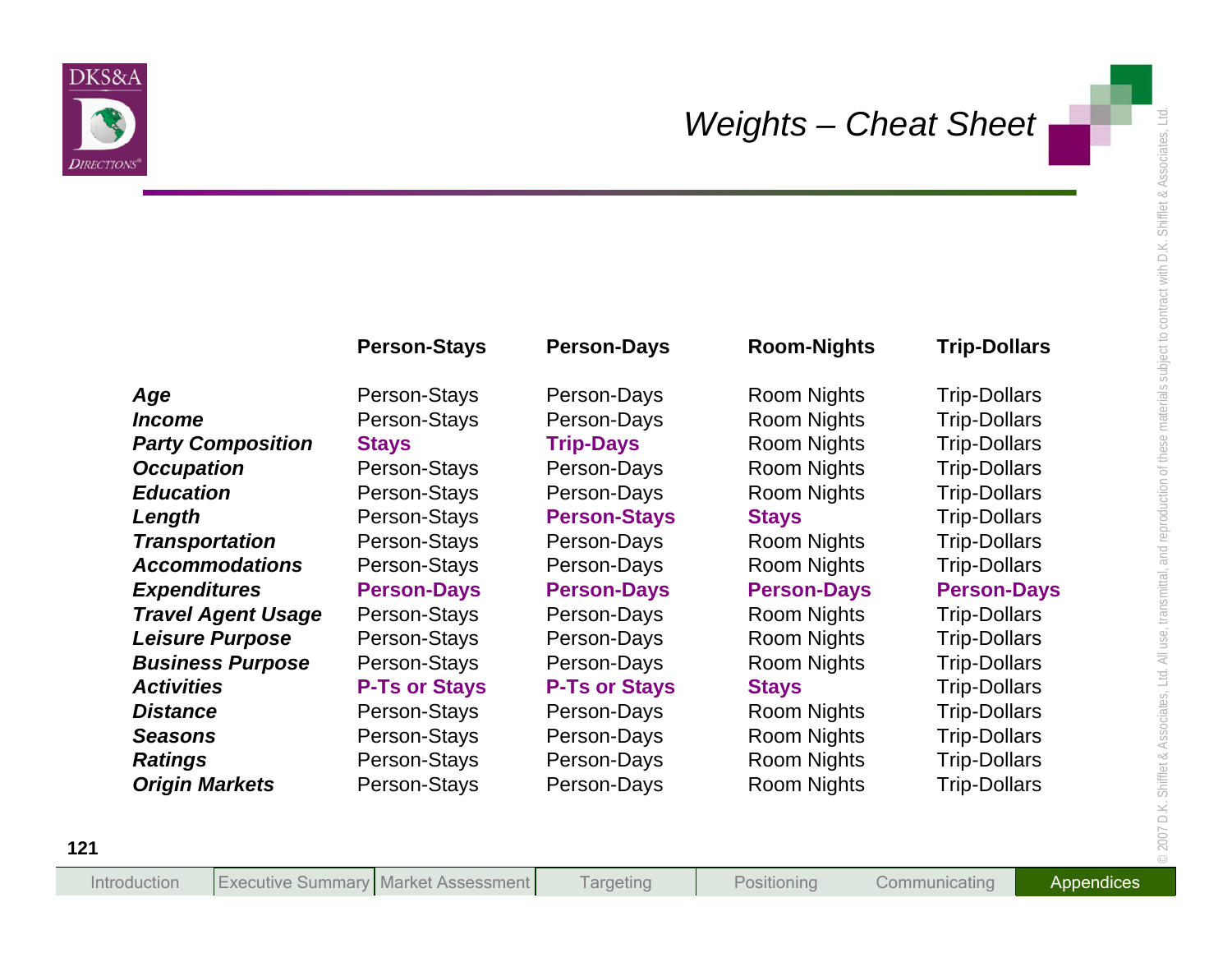

| population of travelers. The smaller the interval, the more accurate the data and the greater<br>confidence we have that the sample number represents the population. For example, if the air<br>travel finding for the U.S. is 10%-using the chart below-we can say that the actual proportion of<br>the population is 10% plus or minus 0.3 percentage point. DKS&A uses a 90% confidence level.<br>Because it reflects a good balance between accepting a difference in findings as real when it in fact |                            |                           |                           |                                             | The confidence interval table indicates how well the data-based on a sample-reflects the entire |            |
|-------------------------------------------------------------------------------------------------------------------------------------------------------------------------------------------------------------------------------------------------------------------------------------------------------------------------------------------------------------------------------------------------------------------------------------------------------------------------------------------------------------|----------------------------|---------------------------|---------------------------|---------------------------------------------|-------------------------------------------------------------------------------------------------|------------|
| is not, and rejecting a difference as not real, when it actually is (in statistical terms, the tradeoff<br>between making a "Type I" and "Type II" error).                                                                                                                                                                                                                                                                                                                                                  |                            |                           |                           |                                             |                                                                                                 |            |
|                                                                                                                                                                                                                                                                                                                                                                                                                                                                                                             |                            |                           |                           | Percentage Finding in Report or Data Tables |                                                                                                 |            |
|                                                                                                                                                                                                                                                                                                                                                                                                                                                                                                             |                            | 1.0%                      | 3.5%                      | 7.5%                                        | 17.5%                                                                                           | 50%        |
|                                                                                                                                                                                                                                                                                                                                                                                                                                                                                                             | Sample Size for<br>FY2006p | 0 to 2% or<br>98% to 100% | 2% to 5% or<br>95% to 98% | 5% to 10% or<br>90% to 95%                  | 10% to 25% or<br>75% to 90%                                                                     | 25% to 75% |
| U.S. ONL                                                                                                                                                                                                                                                                                                                                                                                                                                                                                                    | 38,203                     | 0.1%                      | 0.2%                      | 0.2%                                        | 0.3%                                                                                            | 0.4%       |
| New Jersey ONL                                                                                                                                                                                                                                                                                                                                                                                                                                                                                              | 1,305                      | 0.5%                      | 0.8%                      | 1.2%                                        | 1.7%                                                                                            | 2.3%       |
| Comp Set ONL                                                                                                                                                                                                                                                                                                                                                                                                                                                                                                | 7,118                      | 0.2%                      | 0.4%                      | 0.5%                                        | 0.7%                                                                                            | 1.0%       |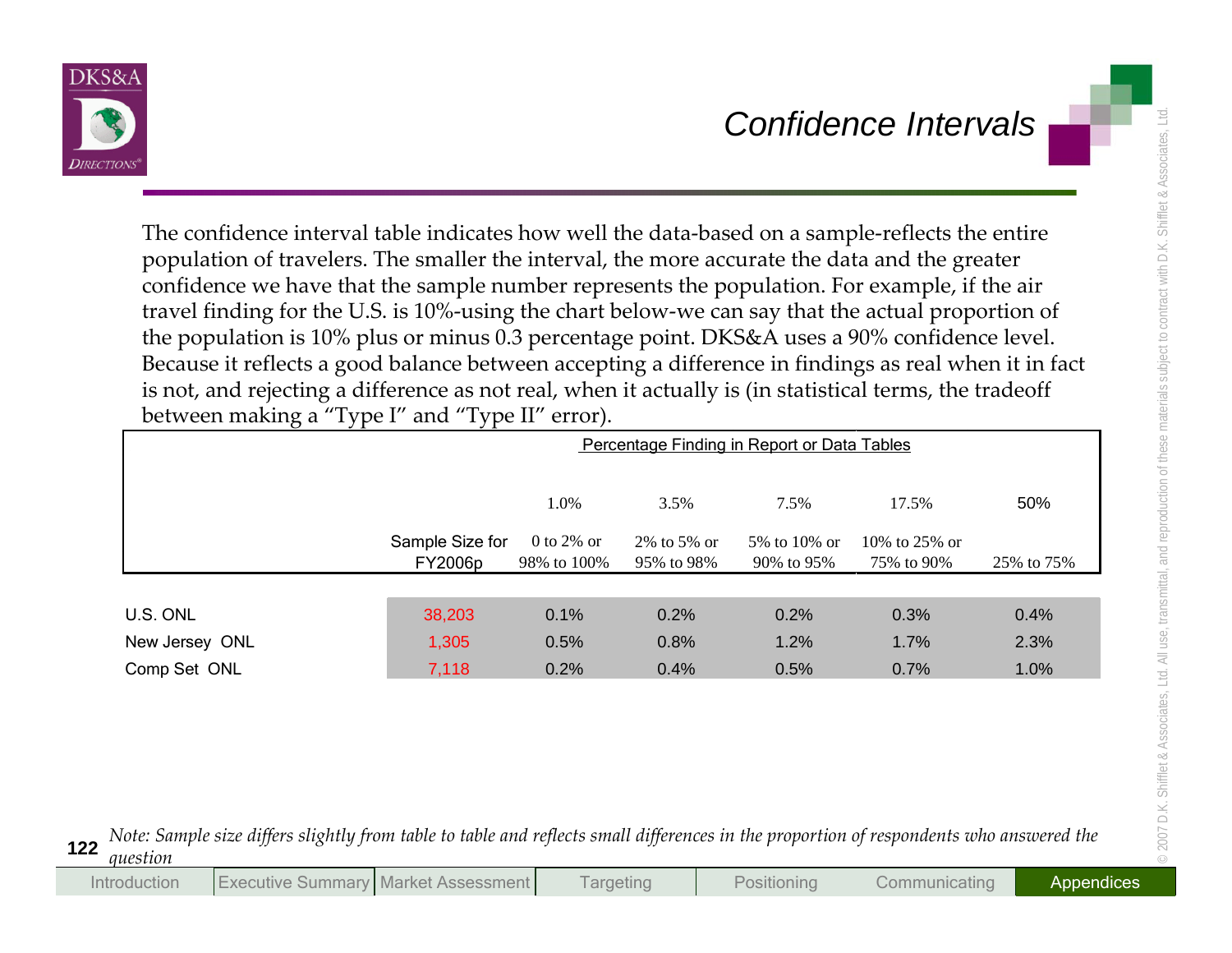

Significant Testing<br>
The chart below compares two proportions from different samples for statistical significance.<br>
Instructions:<br>
Enter the proportion for each sample and sample size in the appropriate cells in the data i

| Data Input        | Sample 1 | Sample 2 | Resulting Z Score   Z score |      | <b>Confidence Level</b> |
|-------------------|----------|----------|-----------------------------|------|-------------------------|
| <b>Proportion</b> | 17.0%    | 15.0%    |                             | 1.96 | 95%                     |
| Sample Size (n)   | 1600     | 1500     | 1.52                        | 1.64 | 90%                     |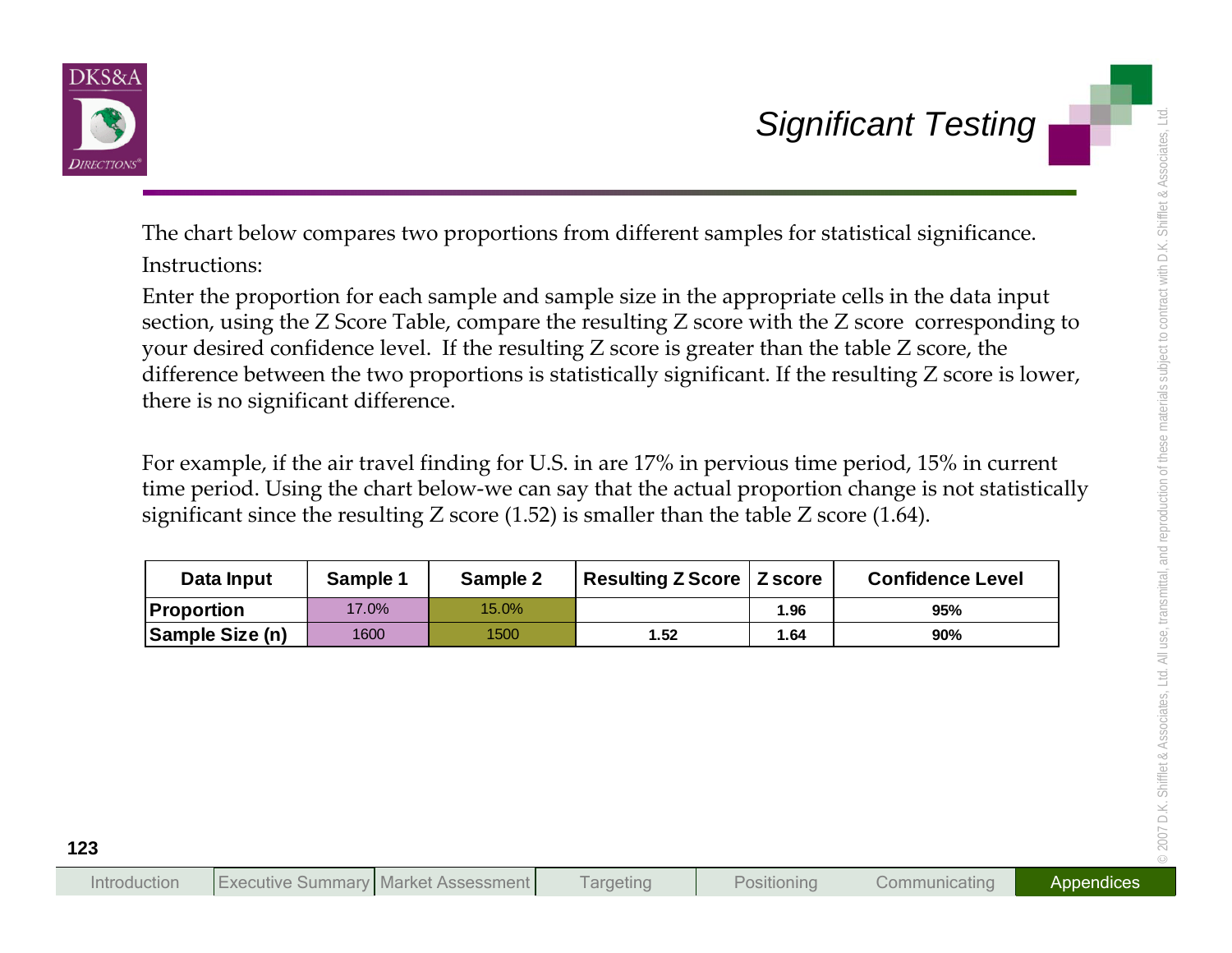



- 
- 
- **Appendix C—<br>
D.K. SIIIFFLET & ASSOCIATES. LTD<br>
DRECONNANCES INTO<br>
DRECONNET SURVEY QUESTIONS (3-17-05)<br>
SURVEY QUESTIONS (3-17-05)<br>
SURVEY QUESTIONS (3-17-05)<br>
SURVEY QUESTIONS (3-17-05)<br>
SURVEY QUESTIONS (3-17-05)<br>
SURVE** 
	-
	-

| Introduction | <b>Executive Summary   Market Assessment</b> |  | l argeting | Positionina | Communicating | Appendices |
|--------------|----------------------------------------------|--|------------|-------------|---------------|------------|
|--------------|----------------------------------------------|--|------------|-------------|---------------|------------|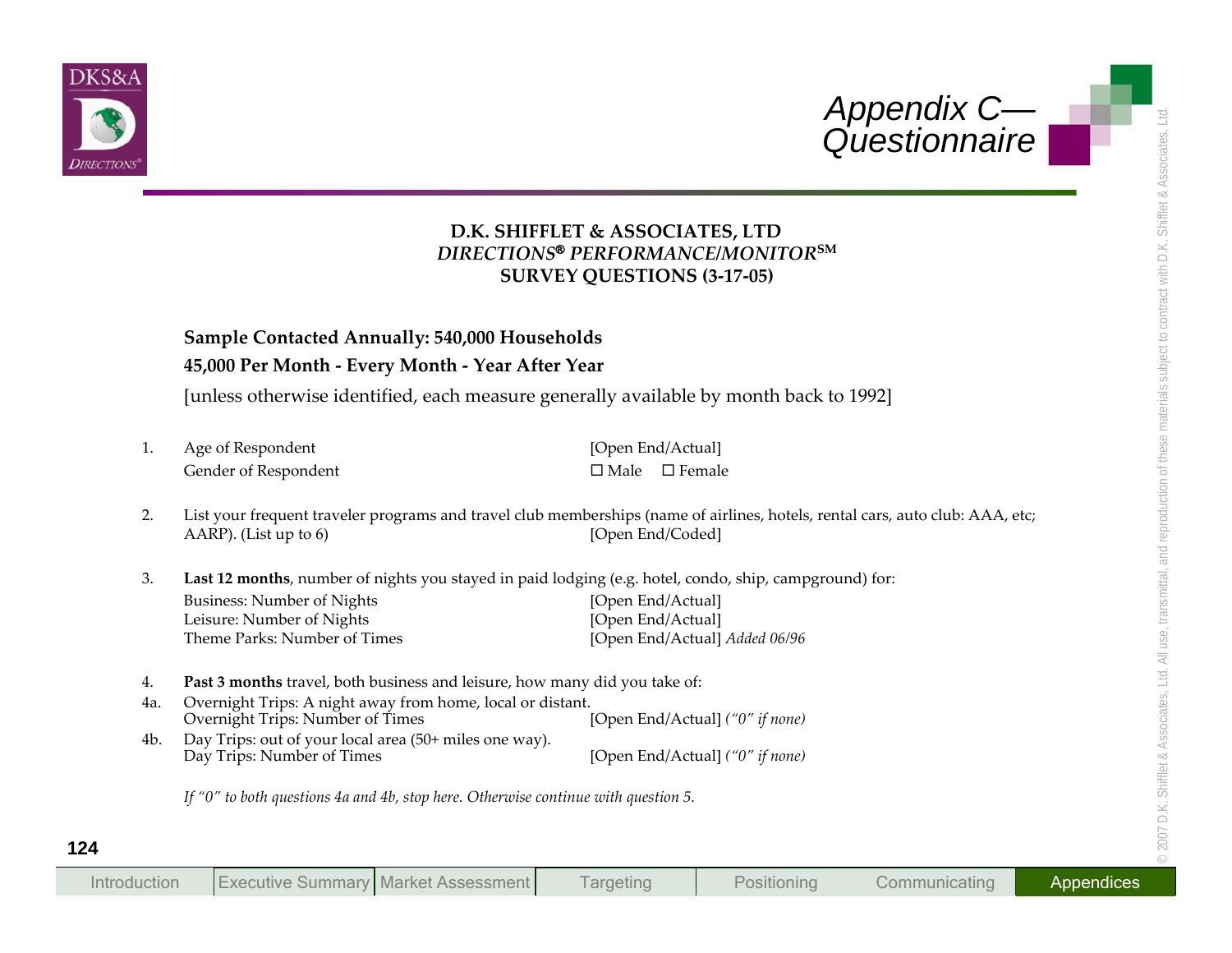



|                                                                                                                              |                                                            |                                                                                           |                                     | Questionnaire (con't)                                                                     |
|------------------------------------------------------------------------------------------------------------------------------|------------------------------------------------------------|-------------------------------------------------------------------------------------------|-------------------------------------|-------------------------------------------------------------------------------------------|
| Answer for all day and overnight trip(s) in the past 3 months. (up to 9 trips)<br>5.                                         |                                                            |                                                                                           |                                     |                                                                                           |
| <b>TRIP</b><br>5a.<br>Trip Start: Month and Date<br>Trip Length: Number of Nights<br>Was the trip a group tour?              | [Y/N]                                                      | [Open End/Actual]<br>[Open End/Actual] ("0" if day trip)                                  |                                     |                                                                                           |
| <b>Stays COMPOSITION</b><br>5b.<br>Number of Men<br>Number of Women<br>Number of Kids Age 0-17<br>Number from your Household |                                                            | [Open End/Actual]<br>[Open End/Actual]<br>[Open End/Actual]<br>[Open End/Actual]          |                                     |                                                                                           |
| <b>TRANSPORTATION</b><br>5с.<br>Main Mode of Transportation:                                                                 | $\mathbf{1}$<br>$\overline{2}$<br>3<br>$\overline{4}$<br>5 | Airline<br>Amtrak<br>Car<br>Bus<br>Camper/RV                                              | 6<br>7<br>8<br>9                    | Van/ SUV/ Small Truck<br>Large Truck<br>Ship<br>Other                                     |
| Payment Method:                                                                                                              | $\mathbf{1}$<br>$\overline{2}$<br>$\mathfrak{Z}$<br>4<br>5 | Cash/Check<br>American Express<br><b>MasterCard</b><br>Visa<br>Discover                   | 6<br>$\overline{7}$<br>$\,8\,$<br>9 | Diners' Club<br>Other Card<br><b>Company Direct Bill</b><br>Points/Miles<br>10 Other/Free |
| Reservation Type:                                                                                                            | $\mathbf{1}$<br>$\overline{2}$<br>3<br>$\overline{4}$      | No Reservation<br>800 Phone #<br>Corp. Travel Dept.<br>Travel Agent                       | 5<br>6<br>7                         | Airline Co. Website Added 11/02<br>Other Website Added 11/02<br>Other                     |
| <b>AIRLINE</b><br>If used, name main airline:<br>Satisfaction Rating: 1-10 Scale<br>Value Rating: 1-10 Scale                 |                                                            | [Open End/Coded]<br>$(1=Proof, up to 10=Excellent)$<br>$(1 = Poor, up to 10 = Excellent)$ |                                     |                                                                                           |
|                                                                                                                              |                                                            |                                                                                           |                                     |                                                                                           |

| Introduction | <b>Executive Summary Market Assessment</b> |  | l argeting | Positioning | Communicating | Appendices |
|--------------|--------------------------------------------|--|------------|-------------|---------------|------------|
|--------------|--------------------------------------------|--|------------|-------------|---------------|------------|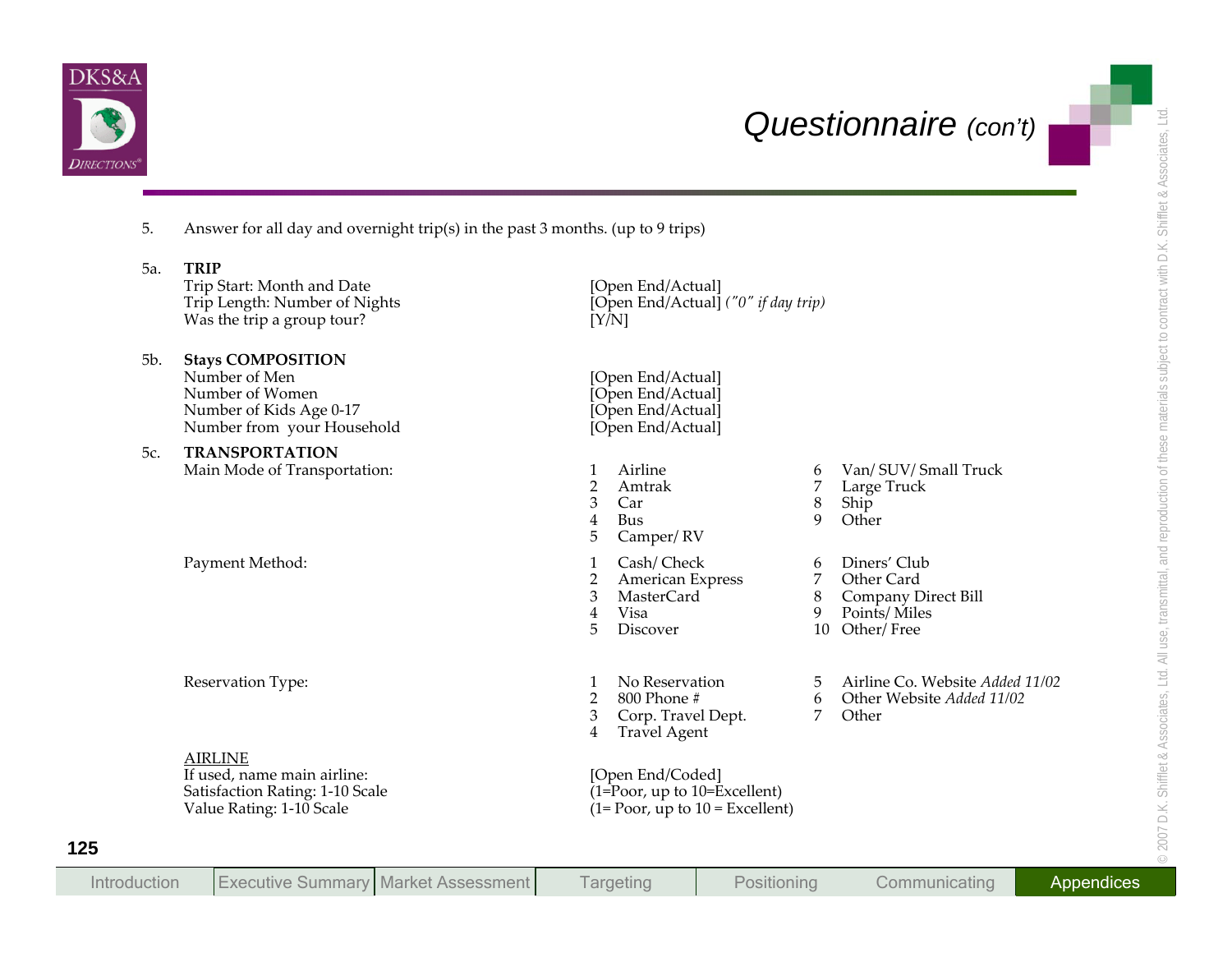



|     | <b>RENTAL CAR</b><br>If rented a Car/Truck, name the company<br>Satisfaction Rating: 1-10 Scale<br>Value Rating: 1-10 Scale                           | [Open End/Actual]<br>$(1=Proof, up to 10=Excellent)$<br>$(1 = Poor, up to 10 = Excellent)$                                                                                                                        |
|-----|-------------------------------------------------------------------------------------------------------------------------------------------------------|-------------------------------------------------------------------------------------------------------------------------------------------------------------------------------------------------------------------|
|     | Car Rental Payment Method:                                                                                                                            | Cash/Check<br>Diners' Club<br>1<br>6<br>Other Card<br>2<br><b>American Express</b><br>7<br>3<br><b>MasterCard</b><br>Company Direct Bill<br>8<br>Visa<br>9<br>Points/Miles<br>4<br>5<br>10 Other/Free<br>Discover |
| 5d. | <b>EXPENDITURES BY CATEGORY</b> ("0" if none for You Overnight Leisure y)<br>Trip Package \$ (Fly/Hotel, Cruise, Group Tour, etc.)<br>NÓT IN PĂCKAGE  | [Open End/Actual]                                                                                                                                                                                                 |
|     | Main Transportation \$<br>Rental Car $\bar{\$}$<br>Food/Drink \$<br>Entertainment/Recreation \$<br>All Shopping \$<br>All other except Accommodations | [Open End/Actual] Added 07/96<br>[Open End/Actual] Added 07/96<br>[Open End/Actual]<br>[Open End/Actual]<br>[Open End/Actual]<br>[Open End/Actual]                                                                |
| 6.  | For all day and overnight trip(s) in the past 3 months, list each city visited.                                                                       |                                                                                                                                                                                                                   |
| 6a. | <b>WHERE and WHEN</b><br>City (e.g. Miami): (If out of U.S., write city and country)<br>State (e.g. FL):                                              | [Open End/Coded]<br>[Open End/Coded]                                                                                                                                                                              |
|     | <b>CITY RATINGS</b><br>Overall Destination Rating: 1-10 Scale<br>Destination Value Rating: 1-10 Scale<br>Number of visits in the last 3 years:        | $(1 = Poor, up to 10 = Excellent)$<br>$(1 = Poor, up to 10 = Excellent)$<br>[Open End/Actual] Added 05/96, Changed 03/01                                                                                          |
|     | <b>TRIP TIMING</b><br>Trip Start: Month and Day<br>Trip Length: Number of Nights                                                                      | [Open End/Actual]<br>[Open End/Actual] ("0" if day trip)                                                                                                                                                          |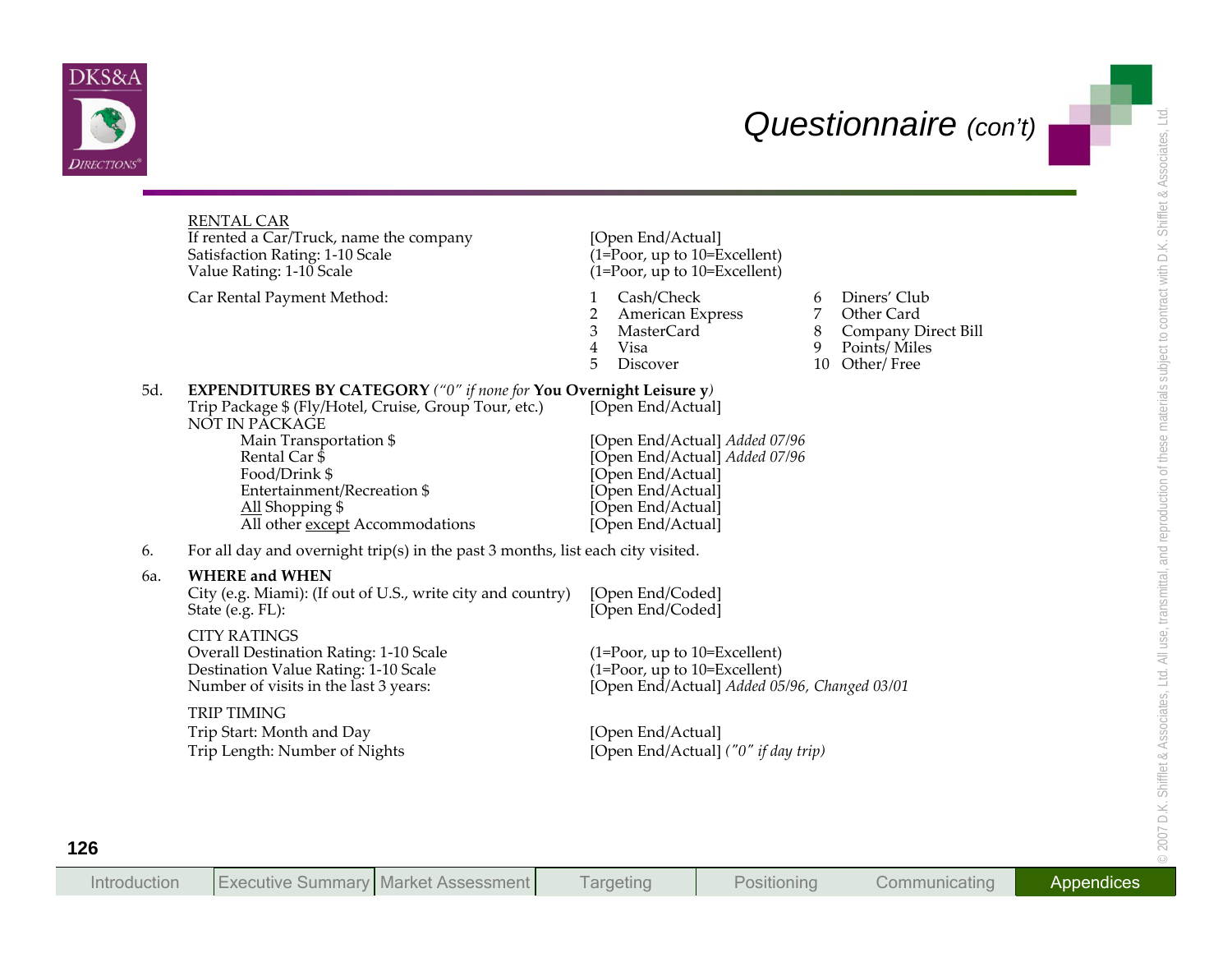

| 6b. | <b>PURPOSE OF STAY</b>                                                                                                     | Company Business                                                                                                                                                                                                                                                                                                                    | Leisure/Personal                                                                                                                                                                                                                                                                               |
|-----|----------------------------------------------------------------------------------------------------------------------------|-------------------------------------------------------------------------------------------------------------------------------------------------------------------------------------------------------------------------------------------------------------------------------------------------------------------------------------|------------------------------------------------------------------------------------------------------------------------------------------------------------------------------------------------------------------------------------------------------------------------------------------------|
|     | "Group Meeting"                                                                                                            | Convention<br>$\overline{2}$<br>Training/Seminar<br>3<br>Other Group Meeting<br>$\overline{4}$<br>Client Service, Consulting                                                                                                                                                                                                        | Getaway Weekend<br>"Leisure<br>10<br>11<br><b>General Vacation</b><br>Vacation"<br>Visit Friend/Relatives<br>12<br>"Leisure<br>13<br><b>Special Event</b><br>Non-                                                                                                                              |
|     | "Transient Business"<br>Changed 03/01                                                                                      | Inspection, Audit<br>5<br>Construction, Repair<br>6<br>7<br>Sales, Purchasing<br>8<br>Government/Military<br>9<br>Other Company Business                                                                                                                                                                                            | Other Personal<br>Vacation"<br>14                                                                                                                                                                                                                                                              |
|     | Both Leisure and Business?                                                                                                 | $[Y/N]$ Added 03/01                                                                                                                                                                                                                                                                                                                 |                                                                                                                                                                                                                                                                                                |
|     | <b>ACTIVITIES</b>                                                                                                          | List primary activities for each visit (list up to 4) and circle activity if it was main reason for the trip:                                                                                                                                                                                                                       |                                                                                                                                                                                                                                                                                                |
|     |                                                                                                                            | Eco-Travel Added 03/01<br>$\overline{2}$<br>Parks: National, State, etc.<br>3<br>Visit Historic Sites<br>Museum, Art Exhibit, etc. Added 03/01<br>4<br>5<br>Concert, Play, Dance, etc. Added 03/01<br>Festival, Craft Fair, etc.<br>6<br>Night Life<br>7<br>8<br>Gamble<br><b>Watch Sports Event</b><br>9<br>10<br>Hike, Bike, etc. | Hunt, Fish, etc.<br>11<br>Snow Ski, Snow Board<br>12<br>13<br>Other Adventure Sports<br>Play Golf<br>14<br>15<br>Beach/Waterfront<br>Boat/Sail<br>16<br>Show: Boat, Car, Home, etc.<br>17<br>18<br>Theme/ Amusement Park<br>Touring/Sightseeing<br>19<br>Look at Real Estate Added 06/03<br>20 |
| 6с. | <b>OVERNIGHT ACCOMMODATION</b>                                                                                             |                                                                                                                                                                                                                                                                                                                                     |                                                                                                                                                                                                                                                                                                |
|     | <b>ACCOMMODATION STAYED</b><br>Seasons Inn Express).                                                                       | Name of Hotel/ Motel, Shipline, etc. (use chain/ hotel, and extension names, e.g.<br>[Open End/Coded] If friend/ relatives' home, use "Friend"                                                                                                                                                                                      |                                                                                                                                                                                                                                                                                                |
|     | <b>ACCOMMODATION RATINGS</b><br>Overall Satisfaction: 1-10 Scale<br>Value Rating: 1-10 Scale<br>Service Rating: 1-10 Scale | $(1 = Poor, up to 10 = Excellent)$<br>$(1 = Poor, up to 10 = Excel lent)$<br>$(1 = Poor, up to 10 = Excel lent)$                                                                                                                                                                                                                    |                                                                                                                                                                                                                                                                                                |

- 
- 

- 
- 
- 
- 
- 
- 
- 
- 
- 
- 
- 
- 
- 
- 
- 
- 
- 
- 
- 
- 

| <b>Executive Summary Market Assessment</b><br>Introduction | Positioning<br><b>Targeting</b> | Communicating | Appendices |
|------------------------------------------------------------|---------------------------------|---------------|------------|
|------------------------------------------------------------|---------------------------------|---------------|------------|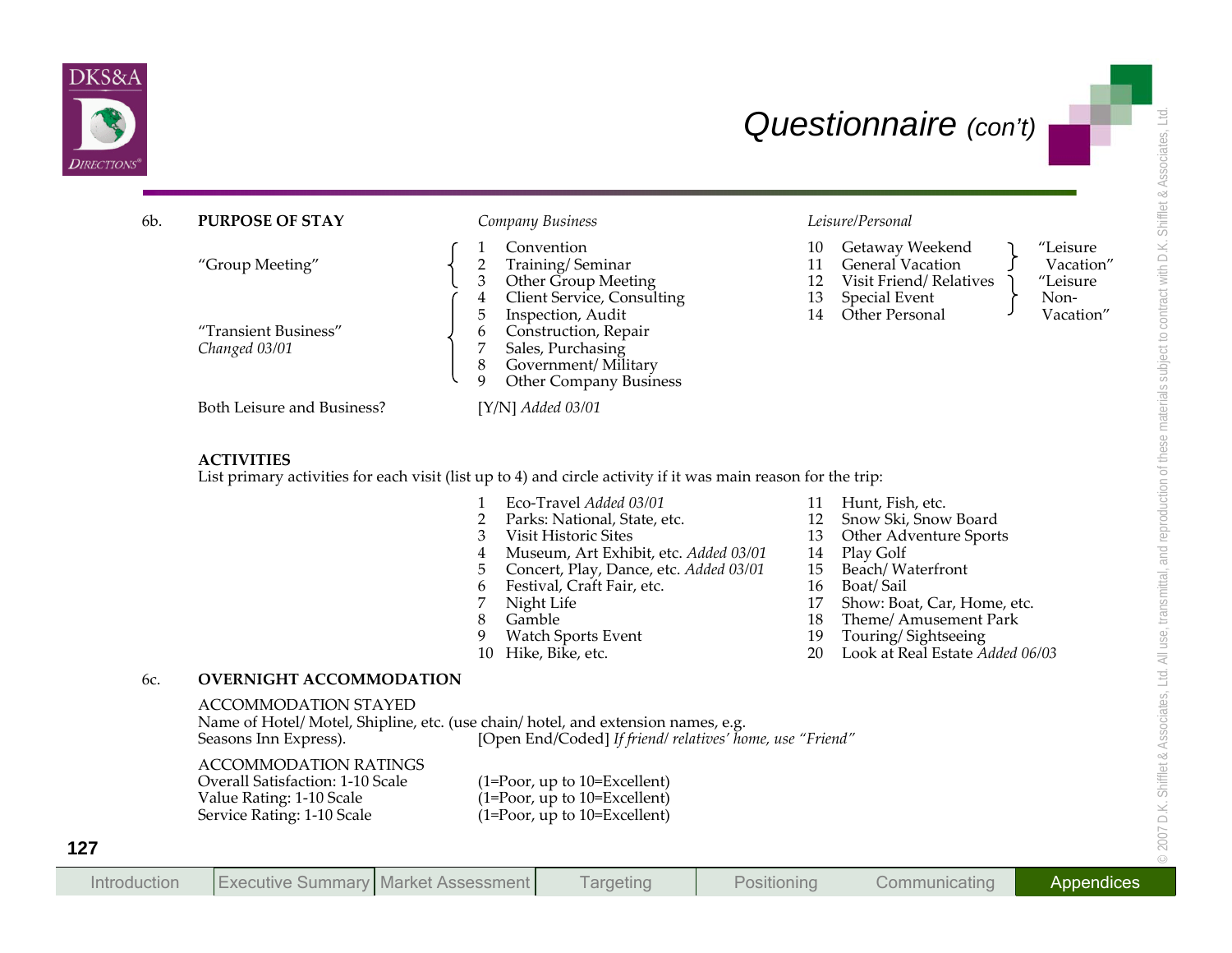

| How many stayed in your room:<br>Suite Room?                                                                                    | [Open End/Actual]<br>$\overline{[Y/N]}$                                                                                                                                  |                                                                                                                                           |
|---------------------------------------------------------------------------------------------------------------------------------|--------------------------------------------------------------------------------------------------------------------------------------------------------------------------|-------------------------------------------------------------------------------------------------------------------------------------------|
| Location of Accommodation:                                                                                                      | Airport<br>$\overline{2}$<br>Downtown<br>3<br>Suburban<br>4<br>Highway                                                                                                   | Small Town<br>5<br><b>Government Park</b><br>6<br>Ship<br>7<br>Other<br>8                                                                 |
| Type of Accommodation:                                                                                                          | "All Suite" Hotel<br>$\mathbf{1}$<br>$\overline{2}$<br><b>Resort Hotel</b><br>3<br>Hotel/Motel<br>Timeshare<br>$\overline{4}$<br>5<br>Bed & Breakfast<br>Camping/RV<br>6 | Ship/Cruise<br>7<br>My 2nd home/ apt/ condo<br>8<br>Home/ apt/ condo (not mine)<br>9<br>Corporate Apartment Added 07/04<br>10<br>11 Other |
| Reservations for Accommodations:                                                                                                | No Reservation<br>$\mathbf{1}$<br>$\overline{2}$<br>Chain 800 phone #<br>3<br>Direct to location<br>Corp. Travel Dept.<br>$\overline{4}$                                 | <b>Travel Agent</b><br>5<br>Hotel Chain Website Added 11/02<br>6<br>Other Website Added 11/02<br>7<br>8<br>Other                          |
| How Paid for Accommodations:                                                                                                    | Self/Friend/Relative<br>1<br>$\overline{2}$<br><b>Expense Account</b><br>3<br>Company Direct Bill                                                                        | Per Diem<br>4<br>5<br>Free                                                                                                                |
| Payment for Accommodations:                                                                                                     | Cash/Check<br>1<br>$\overline{2}$<br>American Express<br>3<br><b>MasterCard</b><br>$\overline{4}$<br>Visa<br>5<br>Discover                                               | Diner's Club<br>6<br>Other Card<br>7<br>Company Direct Bill<br>8<br>Points/Miles<br>9<br>10 Other/Free                                    |
| ACCOMMODATION EXPENDITURE                                                                                                       |                                                                                                                                                                          |                                                                                                                                           |
| Dollars Per Night (Room Overnight Leisure y)<br>Total Hotel/ Lodging Bill<br>Special Deal?<br>If in area again, will stay here? | [Open End/Actual]<br>[Open End/Actual]<br>$\overline{[Y/N]}$<br>$[Y/N]$ Added 11/03                                                                                      |                                                                                                                                           |